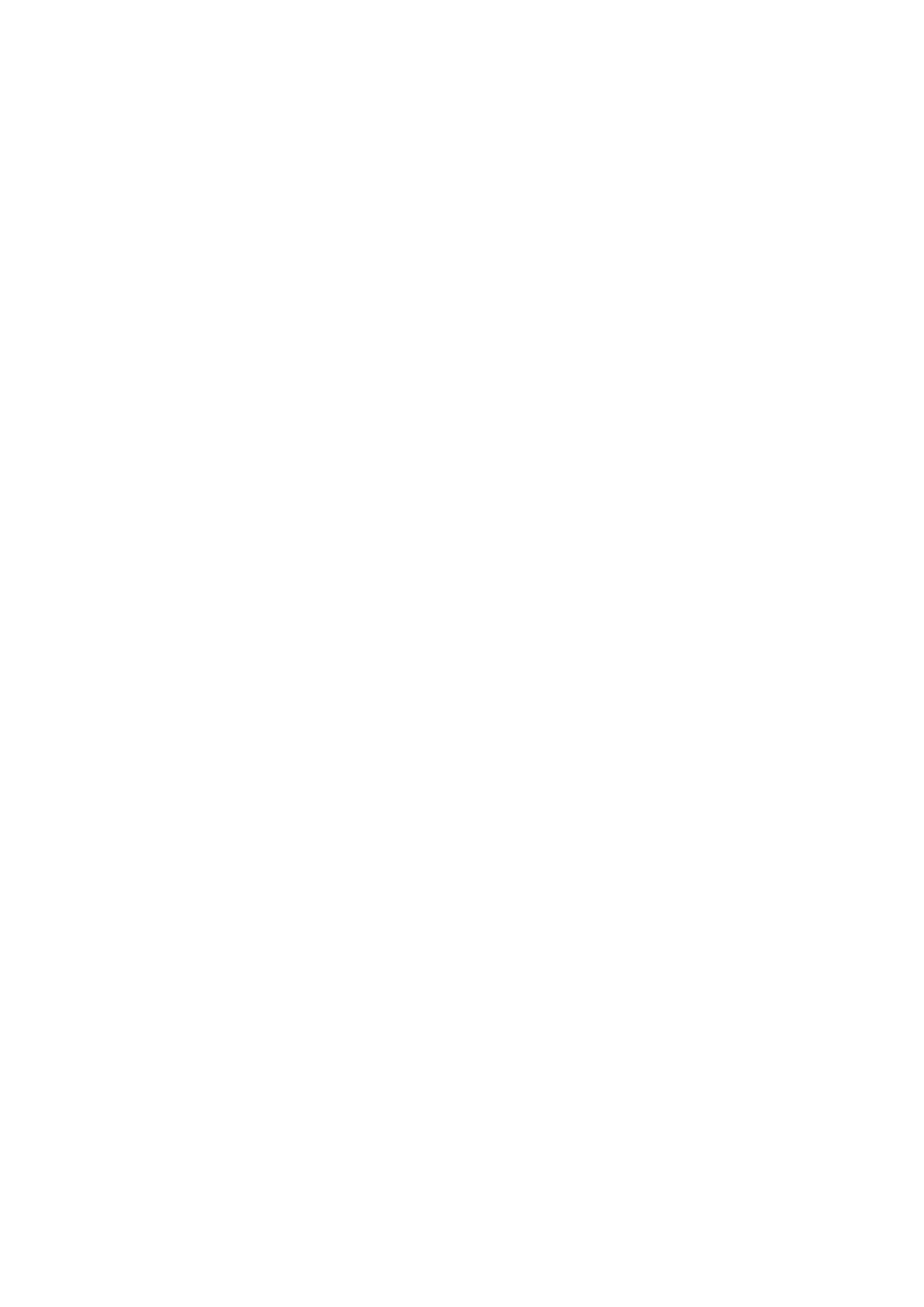Western Australia

# **Bail Act 1982**

**An Act to make better provision for bail in criminal proceedings.** 

Compare 08 Dec 2006 [05-h0-02] / 04 Apr 2007 [05-i0-03] page 1 Extract from www.slp.wa.gov.au, see that website for further information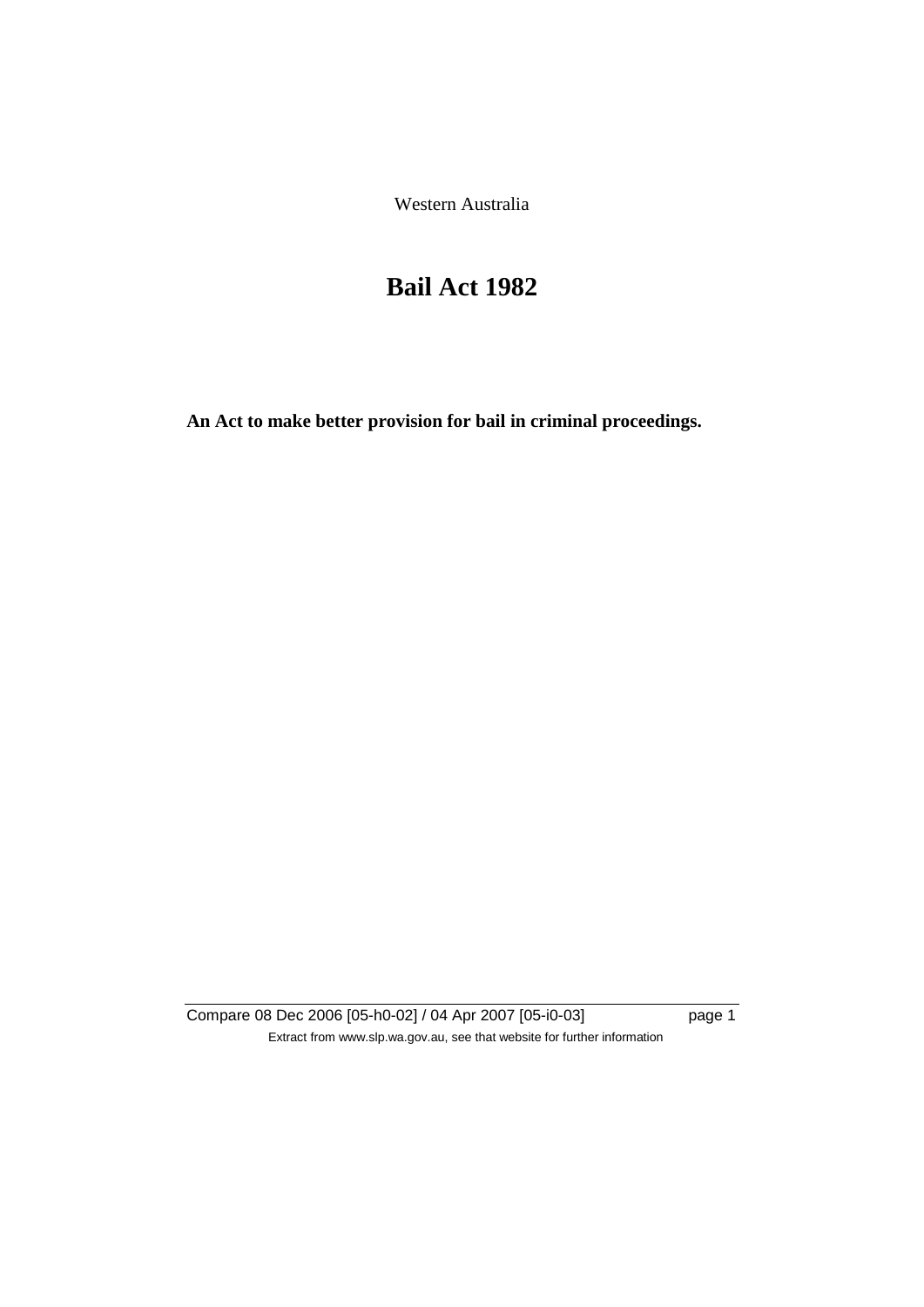## **Part I — Preliminary**

## **1. Short title**

This Act may be cited as the *Bail Act* 1982<sup>1</sup>.

## **2. Commencement**

This Act shall come into operation on a day to be fixed by proclamation  $<sup>1</sup>$ .</sup>

## **3. Interpretation**

(1) In this Act, unless a contrary intention appears —

**"accused"** includes —

- (a) a person charged with, convicted of, or found guilty of an offence;
- (b) a person whose conviction for an offence is stayed;
- (c) a person in respect of whom an appeal relating to an offence is pending;
- (d) a person in respect of whom a new trial for an offence has been ordered;

## **"adjournment"**—

- (a) means any order of a court by which proceedings for an offence are postponed or interrupted or are to be held at a different time or place before the same court; and
- (b) is deemed to include any order of a court, other than a committal to the Supreme Court or District Court, by which the venue of any proceedings for an offence is changed to another court or a court at another place whether by way of a remand, referral, or recommittal of the accused or otherwise;
- **"appeal"** includes an application for leave to appeal;

page 2 Compare 08 Dec 2006 [05-h0-02] / 04 Apr 2007 [05-i0-03] Extract from www.slp.wa.gov.au, see that website for further information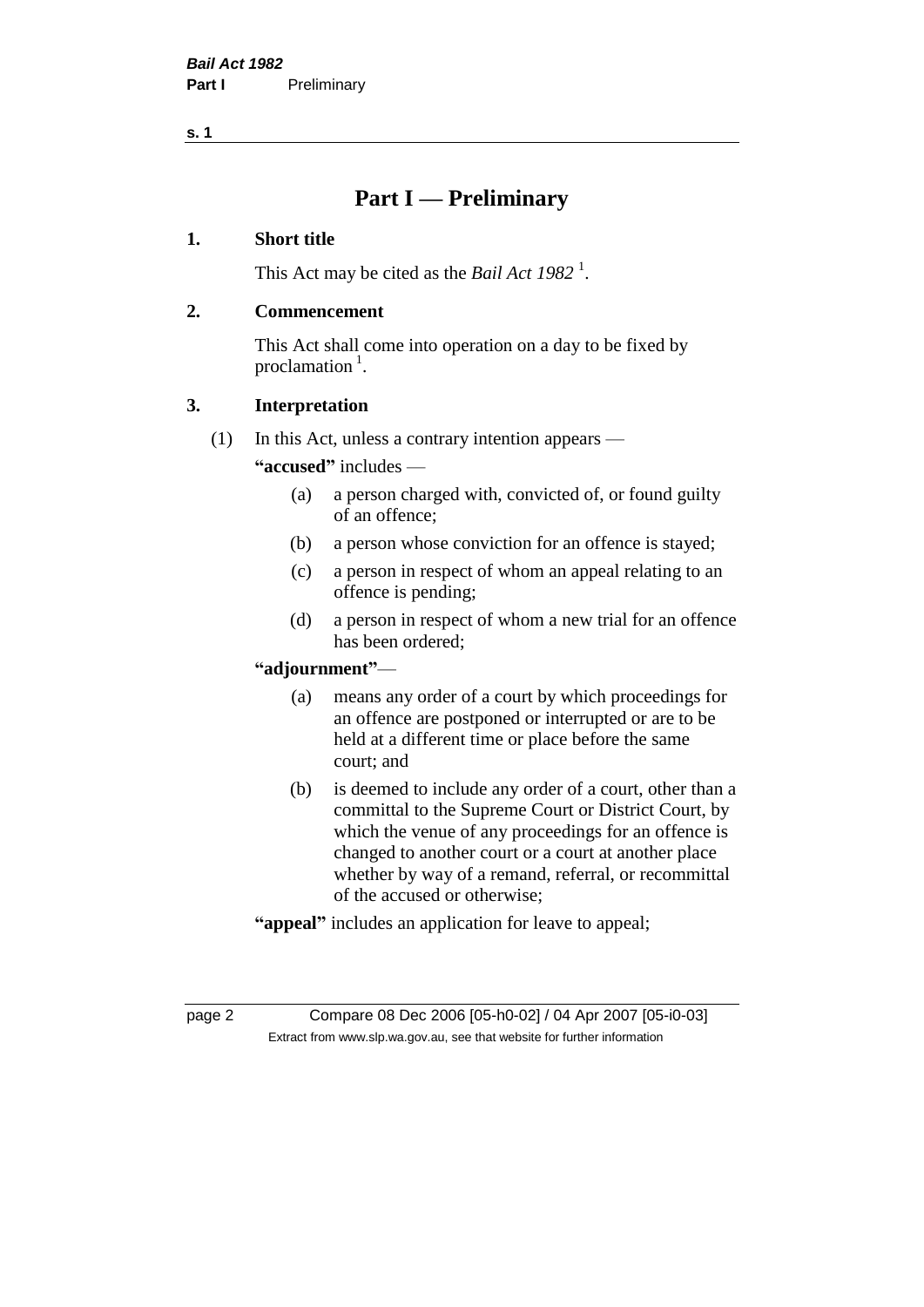#### **"appropriate judicial officer"**—

- (a) subject to paragraphs (b) and (c), means a judicial officer who is empowered to exercise jurisdiction in the court before which the accused is required to appear pursuant to his bail undertaking;
- (b) if the court is the Court of Appeal, means a judge of appeal;
- (c) except in section 49, also means a Judge of the Supreme Court or a Judge of the Children's Court in any case where —
	- (i) only a Judge of the Supreme Court or a Judge of the Children's Court has power to grant bail under section 15, or a judicial officer has exercised the power contained in section  $31(2)(d)$ ; or
	- (ii) a Judge of the Supreme Court or a Judge of the Children's Court has granted bail under section 14,

for the appearance in question;

- **"as soon as is practicable"** means as soon as is reasonably practicable;
- **"authorised community services officer"** means any of the following persons —
	- (a) the CEO (*Justicecorrections*) or a delegate of the CEO (Justice (corrections) under subsection (5);
	- (b) a registrar of the Children's Court;
	- (c) a superintendent of a detention centre under the *Young Offenders Act 1994*;
	- (d) the officer for the time being in charge of any detention centre under the *Young Offenders Act 1994*;
- **"authorised officer"** means an authorised police officer or an authorised community services officer;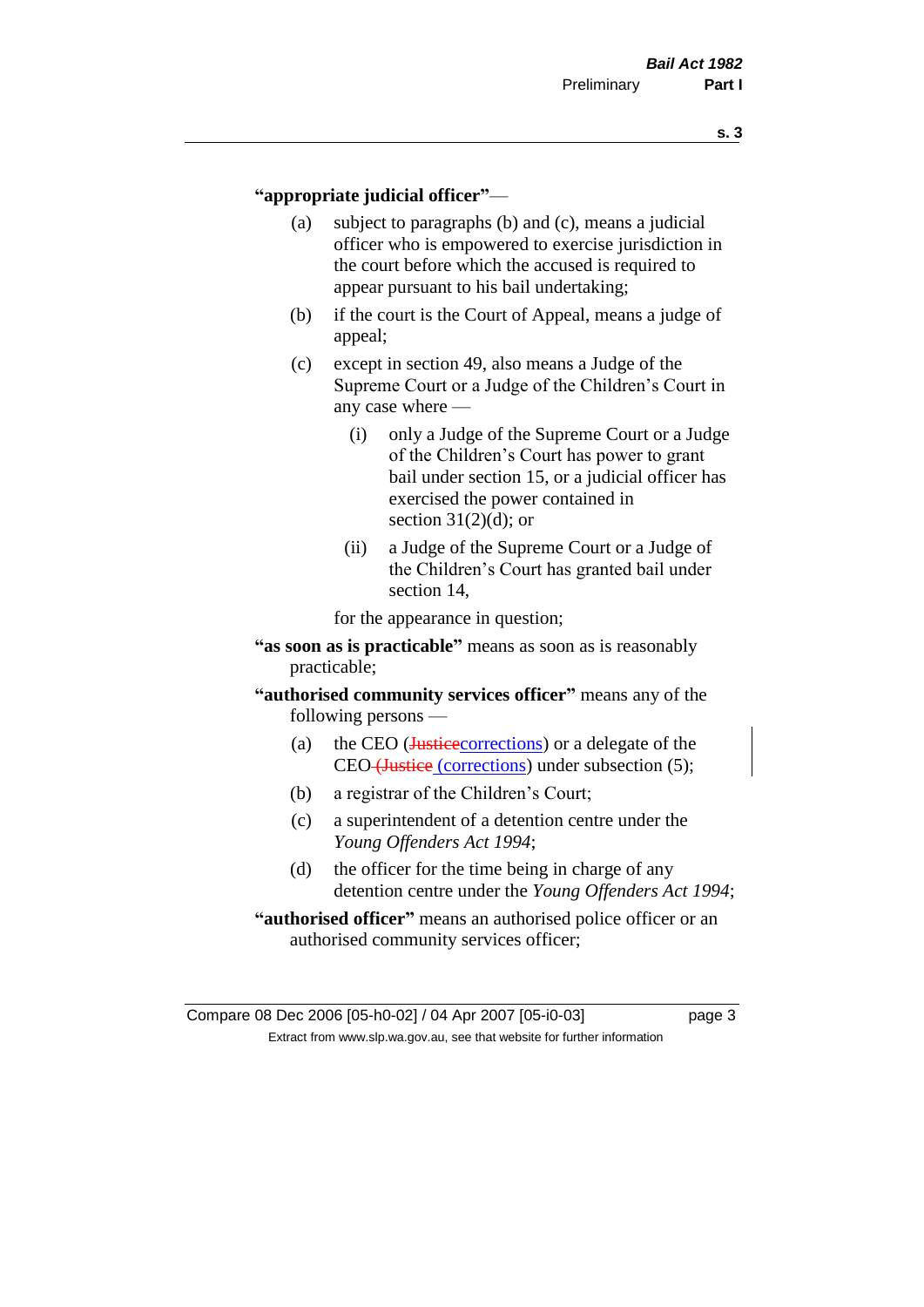of the department of the Public ServiceSector agency principally assisting the Minister to whom the administrationadministering Part 8 of the *Sentence Administration Act 2003* is for the time being committed by the Governor in theits administration of that Act;

**"child"** has the same meaning as "young person" has in the *Young Offenders Act 1994*;

**"community corrections officer"** has the same meaning as in the *Sentence Administration Act 2003*;

**"court"** means each of the following —

- (a) the Magistrates Court;
- (b) the Children's Court;
- (c) a Coroner's Court;
- (d) the District Court;
- (e) the Supreme Court;
- (f) the Court of Appeal;
- **"early release order"** means an early release order made under the *Sentence Administration Act 1995* or *Sentence Administration Act 2003*;
- **"home detention condition"** means a home detention condition imposed under clause 3 of Part D of Schedule 1;
- **"judicial officer"** means any person empowered to exercise jurisdiction in a court whether or not he is sitting as a court, and includes a single justice;

page 4 Compare 08 Dec 2006 [05-h0-02] / 04 Apr 2007 [05-i0-03] Extract from www.slp.wa.gov.au, see that website for further information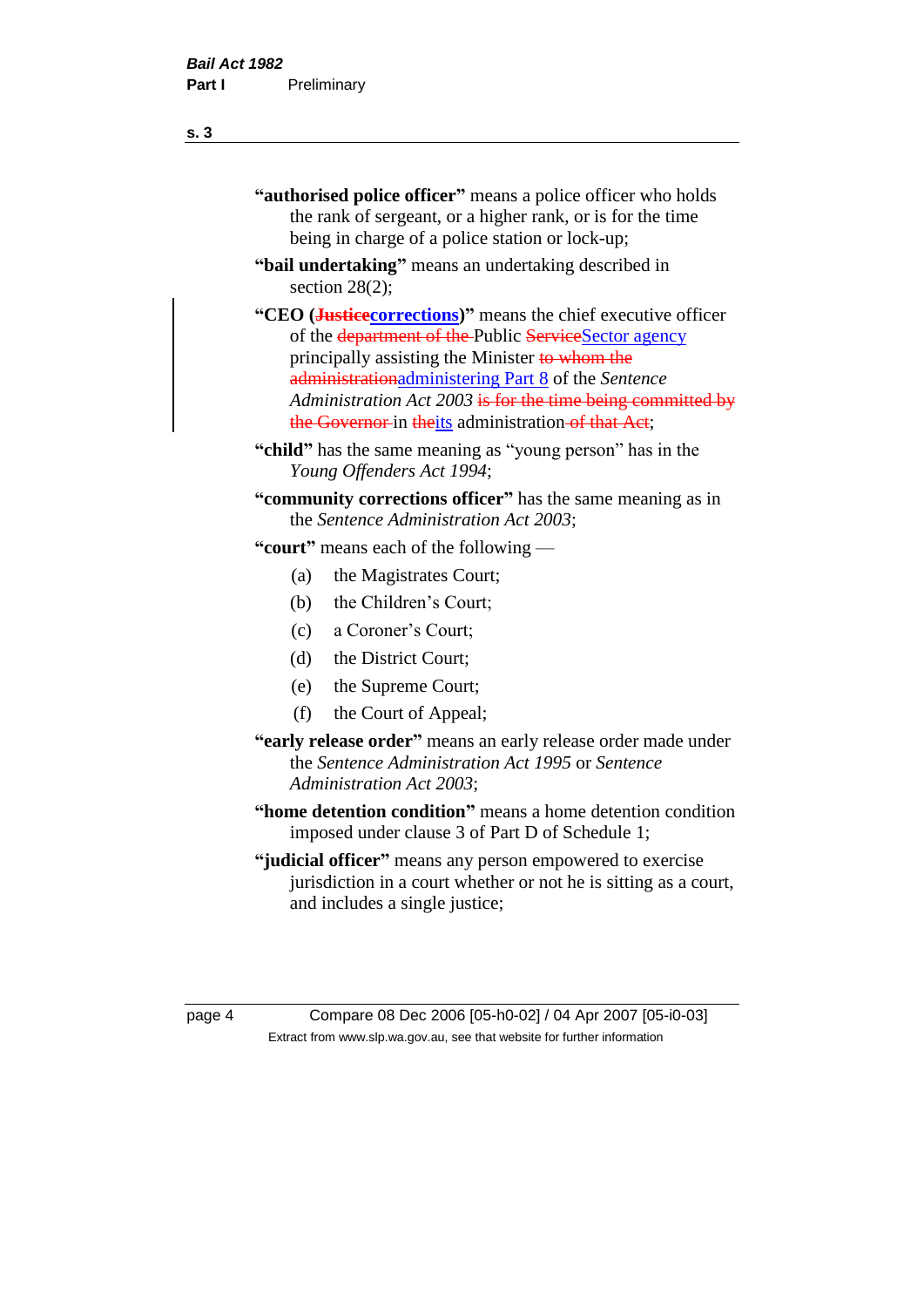- **"lock-up"** includes a place prescribed as a lock-up for the purposes of the *Court Security and Custodial Services Act 1999*;
- **"offence"** means any act, omission or conduct which renders the person doing the act, making the omission or engaging in the conduct liable to any punishment, and includes an alleged offence; but nothing in this definition shall limit the operation of subsection (4);
- **"police officer"** means any member of the Police Force of Western Australia;

**"prosecutor"** includes —

- (a) in the case of an offence charged in a prosecution notice, the prosecutor;
- (b) in the case of an offence charged in an indictment, the State or the Commonwealth, as the case may be;

#### **"serious offence"** means —

- (a) an offence against section 51(2a); and
- (b) an offence described in Schedule 2;
- **"surety"** and **"surety undertaking"** have the meanings assigned to them by section 35;

**"trial"** means all proceedings for an offence between —

- (a) the time when the accused is called upon to plead to the prosecution notice or the indictment; and
- (b) the time when the accused is found not guilty or is sentenced.
- (2) A reference in this Act
	- (a) to a power to grant bail includes a reference to a power to refuse bail;
	- (b) to a grant of bail includes a reference to a grant of bail by the exercise of a power in section 31(2).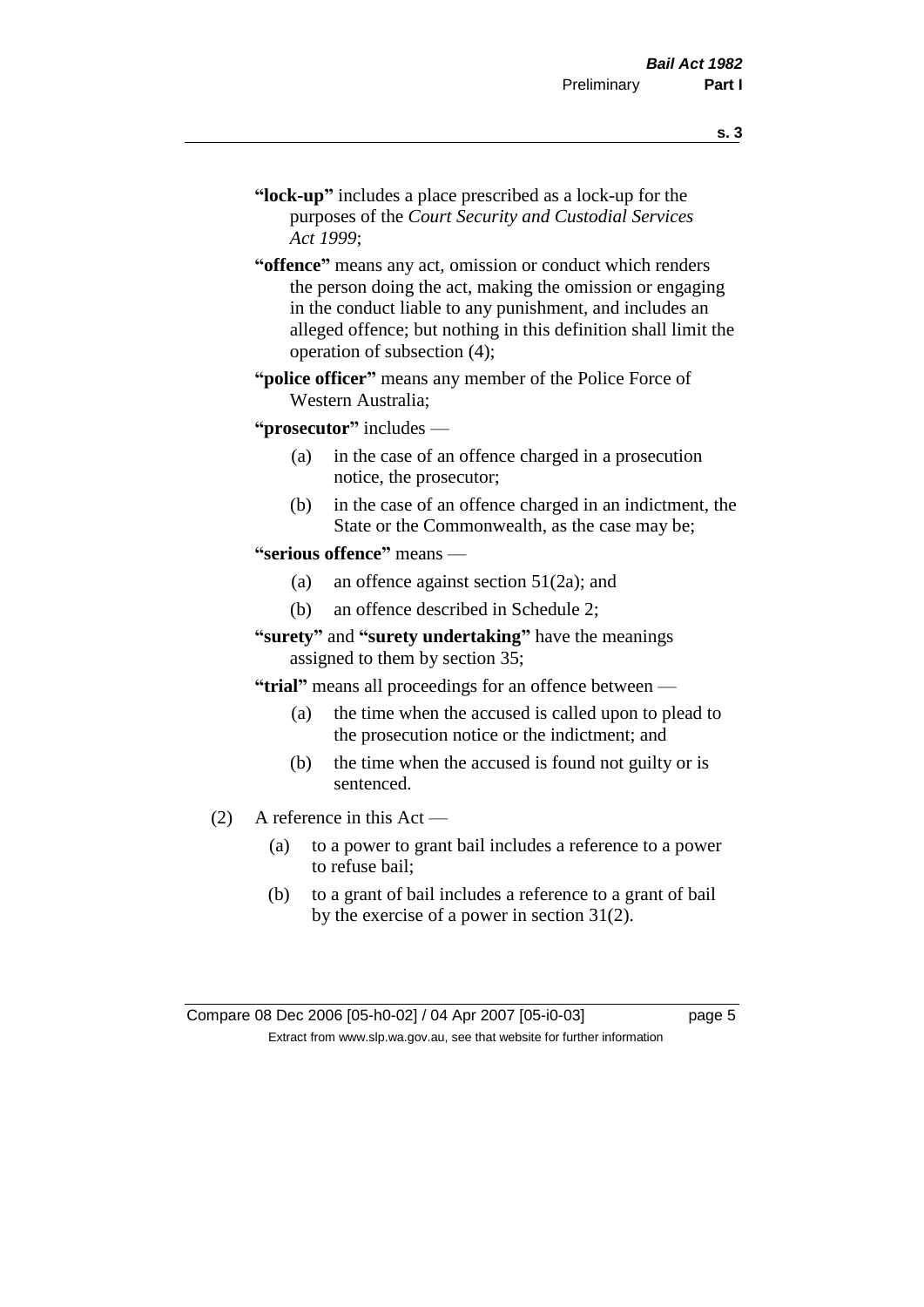- (3) Where in this Act there is a reference to a requirement that an accused appear in court, the reference is to a requirement, unless a contrary intention appears, that the accused —
	- (a) surrender himself into the custody of the court or, in the case of a bail undertaking, of the court specified therein, or of such person as the court may direct, to be dealt with according to law;
	- (b) submit himself to a search of his person and any property then in his possession (which is hereby authorised) and allow to be taken from him, to be dealt with according to the relevant law and procedures, anything so found; and
	- (c) remain in custody until authorised to be released therefrom.
- (4) If a person is arrested under a warrant issued
	- (a) under section 50, 79, 84E or 129 of the Sentencing Act 1995 in connection with a possible breach of a conditional release order, a sentence of suspended imprisonment or conditional suspended imprisonment, or a community order imposed under that Act; or
	- (b) under section 43 of the *Young Offenders Act 1994* in respect of an alleged breach of a youth community based order, an intensive youth supervision order or a conditional release order made under that Act,
	- then
		- (c) the person is to be taken as having been arrested and to be in custody awaiting an appearance in court for the offence for which the sentence was imposed;
		- (d) the first appearance in court after the arrest is to be taken, for the purposes of sections  $5(1)$  and  $8(1)$  and clause 1 of Part A and clause 7 of Part C of Schedule 1, to be the initial appearance for that offence; and

page 6 Compare 08 Dec 2006 [05-h0-02] / 04 Apr 2007 [05-i0-03] Extract from www.slp.wa.gov.au, see that website for further information

#### **s. 3**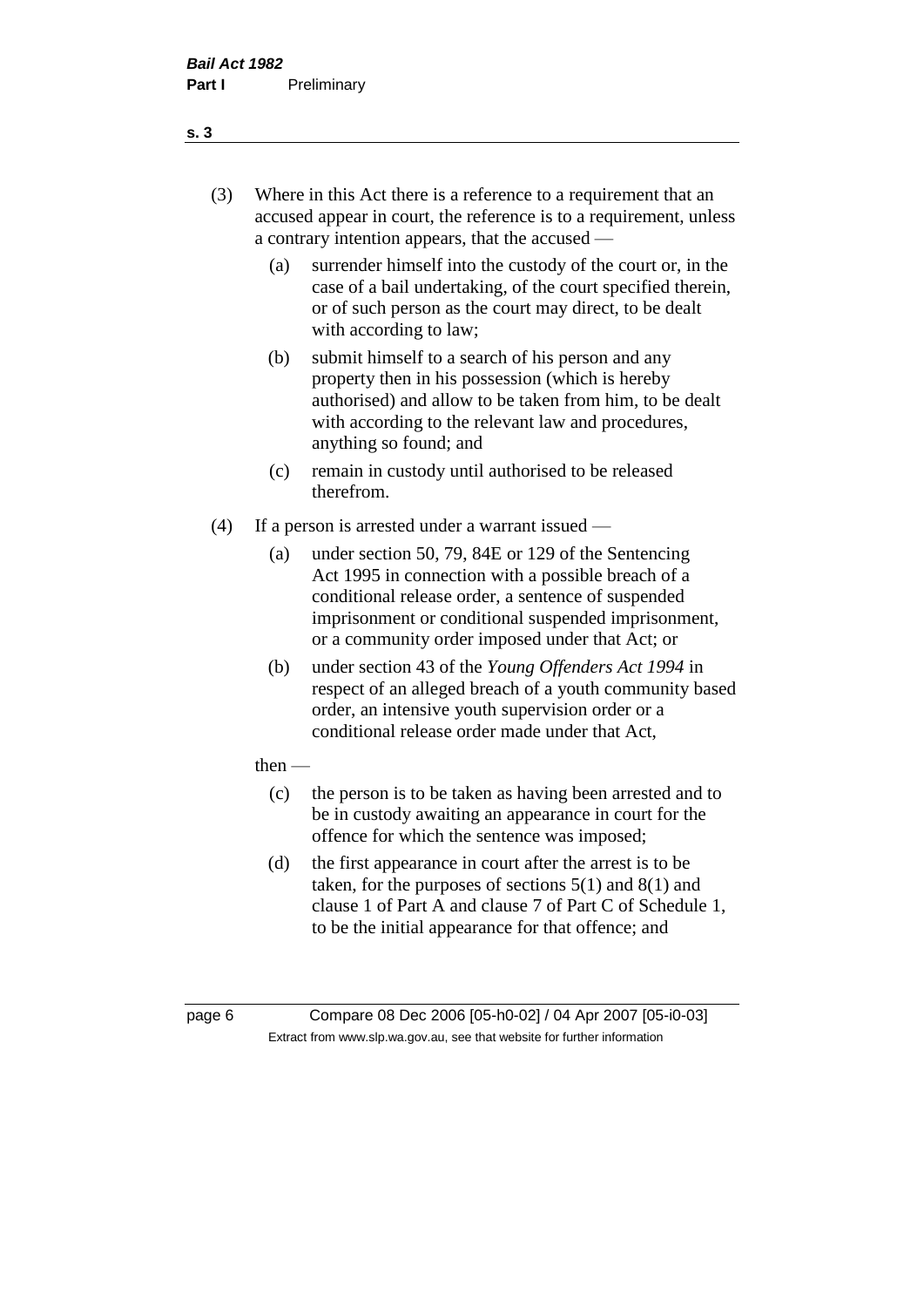- (e) the proceedings following the arrest are to be taken to be proceedings for that offence and to be a trial for the purpose of the definition in subsection (1) of "trial".
- (5) The CEO (*Justicecorrections*) may by writing signed by him delegate to any officer of the department of which he is the chief executive officer any function he has under this Act as an authorised community services officer.

*[Section 3 amended by No. 74 of 1984 s. 3; No. 15 of 1988 s. 4; No. 49 of 1988 s. 78; No. 61 of 1990 s. 4; No. 31 of 1993 s. 6; No. 45 of 1993 s. 4 and 12; No. 78 of 1995 s. 7; No. 57 of 1997 s. 21(1); No. 54 of 1998 s. 4 and 14; No. 47 of 1999 s. 7; No. 50 of 2003 s. 29(3); No. 65 of 2003 s. 121(2); No. 27 of 2004 s. 13(2); No. 34 of 2004 s. 251; No. 45 of 2004 s. 28(4); No. 59 of 2004 s. 141; No. 84 of 2004 s. 11, 82 and 83(2).]); No. 65 of 2006 s. 51 and 53.]*

## **4. Application of this Act**

The operation of this Act extends to any appearance in a court for an offence —

- (a) except to the extent that in this Act, or in the law creating the offence or applicable thereto, express provision is made excluding or limiting the operation of this Act in respect of that appearance;
- (b) whether or not that law contains a reference to the granting of bail;
- (c) however any reference in that law to the granting of bail may be expressed; and
- (d) as if any reference therein to the taking of a recognizance were to a requirement that, except where bail is dispensed with under this Act, the accused enter into a bail undertaking.

*[Section 4 amended by No. 84 of 2004 s. 82.]*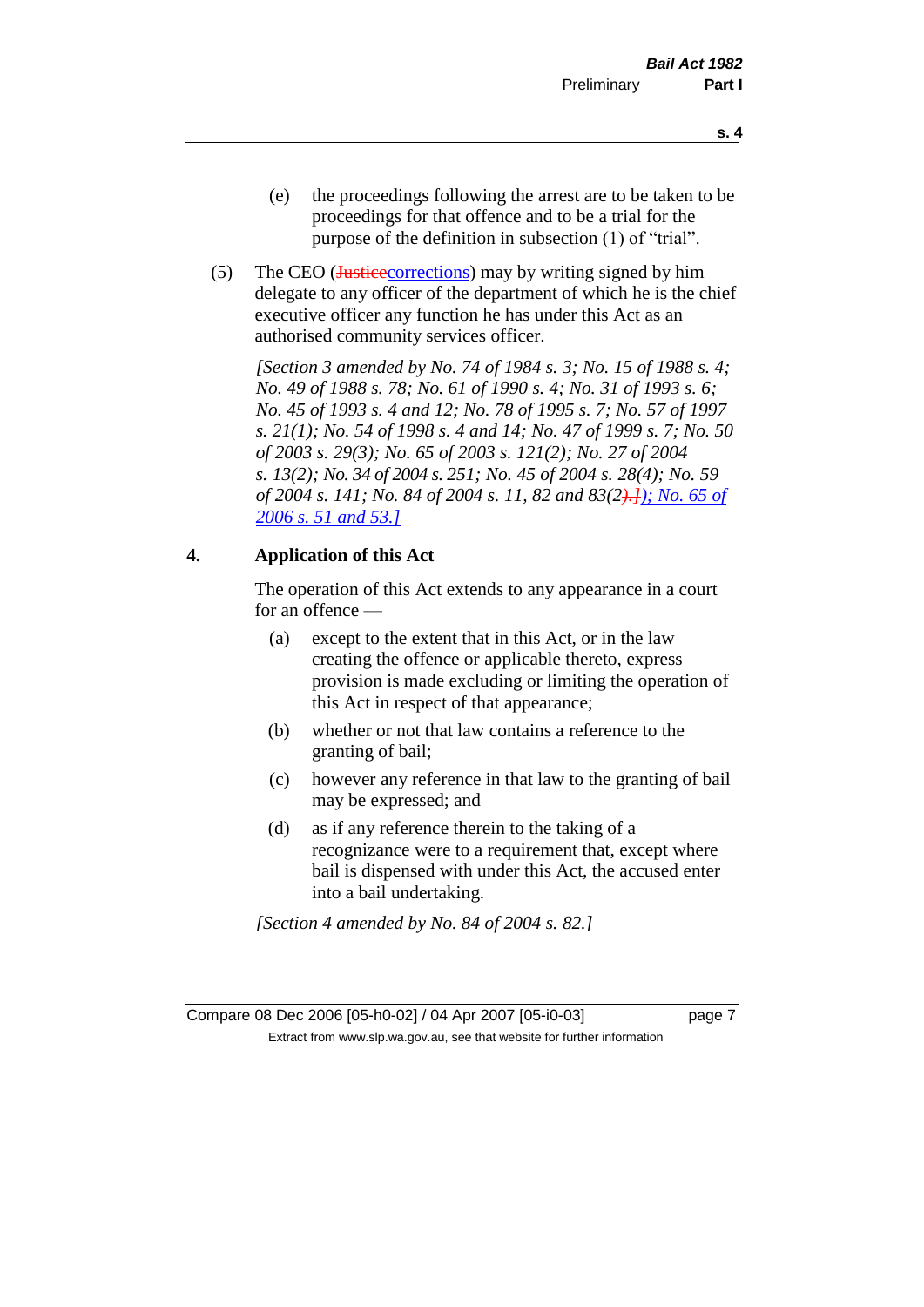## **Part II — Rights of accused in relation to bail**

*[Heading amended by No. 84 of 2004 s. 82.]* 

## **5. Right of accused to have bail considered under this Act**

- (1) An accused who is in custody for an offence awaiting his initial appearance in court therefor is entitled —
	- (a) subject to sections 9, 10, 12 and 16(2), to have his case for bail for that appearance considered under and in accordance with this Act as soon as is practicable;
	- (b) if his case is not so considered, or if he is refused bail or is not released on bail, to be brought before a court as soon as is practicable.
- (2) An accused who is in custody awaiting any appearance in court for an offence, other than an initial appearance, is entitled, subject to sections 7(3), 9 and 10, to have his case for bail for that appearance considered under and in accordance with this Act.

*[Section 5 amended by No. 74 of 1984 s. 4; No. 84 of 2004 s. 82.]* 

## **6. Duty imposed on arresting officer or person**

- (1) The police officer or other person who arrests a person for an offence has a duty —
	- (a) if he is empowered by this Act to grant bail; and
	- (b) unless, as soon as is practicable, he brings the person or causes him to be brought before a court,

to consider that person's case for bail as soon as is practicable, whether or not an application for bail is made by the person or on his behalf.

(2) If that police officer or that other person is not so empowered he shall, subject to subsections (3) and (3a) and unless he brings the person or causes him to be brought before a court as soon as

page 8 Compare 08 Dec 2006 [05-h0-02] / 04 Apr 2007 [05-i0-03] Extract from www.slp.wa.gov.au, see that website for further information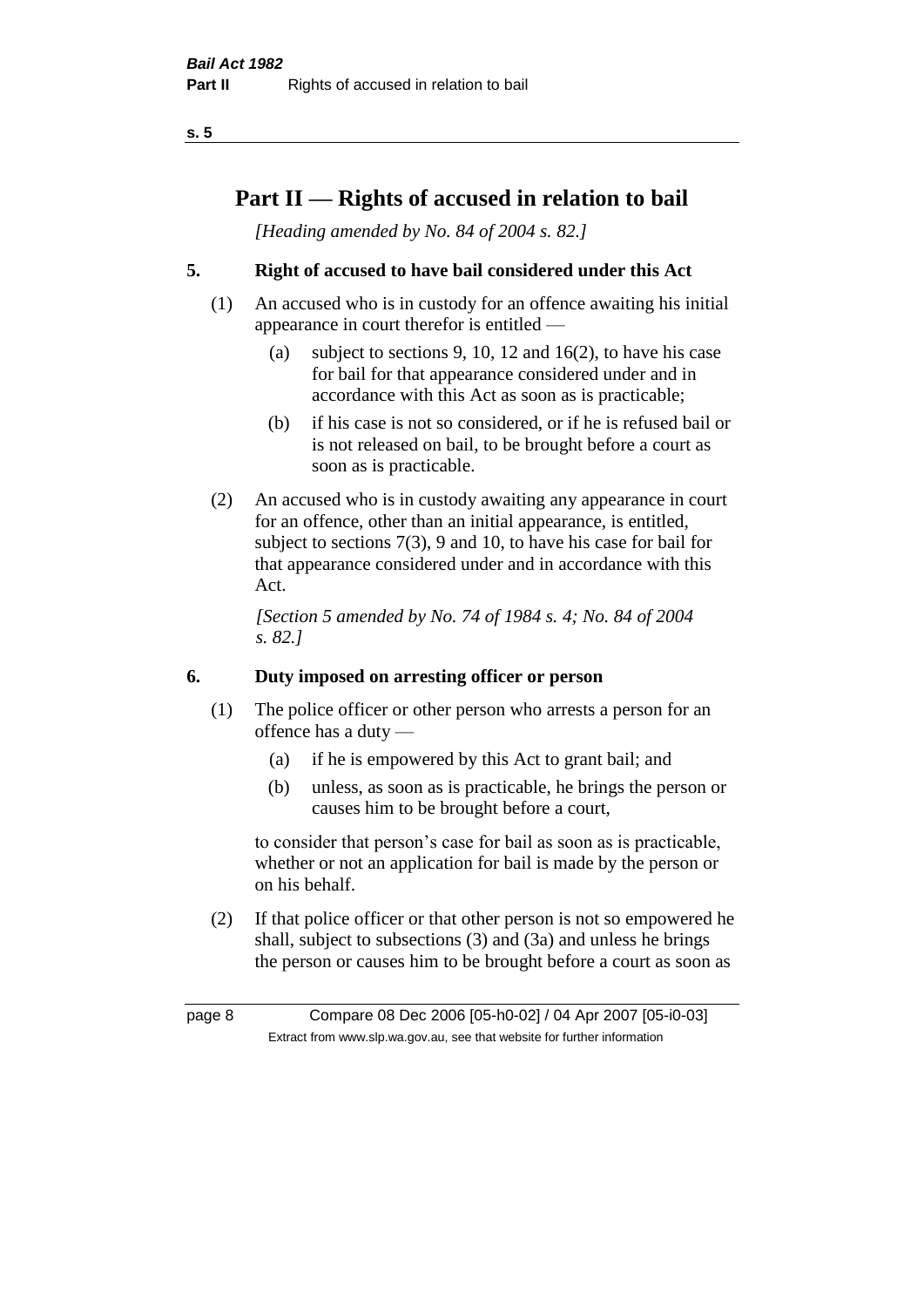is practicable, bring or cause the accused to be brought before an authorised police officer or a justice or, in the case of a child, any authorised officer or a justice, as soon as is practicable, and thereupon —

- (a) such officer is subject to the duty described in subsection (1); or
- (b) if the accused is brought before a justice, the justice is under a duty to consider the person's case for bail as soon as is practicable, whether or not an application for bail is made by the person or on his behalf.
- (2a) A police officer or other person who arrests a person for an offence may, notwithstanding that he is empowered by this Act to grant bail, instead of complying with subsection (1) comply with subsection (2) as if he were not so empowered.
- (3) Where under section 15 or 16 only a Judge of the Supreme Court, a Judge of the Children's Court or a justice has power to grant bail for an offence, the police officer or other person who arrests a person for an offence shall —
	- (a) unless, as soon as is practicable, he brings the person or causes him to be brought before a court; and
	- (b) whether or not an application for bail is made by the person or on his behalf,

bring or cause the accused to be brought as soon as is practicable —

- (c) where section 15 applies, before a Judge of the Supreme Court or a Judge of the Children's Court, as the case may require; or
- (d) where section 16 applies, before a justice,

for the purpose of having the accused's case for bail considered by the Judge, or the justice acting in terms of subsection (2)(b), as the case may be.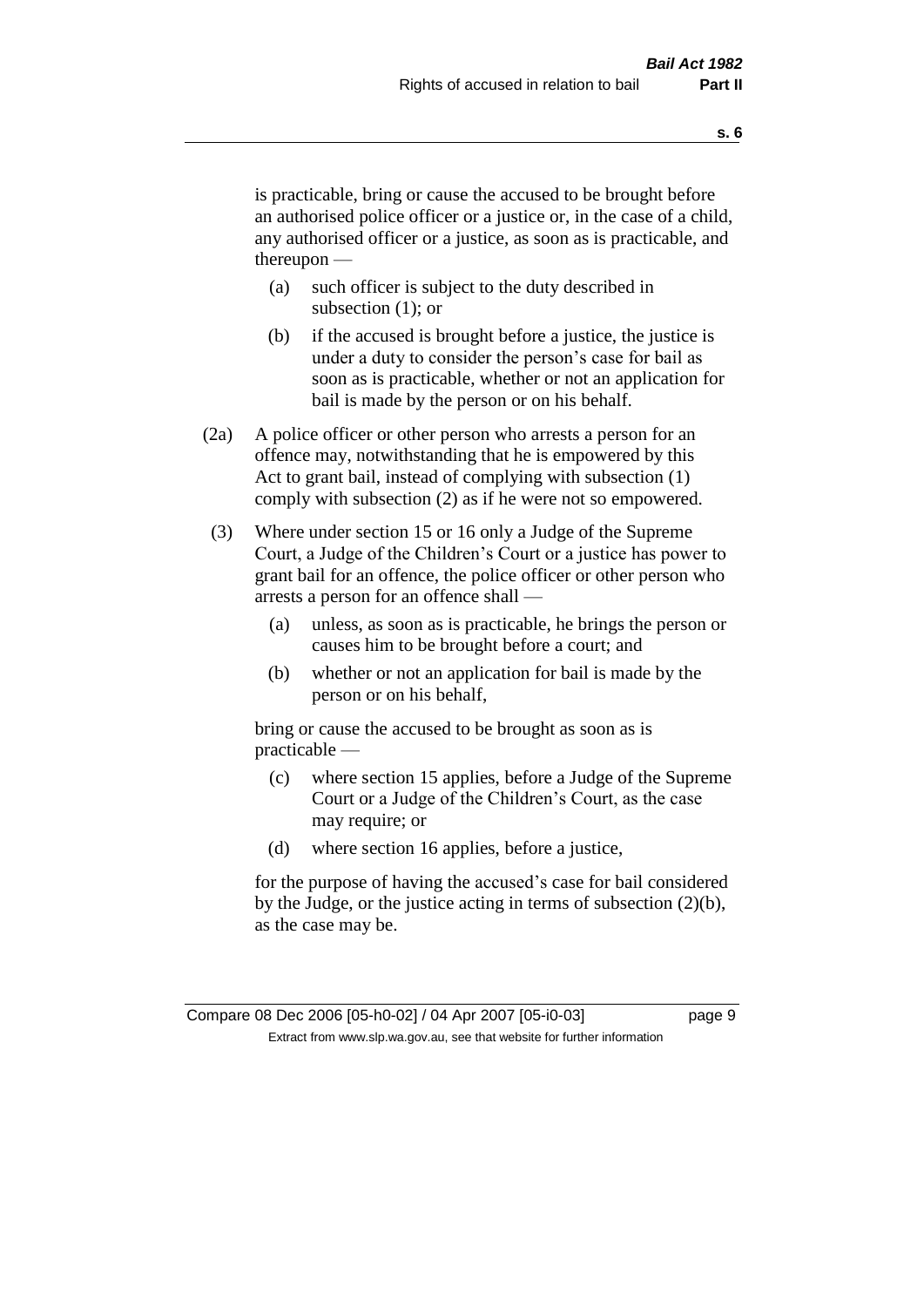- (3a) Where section 16A applies, the police officer or other person who arrests a person for an offence shall as soon as is practicable bring the accused, or cause the accused to be brought, before a court or Judge mentioned in subsection (1) of that section for the purpose of having the accused's case for bail considered by that court or Judge.
- (4) The operation of this section is subject to the exercise of the power conferred by section 9 and to the provisions of sections 10, 12 and 16(2) and clause 3A of Part C of Schedule 1.

*[Section 6 amended by No. 15 of 1988 s. 5; No. 49 of 1988 s. 79; No. 45 of 1993 s. 5; No. 54 of 1998 s. 5; No. 84 of 2004 s. 82.]* 

## **7. Duty imposed on judicial officers in respect of unconvicted accused**

- (1) Upon and following an accused's initial appearance in court for an offence every judicial officer who may thereafter order his detention or continued detention in custody before conviction for the offence (including detention during the period of his trial) is under a duty, unless subsection (2) applies, to consider the accused's case for bail, whether or not an application for bail is made by the accused or on his behalf.
- (2) Where under section 15 only a Judge of the Supreme Court or a Judge of the Children's Court has power to grant bail for an offence, the judicial officer referred to in subsection (1), other than a Judge of the Supreme Court or a Judge of the Children's Court, shall, whether or not an application for bail is made by the person or on his behalf, cause the accused to be taken as soon as is practicable before a Judge of the Supreme Court or a Judge of the Children's Court, as the case may require for the purpose of having the accused's case for bail considered by the Judge.

page 10 Compare 08 Dec 2006 [05-h0-02] / 04 Apr 2007 [05-i0-03] Extract from www.slp.wa.gov.au, see that website for further information

**s. 7**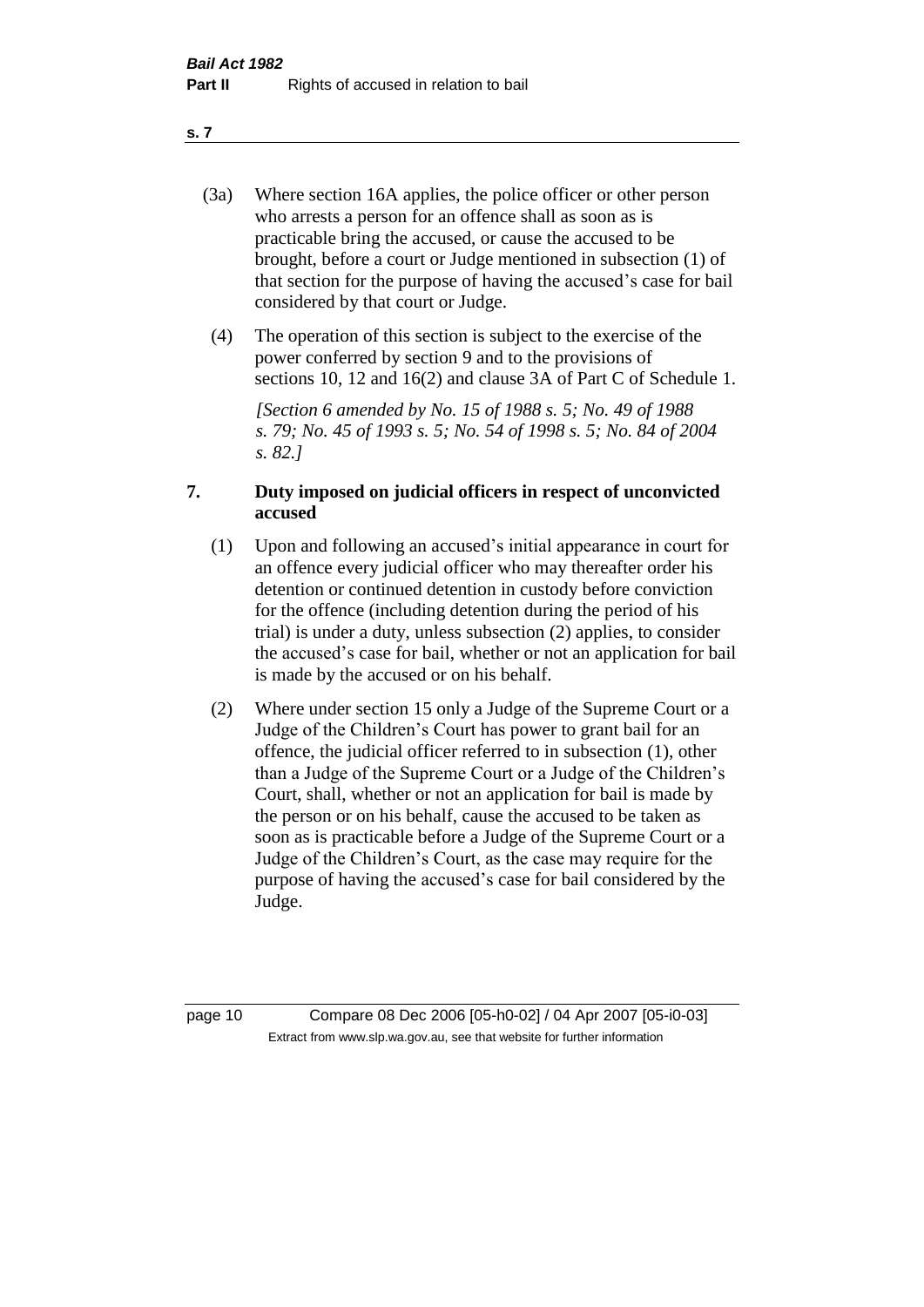- (3) Notwithstanding subsection (2), where
	- (a) the duty described in that subsection or in section  $6(3)$ has been discharged once in relation to an accused's case for bail; and
	- (b) bail has on that occasion been refused by a Judge of the Supreme Court or a Judge of the Children's Court,

the accused's case for bail need not be considered on any subsequent occasion in the same case when the accused's continued detention may be ordered unless the accused satisfies the judicial officer who may order his detention that —

- (c) new facts have been discovered, new circumstances have arisen or the circumstances have changed since bail was refused on the occasion mentioned in paragraph (b); or
- (d) he failed to adequately present his case for bail on that occasion,

but if the judicial officer is so satisfied he shall cause the accused to be taken as soon as is practicable before a Judge of the Supreme Court or a Judge of the Children's Court as the case may require for the purpose of having the accused's case for bail considered by the Judge.

- (4) Notwithstanding subsection (1), after the duty described in that subsection has been discharged once in relation to an accused's case for bail or after a Judge of the Supreme Court or a Judge of the Children's Court has considered the case under section 15, it is sufficient on any subsequent consideration of bail in the same case for a judicial officer, including a Judge of the Supreme Court or a Judge of the Children's Court acting under section 15 —
	- (a) to inquire whether any new fact has been discovered or new circumstance has arisen, or whether the circumstances have changed, since bail was previously granted or refused and whether the accused considers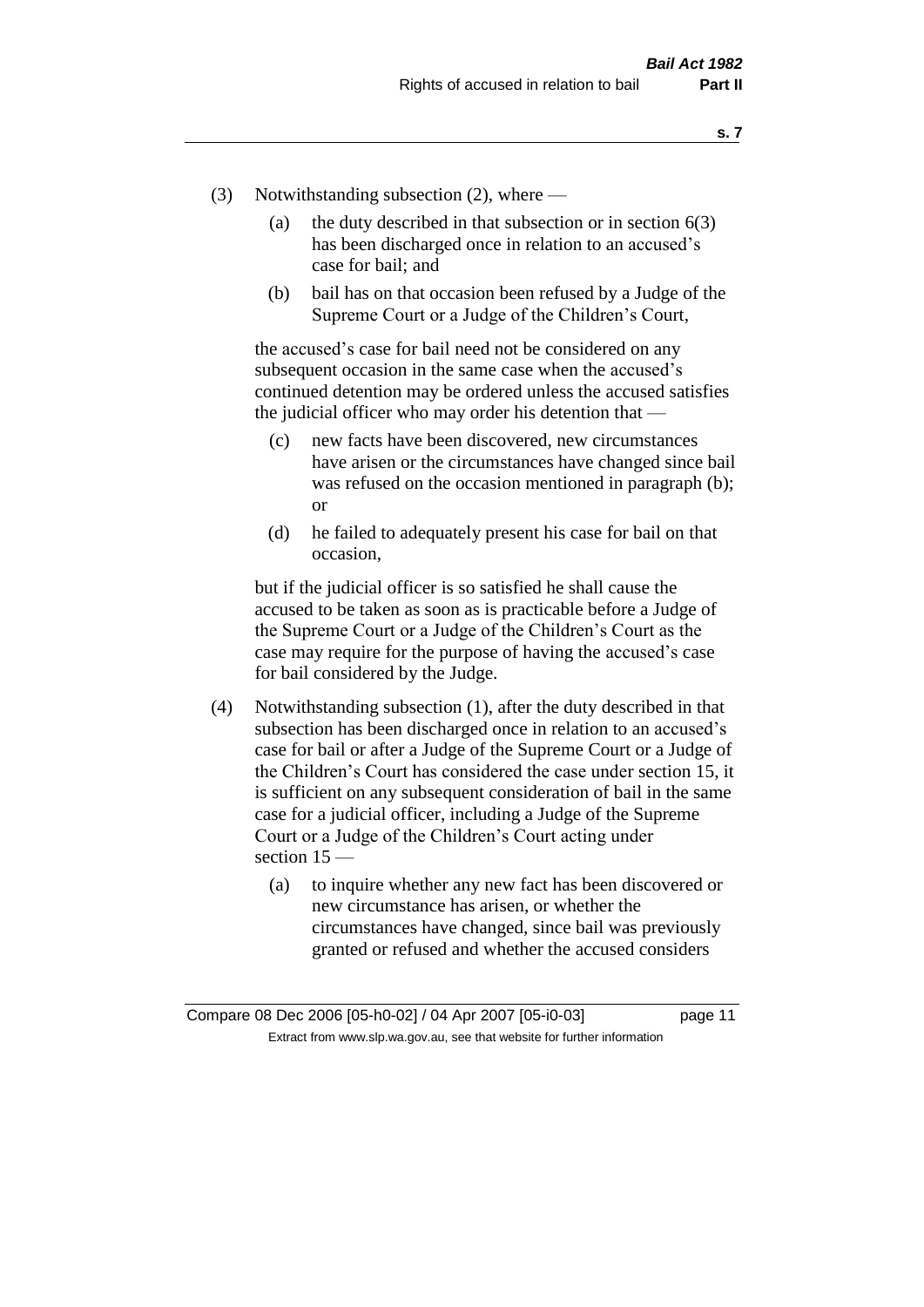#### **s. 7A**

that he failed to adequately present his case for bail on a previous occasion; and

- (b) unless he is satisfied that there is any reason of the kind mentioned in paragraph (a) for not doing so, to adopt the decision previously made in the case, but with power to make such variations of the terms and conditions of bail as he thinks fit.
- (5) The operation of this section is subject to the exercise of the power conferred by section 9 and to the provisions of sections 10, 12 and 16(2) and clause 3A of Part C of Schedule 1.

*[Section 7 amended by No. 74 of 1984 s. 5; No. 49 of 1988 s. 80; No. 45 of 1993 s. 6; No. 84 of 2004 s. 82.]* 

#### **7A. Bail for appeal under the** *Criminal Procedure (Summary)Appeals Act 1902 2004*

- (1) If a person is in custody and an appeal has-been commenced under Part-2 of the *Criminal Appeals Act* 2004 in connection with the decision by virtue of which the person is in custody, the person may apply for bail —
	- (a) if the appeal is to be heard and determined by the Court of Appeal or if an application has been made to the Court of Appeal for leave to appeal to the Court of Appeal — to a judge of appeal; or
	- (b) in any other case to a Judge of the Supreme Court.
- (2) Bail shall not be granted to an applicant for bail under subsection (1) until he has given notice of his application for bail to —
	- (a) the State Solicitor; or
	- (b) the Deputy Director of Public Prosecutions (Commonwealth) in Perth,

as the case may require, and that official has been given an opportunity to be heard on the application.

page 12 Compare 08 Dec 2006 [05-h0-02] / 04 Apr 2007 [05-i0-03] Extract from www.slp.wa.gov.au, see that website for further information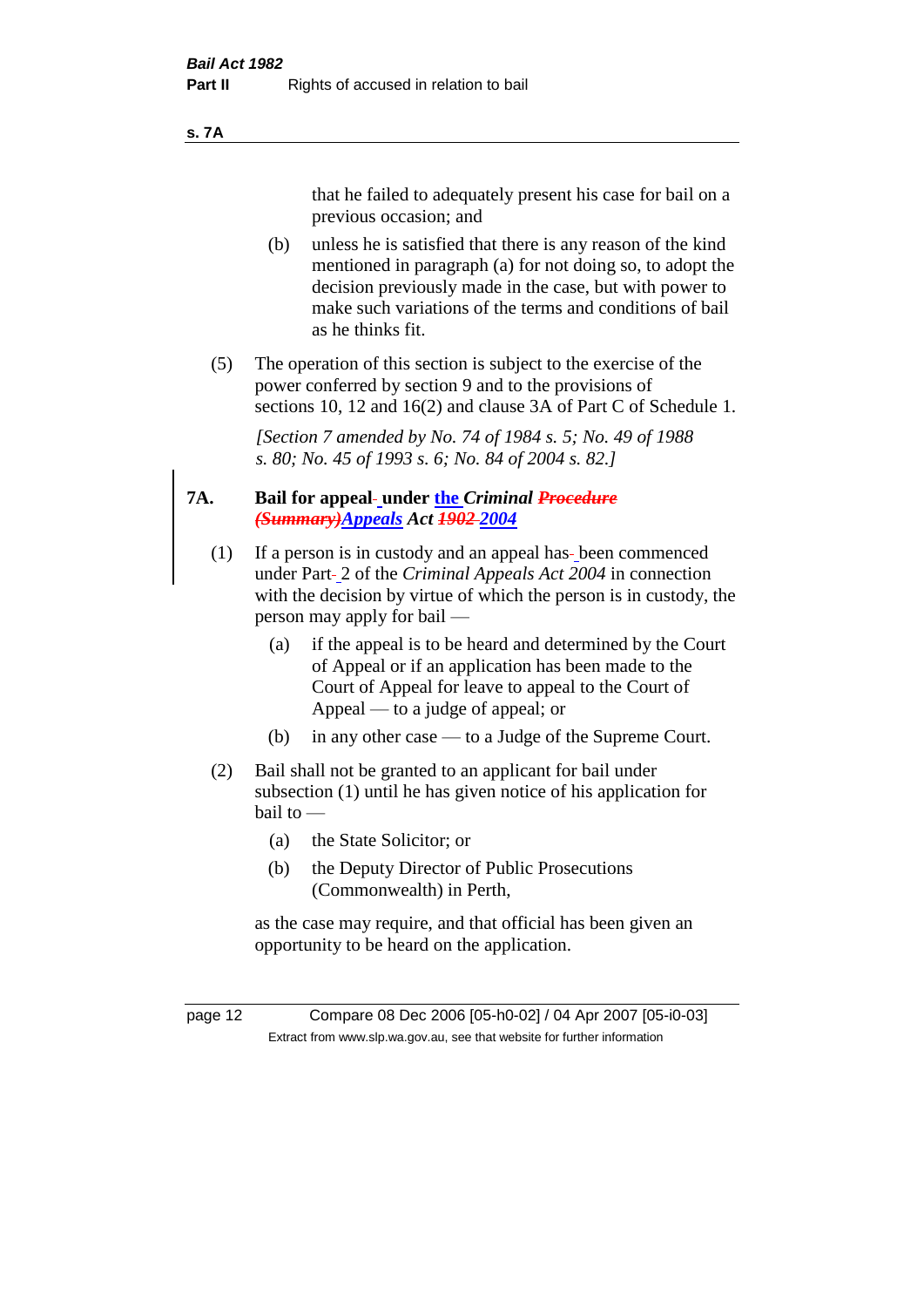*[Section 7A inserted by No. 33 of 1989 s. 18; amended by No. 65 of 2003 s. 88(2); No. 45 of 2004 s. 28(4); No. 59 of 2004 s. 141; No. 84 of 2004 s. 11.]* 

## **8. Accused to be given information and prescribed forms**

- (1) Subject to subsection (4), a judicial officer or authorised officer who is called upon to consider an accused's case for bail, on the first occasion when it arises in relation to an offence or group of offences for which an accused is required to appear, shall ensure that the accused is, or has been, given —
	- (a) such information in writing as to the effect of this Act as is prescribed for the purposes of this paragraph;
	- (b) a prescribed form for completion, designed to disclose to the judicial officer or authorised officer all information relevant to the decision; and
	- (c) where the accused is unable or insufficiently able, to read, speak or write English, such assistance as he may reasonably require in order to have communicated to him the information mentioned in paragraph (a) and complete the form referred to in paragraph (b).
- (2) After an accused case for bail has been considered once, a judicial officer or authorised officer on any subsequent consideration of bail in the same case shall —
	- (a) comply with subsection  $(1)(a)$ ; and
	- (b) either comply with subsection (1)(b) or obtain the form previously completed for the purposes of that paragraph, if any, and ensure that —
		- (i) the form is revised in order to show any changes which he is informed have occurred since it was completed; and
		- (ii) any assistance, of the kind referred to in subsection  $(1)(c)$  is given to the accused for the purpose of completing or revising the form, as the case may be.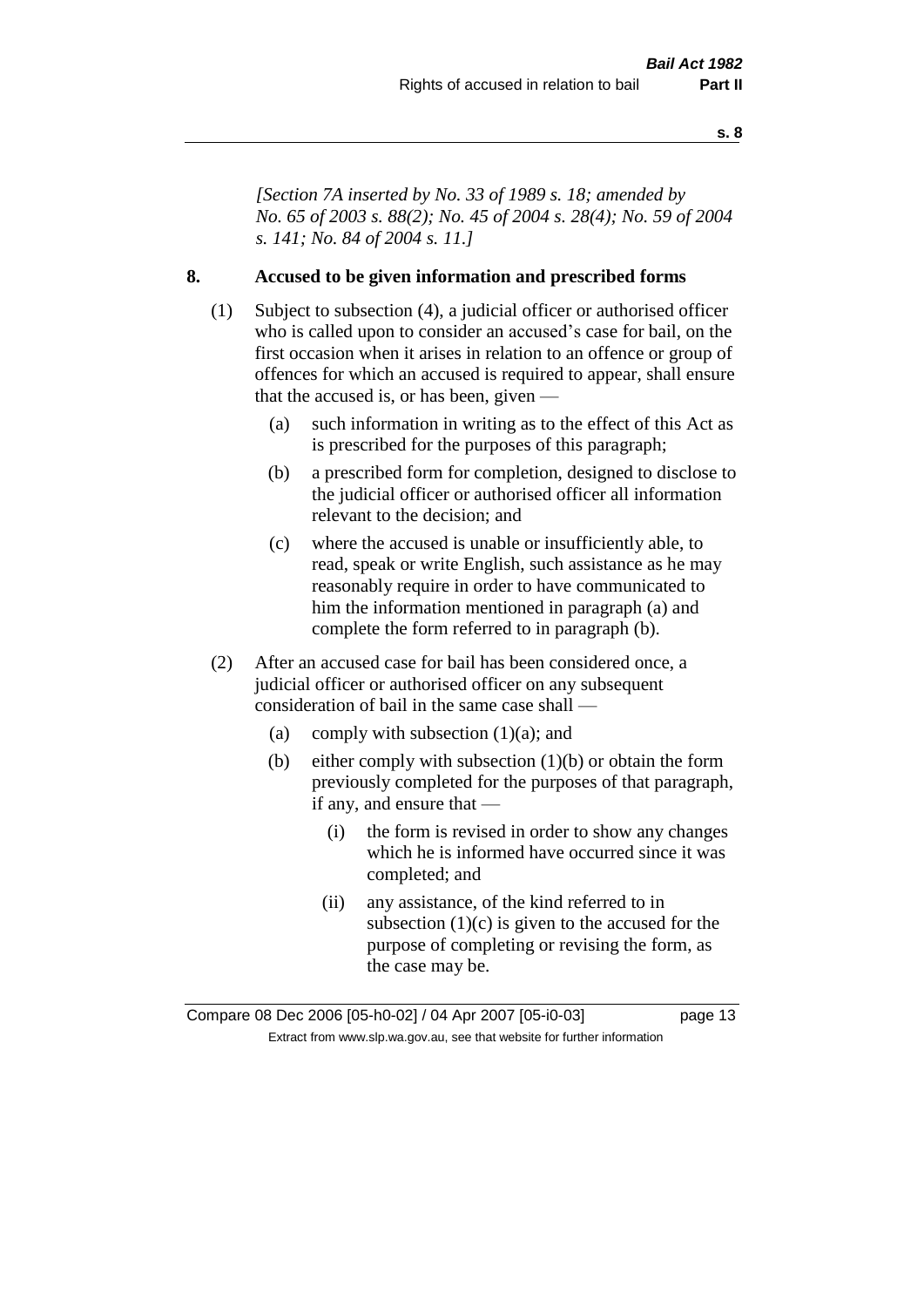- (3) Nothing in this section shall be read as limiting section 23.
- (3a) Notwithstanding subsection  $(1)(a)$  or  $(2)(a)$  a judicial officer or authorised officer need not comply with that paragraph if it appears to him that the accused's case for bail is such that bail is likely to be granted to him in accordance with this Act; but if it subsequently appears to him that bail will not be granted or that the accused is dissatisfied with any condition imposed on the grant of bail he shall then comply with that paragraph.
- (4) Notwithstanding subsection (1)(b) or (2)(b), a judicial officer or an authorised officer may dispense with completion or revision of the form referred to in those paragraphs if it appears to him  $that -$ 
	- (a) the accused's case for bail is such that bail is likely to be granted to him in accordance with this Act; and
	- (b) the information in the possession of the judicial officer or authorised officer is sufficient for his consideration of the case.
- (5) Where a person has applied for bail for an appeal as mentioned in section 7A(1), this section applies as if the consideration of bail for the appeal were a first consideration of bail for an offence.

*[Section 8 amended by No. 74 of 1984 s. 6; No. 15 of 1988 s. 6; No. 33 of 1989 s. 18; No. 84 of 2004 s. 82.]* 

## **9. Bail decision may be deferred until further information obtained**

- (1) Subject to section 26(2) of the *Young Offenders Act 1994*, a judicial officer or authorised officer who is called upon to consider a case for bail may defer consideration of the case for a period not exceeding 30 days if he thinks it is necessary —
	- (a) to obtain more information for the purpose of making a decision in accordance with this Act; or
	- (b) to take any step authorised by section 24(1).

page 14 Compare 08 Dec 2006 [05-h0-02] / 04 Apr 2007 [05-i0-03] Extract from www.slp.wa.gov.au, see that website for further information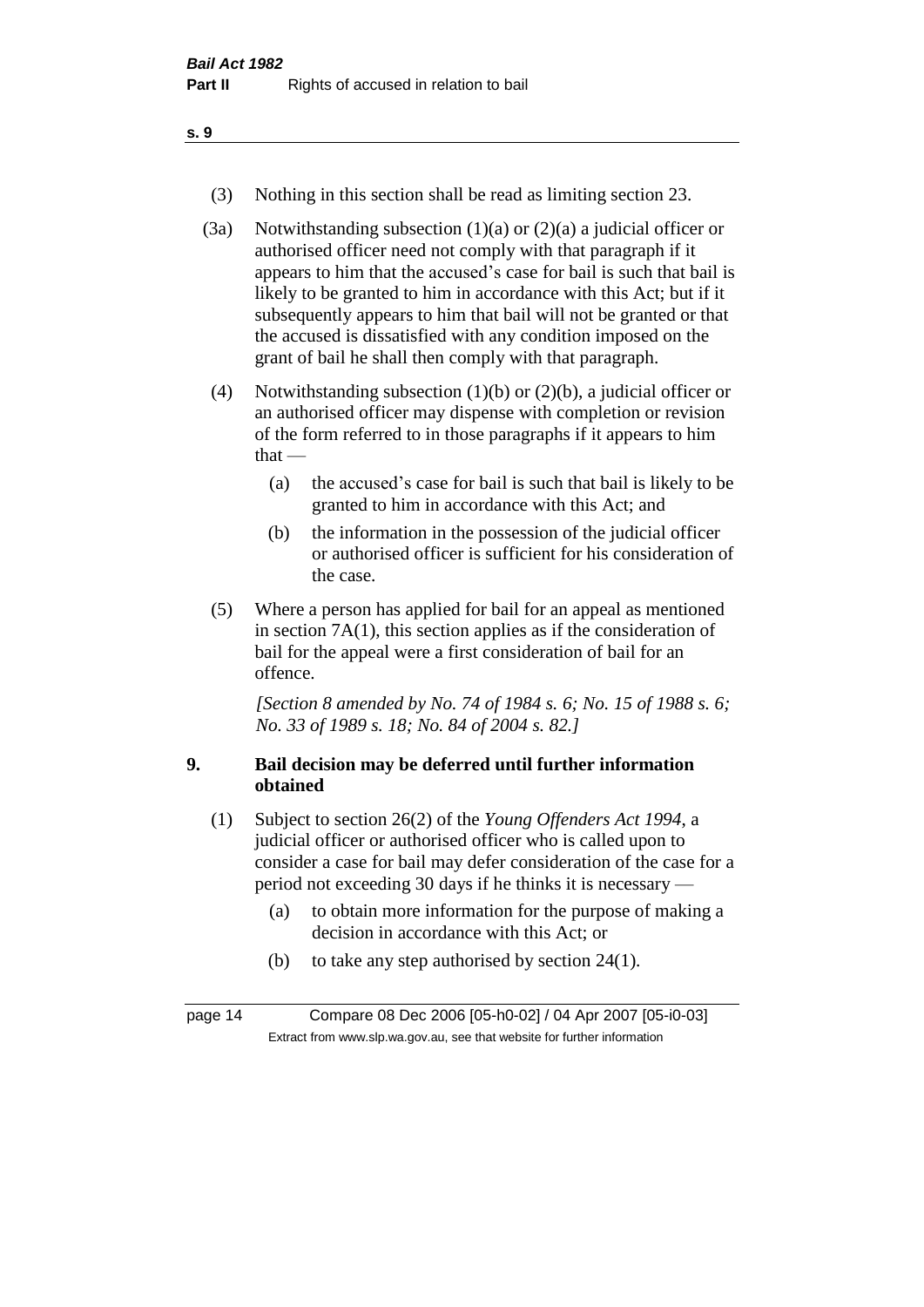(2) Nothing in this section shall be taken to limit the right of an accused to be brought before a court as soon as is practicable if he is not released on bail.

*[Section 9 amended by No. 57 of 1997 s. 21(2); No. 84 of 2004 s. 82.]*

## **10. Sections 5, 6 and 7 do not apply where accused imprisoned for other cause**

Notwithstanding sections 5, 6 and 7, the rights conferred on an accused and the duties imposed on police officers, authorised officers and judicial officers by those sections in respect of an appearance in court for an offence do not arise where —

- (a) the accused is in custody for some other offence or reason (including the non-payment of a sum of money); and
- (b) the police officer, authorised officer or judicial officer is satisfied that the accused is likely to remain in custody for that other offence or reason until or beyond the time for the appearance for the first-mentioned offence.

*[Section 10 amended by No. 84 of 2004 s. 82.]*

## **11. Rights following grant of bail**

- $(1)$  When
	- (a) bail has been granted to an accused for an appearance in court;
	- (b) all conditions which are to be complied with before the release of the accused have been complied with; and
	- (c) he has entered into a bail undertaking for that appearance or his bail undertaking is deemed to be amended under section 31(3),

Compare 08 Dec 2006 [05-h0-02] / 04 Apr 2007 [05-i0-03] page 15 Extract from www.slp.wa.gov.au, see that website for further information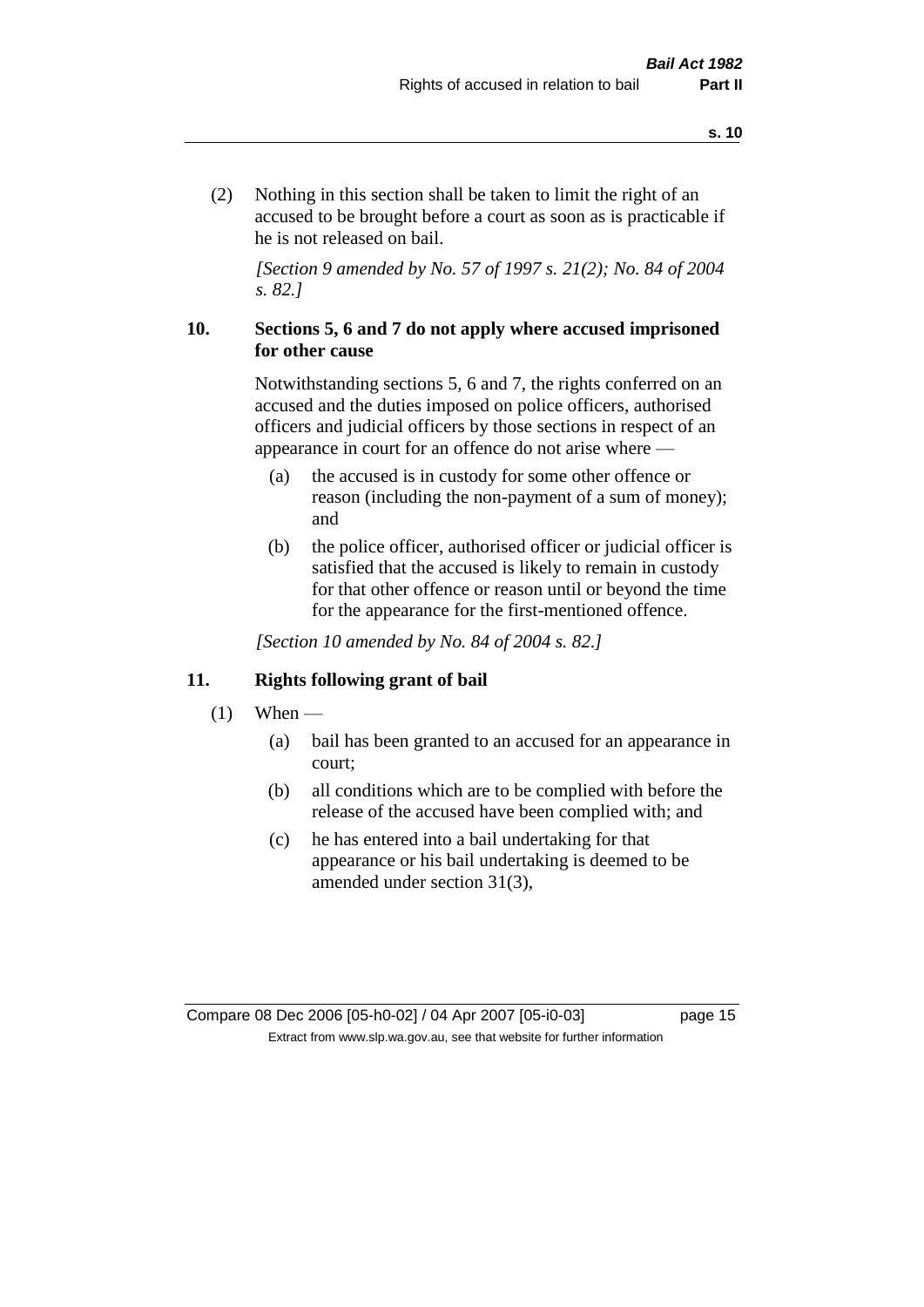the accused has a right to be at liberty until he is required to appear, or to next appear, before a court, but subject to —

- (d) any requirement that he be in custody for some other reason;
- (e) the exercise of the powers in sections 14(3), 17A, 46, 54 and 55; and
- (f) the limitation mentioned in section 12.
- (2) As soon as is practicable after an accused becomes entitled to be at liberty as provided in subsection  $(1)$  —
	- (a) an authorised officer, where bail was granted by an authorised officer;
	- (b) a justice who has granted bail otherwise than while sitting as a court;
	- (c) a Judge's associate, where bail was granted by a Judge of the District Court or the Supreme Court or the Children's Court; and
	- (d) in any other case, the registrar of the court where the judicial officer who granted bail exercises jurisdiction or a justice,

shall, where the accused is in custody in a lock-up or prison, forthwith deliver or cause to be delivered a certificate to that effect in the prescribed form to the person in charge of the lock-up or prison, and that person shall release the accused from custody as soon as is practicable after he receives the certificate.

(3) In subsection (2)(a) **"authorised officer"** does not include an authorised officer who is also the person in charge of the lock-up in which the accused is in custody.

*[Section 11 amended by No. 74 of 1984 s. 7; No. 15 of 1988 s. 7; No. 49 of 1988 s. 81; No. 45 of 1993 s. 7; No. 47 of 1999 s. 8; No. 59 of 2004 s. 141; No. 84 of 2004 s. 82.]* 

page 16 Compare 08 Dec 2006 [05-h0-02] / 04 Apr 2007 [05-i0-03] Extract from www.slp.wa.gov.au, see that website for further information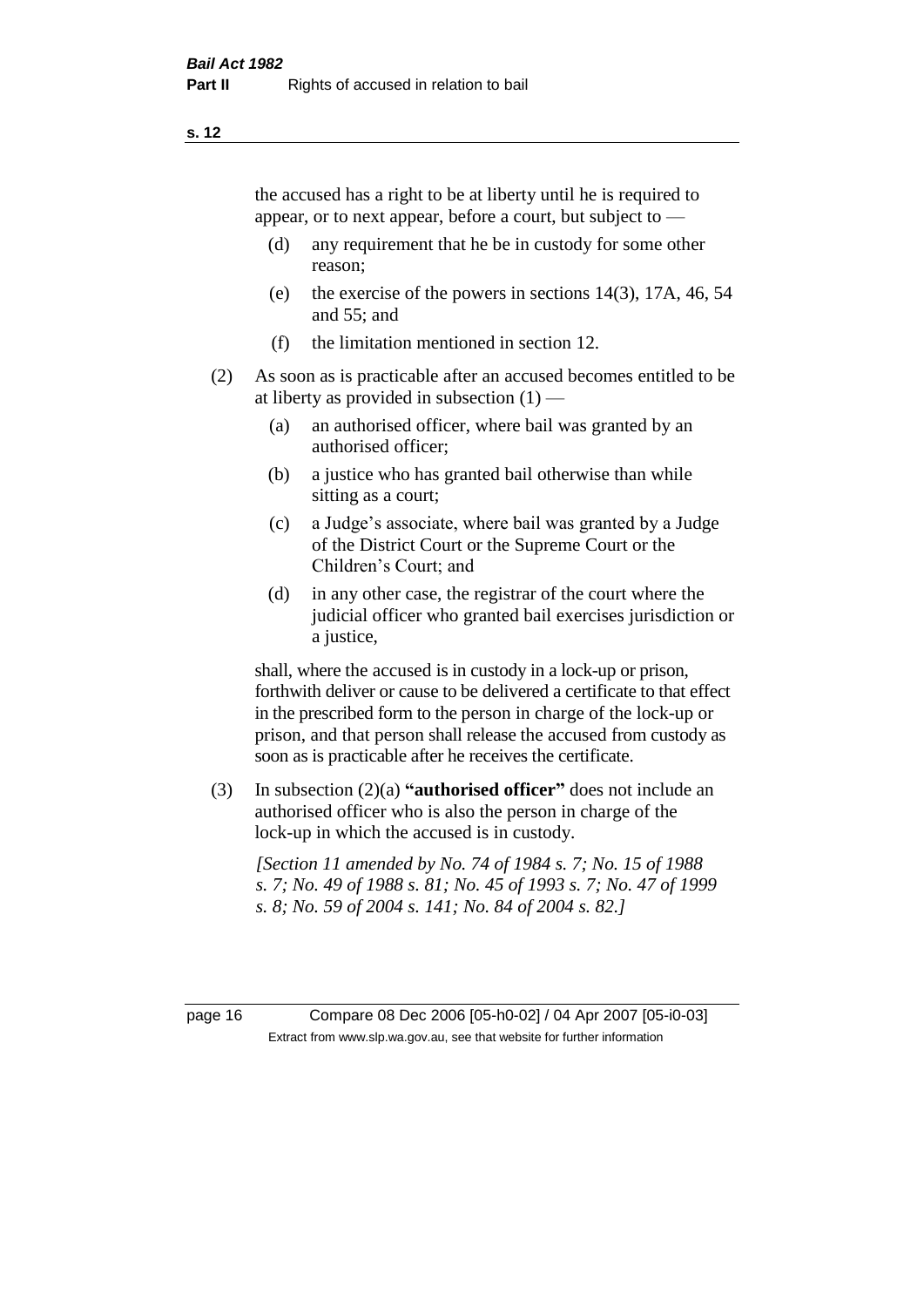## **12. Further limitation on rights in sections 5 and 11**

The right of an accused to have his case for bail considered as soon as is practicable, his right to be at liberty as mentioned in section 11(1), and the corresponding duties created by this Part, are limited so far as is reasonably necessary for the exercise or performance by a person of any statutory power or function vested in him which requires the continued custody of the accused, including the exercise of the powers set out in section 236 of *The Criminal Code*, section 50AA of the *Police Act 1892* and Parts 6 and 7 of the *Criminal Investigation (Identifying People) Act 2002*.

*[Section 12 amended by No. 6 of 2002 s. 96; No. 84 of 2004 s. 82.]*

Compare 08 Dec 2006 [05-h0-02] / 04 Apr 2007 [05-i0-03] page 17 Extract from www.slp.wa.gov.au, see that website for further information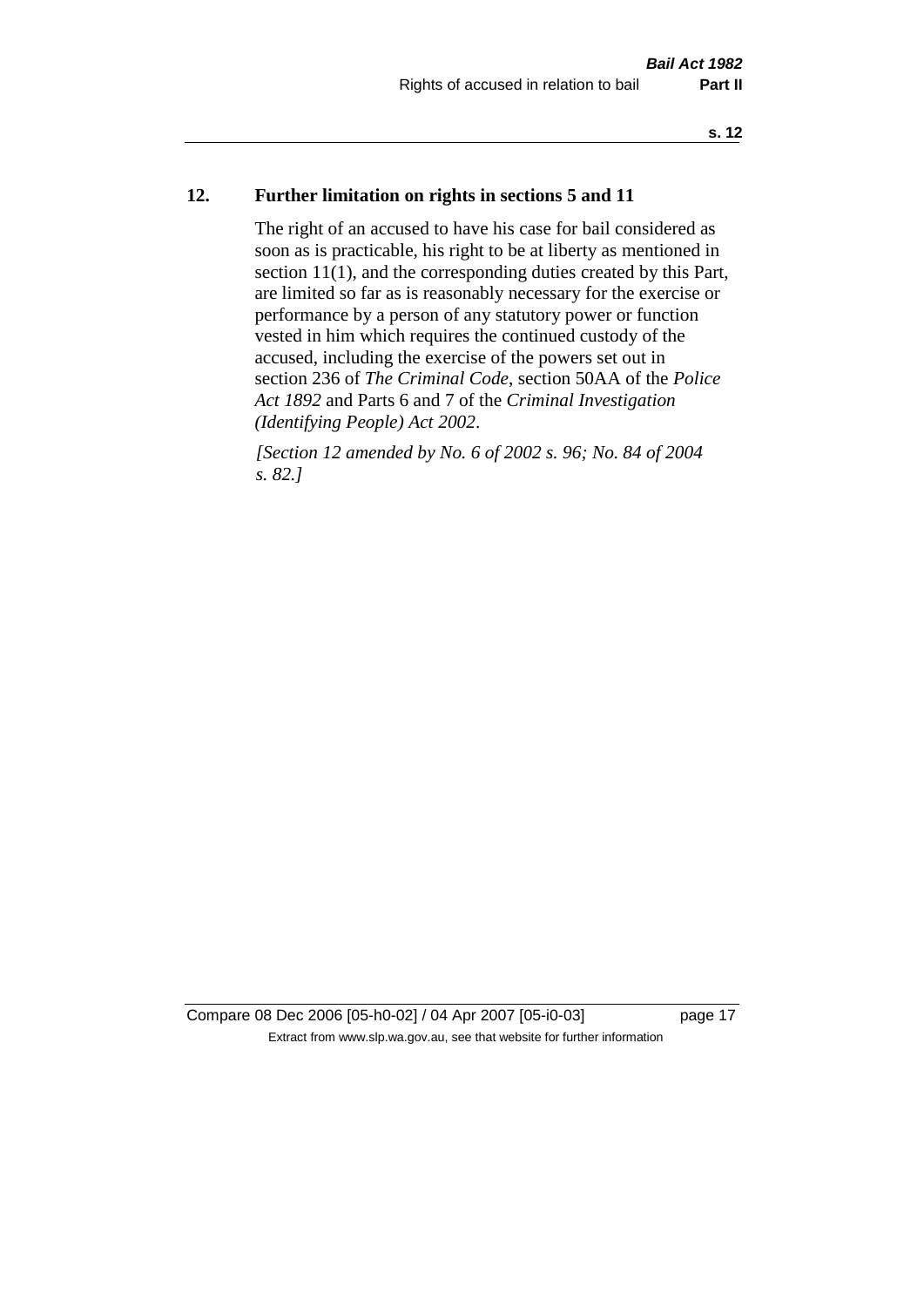## **Part III — Jurisdiction to grant bail**

## **13. Jurisdiction to grant bail**

- (1) Jurisdiction to grant bail for any appearance described in the first column of Part A of Schedule 1 is vested in the judicial officer or authorised officer specified in the second column of that Part opposite thereto and shall be exercised subject to and in accordance with this Part and the further provisions in Parts B, C and D of Schedule 1.
- (2) A home detention condition shall not be imposed as a condition of bail except by a judicial officer.

*[Section 13 amended by No. 61 of 1990 s. 5; No. 45 of 1993 s. 12.]* 

## **14. Supreme Court Judge has jurisdiction in all cases**

- (1) A Judge of the Supreme Court may, in accordance with this  $Act -$ 
	- (a) exercise a power to grant bail which is conferred upon any other judicial officer or any authorised officer by this Act; and
	- (b) revoke or vary any bail previously granted by any other such officer.
- (2) Subject to subsection (2a), the jurisdiction of a Judge of the Supreme Court under subsection (1) in respect of an appearance by an accused may be invoked by application made by either the prosecutor or the accused, and whether or not any other judicial officer has —
	- (a) previously granted or refused bail; or
	- (b) exercised any power conferred on him by section 55,

in respect of that appearance.

(2a) After the jurisdiction under subsection (1) has been invoked once by an accused in relation to an offence or group of

page 18 Compare 08 Dec 2006 [05-h0-02] / 04 Apr 2007 [05-i0-03] Extract from www.slp.wa.gov.au, see that website for further information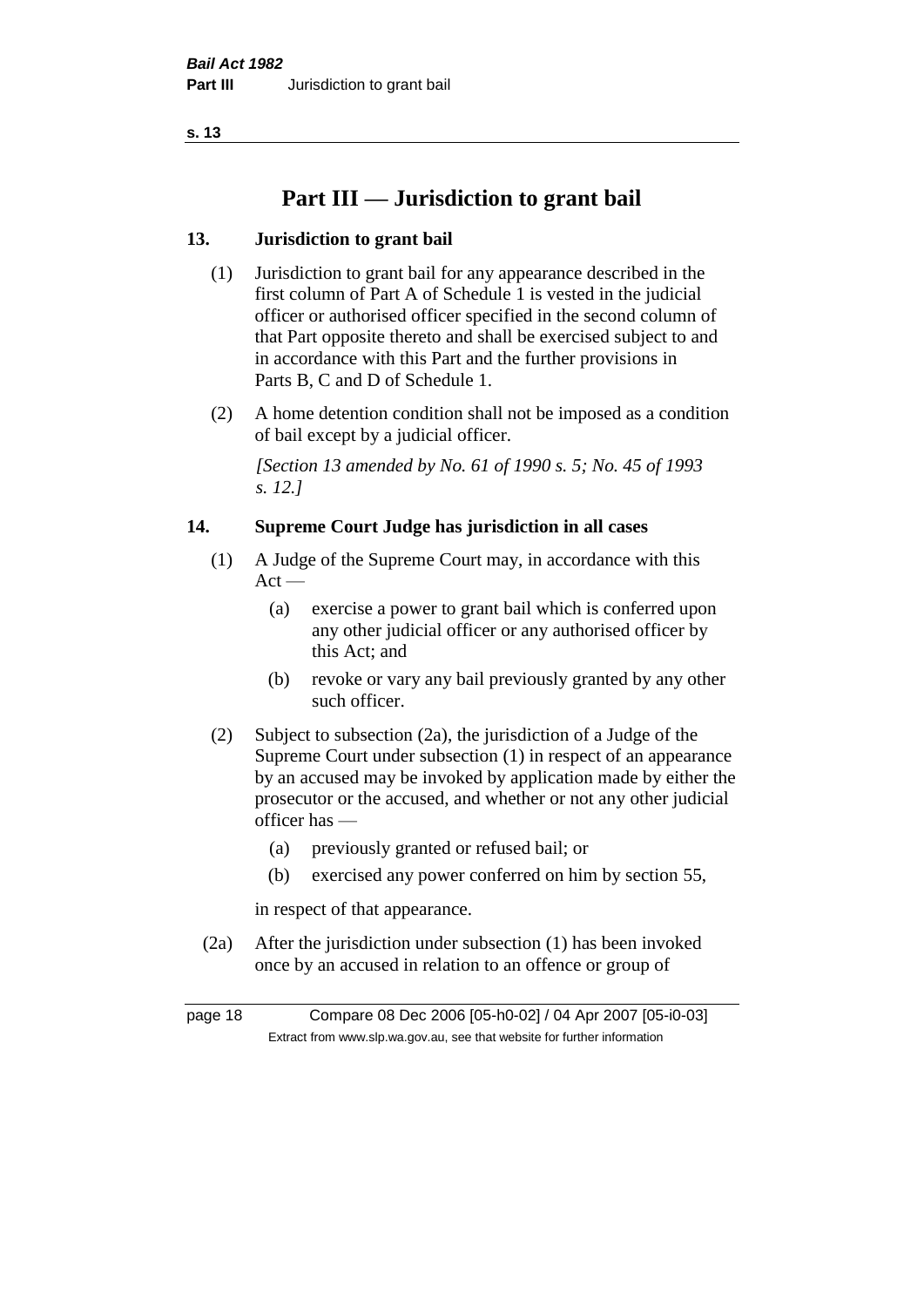offences for which he is required to appear, it may not be further invoked by that accused in relation to that offence or group of offences unless the accused satisfies a Judge of the Supreme Court that —

- (a) new facts have been discovered, new circumstances have arisen or the circumstances have changed since the occasion when the jurisdiction was invoked; or
- (b) he failed to adequately present his case for bail on that occasion.
- (3) Where under subsection (1) a Judge of the Supreme Court
	- (a) revokes the bail of an accused who is at liberty, he may order that the accused be returned to custody to await the appearance for which the bail was granted;
	- (b) varies the bail of such an accused, he may order that the accused be returned to custody until he becomes entitled to be at liberty pursuant to section 11,

and the Judge may issue any warrant which may be necessary to carry such an order into effect.

- (4) In this section **"any other judicial officer"** means any judicial officer whose jurisdiction is inferior to that of a Judge of the Supreme Court.
- (5) The powers and duties conferred on a Judge of the Supreme Court by this section may in the case of a child charged with an offence before the Children's Court also be exercised by a Judge of the Children's Court.

*[Section 14 amended by No. 74 of 1984 s. 8; No. 49 of 1988 s. 82; No. 84 of 2004 s. 82.]* 

## **15. Exclusive jurisdiction of Supreme Court Judge in murder cases**

(1) Where an accused is in custody for wilful murder or murder, the power to grant bail shall be exercised only by a Judge of the

Compare 08 Dec 2006 [05-h0-02] / 04 Apr 2007 [05-i0-03] page 19 Extract from www.slp.wa.gov.au, see that website for further information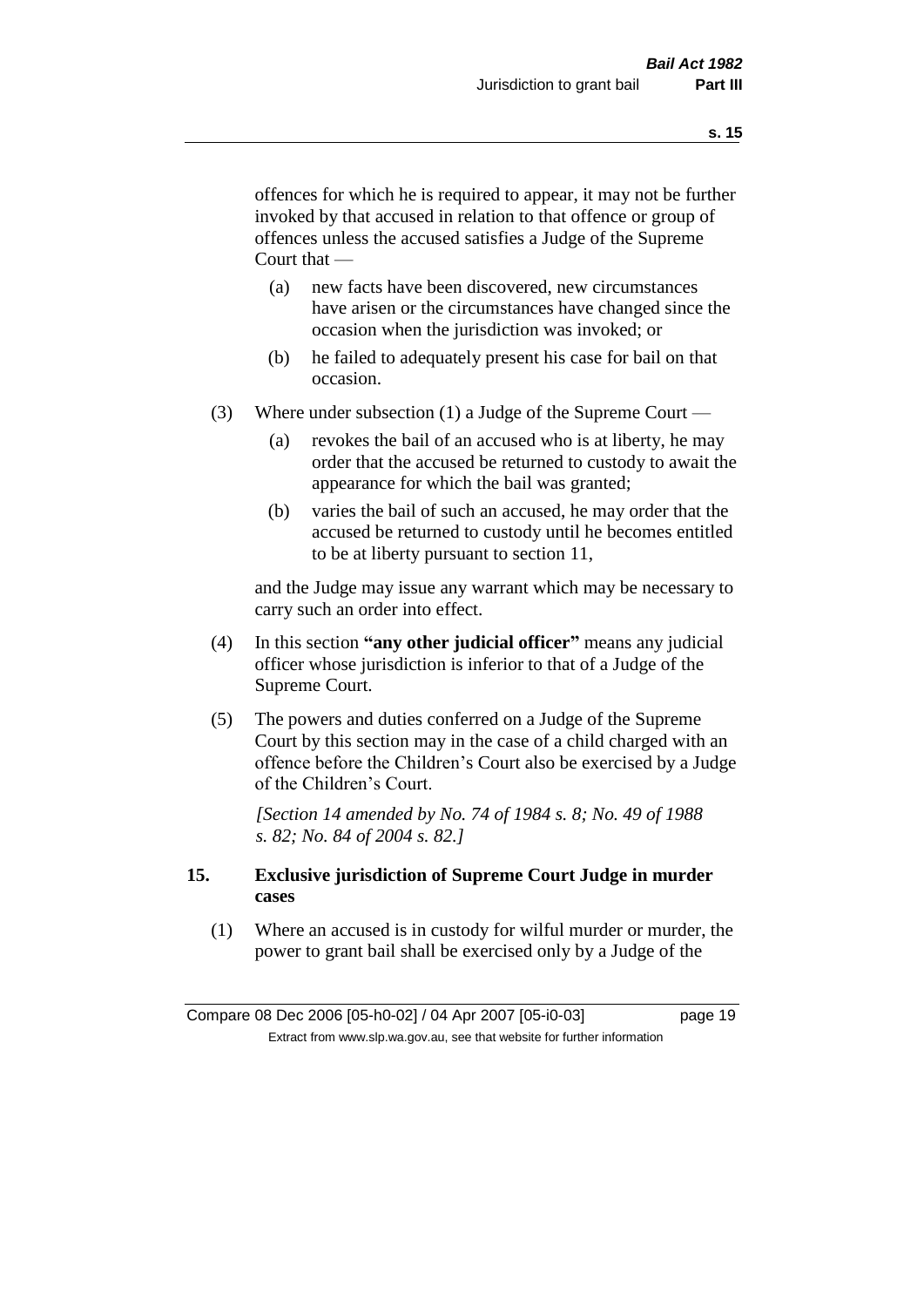Supreme Court, or in the case of an accused who is a child by a Judge of the Children's Court, except —

- (a) where section  $31(2)(d)$  applies; or
- (b) to the extent that the Court of Appeal exercises its powers under Part A of Schedule 1.
- *[(2) repealed]*

*[Section 15 amended by No. 52 of 1984 s. 35; No. 74 of 1984 s. 9; No. 49 of 1988 s. 83; No. 70 of 1988 s. 45; No. 45 of 1993 s. 12; No. 45 of 2004 s. 28(4) ; No. 84 of 2004 s. 82.]* 

## **16. Bail of person arrested on warrant**

- (1) Subject to sections 14 and 15 where the arrest of an accused for an offence is made pursuant to a warrant he shall not be granted bail before he is brought before a court or judicial officer as commanded by the warrant, except by a justice acting in terms of section  $6(2)(b)$ .
- (2) Notwithstanding subsection (1) or any other provision of this Act, an accused who has been arrested pursuant to a warrant -
	- (a) issued under section 56; or
	- (b) issued under the *Criminal Procedure Act 2004* for an offence against section 51(1) or (2),

shall not have a right to have his case for bail considered, and shall not be granted bail, before he is brought before the court as commanded by the warrant.

*[Section 16 amended by No. 59 of 2004 s. 141; No. 84 of 2004 s. 11 and 82.]*

## **16A. Restrictions on powers of authorised officers and justices in certain cases**

(1) Where this section applies to a person who has been arrested for an offence jurisdiction does not arise under section 13 until the person is brought before —

page 20 Compare 08 Dec 2006 [05-h0-02] / 04 Apr 2007 [05-i0-03] Extract from www.slp.wa.gov.au, see that website for further information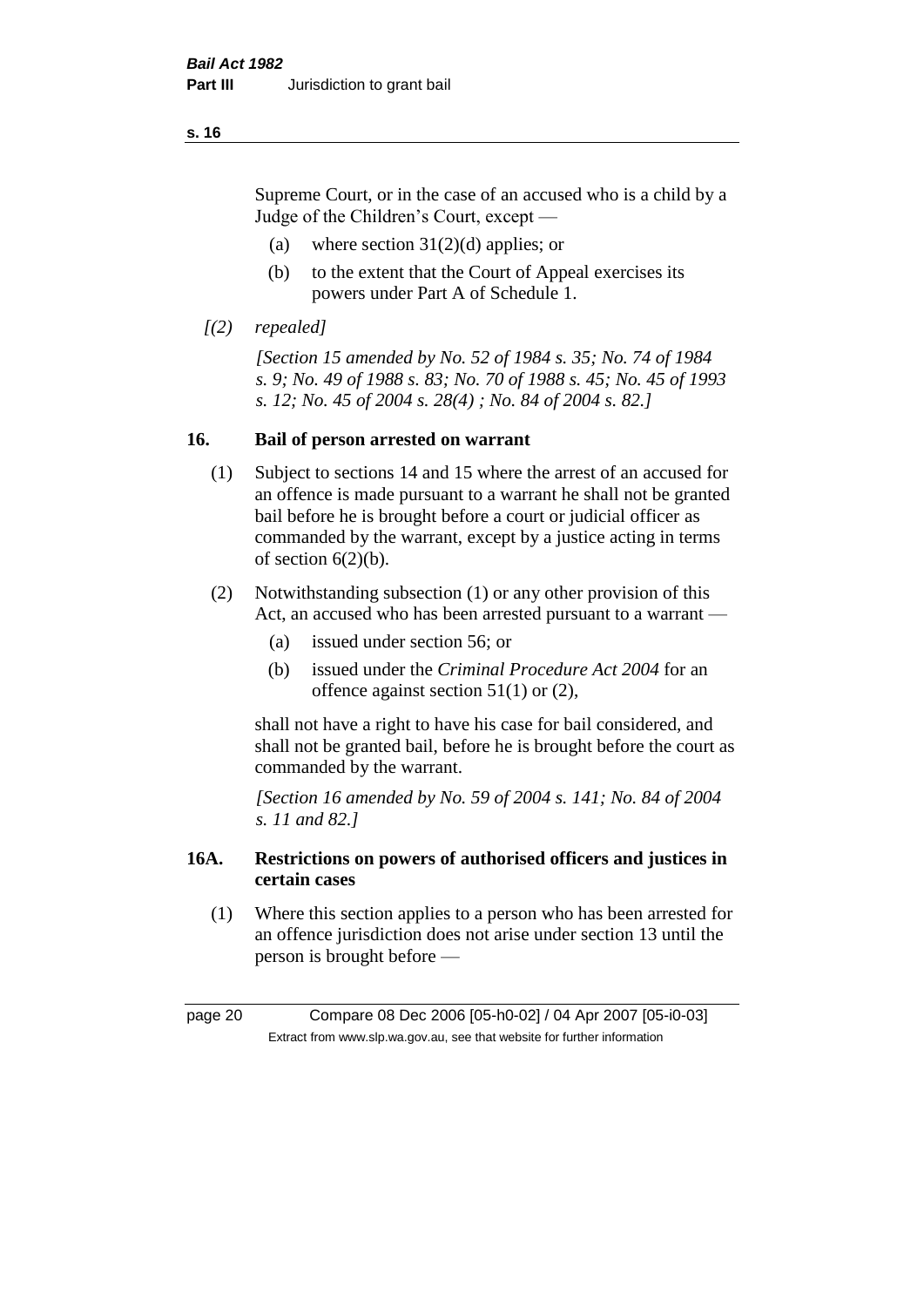- (a) a court constituted by or so as to include a magistrate; or
- (b) where section 15 applies, a Judge of the Supreme Court or a Judge of the Children's Court as the case may require.
- (2) This section applies where
	- (a) a person has been arrested in an urban area for a serious offence; and
	- (b) the serious offence is alleged to have been committed while the accused was —
		- (i) on bail for; or
		- (ii) at liberty under an early release order made in respect of,

another serious offence.

- (3) This section also applies where a person has been arrested in an urban area for an offence against section 61(1) of the *Restraining Orders Act 1997* (which creates offences for breaches of violence restraining orders).
- $(4)$  In this section —

**"urban area"** means —

- (a) the metropolitan region as defined in the *Planning and Development Act 2005* and any prescribed area that adjoins that region; and
- (b) any other prescribed area of the State, being the whole or part of, or an area adjoining, a local government district under the *Local Government Act 1995* that is designated under that Act as a city or a town.

*[Section 16A inserted by No. 54 of 1998 s. 6(1); amended by No. 38 of 2004 s. 59; No. 84 of 2004 s. 82; No. 38 of 2005 s. 15.]*

Compare 08 Dec 2006 [05-h0-02] / 04 Apr 2007 [05-i0-03] page 21 Extract from www.slp.wa.gov.au, see that website for further information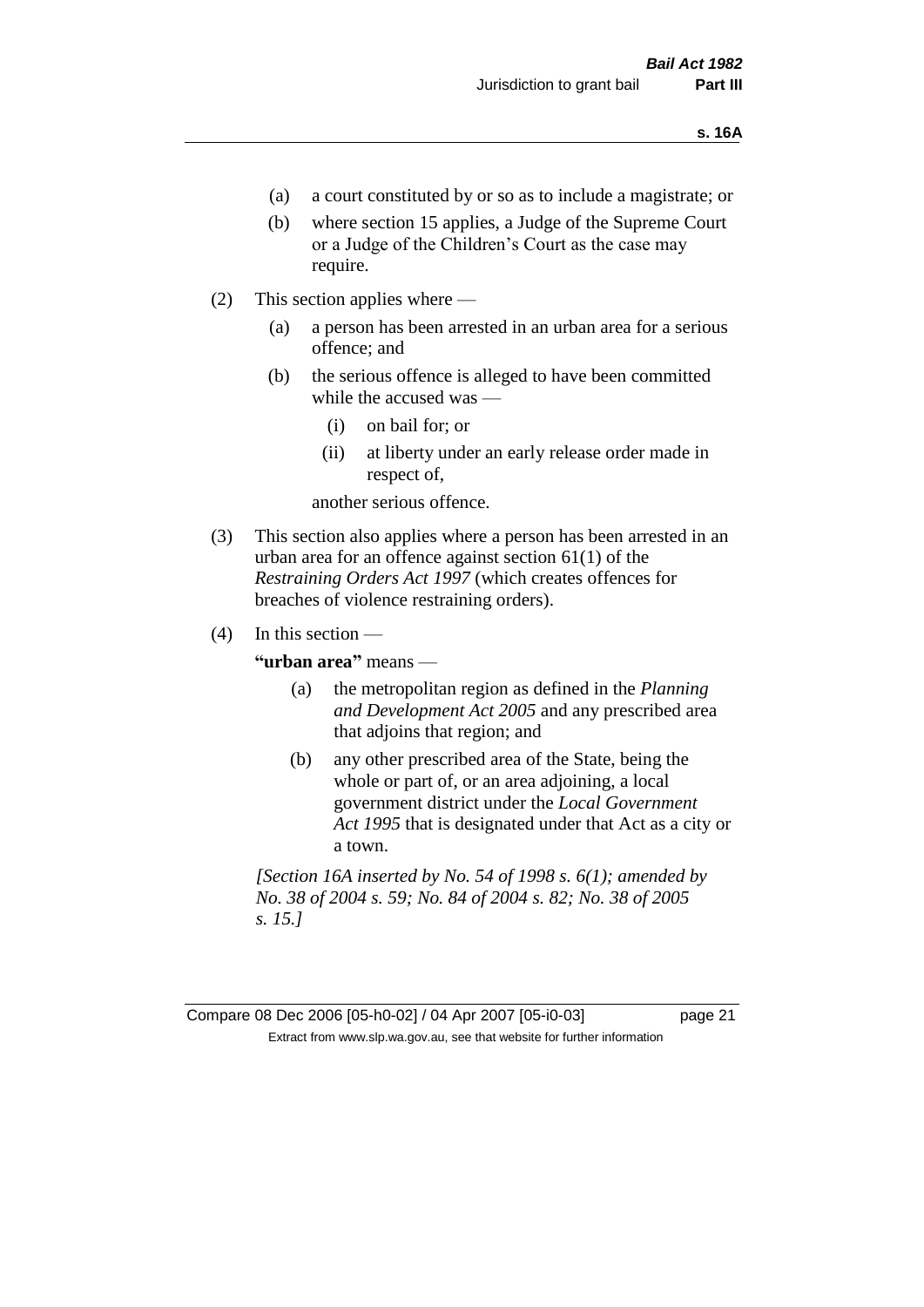| . .<br>۰. |  |
|-----------|--|
|-----------|--|

## **17. Conditions which may be imposed**

- (1) A judicial officer or authorised officer may impose conditions on a grant of bail only to the extent that he is authorised to do so by clause 2(3)(c) of Part C and Part D of Schedule 1.
- (2) Conditions imposed on a grant of bail shall not be any more onerous on the accused than the judicial officer or authorised officer considers is required in the public interest having regard to the nature of the offence for which the accused is in custody and the circumstances of the accused.

*[Section 17 amended by No. 45 of 1993 s. 8 and 12; No. 84 of 2004 s. 82.]* 

## **17A. Further provisions as to responsible person's undertaking (Schedule 1 Part C clause 2)**

- (1) Where this section applies, an authorised police officer may
	- (a) cancel an undertaking of the kind described in clause 2(3)(c) of Part C of Schedule 1;
	- (b) approve of another person as a responsible person within the meaning in that clause; and
	- (c) detain the accused or order his detention until the person so approved enters into an undertaking of the kind mentioned in paragraph (a).
- (2) Subsection (1) applies where
	- (a) a person has entered into an undertaking referred to in paragraph (a) of that subsection;
	- (b) a judicial officer when granting bail ordered that the person may under this section be released from the undertaking by an authorised police officer; and
	- (c) the person wishes to be so released.
- (3) A police officer may, for the purpose of the exercise of the powers in subsection (1), take into custody a child accused who has been released on bail.

page 22 Compare 08 Dec 2006 [05-h0-02] / 04 Apr 2007 [05-i0-03] Extract from www.slp.wa.gov.au, see that website for further information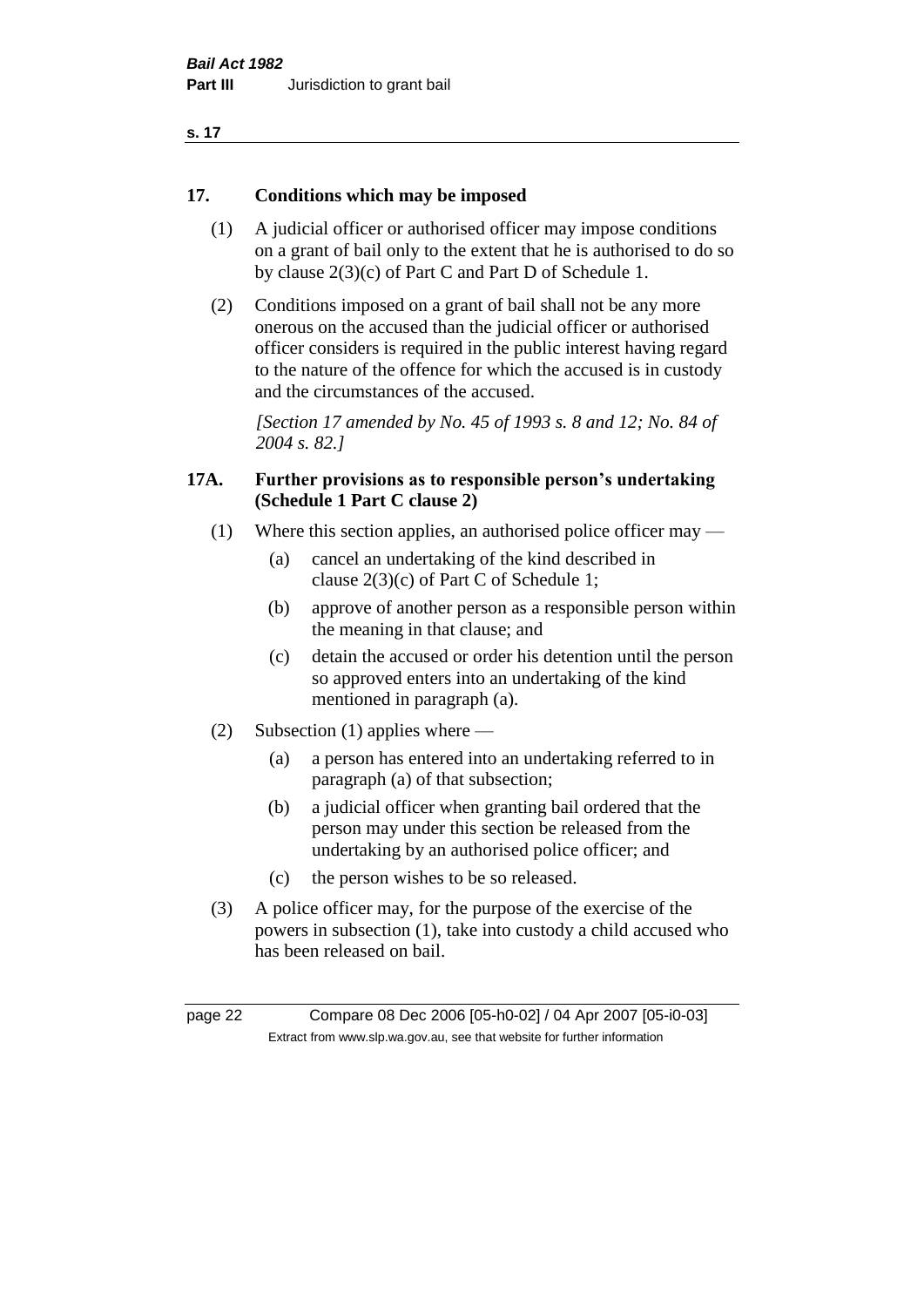- (4) If the police officer is not an authorised police officer he shall, as soon as is practicable, bring the accused before an authorised police officer for the purpose referred to in subsection (3).
- (5) After an undertaking has been entered into as mentioned in subsection  $(1)(c)$ , the accused, subject to this Act, has a right to be at liberty until he is required to appear before a court.

*[Section 17A inserted by No. 45 of 1993 s. 9; amended by No. 84 of 2004 s. 82.]* 

## **18. Police officer may dispense with bail in certain cases upon deposit of cash**

- (1) Except where section 16 applies, an authorised police officer may, in accordance with this section, dispense with the requirement for bail for an appearance in court by an accused for a prescribed simple offence.
- (2) Before an authorised police officer dispenses with the requirement for bail under this section, he shall —
	- (a) give to the accused a notice in the prescribed form specifying the time and place at which he is to appear to be dealt with for the offence and setting out the effect of section  $19(1)$  and  $(2)$ ;
	- (b) fix an amount in cash, not exceeding the amount prescribed for that offence, which the accused shall deposit as security for his appearance at that time and place; and
	- (c) receive the amount of such deposit and an acknowledgment from the accused that he has been given the notice provided for by paragraph (a).
- (3) Where the requirement for bail is dispensed with under this section, the accused has a right to be at liberty, subject to any requirement that he be in custody for some other offence or reason, until he is required to appear before a court for the offence.
- (4) In any proceedings production of a document purporting to be the acknowledgment referred to in subsection  $(2)(c)$  and of a

Compare 08 Dec 2006 [05-h0-02] / 04 Apr 2007 [05-i0-03] page 23 Extract from www.slp.wa.gov.au, see that website for further information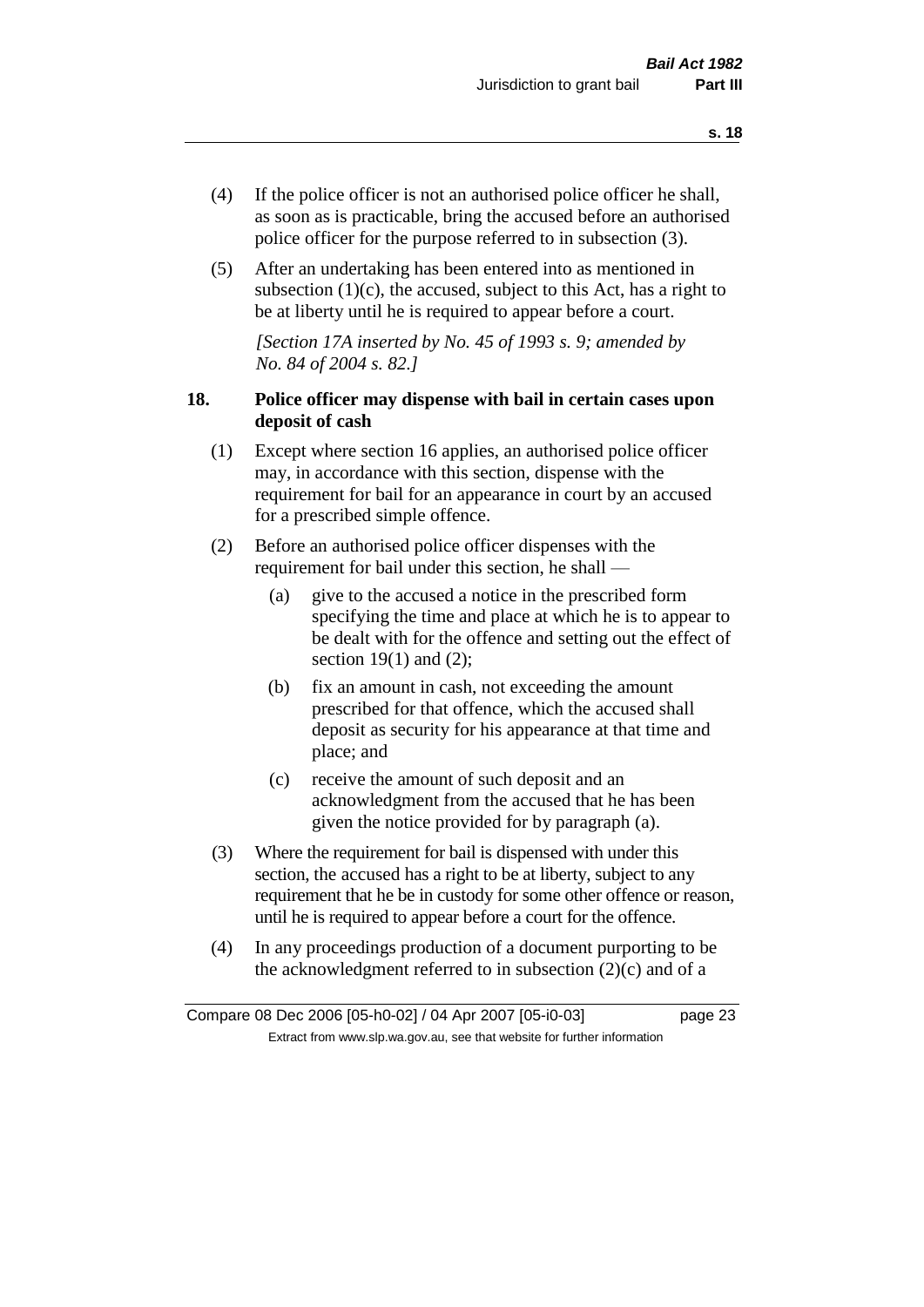copy of the notice referred to in subsection (2)(a) shall be evidence that subsection (2) has been complied with and of the contents of such notice.

*[Section 18 amended by No. 15 of 1988 s. 8; No. 84 of 2004 s. 82.]* 

## **19. Return or application of deposit where bail dispensed with**

- (1) If an accused appears at the time and place notified to him under section  $18(2)(a)$ , or at a time to which the proceedings are adjourned as mentioned in subsection (3), he is entitled to have his deposit refunded to him, but, notwithstanding the foregoing, the court may order that the deposit be applied wholly or partly in or towards payment of any sum of money ordered to be paid in respect of the commission of the offence, or may direct that it be retained as mentioned in subsection (3).
- (2) If an accused fails to appear as mentioned in subsection (1), he does not commit an offence against section 51 but the court shall, if it is satisfied that section 18(2)(a) has been complied with, and whether or not the accused is convicted of the offence for which the appearance was required, order —
	- (a) that the deposit be applied wholly or partly in or towards payment of any sum of money ordered to be paid in respect of the commission of that offence (but without prejudice to the recovery of any balance remaining unpaid); and
	- (b) subject to subsection (3), that so much (if any) of the deposit as is not thereby disposed of be paid to the State.
- (3) If at the time notified to the accused under section  $18(2)(a)$  the proceedings are adjourned or are thereafter further adjourned, whether or not the accused appears, the court may, instead of granting bail to him, from time to time so long as the accused remains unconvicted dispense with the requirement for bail as provided in section 18(1) and (2) and, notwithstanding section  $18(2)(c)$  or subsection  $(2)(b)$ , direct that the amount

page 24 Compare 08 Dec 2006 [05-h0-02] / 04 Apr 2007 [05-i0-03] Extract from www.slp.wa.gov.au, see that website for further information

#### **s. 19**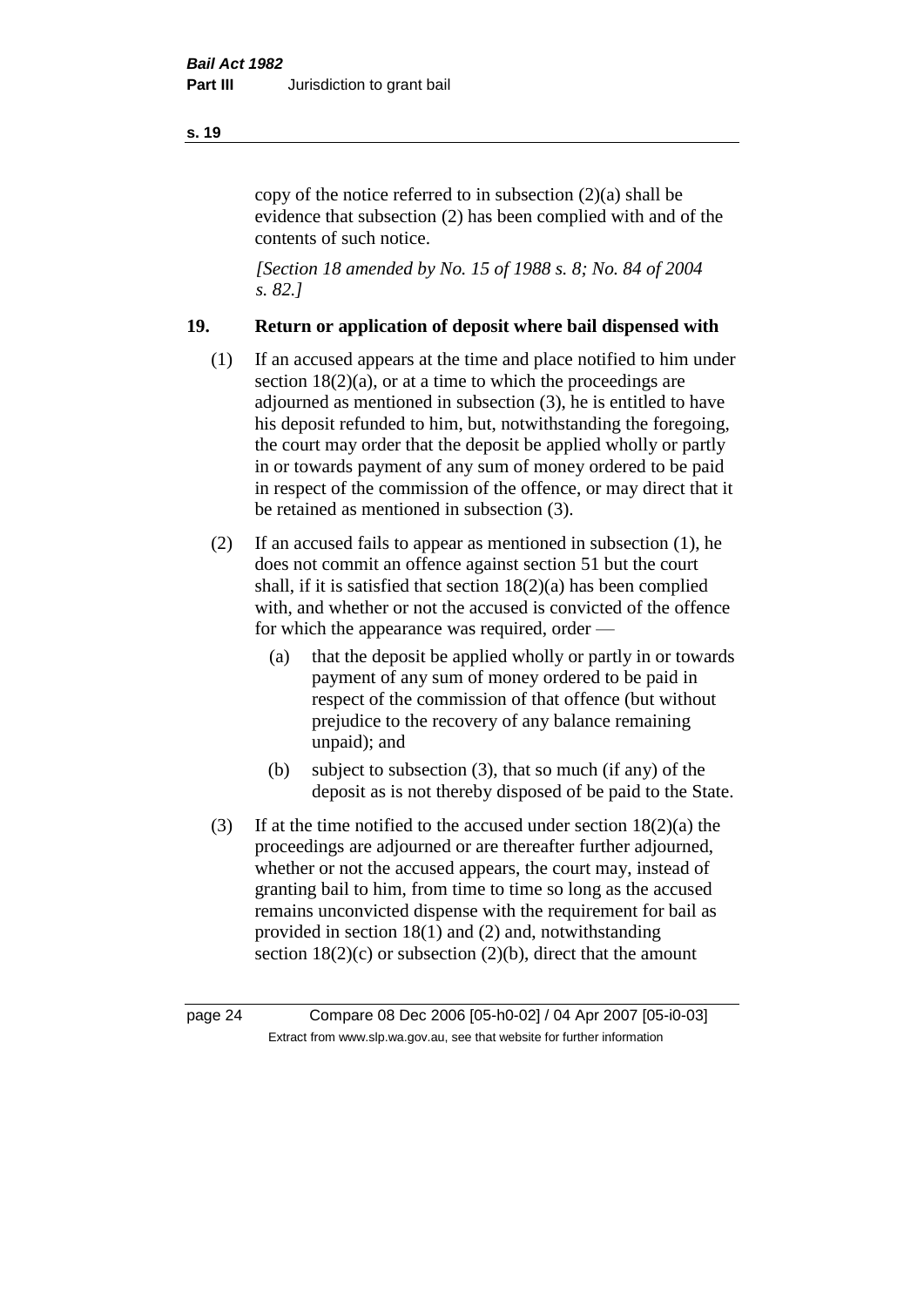already deposited be retained as security for any further appearance.

(4) Where under subsection (3) proceedings are adjourned in the absence of the accused, the notice required by section 18(2)(a) may, notwithstanding that paragraph, be sent to the accused by the registrar of the court, and section  $32(1)$ ,  $(2)$  and  $(3)$  shall apply to the notice and proof of receipt thereof.

*[Section 19 amended by No. 65 of 2003 s. 121(3); No. 59 of 2004 s. 141; No. 84 of 2004 s. 82.]*

Compare 08 Dec 2006 [05-h0-02] / 04 Apr 2007 [05-i0-03] page 25 Extract from www.slp.wa.gov.au, see that website for further information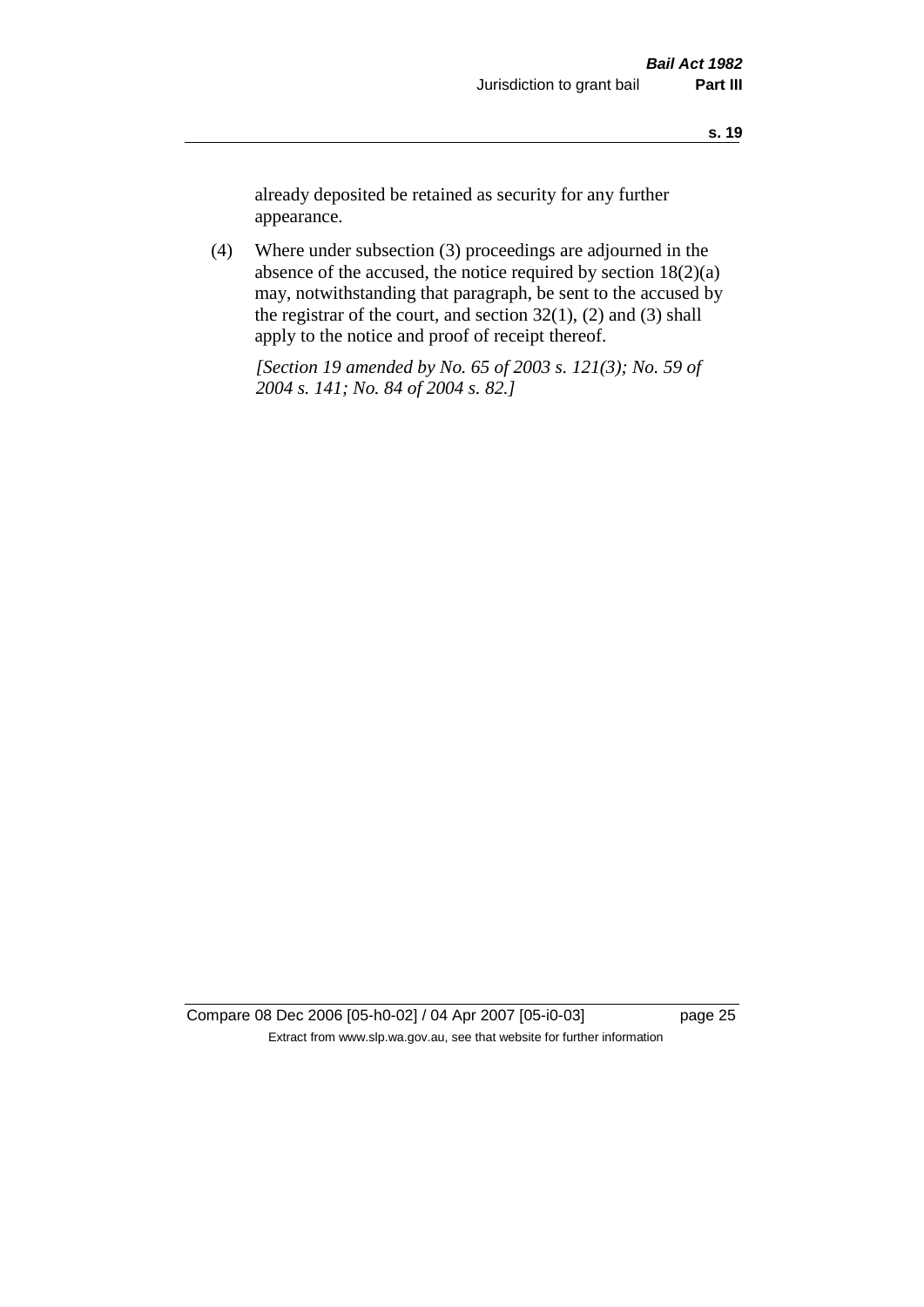## **Part IV — Hearing of case for bail, parties, and evidence**

## **20. Power to consider bail** *in camera* **and to prohibit publication**

- (1) On the consideration by a judicial officer of a case for bail of an accused who is charged with an offence triable by jury, the judicial officer may, to avoid prejudice to either party, exercise the powers described in subsection (2), but shall only exercise the power in paragraph (b) thereof if he considers that the exercise of the power in paragraph (a) is not, on its own, likely to be sufficient to avoid prejudice.
- (2) The powers referred to in subsection (1) are to order
	- (a) that no report, or summary, of any statement, or of any specified statement, made or furnished at the hearing shall be published by any means;
	- (b) that the bail application be heard *in camera*.
- (3) Where an order is made under subsection (2)(a), no report, or summary, of any statement referred to in that paragraph shall be published by any means —
	- (a) if the offence is one that may be tried on indictment, before a court decides that it is to be tried on indictment;
	- (b) if the accused is discharged from further proceedings upon the prosecution notice or indictment brought against him for the offence, before he is so discharged; or
	- (c) if the accused is tried on indictment for the offence, before the trial is ended.
- (4) A person who, except with lawful excuse, fails to comply with an order made under this section commits an offence.

Penalty: \$1 000.

*[Section 20 amended by No. 50 of 2003 s. 37(2); No. 4 of 2004 s. 58; No. 84 of 2004 s. 11 and 82.]*

page 26 Compare 08 Dec 2006 [05-h0-02] / 04 Apr 2007 [05-i0-03] Extract from www.slp.wa.gov.au, see that website for further information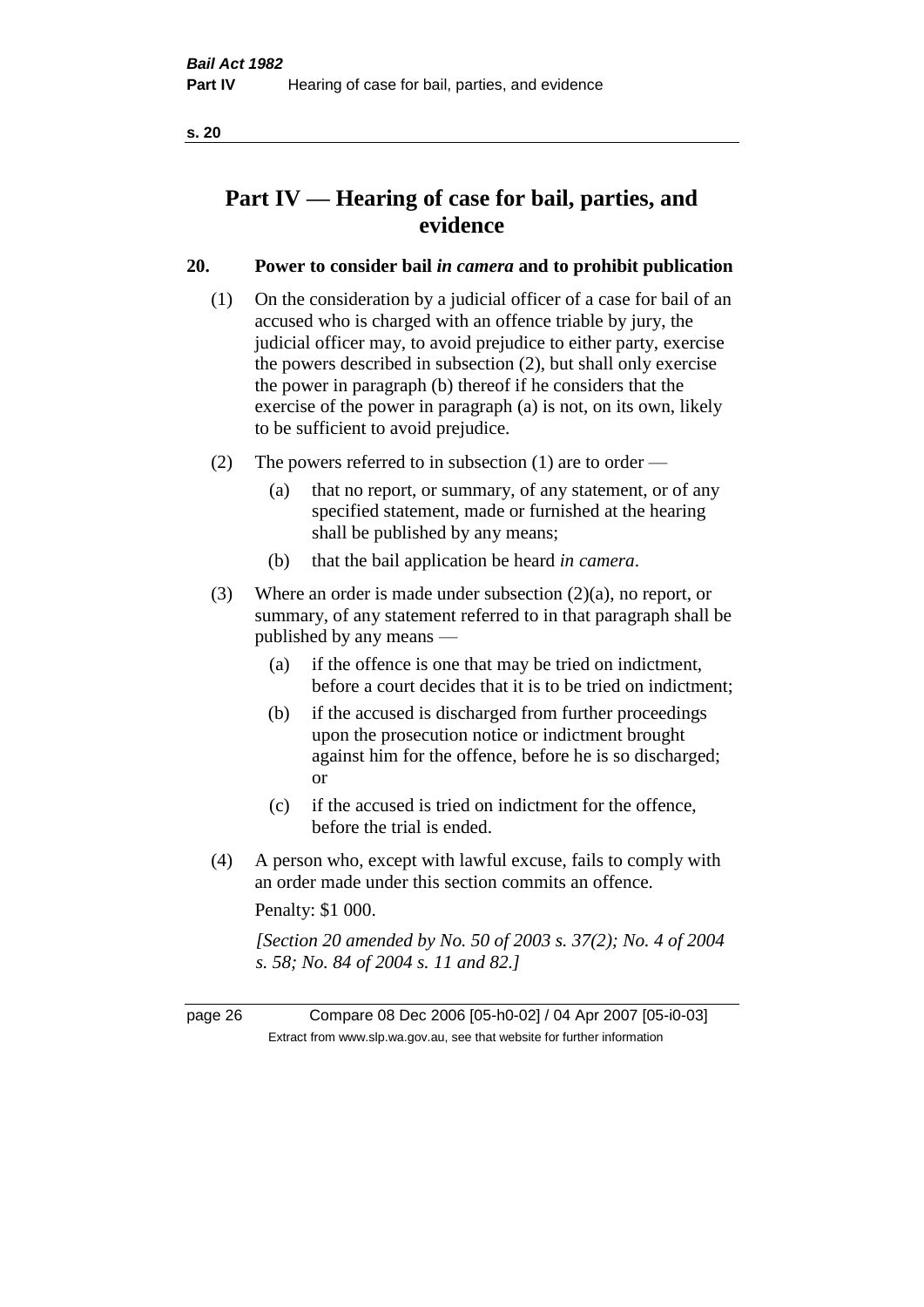## **21. Parties**

- (1) The parties to proceedings on a case for bail are the prosecutor and the accused and, subject to subsection (2), no other person shall be a party to, or be represented at, the proceedings.
- (2) Nothing in subsection (1) affects the right of
	- (a) the Attorney General to apply for leave, or be an appellant, under Part 2 of the *Criminal Appeals Act 2004*;
	- (b) the State Solicitor or the Deputy Director of Public Prosecutions (Commonwealth) to receive notice and be heard under section 7A(2); or
	- (c) an officer referred to in section 33 of the *Children's Court of Western Australia Act 1988* to be present at and participate in proceedings concerning a child under that section.

*[Section 21 amended by No. 15 of 1988 s. 9; No. 49 of 1988 s. 84; No. 33 of 1989 s. 18; No. 31 of 1993 s. 7; No. 65 of 2003 s. 88(3); No. 59 of 2004 s. 141; No. 84 of 2004 s. 11 and 82.]* 

#### **22. Evidence**

A judicial officer or authorised person may in considering any case for bail receive and take into account such information as he thinks fit whether or not the same would normally be admissible in a court of law.

#### **23. Accused not bound to supply information**

An accused is not obliged to complete, or furnish information for, the prescribed form referred to in section  $8(1)(b)$ , or for any revision thereof, or to furnish any information, whether on oath or otherwise, for the purpose of having his case for bail considered.

*[Section 2123 amended by No. 84 of 2004 s. 82.]* 

Compare 08 Dec 2006 [05-h0-02] / 04 Apr 2007 [05-i0-03] page 27 Extract from www.slp.wa.gov.au, see that website for further information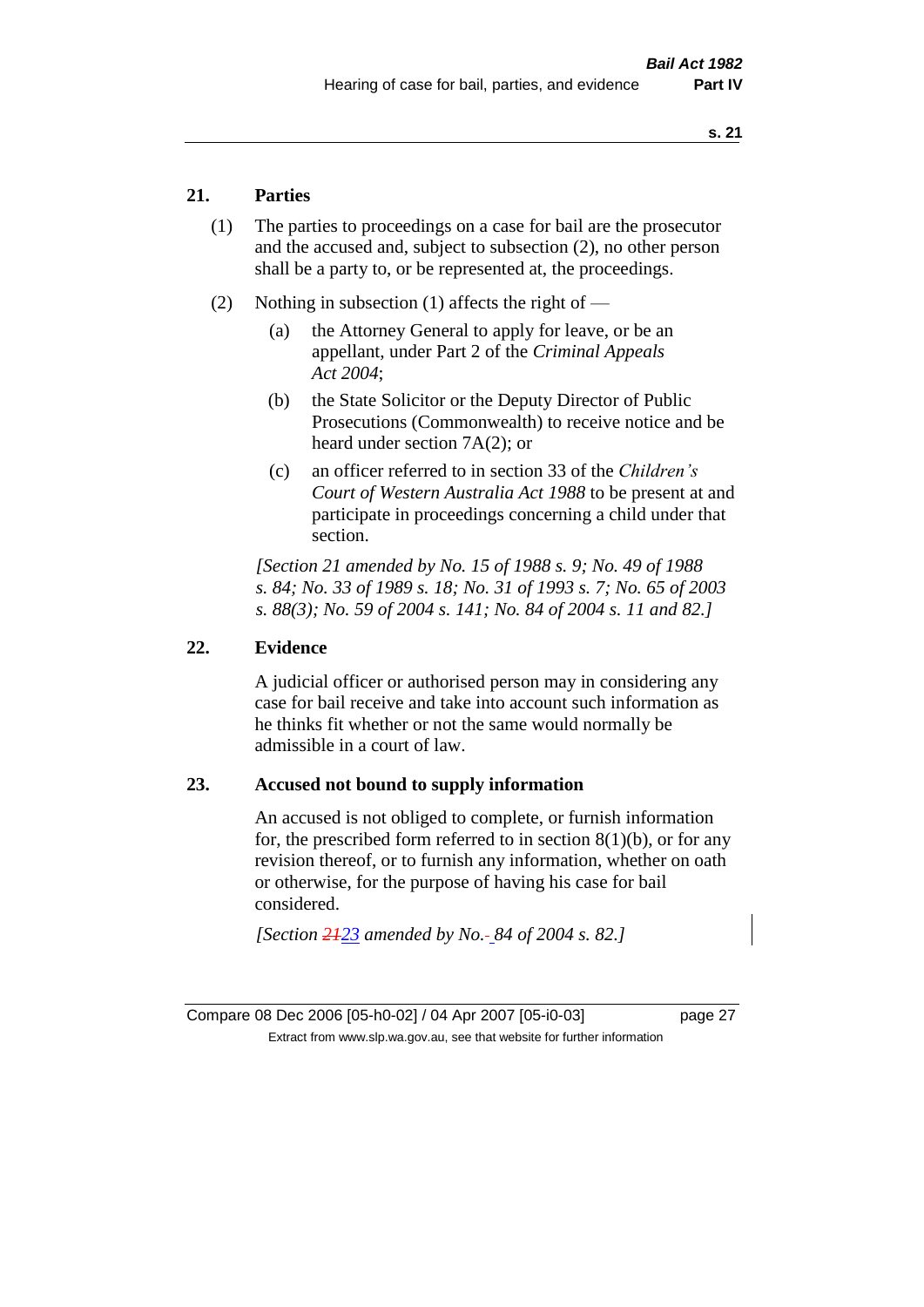## **24. Information may be referred to police officer for verification or for report**

- (1) A judicial officer or authorised officer who is called upon to consider a case for bail may —
	- (a) request that any information placed before the judicial officer or authorised officer by the accused for the purposes of the case be verified by a police officer, and to that end may refer to a police officer the prescribed form mentioned in section  $8(1)(b)$ , after it has been completed or revised;
	- (b) request that a report on any matter mentioned in Part C of Schedule 1, so far as it applies to an accused whose case is being or to be considered, be made by a police officer.
- (2) Where a reference or request is made under subsection (1) a police officer shall, as soon as is practicable —
	- (a) make a report to the judicial officer or the authorised officer accordingly; and
	- (b) furnish a copy of the report to the accused or his solicitor or counsel.

*[Section 24 inserted by No. 61 of 1990 s. 6; amended by No. 45 of 1993 s. 12; No. 84 of 2004 s. 11 and 82.]* 

## **24A. Information may be referred to community corrections officer for verification or for report**

- (1) A judicial officer who is called upon to consider a case for bail may refer to a community corrections officer any matter referred to in section 24(1) and may request a community corrections officer to do any matter referred to in that section.
- (2) A judicial officer who is called upon to consider a case for bail and who desires to impose a home detention condition as a condition on a grant of bail, shall request that a report be made

page 28 Compare 08 Dec 2006 [05-h0-02] / 04 Apr 2007 [05-i0-03] Extract from www.slp.wa.gov.au, see that website for further information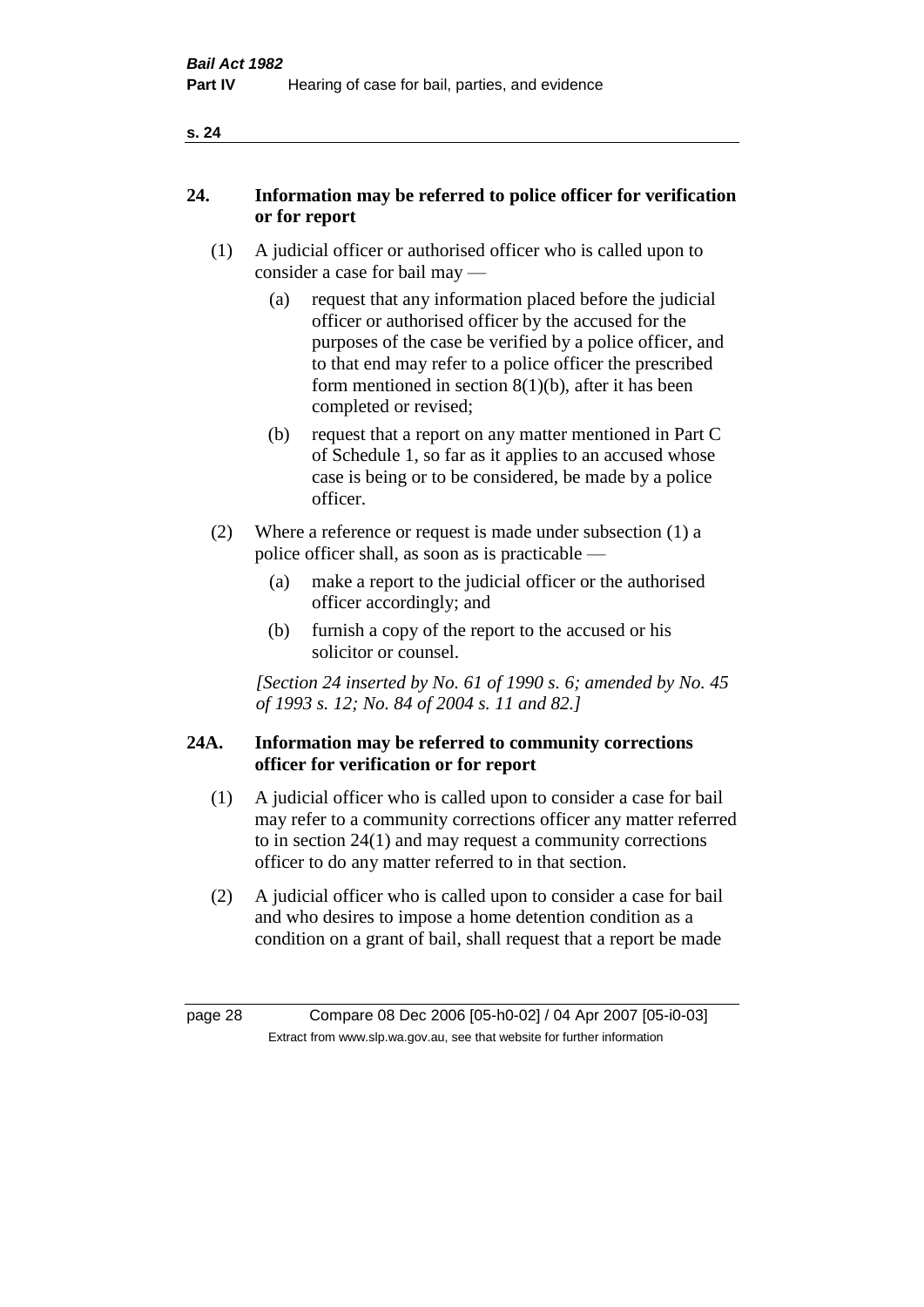by a community corrections officer about the suitability of the accused to be subject to a home detention condition.

- (3) Where a reference or a request is made under subsection (1) or a report is requested under subsection (2) a community corrections officer shall, as soon as is practicable, make a report to the judicial officer and, at the discretion of the judicial officer, copies may be made available to the prosecution or to the accused or his solicitor or counsel.
- (4) Where a community corrections officer makes a report that an accused is suitable to be subject to a home detention condition, the officer shall annex to the report and provide to the accused or his solicitor or counsel, a list of those conditions in rules made under section 50L that may be applied to the accused by the CEO (*Justicecorrections*) while the accused is subject to the home detention condition.

*[Section 24A inserted by No. 61 of 1990 s. 7; amended by No. 31 of 1993 s. 9; No. 84 of 2004 s. 11 and 82.]; No. 65 of 2006 s. 53.]*

## **25. Protection of accused as to information given for bail purposes**

A statement made by an accused to a judicial officer or authorised officer for the purpose of a decision whether bail should be granted to him for any appearance in court for an offence shall not be admissible in evidence against him at his trial for that offence.

*[Section 25 amended by No. 84 of 2004 s. 82.]* 

## **26. Record of decision and reasons**

- (1) A bail record form shall be completed by an authorised officer or a justice if he —
	- (a) refuses to grant bail to an accused;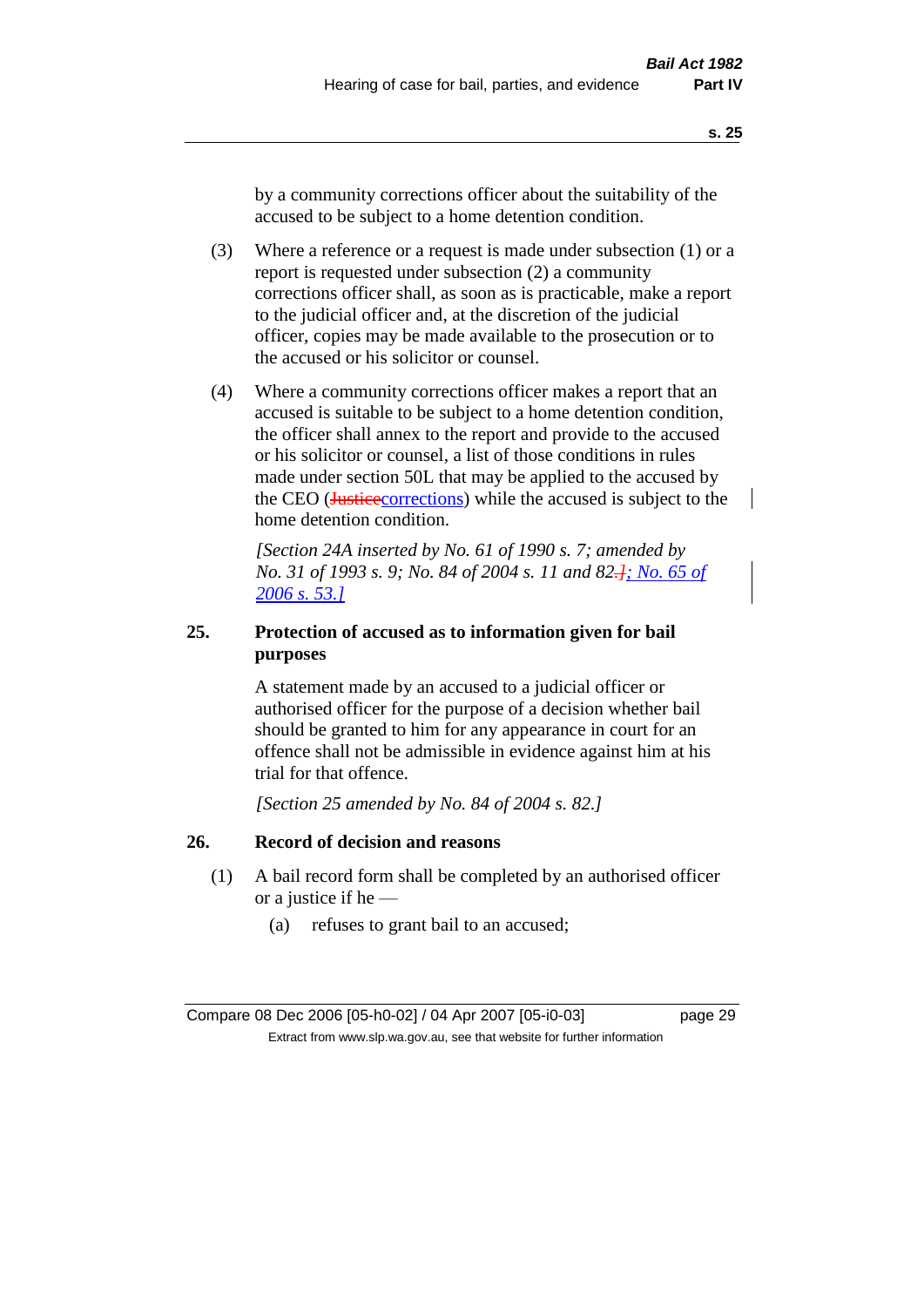- (b) grants bail to an accused in the circumstances referred to in clause 3 of Part B of Schedule 1; or
- (c) imposes any condition on a grant of bail and it appears to him that the accused is dissatisfied with the condition.
- (2) Where a judicial officer, other than a justice
	- (a) refuses to grant bail to an accused; or
	- (b) imposes any condition on a grant of bail and it appears to him that the accused is dissatisfied with the condition,

a record of the decision and of the reasons therefor shall be made.

- (3) The accused, the prosecutor or an intending prosecutor shall be entitled, upon request, to be furnished with a copy of the bail record form or, where subsection (2) applies, of the record made.
- (4) For the purposes of this section
	- (a) references to a justice do not include a magistrate or a Judge of the District Court or the Supreme Court or the Children's Court who is a justice; and
	- (b) a bail record form is a prescribed form designed to contain a summary of the matters relevant to the decision as to the bail of an accused, including those matters set out in Part C of Schedule 1, the decision made, and the reasons for the decision.

*[Section 26 inserted by No. 15 of 1988 s. 10; amended by No. 49 of 1988 s. 85; No. 45 of 1993 s. 12; No. 59 of 2004 s. 141; No. 84 of 2004 s. 82.]* 

## **27. Transmission of relevant papers to court**

(1) An authorised officer and a judicial officer who consider an accused's case for bail for an appearance for an offence, an authorised police officer who dispenses with bail under section 18, and a person before whom a bail undertaking or a

page 30 Compare 08 Dec 2006 [05-h0-02] / 04 Apr 2007 [05-i0-03] Extract from www.slp.wa.gov.au, see that website for further information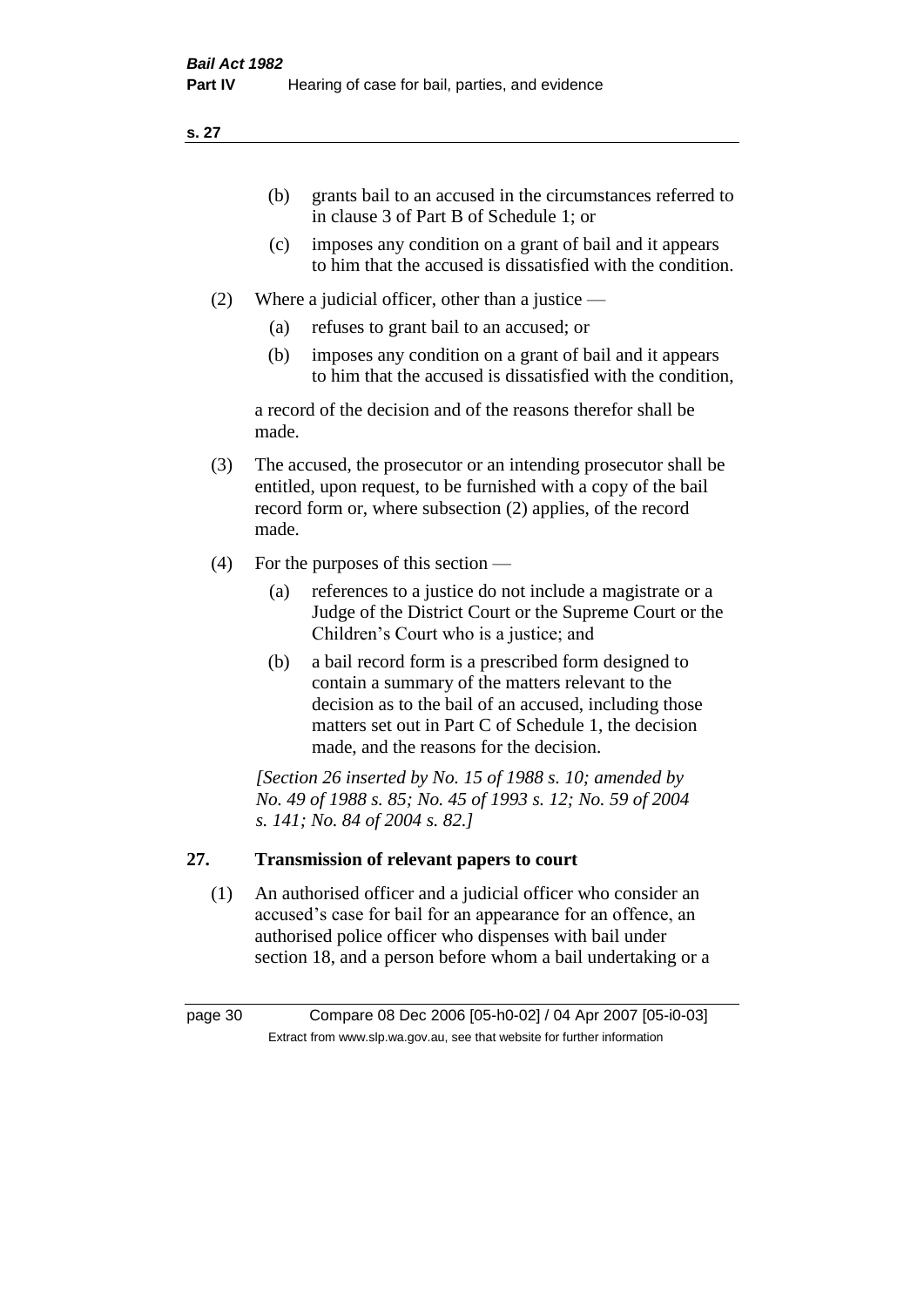surety undertaking is entered into shall ensure that the relevant papers are sent as soon as is practicable, to the court before which the accused is required to appear.

(2) In subsection (1) **"the relevant papers"** in relation to any particular officer or person means such papers as are prescribed to be sent by that officer or person.

*[Section 27 amended by No. 84 of 2004 s. 82.]* 

## **27A. Transmission of papers to CEO (Justice) corrections)**

A judicial officer who grants bail subject to a home detention condition shall ensure that a copy of the bail record form and of the bail undertaking are sent as soon as is practicable to the CEO (Justicecorrections).

*[Section 27A inserted by No. 61 of 1990 s. 8; amended by No. 31 of 1993 s. 99; No. 65 of 2006 s. 53.]* 

Compare 08 Dec 2006 [05-h0-02] / 04 Apr 2007 [05-i0-03] page 31 Extract from www.slp.wa.gov.au, see that website for further information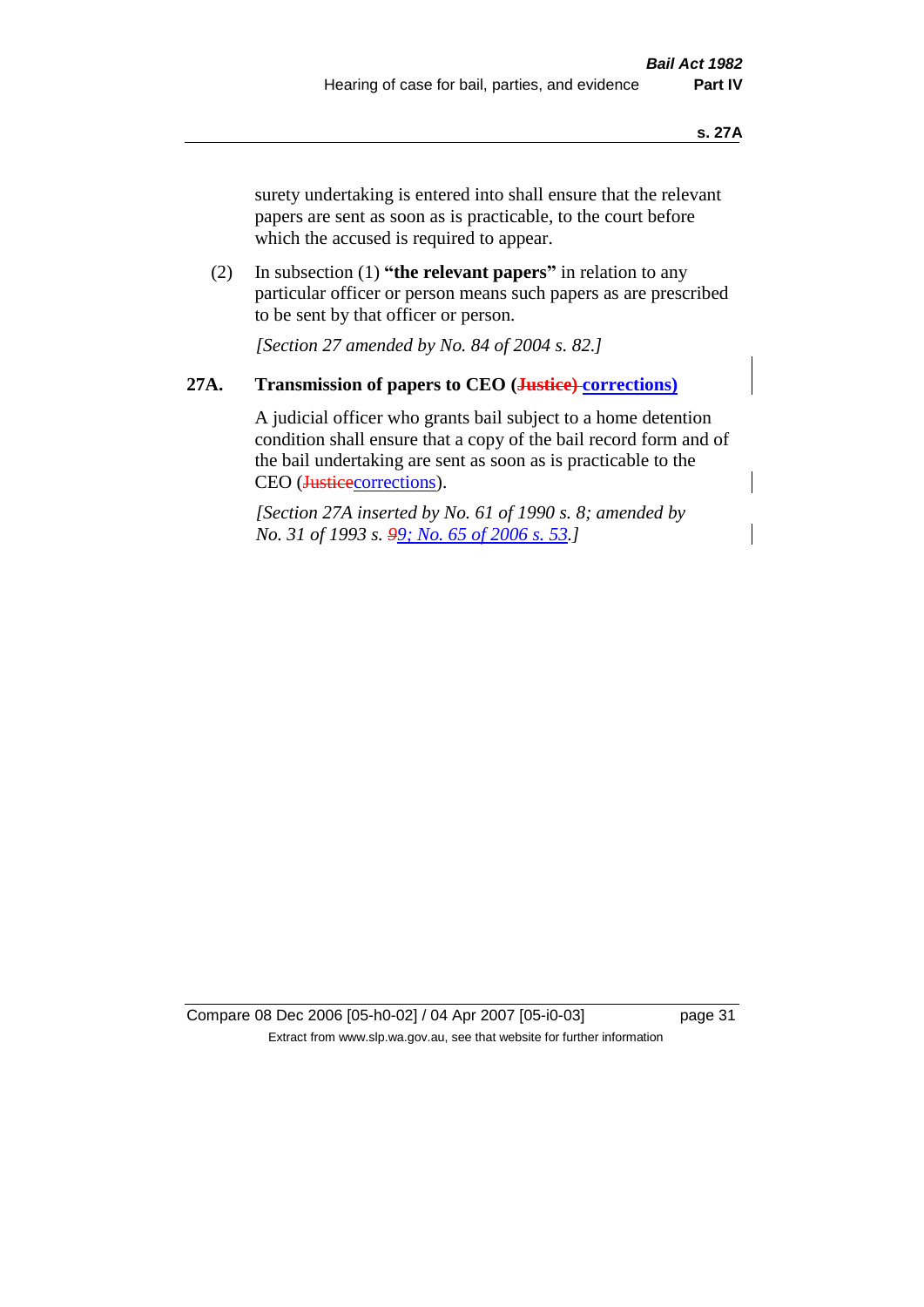## **Part V — Bail undertakings**

## **28. Bail undertaking**

- (1) A person shall not be released on bail for an appearance in court unless he has entered into a bail undertaking for that appearance or is deemed to have done so under section 31(3).
- (2) A bail undertaking is an undertaking in writing by an accused in the prescribed form —
	- (a) that he will appear at a time and place specified, or deemed by section 31(3) to be specified, in the undertaking;
	- (b) that if he fails to appear at that time and place he will as soon as is practicable —
		- (i) notify the registrar of the court at which he is required to appear of the cause of his failure; and
		- (ii) appear at that court when the court is sitting;
	- (c) that he will comply with such conditions as may be imposed on him under clause 2 of Part D of Schedule 1;
	- (d) that he will comply with any home detention condition which may be imposed as a condition on a grant of bail to him pursuant to clause 3 of Part D of Schedule 1,

and containing any agreement as to forfeiture of money by the accused which may be required pursuant to clause 1 of that Part.

- (3) A bail undertaking for any appearance may be entered into in respect of more than one offence.
- (4) The undertakings mentioned in subsection  $(2)(a)$  and (b) are, subject to section 34, enforceable under sections 51, 57 and 58.

*[Section 28 amended by No. 61 of 1990 s. 9; No. 45 of 1993 s. 12; No. 59 of 2004 s. 141; No. 84 of 2004 s. 82.]* 

page 32 Compare 08 Dec 2006 [05-h0-02] / 04 Apr 2007 [05-i0-03] Extract from www.slp.wa.gov.au, see that website for further information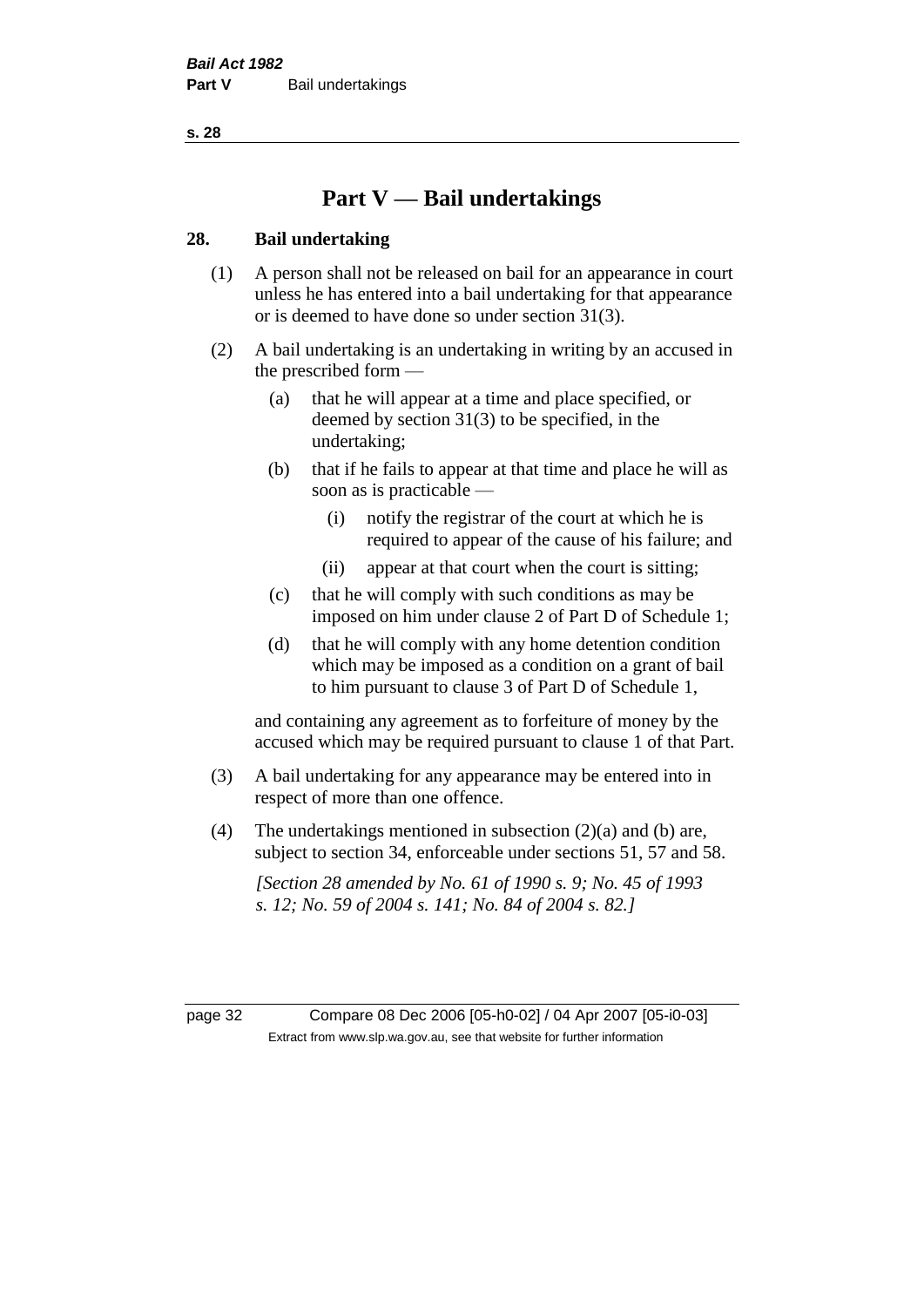## **29. Before whom bail undertaking may be entered into**

A bail undertaking need not be entered into before the judicial officer or authorised officer who granted bail but may be entered into before any of the following persons —

- (a) a judicial officer;
- (b) the Principal Registrar or a Registrar of the Supreme Court;
- (c) the Registrar or a Deputy Registrar of the District Court;
- (d) a registrar of the Magistrates Court;
- (da) a registrar of the Children's Court;
- (e) a coroner's registrar within the meaning of the *Coroners Act 1996*;
- (f) an authorised police officer;
- (g) an associate of a Judge of the Supreme Court or of the District Court or of the Children's Court;
- (h) where the accused is in prison, any person for the time being in charge of the prison;
- (i) where the accused is a child, any authorised community services officer.

*[Section 29 amended by No. 15 of 1988 s. 11; No. 49 of 1988 s. 86; No. 2 of 1996 s. 61; No. 59 of 2004 s. 141; No. 84 of 2004 s. 82.]* 

#### **30. Duties of person before whom bail undertaking is entered into**

- (1) The person before whom a bail undertaking is to be entered into by an accused shall before it is entered into —
	- (a) (i) read the undertaking to the accused; or
		- (ii) be informed by the accused that the accused has read it; or
		- (iii) if necessary, have the undertaking translated to the accused;

Compare 08 Dec 2006 [05-h0-02] / 04 Apr 2007 [05-i0-03] page 33 Extract from www.slp.wa.gov.au, see that website for further information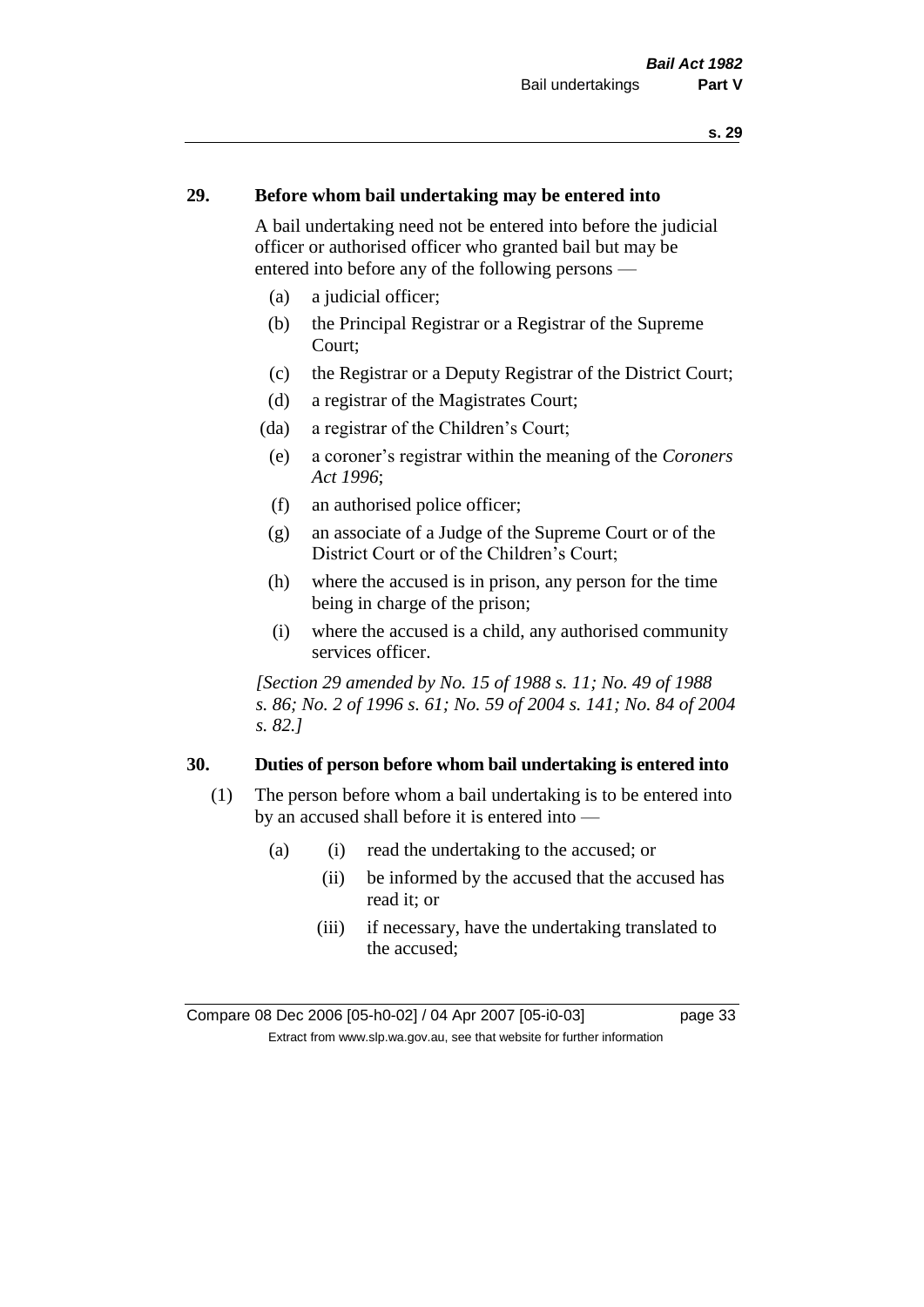and

- (b) ensure that all conditions which are to be complied with before the release of the accused have been complied with.
- (2) The person before whom a bail undertaking is entered into by an accused shall give to him, or cause to be given to him —
	- (a) a copy of the bail undertaking as duly completed; and
	- (b) a notice in writing in the prescribed form showing
		- (i) his obligations pursuant to the undertaking; and
		- (ii) the consequences of his failure to comply with them.
- (3) The person before whom a bail undertaking is entered into by an accused shall enquire of the accused whether he requires the notice referred to in subsection (2)(b) to be read or translated to him and shall take such steps as are necessary to comply with any such requirement of the accused.

*[Section 30 inserted by No. 15 of 1988 s. 12; amended by No. 84 of 2004 s. 82.]* 

#### **31. Different time and place for appearance may be substituted**

- (1) A different time or a different time and place may be substituted in accordance with this section for the time and place for appearance specified, or deemed by this section to be specified, in a bail undertaking.
- (2) A different time, or a different time and place, for the appearance by the accused may be substituted as mentioned in subsection  $(1)$  —
	- (a) upon an adjournment of proceedings at which the accused is present, by the judicial officer, if he has power to grant bail for that appearance, fixing a time and place for the resumed proceedings and notifying the accused orally thereof;

**s. 31**

page 34 Compare 08 Dec 2006 [05-h0-02] / 04 Apr 2007 [05-i0-03] Extract from www.slp.wa.gov.au, see that website for further information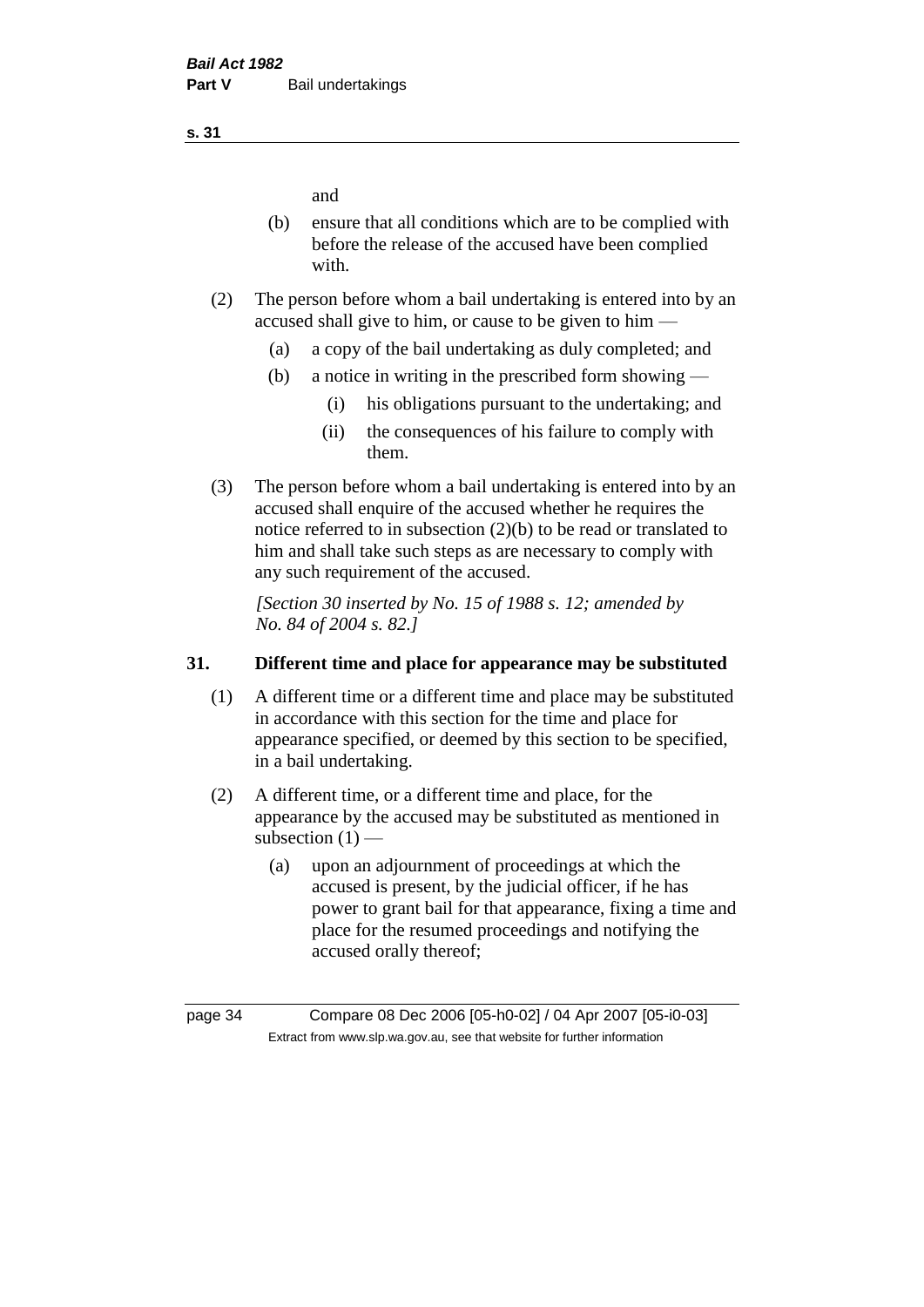- (b) upon an adjournment of proceedings from which the accused is absent for reasonable cause, by the judicial officer, if he has power to grant bail for that appearance, fixing a time and place for the resumed proceedings and directing the registrar of the court to give written notice thereof to the accused;
- $(c)$  where
	- (i) a Judge of the Supreme Court or a Judge of the Children's Court has granted bail to an accused under section 15; and
	- (ii) a judicial officer, other than such a Judge, has committed the accused to the Supreme Court,

by a Judge of the Supreme Court notifying the accused orally, or directing the registrar of the court to give written notice to the accused of the time or time and place for the proceedings;

- $(d)$  where
	- (i) a Judge of the Supreme Court or a Judge of the Children's Court has granted bail to an accused under section 15;
	- *[(ii) deleted]*
	- (iii) the judicial officer is satisfied that there has been no material change in the facts or circumstances which applied on the grant of bail,

Compare 08 Dec 2006 [05-h0-02] / 04 Apr 2007 [05-i0-03] page 35 Extract from www.slp.wa.gov.au, see that website for further information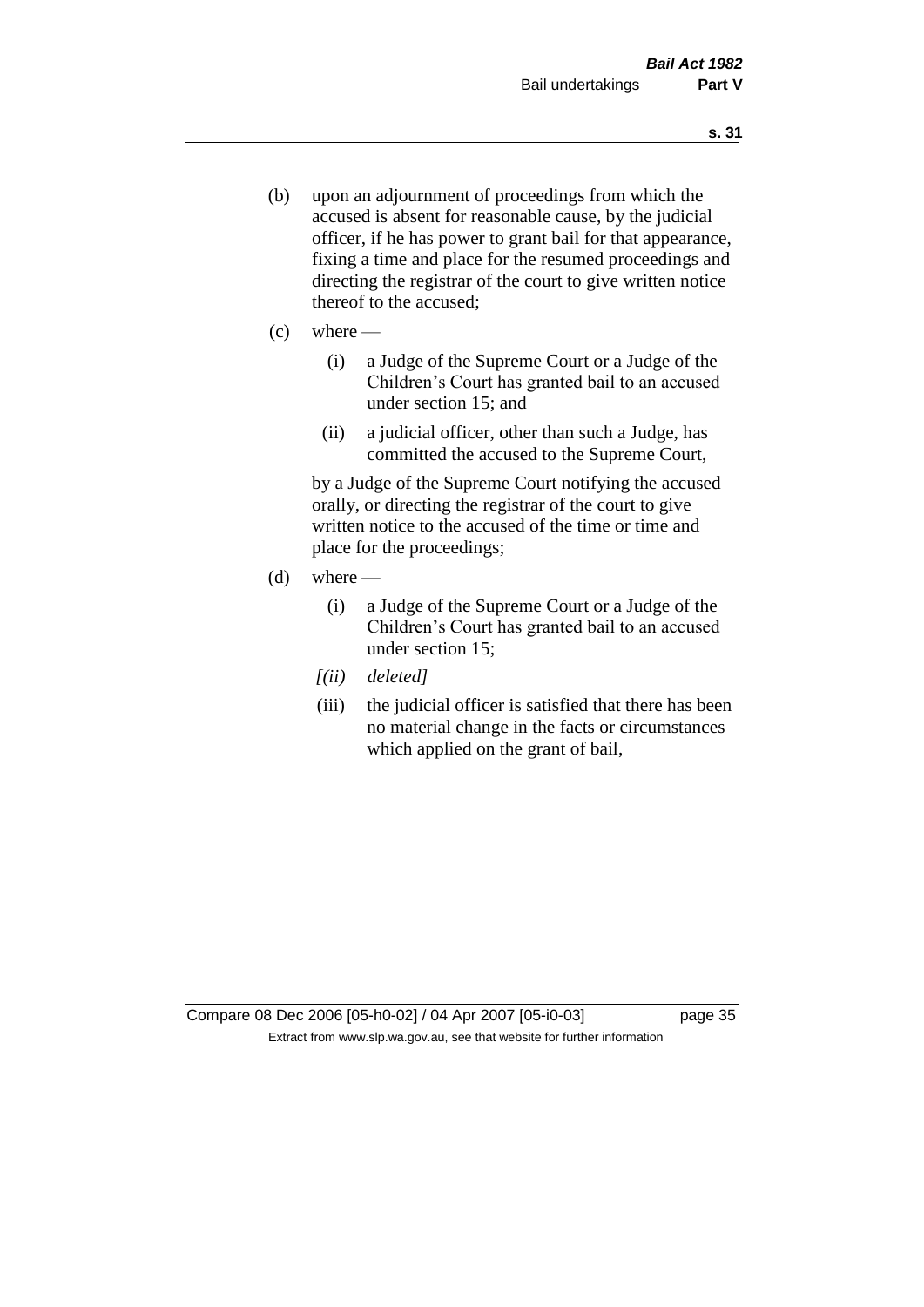by the judicial officer notifying the accused orally, or directing the registrar of the court to give written notice to the accused, of the time or time and place for the resumed proceedings;

- (e) upon a committal to the Supreme Court or District Court, by a judicial officer, if he has power to grant bail for that appearance, fixing a specified day in a specified sitting or session of that court and directing the registrar of the court to give written notice thereof to the accused;
- (f) where an accused has been committed for trial in the Supreme Court or the District Court in a specified sitting or session thereof or on a specified day in a specified sitting or session thereof, by an officer of the court fixing a time for the trial in that sitting or session and giving written notice thereof to the accused;
- (g) if the parties agree to a different time or a different time and place for the proceedings, by an officer of the court giving written notice thereof to the accused.
- (3) Where a different time or a different time and place is notified to an accused pursuant to subsection (2) the bail undertaking shall be deemed to be amended to specify that time or that time and place for appearance, and the terms and conditions thereof shall continue to apply as so amended as if the accused had entered into the bail undertaking in that form.
- (4) Where the power in subsection (2)(b) is exercised upon an adjournment of proceedings the right of the accused to be at liberty under section 11(1) does not lapse by reason only that there is an interval between the adjournment of the proceedings and the time when he is notified of the time and place for the resumed proceedings.

*[Section 31 amended by No. 15 of 1988 s. 13; No. 49 of 1988 s. 87; No. 27 of 2002 s. 21; No. 59 of 2004 s. 141; No. 84 of 2004 s. 82.]* 

page 36 Compare 08 Dec 2006 [05-h0-02] / 04 Apr 2007 [05-i0-03] Extract from www.slp.wa.gov.au, see that website for further information

**s. 31**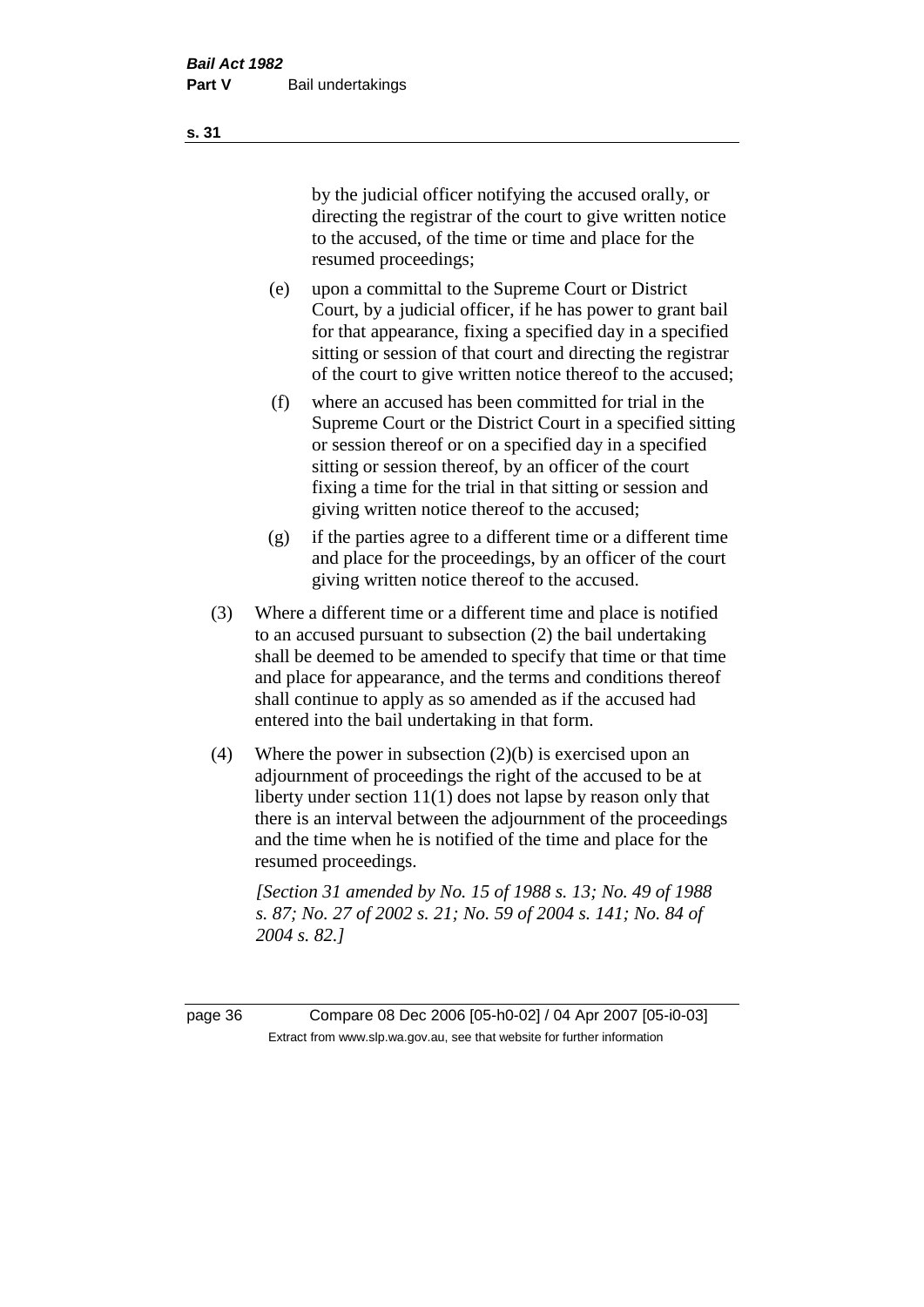# **32. Giving and proof of notices under section 31**

- (1) A written notice to an accused under section 31(2), shall be given to him personally or sent to him by registered post or telegram at his address appearing in his bail undertaking or notified under section 60.
- (2) Without limiting section 75(2) of the *Interpretation Act 1984*, **"registered post"** in subsection (1) includes any method of post whereby an acknowledgment of receipt is obtained from the person to whom a letter is addressed; and if a notice is sent to a person by that method, production of an acknowledgment purporting to be signed by that person shall be evidence of his receipt of the same.
- (3) If notice is sent by registered post (otherwise than as mentioned in subsection (2)) or by telegram it shall be presumed, unless the contrary is shown, to have been received and at the time when, in the ordinary course of events, the letter or telegram would have been delivered.
- (4) The judicial officer who under section  $31(2)(a)$  notifies an accused of the time and place for resumed proceedings shall endorse on the accused's bail undertaking a certificate showing details of such time and place and that he notified the accused thereof.
- (5) In any proceedings
	- (a) a document purporting to be a copy of a notice referred to in subsection (1) shall be evidence of the terms of the notice;
	- (b) an endorsement on a bail undertaking purporting to be a certificate referred to in subsection (4) shall be evidence of the matters appearing therein without proof of the signature of the judicial officer who made it.

*[Section 32 amended by No. 74 of 1984 s. 12; No. 84 of 2004 s. 82.]*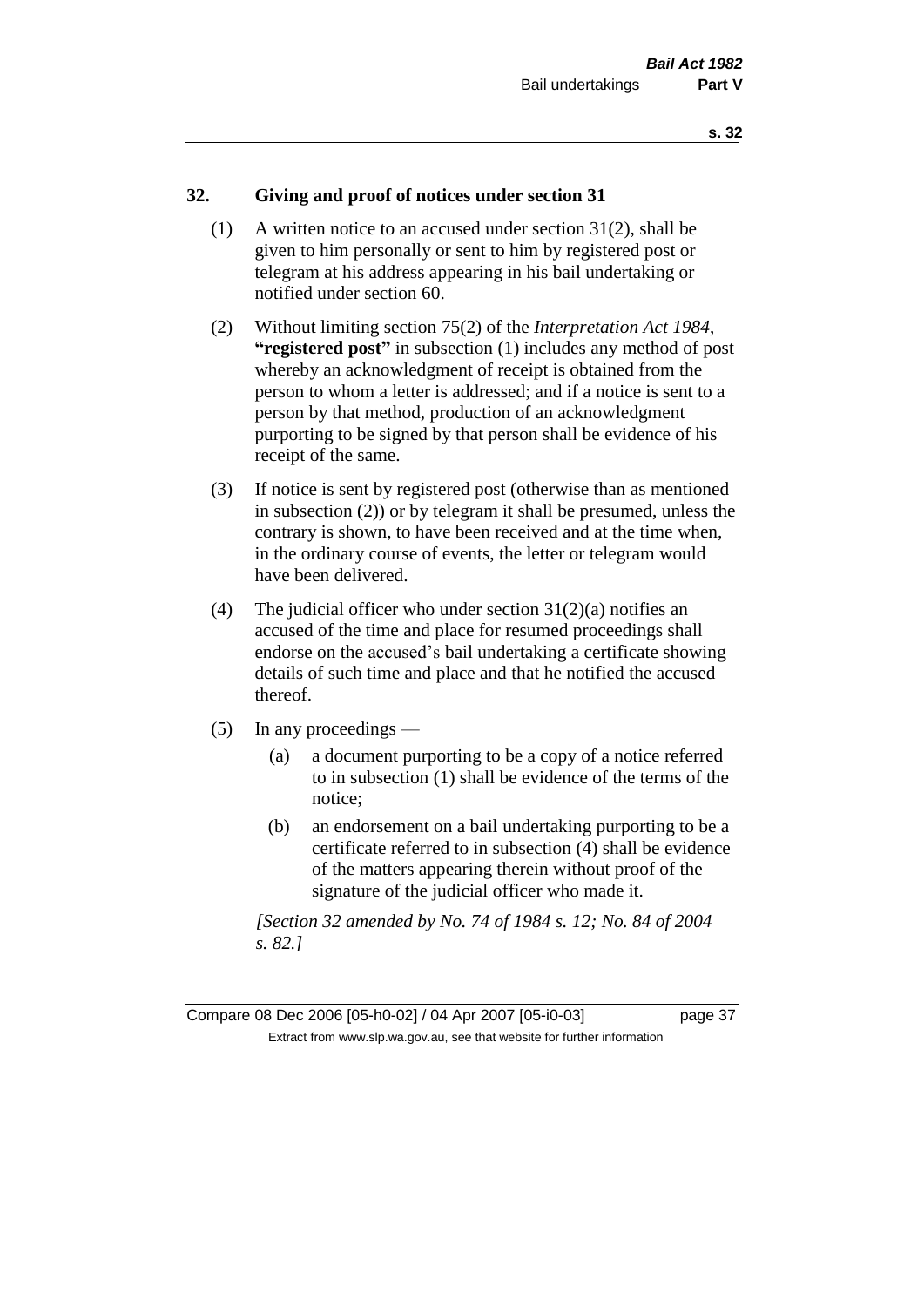# **33. Judicial officer may order accused to enter into bail undertaking**

- (1) Where bail is granted to an accused by a judicial officer, whether with or without any condition being attached thereto, and the accused fails or refuses to enter into a bail undertaking in terms of the grant, the judicial officer who granted bail may, subject to subsection (3), order that the accused enter into the bail undertaking within such time as he may specify.
- (2) If an accused does not comply with an order under subsection (1), the judicial officer may, subject to subsection (3), further order that a bail undertaking, in such form as the judicial officer may approve, shall be deemed to have been entered into by the accused on the date of such further order, and thereupon that undertaking shall be treated as if it had been duly entered into by the accused for the purposes of this Act.
- (3) A judicial officer shall not
	- (a) make an order under subsection (2) unless he has personally informed the accused of the terms and effect of the order made under subsection (1);
	- (b) exercise any of the powers conferred on him by this section unless he is satisfied that the accused has the capacity to enter into and comply with the undertaking.

*[Section 33 amended by No. 84 of 2004 s. 82.]* 

# **34. Cessation and suspension of bail undertaking**

A bail undertaking ceases to have effect —

- (a) upon the revocation of bail under section 55;
- (b) upon the death of the accused, but only if no order has been made under section 57;
- (c) subject to section 31, upon the appearance in court by the accused as required by his bail undertaking;

| page 38 | Compare 08 Dec 2006 [05-h0-02] / 04 Apr 2007 [05-i0-03]                  |
|---------|--------------------------------------------------------------------------|
|         | Extract from www.slp.wa.gov.au, see that website for further information |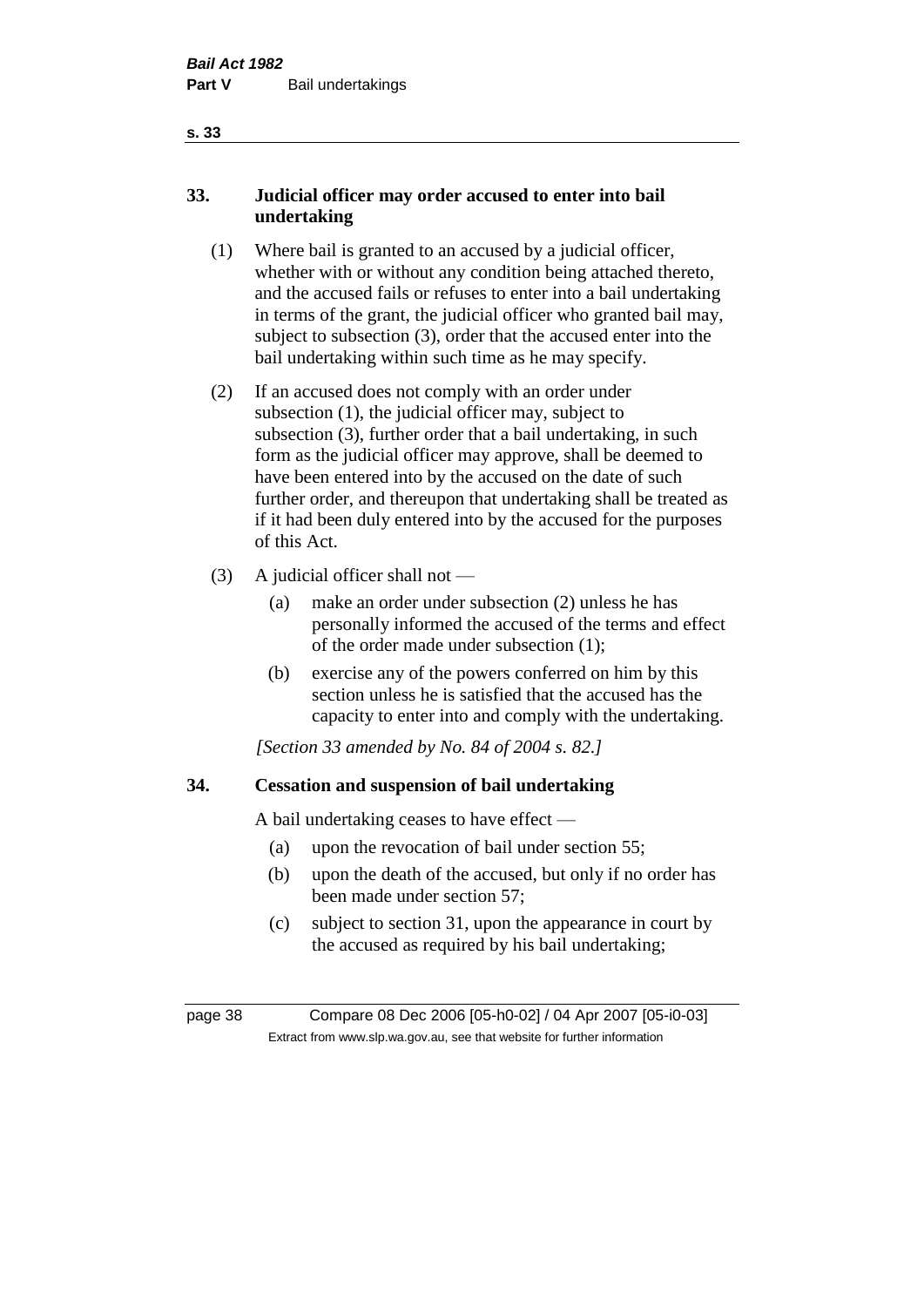- **s. 34**
- (d) upon the discharge of the accused according to law from any further proceedings for the offence, or all of the offences, to which the bail undertaking relates;
- (e) during any period before the time at which the accused is required to appear in court when he is in custody for any other offence or reason.

*[Section 34 amended by No. 84 of 2004 s. 82.]* 

Compare 08 Dec 2006 [05-h0-02] / 04 Apr 2007 [05-i0-03] page 39 Extract from www.slp.wa.gov.au, see that website for further information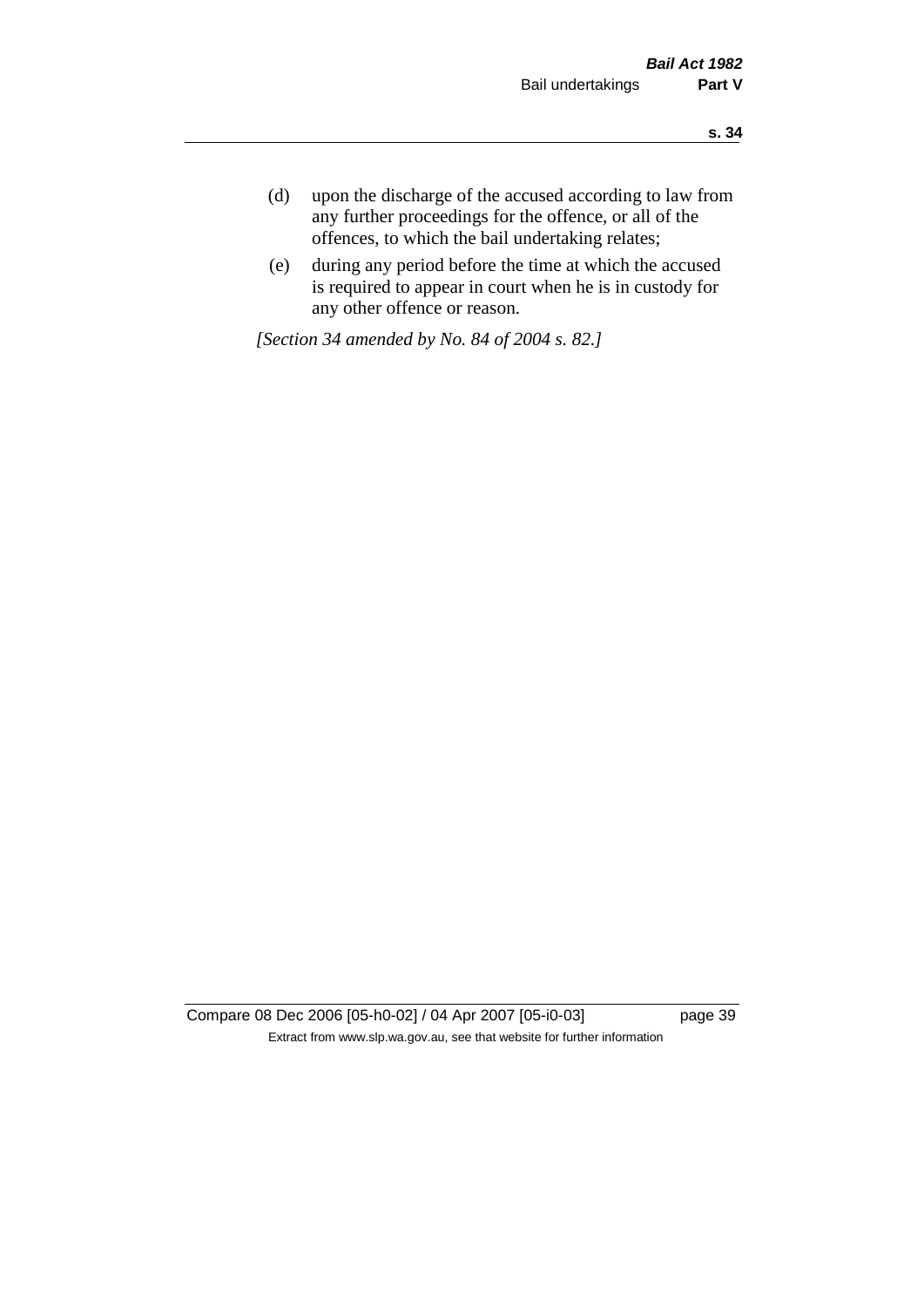# **Part VI — Sureties and surety undertakings**

# **35. Meaning of surety and surety undertaking**

- (1) A surety is a person who, as a condition of the grant of bail to an accused, enters into a surety undertaking, that is to say, undertakes in writing that he will, subject to this Act, forfeit a specified amount of money if the accused fails to comply with any requirement of his bail undertaking mentioned in section  $28(2)(a)$  and  $(b)(ii)$ .
- (2) A surety is required to be approved under section 40.
- (3) A forfeiture of money by a surety as mentioned in subsection (1) is enforceable as provided in section 49 but not otherwise.

*[Section 35 amended by No. 84 of 2004 s. 82.]* 

#### **36. Authority to approve sureties**

- (1) The decision whether an applicant should be approved as a surety in any case shall be made, on notice to the prosecutor in the prescribed manner —
	- (a) where a judicial officer imposed the requirement for a surety in that case, by that judicial officer or by a judicial officer whose jurisdiction is co-extensive with that judicial officer's;
	- (b) where an authorised officer imposed the requirement for a surety in that case, by that or any other authorised officer; or
	- (c) where subsection (2) applies, by an officer of the court authorised under that subsection.
- (2) A judicial officer when granting bail to an accused subject to a requirement for a surety or sureties may authorise a justice, a registrar of any court or an associate of a Judge of the Supreme Court or of the District Court or of the Children's Court, by name or office, to decide whether any applicant should be approved as a surety in that case.

page 40 Compare 08 Dec 2006 [05-h0-02] / 04 Apr 2007 [05-i0-03] Extract from www.slp.wa.gov.au, see that website for further information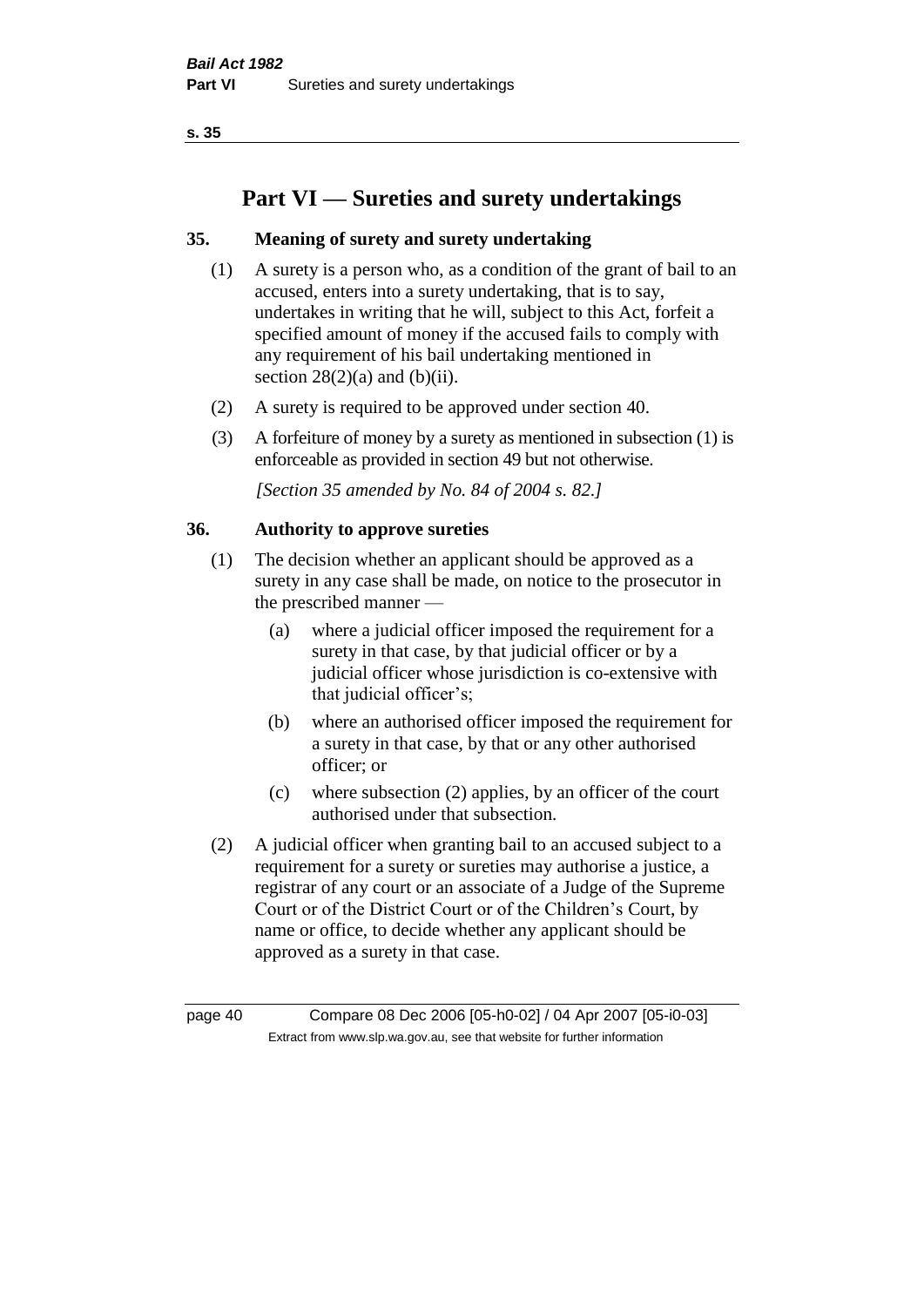*[Section 36 amended by No. 15 of 1988 s. 14; No. 49 of 1988 s. 88; No. 59 of 2004 s. 141; No. 84 of 2004 s. 82.]* 

## **37. Proposed surety to receive certain information and prescribed form for completion**

- (1) Whenever an officer referred to in section 36(1) is called upon to decide whether an applicant should be approved as a surety, he shall ensure that the applicant is, or has been, given —
	- (a) a duly completed notice in the prescribed form showing details of the terms and conditions on which bail has been granted to the accused in whose case the surety is required;
	- (b) such information in writing as to the effect of this Act in relation to the rights, obligations and liabilities of sureties as is prescribed for the purposes of this paragraph; and
	- (c) a prescribed form of declaration for completion designed to disclose to the officer all information relevant to the decision.
- (2) Before he makes his decision, the officer shall ensure that the applicant furnishes to him the declaration referred to in subsection (1)(c) duly completed.

*[Section 37 amended by No. 84 of 2004 s. 82.]* 

#### **38. Persons disqualified from being sureties**

- (1) A person is not qualified to be approved as a surety if  $-$ 
	- (a) he is under 18 years of age; or
	- (b) subject to subsection (2), the value of his assets, after provision is made for his debts and liabilities, is less than the amount which he might become liable to forfeit under his proposed surety undertaking; or

Compare 08 Dec 2006 [05-h0-02] / 04 Apr 2007 [05-i0-03] page 41 Extract from www.slp.wa.gov.au, see that website for further information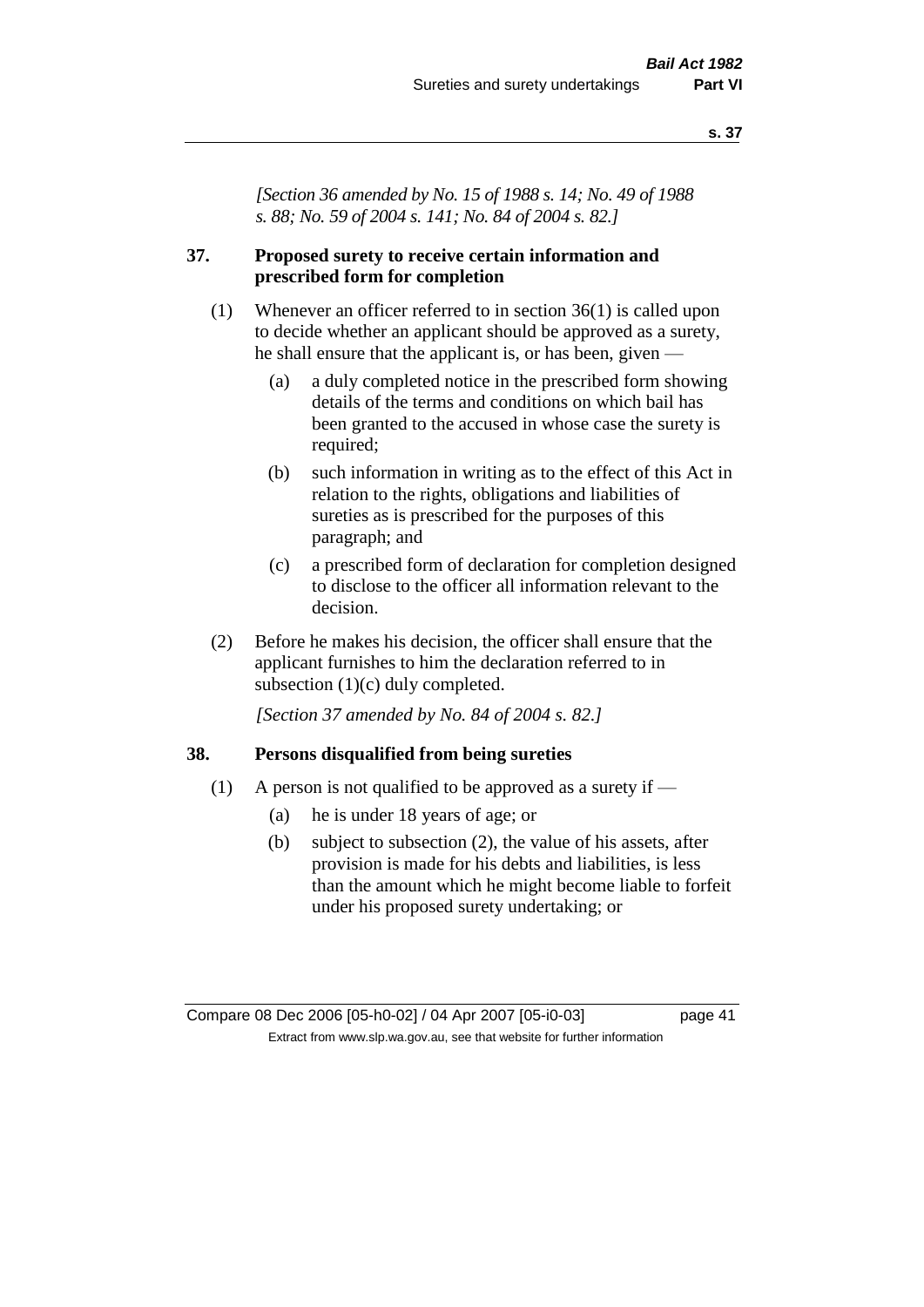(c) there are reasonable grounds for believing that he has been, or will be, indemnified by any person against any forfeiture referred to in paragraph (b).

(2) Subsection (1)(b) does not apply where the applicant for approval is required to give security sufficient to cover the amount which he might become liable to forfeit.

# **39. Matters relevant to approval of sureties**

In determining whether an applicant is suitable to be a surety an officer referred to in section 36(1) shall have regard to all matters which appear to him to be relevant including, as well as any others, the following —

- (a) the character and antecedents of the applicant;
- (b) his proximity to or connection with the accused, whether by kinship, place of residence or otherwise; and
- (c) his ability to pay, or give security for, the amount which he might become liable to forfeit under his proposed surety undertaking, without excessive hardship to himself or his dependants.

*[Section 39 amended by No. 84 of 2004 s. 82.]* 

#### **40. Decision on application by proposed surety**

- (1) Upon receipt of the duly completed declaration referred to in section  $37(1)(c)$ , the officer shall, after making any enquiries which he thinks desirable, make a decision, as soon as is practicable, either to approve or not to approve of the applicant as a surety in that case.
- (2) If the officer does not approve of the applicant as a surety he shall record the reasons for his doing so and inform the applicant and the accused thereof, or cause them to be so informed.

page 42 Compare 08 Dec 2006 [05-h0-02] / 04 Apr 2007 [05-i0-03] Extract from www.slp.wa.gov.au, see that website for further information

**s. 39**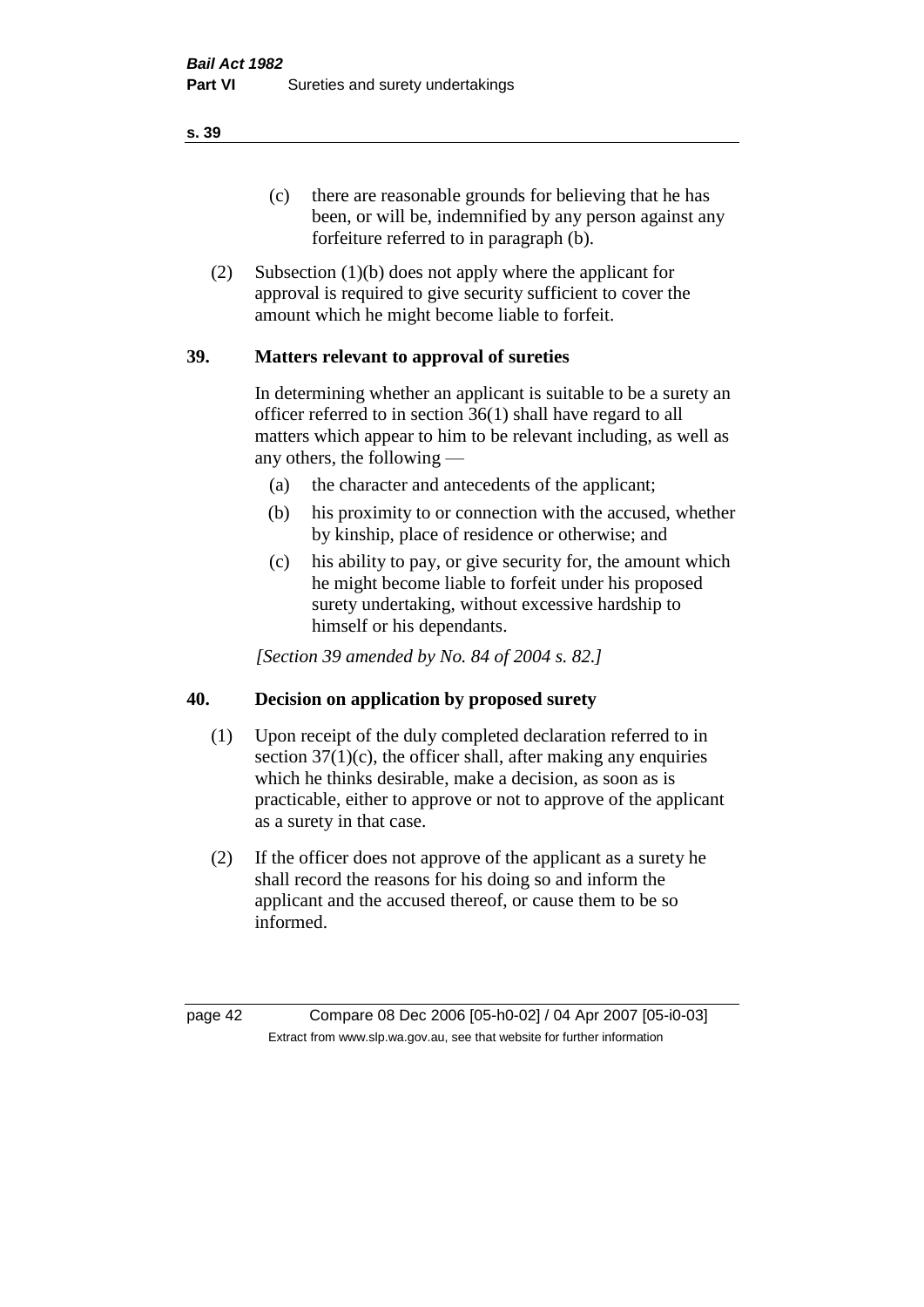*[Section 40 amended by No. 15 of 1988 s. 15; No. 84 of 2004 s. 82.]* 

#### **41. Finality of decision to refuse approval**

- (1) A decision by an officer referred to in section 36(1) not to approve of the applicant as a surety is final unless the applicant becomes entitled to re-apply under subsection (2).
- (2) An applicant who is refused approval as a surety may re-apply for approval to the officer who made that decision, or if he is absent or unavailable to another officer acting in his position, on the ground that —
	- (a) new facts have been discovered, new circumstances have arisen or the circumstances have changed since he was refused approval; or
	- (b) he failed to adequately present his case for approval on his previous application,

and the provisions of this Act, except section 37, shall, with necessary modifications, apply to any such further application and the decision thereon.

#### **42. Before whom surety undertaking may be entered into**

A surety undertaking need not be entered into before the officer who approved the surety but may be entered into before any person before whom the accused for whose appearance the surety is approved might enter into his bail undertaking under section 29.

*[Section 42 amended by No. 84 of 2004 s. 82.]* 

Compare 08 Dec 2006 [05-h0-02] / 04 Apr 2007 [05-i0-03] page 43 Extract from www.slp.wa.gov.au, see that website for further information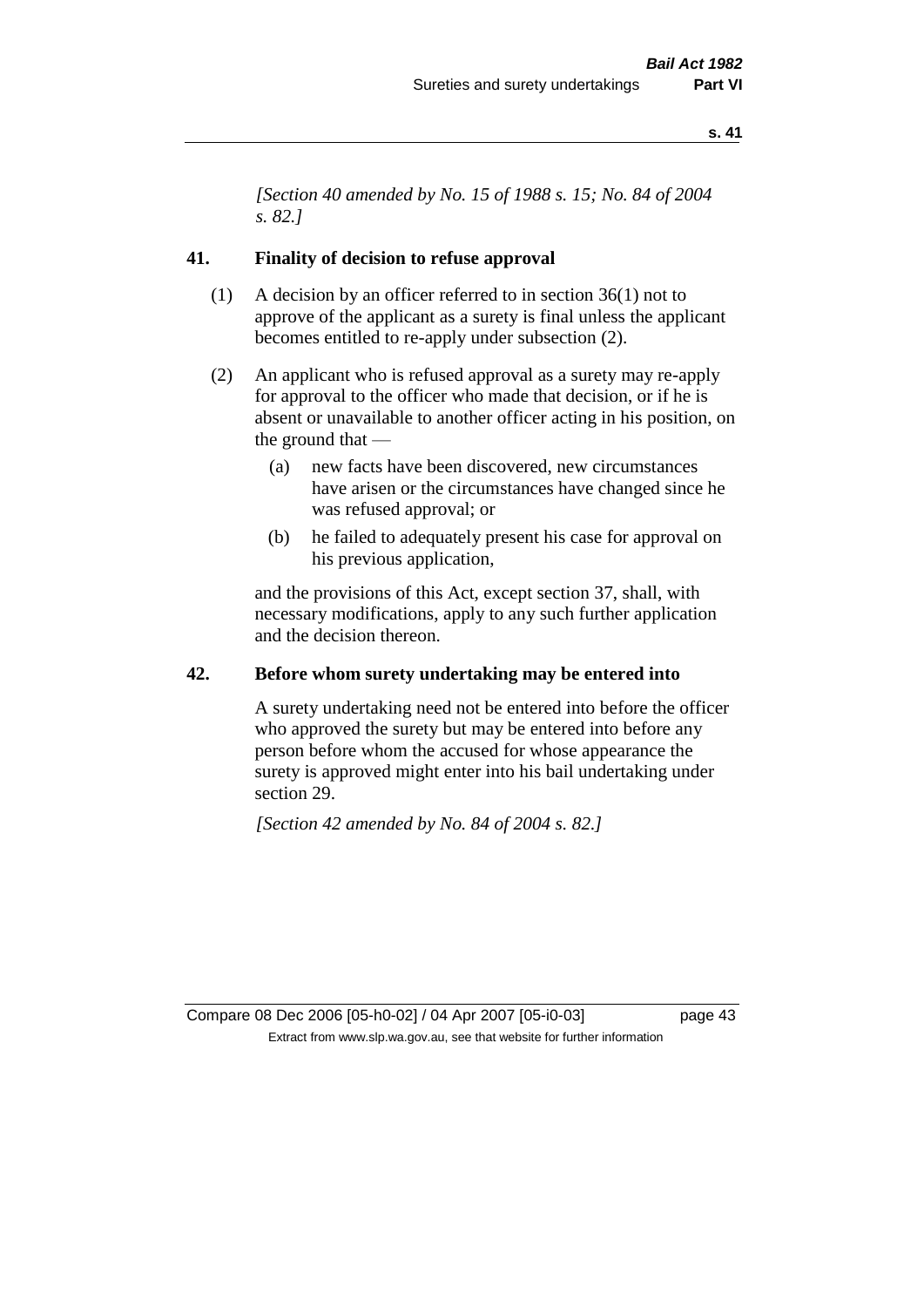# **43. Duties of persons before whom surety undertaking is entered into**

A person before whom a surety undertaking is to be entered into —

- $(a)$  shall
	- (i) read to the surety;
	- (ii) be informed by the surety that he has read; or
	- (iii) if necessary, have translated to the surety,

the documents described in section  $37(1)(a)$  and (b), and the surety undertaking, before the surety enters into the undertaking;

- (b) shall ensure that all conditions which are to be complied with by the surety have been complied with before the surety enters into his undertaking; and
- (c) shall give to the surety a copy of his surety undertaking as duly completed.

*[Section 43 amended by No. 74 of 1984 s. 13.]* 

# **44. Surety undertaking extends to adjourned hearing only by consent**

- (1) A surety undertaking does not extend to the failure by the accused to appear at a different time or a different time and place pursuant to section 31 unless —
	- (a) his surety undertaking contains a provision that it does so extend; and
	- (b) where applicable, pursuant to subsection (2), he has received notice as mentioned in that subsection.
- (2) A surety undertaking may, at the option of the surety, also contain a provision that, where a different time or a different time and place for the accused's appearance is substituted pursuant to section 31, the surety's liability shall only arise if he

page 44 Compare 08 Dec 2006 [05-h0-02] / 04 Apr 2007 [05-i0-03] Extract from www.slp.wa.gov.au, see that website for further information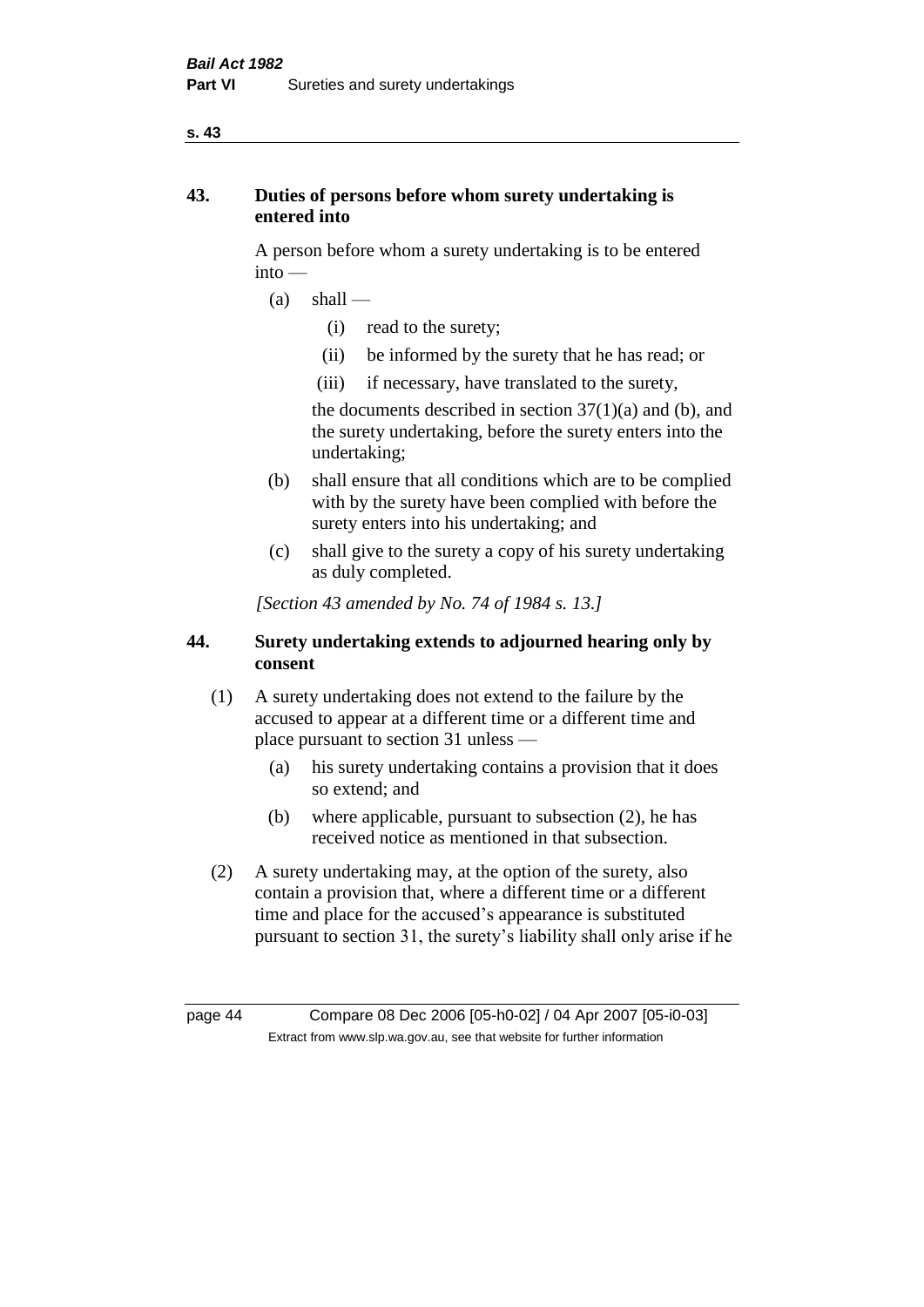is given notice, as soon as is practicable, of the different time or the different time and place.

*[Section 44 amended by No. 74 of 1984 s. 14; No. 84 of 2004 s. 82.]* 

# **45. Giving and proof of notices under section 44**

- (1) For the purposes of section 44(2) notice to a surety may be given —
	- (a) orally to the surety by the judicial officer when he fixes a time and place for the proceedings or the resumed proceedings;
	- (b) in the prescribed form to the surety personally; or
	- (c) by the registrar of the court sending the prescribed form by registered post or telegram to him at his address appearing in his undertaking or notified under section 60.
- (2) Section 32(2) and (3) shall apply to the service and proof of service of a notice under subsection  $(1)(c)$ .
- (3) A judicial officer who, under subsection  $(1)(a)$ , notifies a surety of the time and place for the proceedings or the resumed proceedings shall endorse on the surety's undertaking a certificate showing details of such time and place and that he notified the surety thereof.
- (4) In any proceedings
	- (a) a document purporting to be a copy of a notice referred to in section 44(2) shall be evidence of the terms of the notice;
	- (b) an endorsement on a surety undertaking purporting to be a certificate referred to in subsection (3) shall be evidence of the matters appearing therein without proof of the signature of the judicial officer who made it.

*[Section 45 amended by No. 74 of 1984 s. 15; No. 59 of 2004 s. 141.]* 

Compare 08 Dec 2006 [05-h0-02] / 04 Apr 2007 [05-i0-03] page 45 Extract from www.slp.wa.gov.au, see that website for further information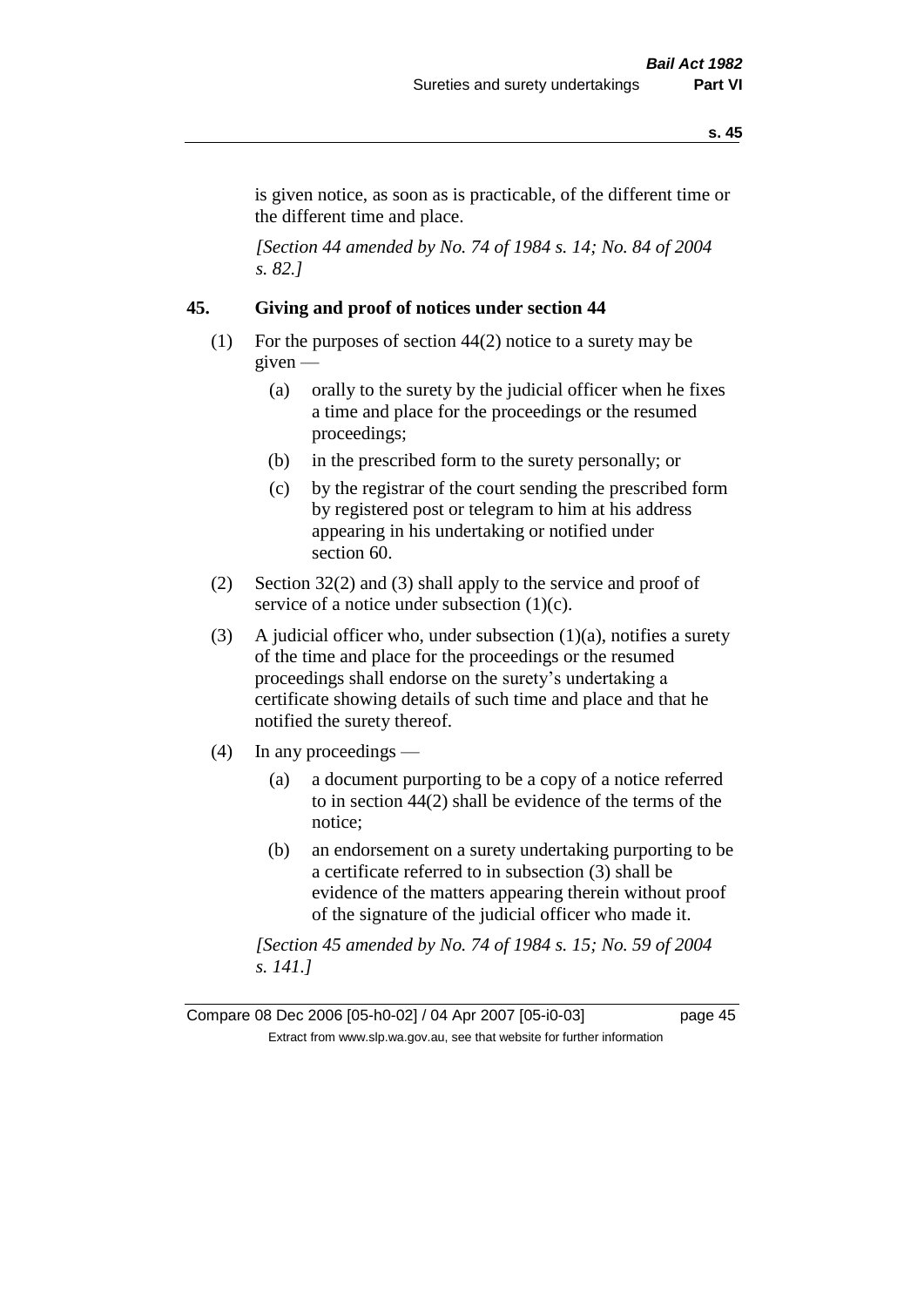#### **46. Power of surety to apprehend accused**

- (1) A surety may arrest an accused for whose appearance in court he has entered into a surety undertaking if the surety has reasonable grounds to believe that —
	- (a) the accused
		- (i) is not likely to comply with the requirements of his bail undertaking mentioned in section  $28(2)(a)$  or (b):
		- (ii) is, or has been, in breach of any condition of his bail undertaking mentioned in section 28(2)(c); or
		- (iii) is, or has been, in breach of a home detention condition mentioned in section 28(2)(d);

and

- (b) it is not expedient to invoke the assistance of a police officer under section 54(1) because the delay occasioned by doing so would defeat the purpose of that section.
- (2) A surety who arrests an accused under subsection (1) shall, as soon as is practicable, deliver him into the custody of a police officer and thereafter he shall be dealt with under section 54(4) and section 55, and those provisions shall apply, as if he had been arrested by a police officer under section 54(2).

*[Section 46 amended by No. 74 of 1984 s. 16; No. 61 of 1990 s. 10; No. 84 of 2004 s. 82.]* 

#### **47. Cessation and suspension of surety undertaking**

A surety undertaking ceases to have effect —

- (a) upon the revocation of bail under section  $55(1)$ ;
- (b) upon the release of an accused under section 55(2) if the surety does not consent to the continuance in force of his surety undertaking;

page 46 Compare 08 Dec 2006 [05-h0-02] / 04 Apr 2007 [05-i0-03] Extract from www.slp.wa.gov.au, see that website for further information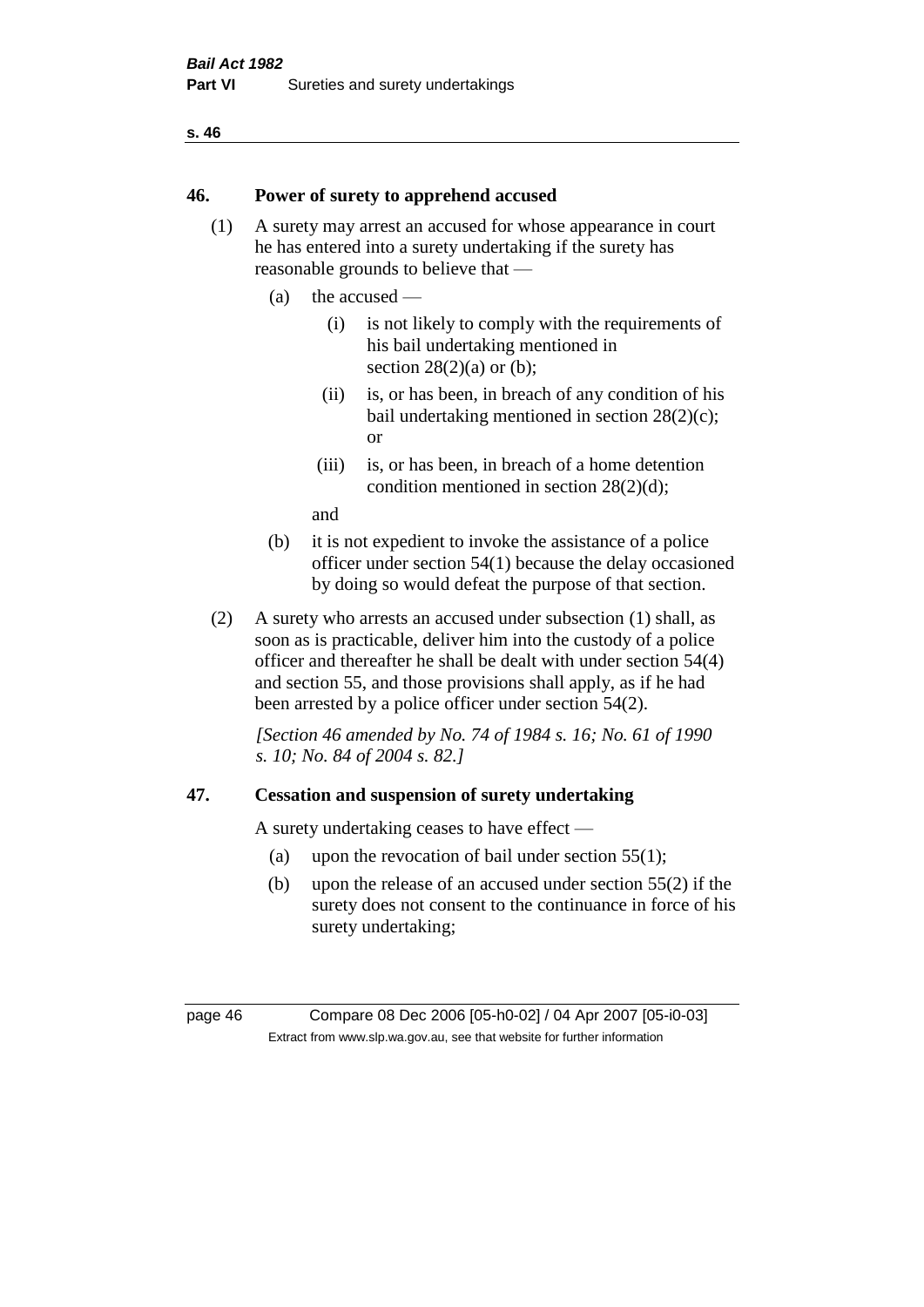- (c) upon its being cancelled under section 48(4) (and as from the time fixed therefor) by an appropriate judicial officer;
- (d) upon the death of the surety, but only if no order under section 49(1) has been made before then;
- (e) subject to sections 31 and 44, upon the appearance in court by the accused as required by his bail undertaking;
- (f) upon the discharge of the accused according to law from any further proceedings for the offence, or all of the offences, to which the surety undertaking relates; or
- (g) during any period before the time at which the accused is required to appear in court when he is in custody for any other offence or reason.

*[Section 47 amended by No. 84 of 2004 s. 82.]* 

#### **48. Surety may apply for cancellation of his undertaking**

- (1) A surety may apply to an appropriate judicial officer for cancellation of his undertaking.
- (2) An application under subsection (1) may be made at any time before that specified, or deemed by section 31(3) to be specified, in the accused's bail undertaking for his appearance in court.
- (3) Upon an application being made under subsection (1) an appropriate judicial officer shall cause the accused to appear before him or another such officer and may issue a warrant or summons for that purpose.
- (4) Upon the appearance of the accused before the time mentioned in subsection (2) an appropriate judicial officer shall —
	- (a) cancel the surety undertaking; and
	- (b) exercise one of the powers set out in section  $55(1)(d)$ or (e).

Compare 08 Dec 2006 [05-h0-02] / 04 Apr 2007 [05-i0-03] page 47 Extract from www.slp.wa.gov.au, see that website for further information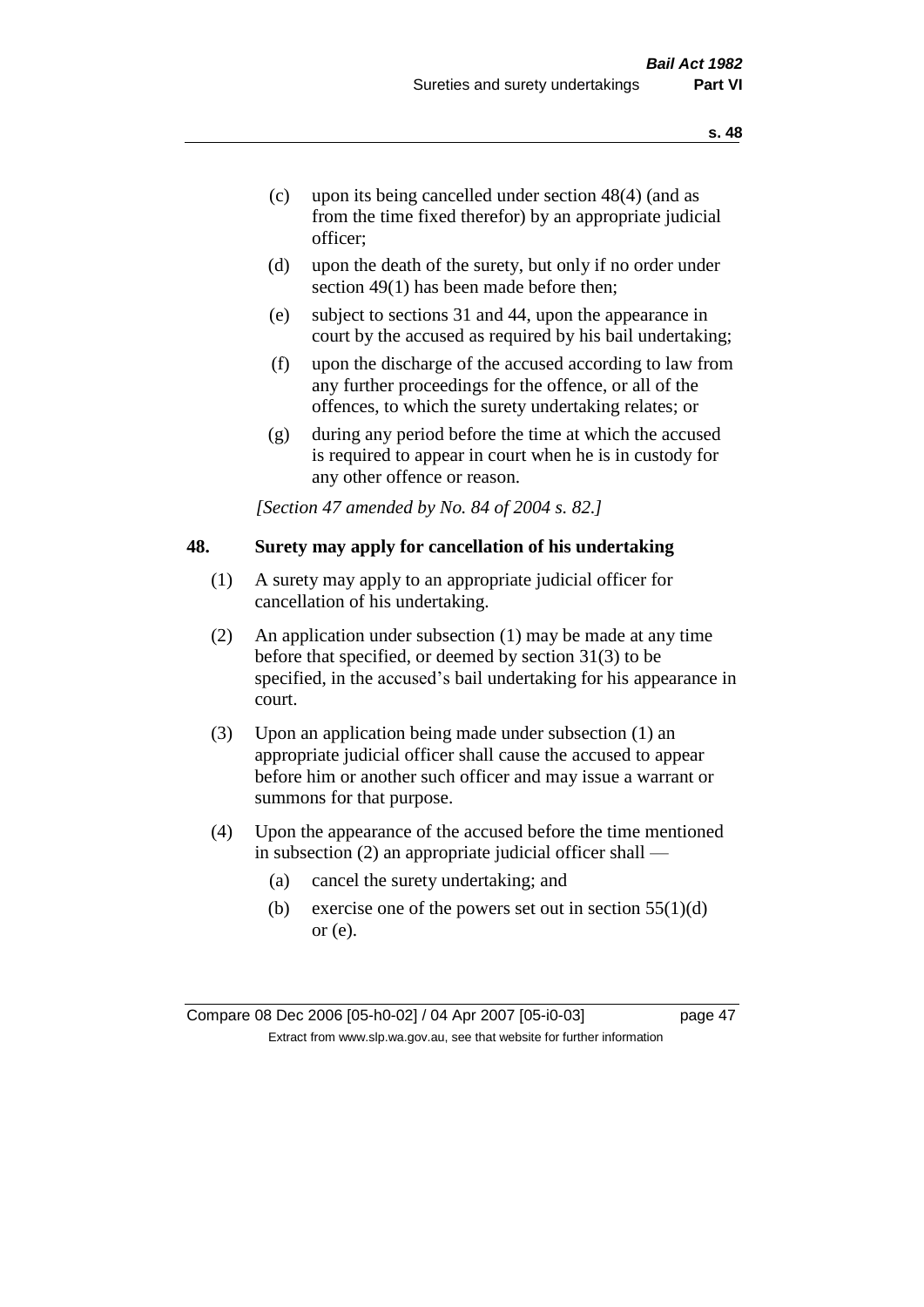- (5) An application under subsection (1) must be made, and proceedings on it are to be conducted —
	- (a) in a court of summary jurisdiction in accordance with regulations made under the *Criminal Procedure Act 2004*;
	- (b) in the Supreme Court or the District Court  $-\text{in}$ accordance with rules of court made under the *Criminal Procedure Act 2004*.

*[Section 48 amended by No. 59 of 2004 s. 141; No. 84 of 2004 s. 7 and 82.]* 

# **49. Forfeiture of money under surety's undertaking**

- (1) Where an accused has failed to comply with any requirement of his bail undertaking mentioned in section 28(2)(a) or (b)(ii) the following provisions of this section apply for the purpose of enforcing payment to the State of any sum thereupon payable by a surety in terms of his surety undertaking —
	- (a) the registrar of the court before which the accused failed to appear may apply to an appropriate judicial officer for an order that the sum be paid;
	- (b) that judicial officer shall summon the surety to appear before the court in which the judicial officer exercises jurisdiction to show cause why an order of forfeiture should not be made under this section;
	- (c) on the hearing of the application and upon proof of the surety's liability in terms of his undertaking, the judicial officer shall order forfeiture of the full amount specified in the undertaking unless the surety attends at the hearing and shows to the satisfaction of the judicial officer that there was reasonable cause for the failure of the accused to comply with the requirement to which the application relates;
	- (d) notwithstanding paragraph (c), the judicial officer may decline to make an order under that paragraph or may

page 48 Compare 08 Dec 2006 [05-h0-02] / 04 Apr 2007 [05-i0-03] Extract from www.slp.wa.gov.au, see that website for further information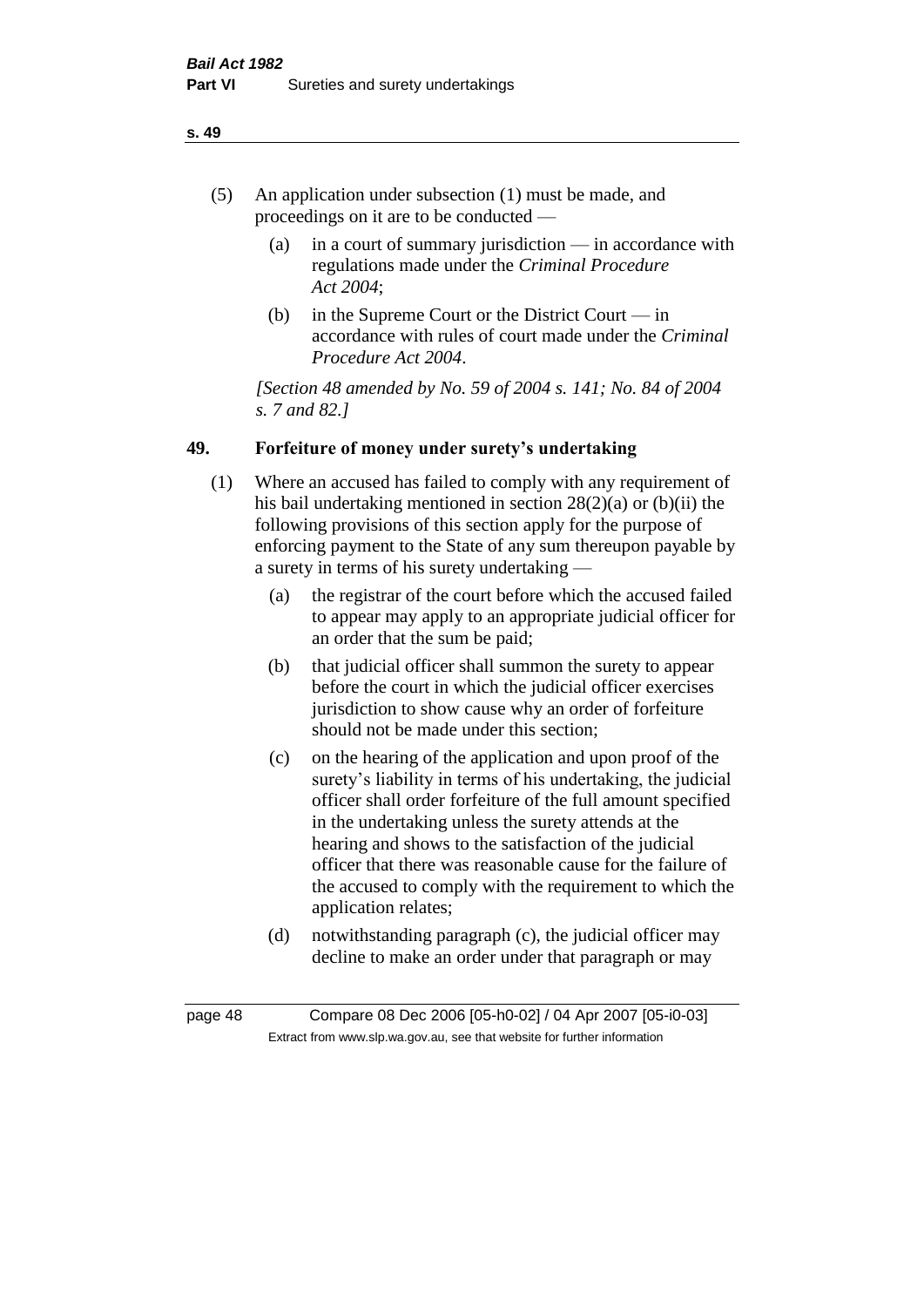order forfeiture in part only where the surety attends and shows to the satisfaction of the judicial officer —

- (i) that, by reason of a change of circumstances since the undertaking was entered into, an order for forfeiture, or for forfeiture in full (as the case may be), would cause excessive hardship to the surety or his dependants; and
- (ii) that such hardship would not be relieved by the exercise of one or more of the powers conferred by section 59;
- (e) an order may be made under this section whether or not the accused has been convicted of an offence against section 51(1) or (2) but if, after an order has been made, the surety satisfies the Governor that new facts have been discovered or new circumstances have arisen which show that there was reasonable cause for the failure of the accused as mentioned in paragraph (c), the Governor may exercise the power in section 139 of the *Sentencing Act 1995* as if the forfeiture were one to which that section applied.
- (2) An application under subsection (1) must be made, and proceedings on it are to be conducted —
	- (a) in a court of summary jurisdiction in accordance with regulations made under the *Criminal Procedure Act 2004*;
	- (b) in the Supreme Court or the District Court  $-\text{in}$ accordance with rules of court made under the *Criminal Procedure Act 2004*.
- (3) Without prejudice to the recovery of such an amount as a civil debt due to the State, any amount to be paid under an order made under this section is to be paid, and its payment may be enforced under Part 5 of the *Fines, Penalties and Infringement Notices Enforcement Act 1994*, unless an order has been made under subsection (4).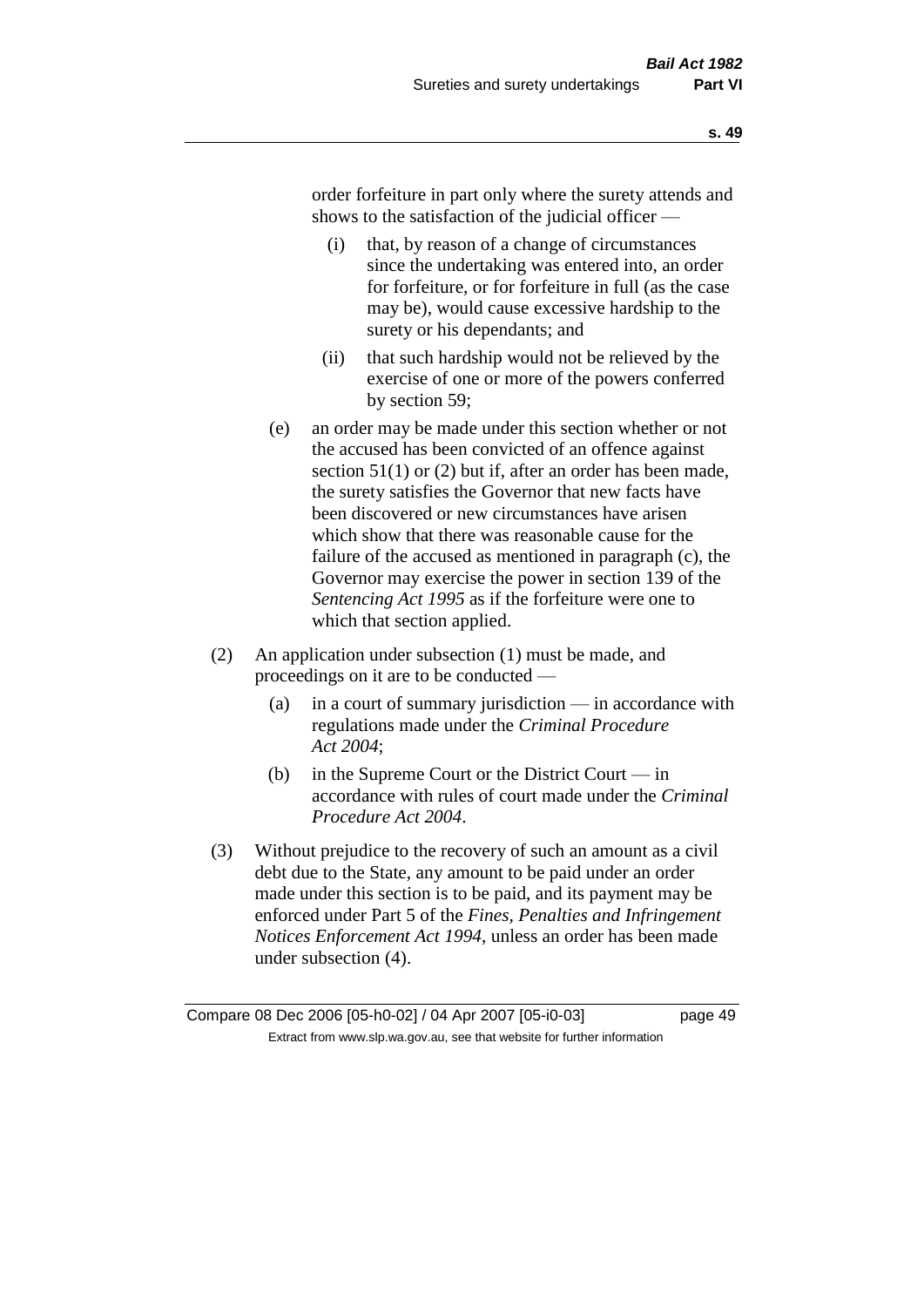(4) If under this section the Supreme Court or the District Court makes an order requiring the payment of money, the court may make an order under section 59 of the *Sentencing Act 1995* in respect of the amount payable and for that purpose that section, with any necessary changes, applies as if the amount were a fine imposed on the surety.

*[Section 49 amended by No. 74 of 1984 s. 17; No. 92 of 1994 s. 5; No. 78 of 1995 s. 8; No. 65 of 2003 s. 121(3); No. 74 of 2003 s. 29; No. 59 of 2004 s. 141; No. 84 of 2004 s. 8, 11 and 82.]* 

#### **50. Offence to indemnify surety**

(1) If a person indemnifies, or agrees to indemnify, a surety or proposed surety against any liability which the surety or proposed surety may incur under this Act (including this section) he and the surety or proposed surety and any person with whom he agrees as aforesaid each commits an offence.

Penalty: \$1 000 or imprisonment for 12 months or both.

- (2) An offence is committed under subsection  $(1)$ 
	- (a) whether the agreement is made before or after the surety undertaking is entered into and whether or not a proposed surety actually becomes a surety; and
	- (b) whether the compensation is to be in money or in money's worth.
- (3) An offence is not committed under subsection (1) by a surety or proposed surety if he shows —
	- (a) that he had no knowledge of an agreement within the meaning of subsection (1) proposed to be entered into between 2 other persons; or
	- (b) that having such knowledge he took all steps reasonably available to him to prevent the agreement being entered into.

*[Section 50 amended by No. 74 of 1984 s. 18.]* 

page 50 Compare 08 Dec 2006 [05-h0-02] / 04 Apr 2007 [05-i0-03] Extract from www.slp.wa.gov.au, see that website for further information

**s. 50**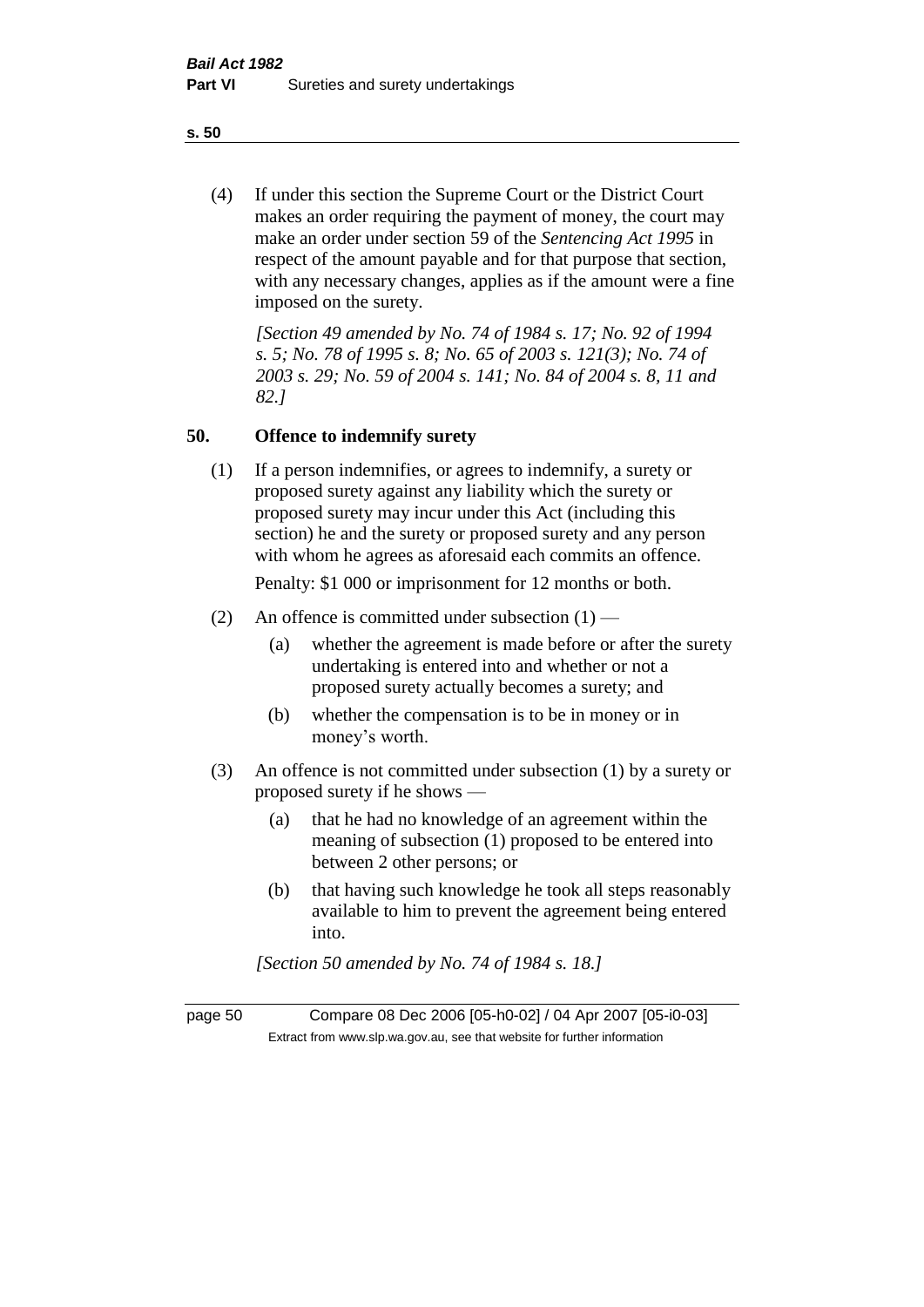**s. 50A**

# **Part VIA — Administration of home detention conditions**

*[Heading inserted by No. 61 of 1990 s. 11.]* 

# **50A. Powers of CEO (Justice) corrections)**

The CEO (Justicecorrections) has all of the powers conferred under this Act on a community corrections officer and may review, vary, or rescind a direction given by a community corrections officer.

*[Section 50A inserted by No. 61 of 1990 s. 11; amended by No. 31 of 1993 s. 99; No. 65 of 2006 s. 53.]* 

*[50B. Repealed by No. 78 of 1995 s. 8.]* 

# **50C. Powers and duties of community corrections officers**

- (1) A community corrections officer may give such reasonable directions to an accused subject to a home detention condition as are necessary for the proper administration of the condition and any other condition imposed on the grant of bail to the accused including, without limiting the generality of the foregoing, directions as to —
	- (a) when the accused may leave the place where he is required by the home detention condition to remain;
	- (b) the period of any authorised absence from the place where he is required by the home detention condition to remain;
	- (c) when the accused shall return to the place where he is required by the home detention condition to remain;
	- (d) the method of travel to be used by the accused during any absence from the place where he is required by the home detention condition to remain; and
	- (e) the manner in which the accused shall report his whereabouts.

Compare 08 Dec 2006 [05-h0-02] / 04 Apr 2007 [05-i0-03] page 51 Extract from www.slp.wa.gov.au, see that website for further information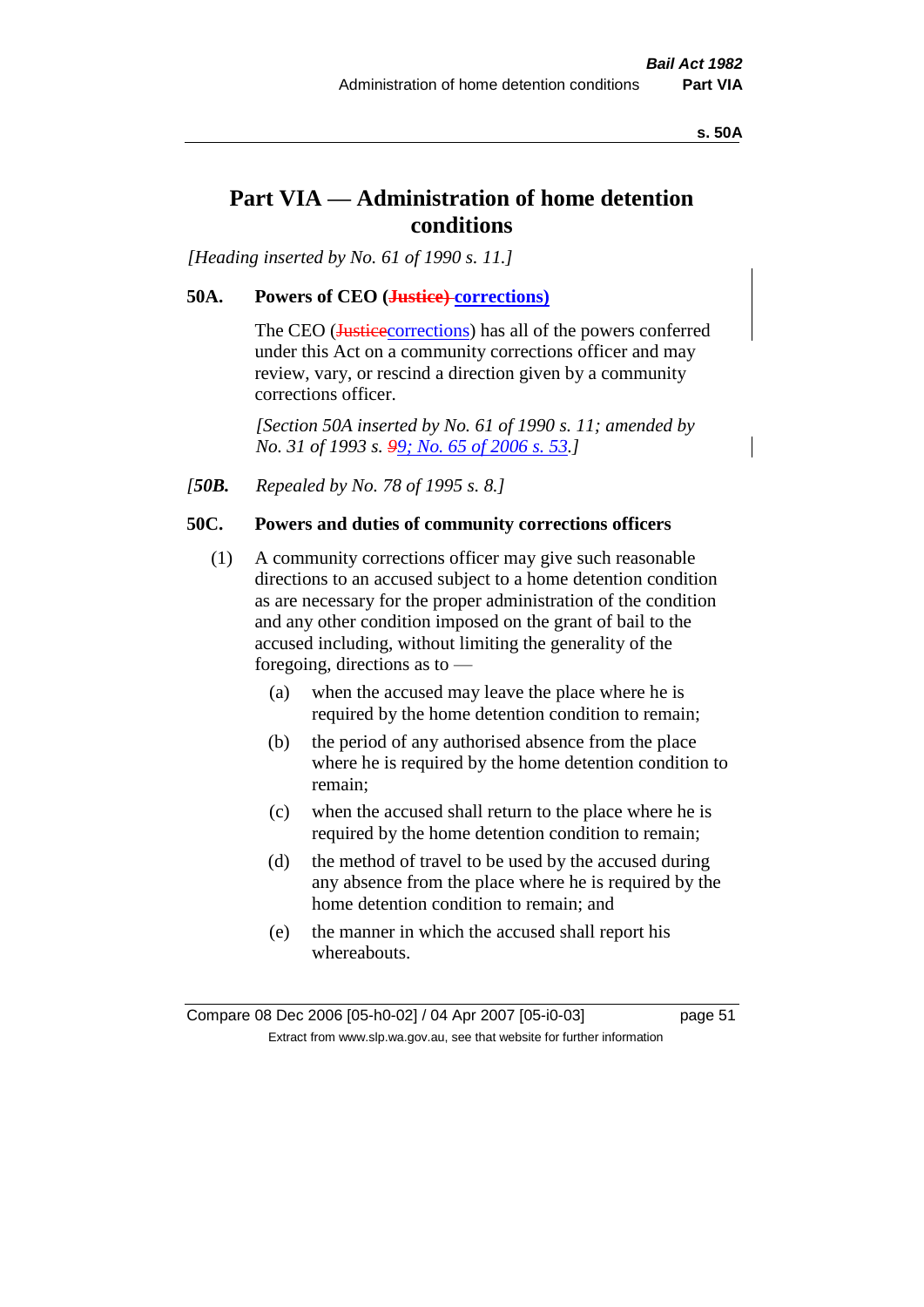**s. 50C**

| (2) | For the purpose of ascertaining whether or not an accused is<br>complying with a home detention condition or any direction<br>given pursuant to subsection (1), a community corrections<br>officer may, at any time — |                                                                                                                                                                                      |  |  |  |
|-----|-----------------------------------------------------------------------------------------------------------------------------------------------------------------------------------------------------------------------|--------------------------------------------------------------------------------------------------------------------------------------------------------------------------------------|--|--|--|
|     | (a)                                                                                                                                                                                                                   | enter or telephone the place where the accused is<br>required by a home detention condition to remain;                                                                               |  |  |  |
|     | (b)                                                                                                                                                                                                                   | enter or telephone the accused's place of employment or<br>any other place where the accused is permitted or<br>required to attend; or                                               |  |  |  |
|     | (c)                                                                                                                                                                                                                   | question any person at any place referred to in<br>paragraph (a) or (b).                                                                                                             |  |  |  |
| (3) | A person who $-$                                                                                                                                                                                                      |                                                                                                                                                                                      |  |  |  |
|     | (a)                                                                                                                                                                                                                   | hinders a person exercising powers under subsection (2);<br>or                                                                                                                       |  |  |  |
|     | (b)                                                                                                                                                                                                                   | fails to answer a question put pursuant to<br>subsection $(2)(c)$ or gives an answer that the person<br>knows is false or misleading in a material particular,                       |  |  |  |
|     | commits an offence.                                                                                                                                                                                                   |                                                                                                                                                                                      |  |  |  |
|     | Penalty: \$2 000 and imprisonment for 12 months.                                                                                                                                                                      |                                                                                                                                                                                      |  |  |  |
| (4) | A community corrections officer -                                                                                                                                                                                     |                                                                                                                                                                                      |  |  |  |
|     | (a)                                                                                                                                                                                                                   | shall keep such records and make such returns and<br>reports in relation to accused persons subject to home<br>detention conditions as the CEO (Justice corrections)<br>directs; and |  |  |  |
|     | (b)                                                                                                                                                                                                                   | shall make any records relating to a defendant subject to<br>a home detention condition available on the request of<br>the CEO (Justicecorrections) to him.                          |  |  |  |
|     | [Section 50C inserted by No. 61 of 1990 s. 11; amended by<br>No. 31 of 1993 s. 9; No. 50 of 2003 s. 37(3); No. 84 of 2004                                                                                             |                                                                                                                                                                                      |  |  |  |

page 52 Compare 08 Dec 2006 [05-h0-02] / 04 Apr 2007 [05-i0-03] Extract from www.slp.wa.gov.au, see that website for further information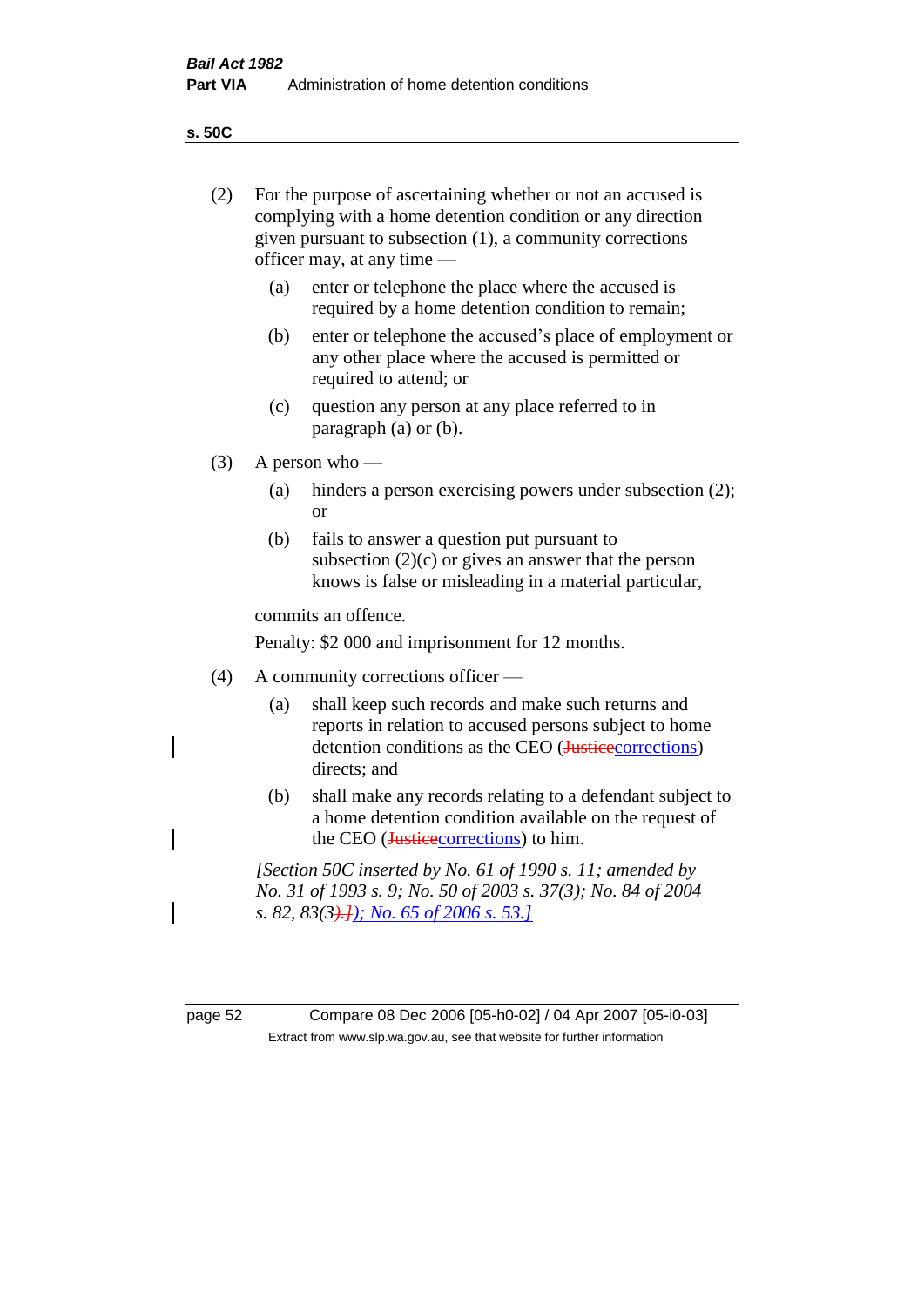#### **50D. Powers of members of the Police Force**

- (1) For the purpose of ascertaining whether or not an accused is complying with a home detention condition, a member of the Police Force may —
	- (a) require the accused to produce a copy of his bail undertaking and any notice by the CEO (Justicecorrections) under section 50E(a) for inspection; and
	- (b) require the accused to explain why he is absent from the place where he is required by the home detention condition to remain.
- (2) An accused who fails to comply with subsection (1)(a) or who fails to explain when required to do so under subsection (1)(b) or who gives an explanation that the accused knows is false or misleading in a material particular, commits an offence. Penalty: \$2 000.

*[Section 50D inserted by No. 61 of 1990 s. 11; amended by No. 31 of 1993 s. 9; No. 50 of 2003 s. 37(4) ; No. 84 of 2004 s. 8282; No. 65 of 2006 s. 53.]* 

### **50E. CEO (Justicecorrections) may substitute a different place of detention and apply conditions**

The CEO (Justice corrections) may, at any time, by notice in writing given to an accused granted bail subject to a home detention condition —

- (a) substitute a different place for the place where an accused is required by a home detention condition to remain;
- (b) require the accused to comply with such of the conditions specified in the list provided to the accused under section 24A(4) as are specified in the notice.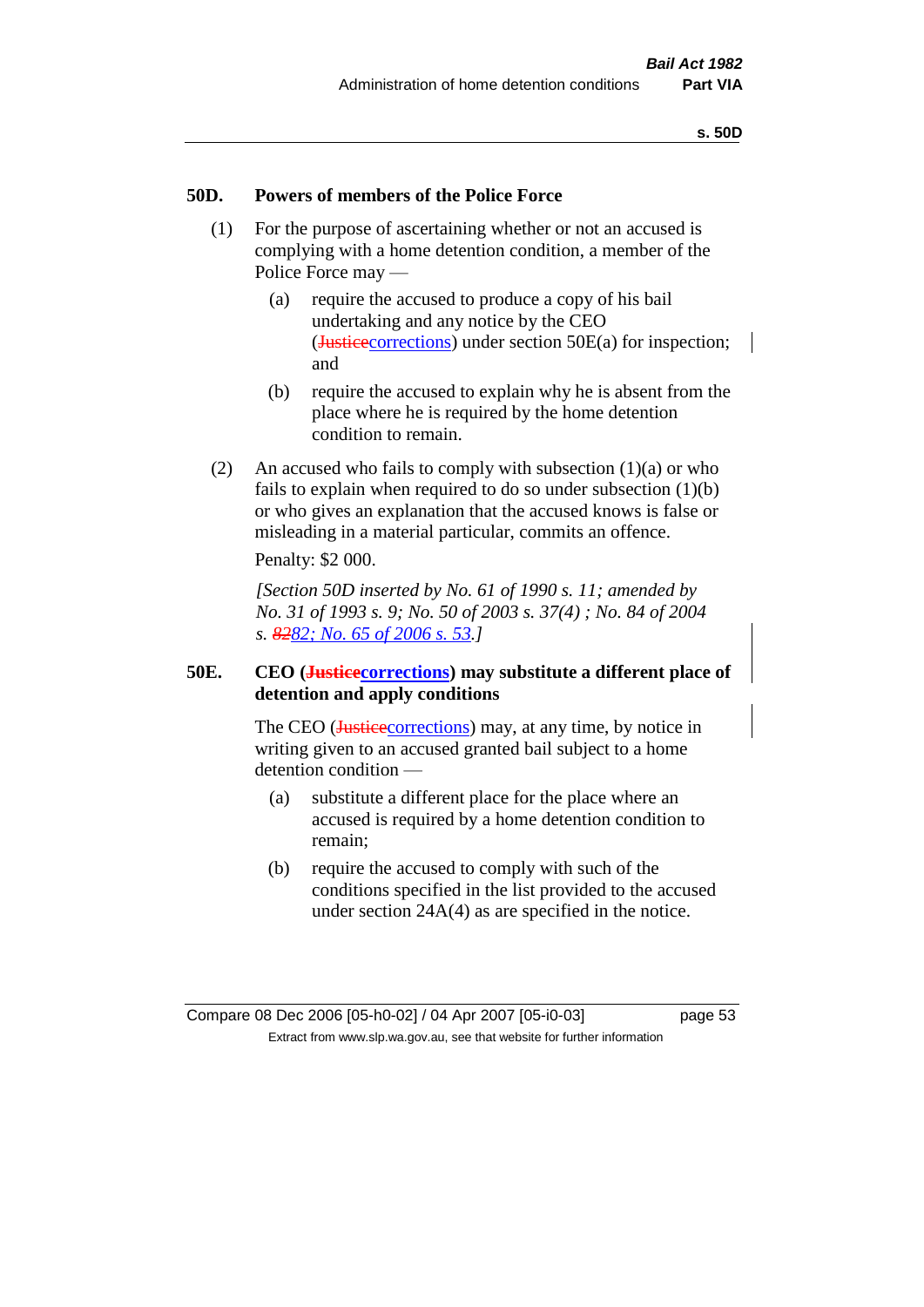#### **s. 50F**

*[Section 50E inserted by No. 61 of 1990 s. 11; amended by No. 31 of 1993 s. 9; No. 84 of 2004 s. 8282; No. 65 of 2006 s. 53.]* 

## **50F. CEO (Justicecorrections) may revoke bail**

- (1) Where a home detention condition has been imposed as a condition on a grant of bail to an accused the CEO (Justicecorrections) may, in his absolute discretion, by instrument signed by him and if practicable, given to the accused, revoke the bail.
- (2) Without limiting the generality of subsection (1), the power to revoke bail may be exercised where the accused —
	- (a) is not likely to comply with any requirement of his bail undertaking mentioned in section  $28(2)(a)$  or (b); or
	- (b) is, or has been, or is likely to be in breach of any condition of his bail undertaking mentioned in section  $28(2)(c)$ .
- (3) Subject to subsection (4), where the CEO ( $Justieecorrections$ ) revokes bail he shall include a statement of his reasons for the cancellation in the instrument cancelling the bail.
- (4) Where the CEO (Justice corrections) is of the opinion that it would be in the interest of the accused or any other person, or the public, to withhold from the accused any or all of the reasons referred to in subsection (3), the CEO (Justicecorrections) may so withhold the reason or reasons.
- (5) Where the CEO (*Justicecorrections*) revokes bail, he may, whenever necessary, issue a warrant directed to all members of the Police Force to have the accused arrested and brought before an appropriate judicial officer.

*[Section 50F inserted by No. 61 of 1990 s. 11; amended by No. 31 of 1993 s. 9; No. 84 of 2004 s. 8282; No. 65 of 2006 s. 53.]* 

page 54 Compare 08 Dec 2006 [05-h0-02] / 04 Apr 2007 [05-i0-03] Extract from www.slp.wa.gov.au, see that website for further information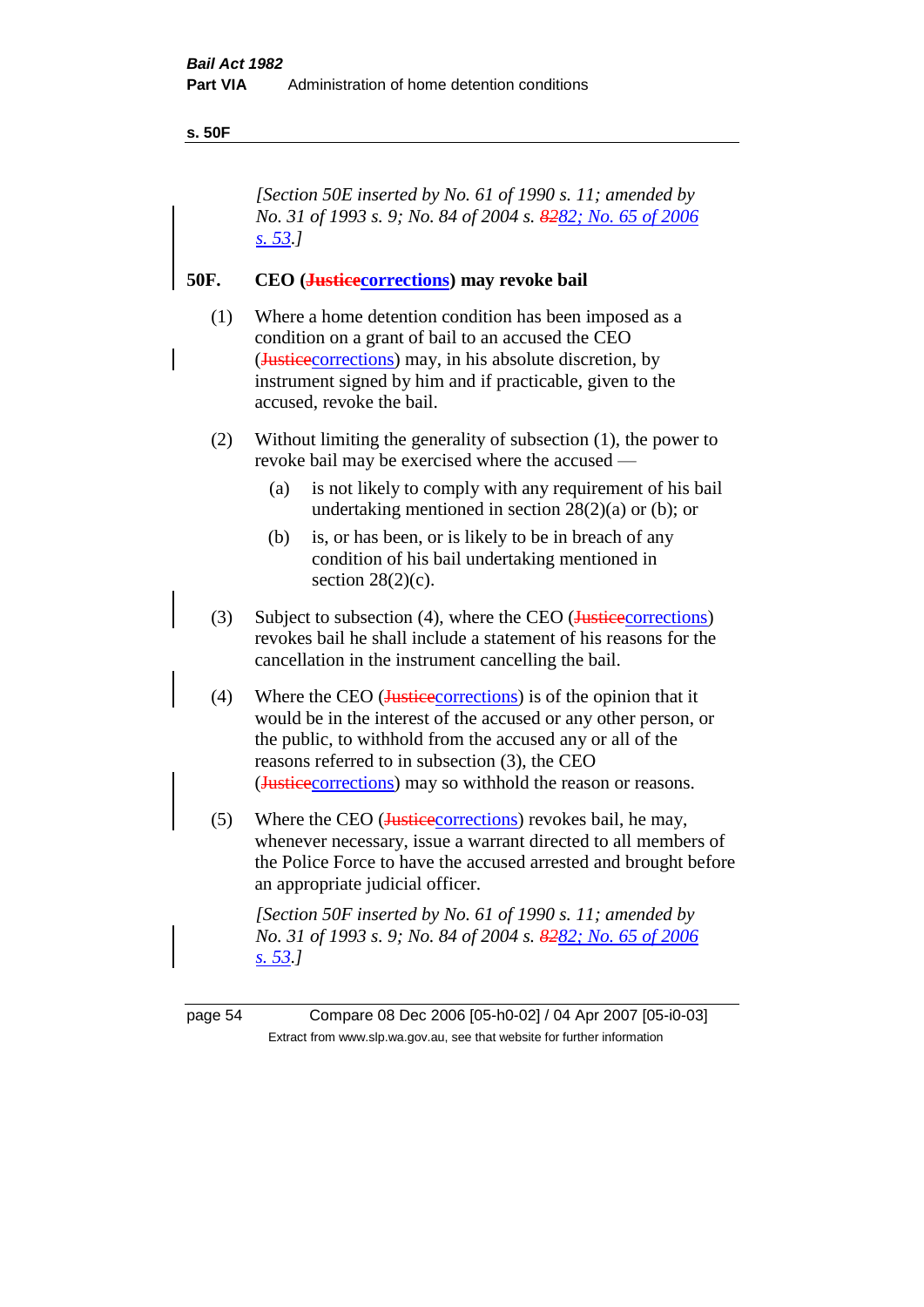#### **50G. Procedure on arrest after revocation of bail**

- (1) An accused arrested pursuant to a warrant issued under section 50F shall be taken as soon as is practicable before an appropriate judicial officer unless he is arrested less than 24 hours before the time at which he is due to appear in accordance with his bail undertaking, in which case he shall be held in custody and brought before an appropriate judicial officer at that time.
- (2) The judicial officer before whom an accused appears under this section may —
	- (a) remand the accused in custody to appear at the time and place specified, or deemed by section 31(3) to be specified, in his bail undertaking; or
	- (b) grant fresh bail to the accused in accordance with this Act, other than clause 2 of Part B of Schedule 1.

*[Section 50G inserted by No. 61 of 1990 s. 11; amended by No. 45 of 1993 s. 12; No. 84 of 2004 s. 82.]* 

#### **50H. Exclusion of the rules of natural justice**

The rules known as the rules of natural justice (including any duty of procedural fairness) do not apply to or in relation to the doing or omission of any act, matter or thing under this Part by the CEO (Justicecorrections).

*[Section 50H inserted by No. 61 of 1990 s. 11; amended by No. 31 of 1993 s. 99; No. 65 of 2006 s. 53.]* 

#### **50J. Delegation by CEO (Justicecorrections)**

The CEO (**Justice** corrections) may, either generally or as otherwise provided by the instrument of delegation, by writing signed by him, delegate to any person any power or duty under this Part, other than this power of delegation.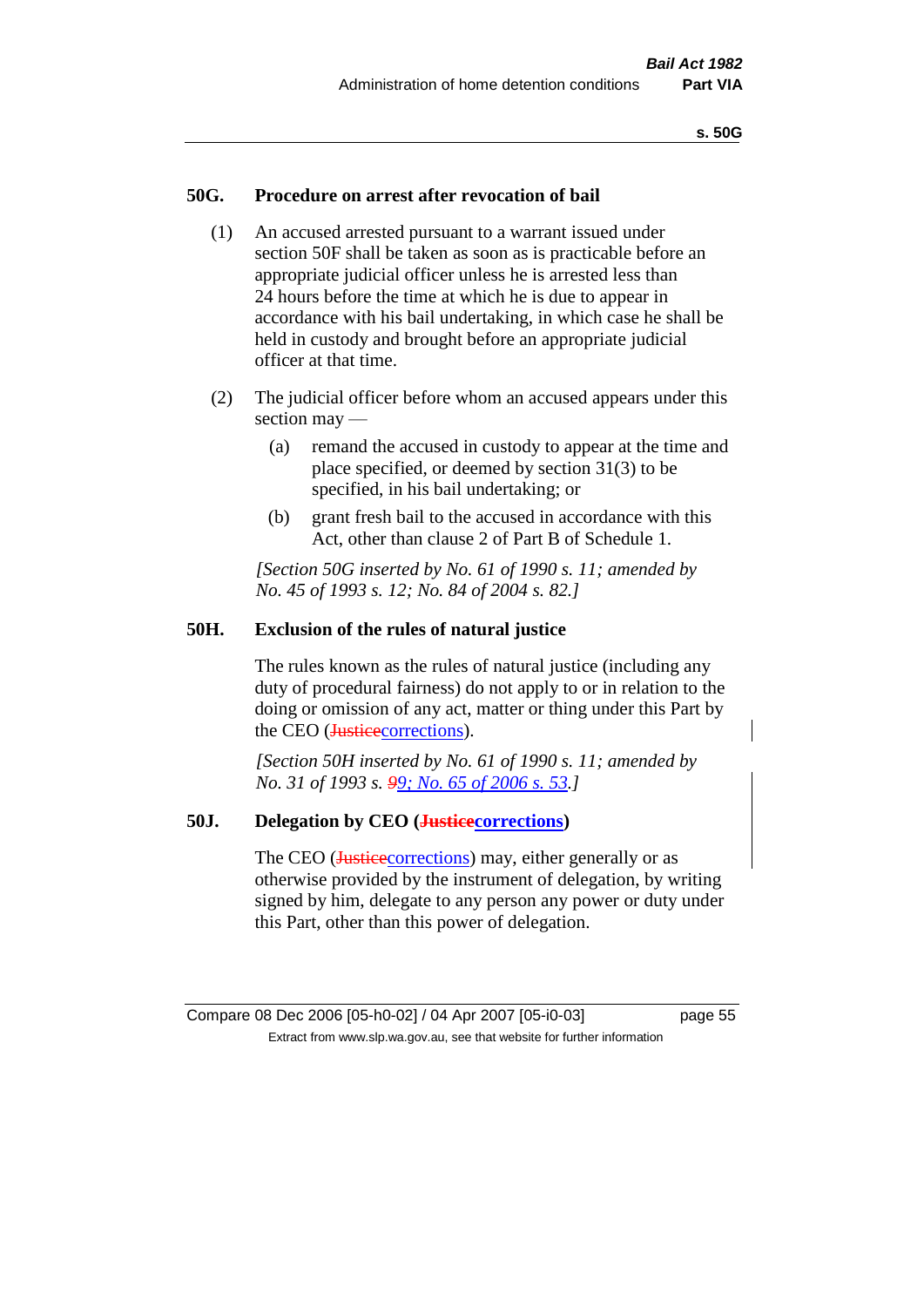#### **s. 50K**

*[Section 50J inserted by No. 61 of 1990 s. 11; amended by No. 31 of 1993 s. 99; No. 65 of 2006 s. 53.]* 

#### **50K. Retrieval of monitoring equipment**

If under rules made under section 50L any device or equipment has been installed at the place where an accused is required by a home detention condition to remain, section 118 of the *Sentence Administration Act 2003* applies.

*[Section 50K inserted by No. 78 of 1995 s. 8; amended by No. 50 of 2003 s. 29(3); No. 84 of 2004 s. 82.]* 

#### **50L. Rules**

- (1) The CEO (Justicecorrections) may, with the approval of the Minister, make rules for the purposes of this Part which may provide for the manner of ensuring that accused persons are complying with home detention conditions and for conditions to be applied to accused persons granted bail subject to home detention conditions including conditions —
	- (a) requiring a defendant to wear any device;
	- (b) requiring a defendant to permit the CEO (Justicecorrections) to install any device or equipment at the place where the defendant is required by a home detention condition to remain.
- (2) Rules made under this section may confer a discretionary authority on any person or class of persons.
- (3) Sections 41 and 42 of the *Interpretation Act 1984* do not apply to rules made under this section.

*[Section 50L inserted by No. 61 of 1990 s. 11; amended by No. 31 of 1993 s. 9; No. 84 of 2004 s. 82 and 83(3).]); No. 65 of 2006 s. 53.]*

page 56 Compare 08 Dec 2006 [05-h0-02] / 04 Apr 2007 [05-i0-03] Extract from www.slp.wa.gov.au, see that website for further information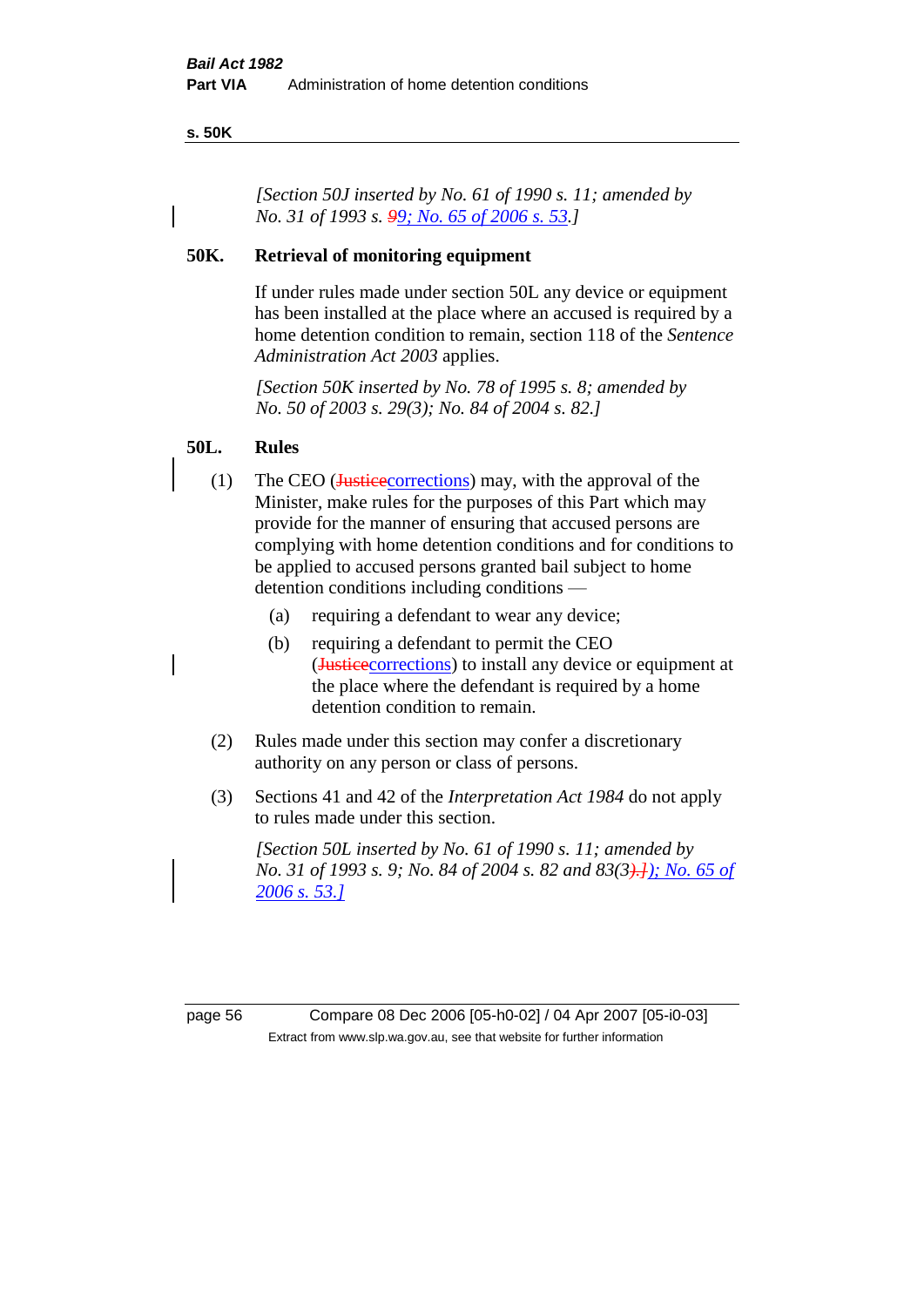# **Part VII — Enforcement of bail undertakings**

# **51. Offence to fail to comply with bail undertaking**

- (1) An accused who, without reasonable cause, fails to comply with the requirement of his bail undertaking mentioned in section 28(2)(a) commits an offence.
- (2) An accused who fails to comply with the requirement of his bail undertaking mentioned in section  $28(2)(b)(ii)$  commits an offence.
- $(2a)$  An accused
	- (a) whose bail undertaking includes any condition imposed for a purpose mentioned in clause  $2(2)(c)$  or (d) of Part D of Schedule 1; and
	- (b) who fails to comply with the condition,

commits an offence.

- (3) An accused shall not be convicted in his absence of an offence against this section.
- (4) An accused who is charged with an offence against subsection (1) or (2) may be convicted of the other of those offences if that other offence is proved by the evidence.
- (5) A prosecution for an offence against subsection (1), (2) or (2a) may be brought at any time.
- (6) A person who is convicted of an offence against subsection (1), (2) or (2a) is liable to a fine not exceeding \$10 000 or imprisonment for a term not exceeding 3 years, or both.
- (7) A court which convicts an accused of an offence against this section may, in addition to any penalty which it may impose, order that the accused pay such sum as it may fix in or towards defraying the costs and expenses of and consequent upon his apprehension following the failure to comply with his bail undertaking for which he was convicted.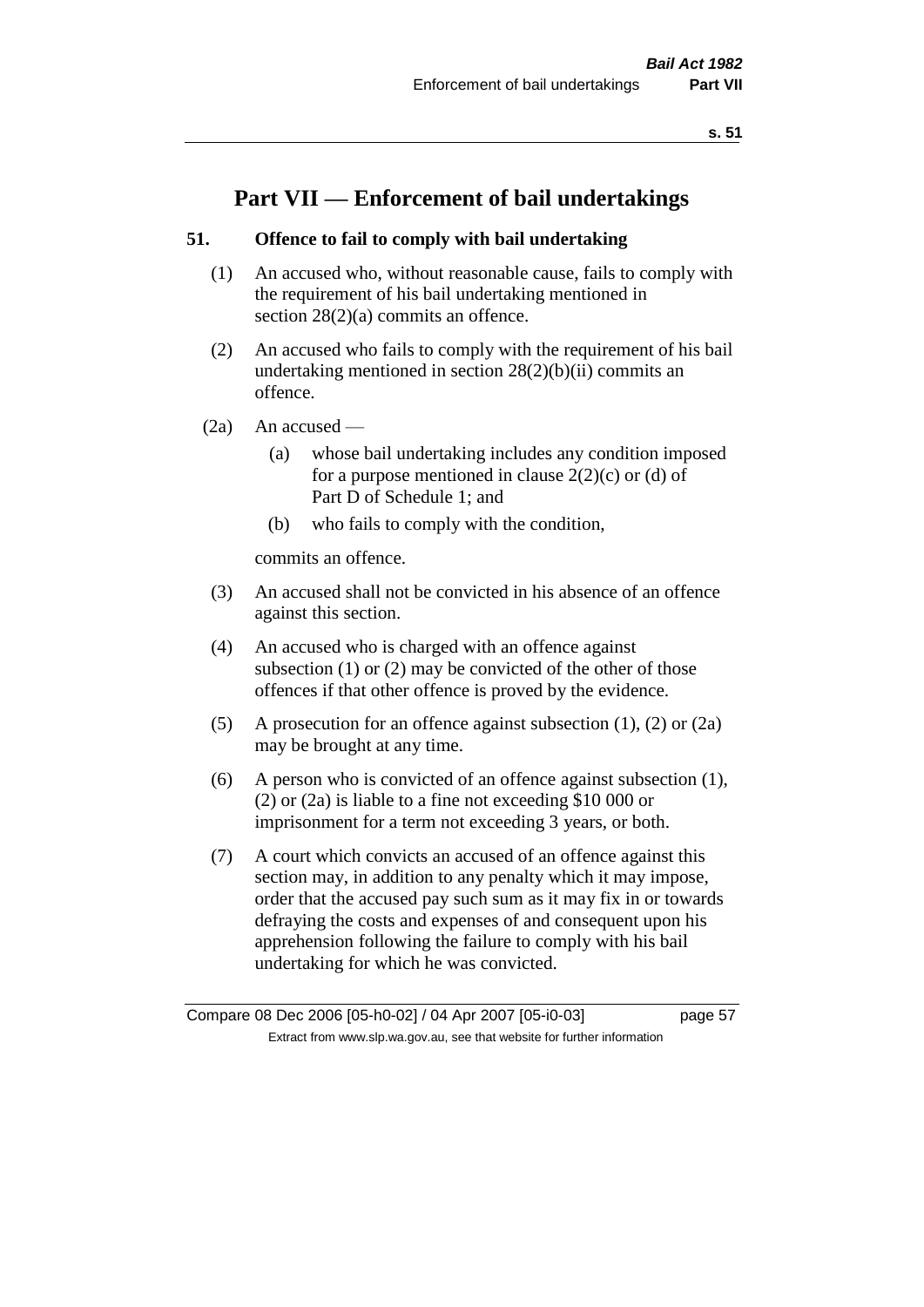- (8) An order made under subsection (7)
	- (a) shall specify to whom and in what manner the sum shall be paid; and
	- (b) may be enforced as though the sum were a penalty imposed under this section.

*[Section 51 amended by No. 54 of 1998 s. 9; No. 59 of 2004 s. 141; No. 84 of 2004 s. 11 and 82.]*

#### **52. Provisions as to summary proceedings before superior courts for an offence under section 51**

- (1) This section applies, notwithstanding any other Act, for the purpose of prosecuting an offence against section 51(1), (2) or (2a) where the court before which the accused is bound to appear at the time when he fails to comply with his bail undertaking is the Supreme Court or the District Court.
- (2) Where this section applies, the accused shall be dealt with summarily for the offence and shall be so dealt with —
	- (a) by a judge of the Supreme Court in any case where the accused was bound to appear before the General Division of the Supreme Court;
	- (ab) by a judge of appeal in any case where the accused was bound to appear before the Court of Appeal;
	- (b) by a Judge of the District Court in any case where the accused was bound to appear before that Court.
- (3) A prosecution for an offence which is to be dealt with under this section shall be commenced by the authorised officer (as defined in section 80 of the *Criminal Procedure Act 2004*) who was conducting the proceedings in which the accused failed to comply with his bail undertaking —
	- (a) where subsection  $(2)(a)$  or (ab) applies, in the Supreme Court; and
	- (b) where subsection (2)(b) applies, in the District Court.

page 58 Compare 08 Dec 2006 [05-h0-02] / 04 Apr 2007 [05-i0-03] Extract from www.slp.wa.gov.au, see that website for further information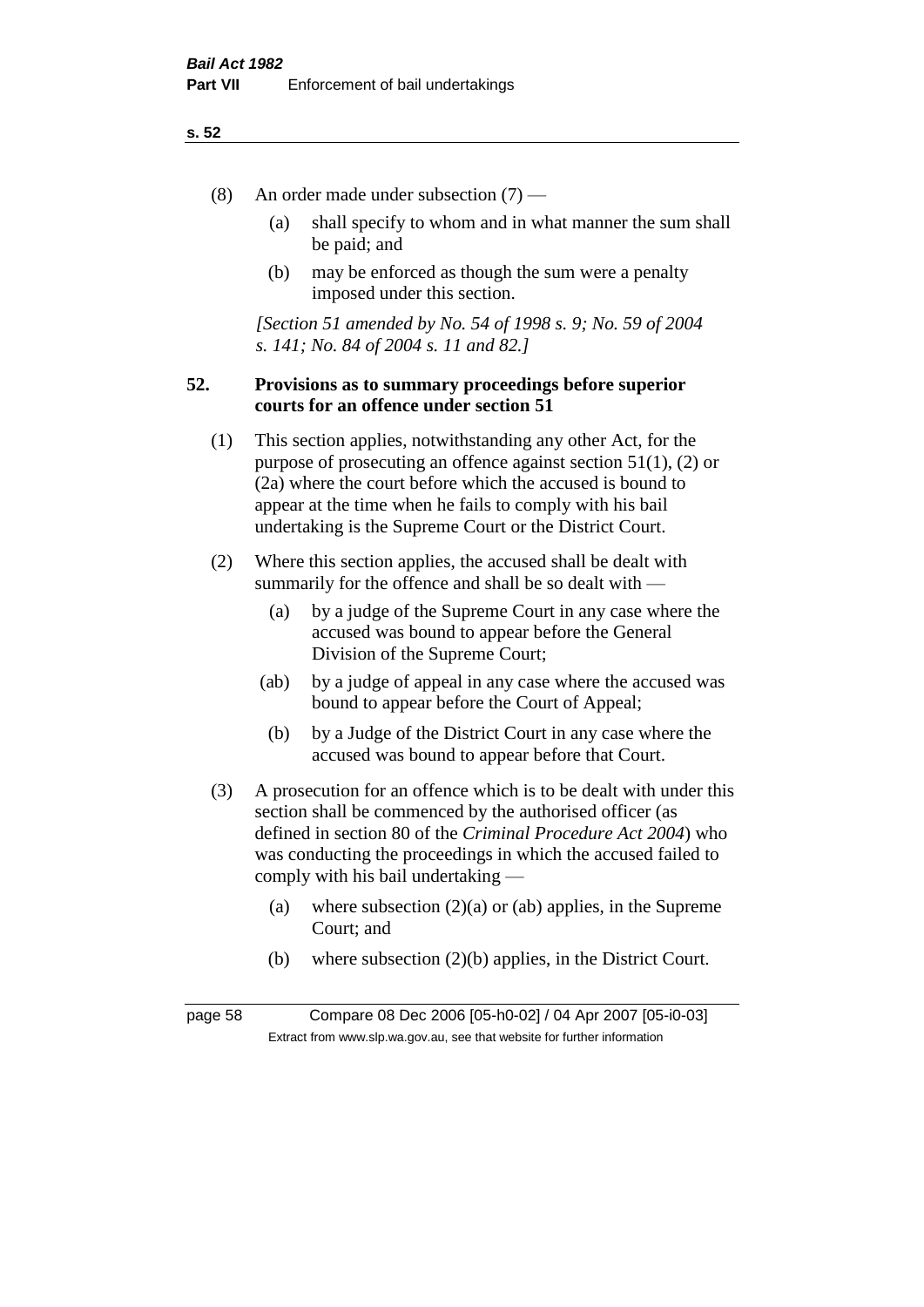- (4) Subject to section 51(3) and (5), a prosecution for an offence which is to be dealt with under this section is to be commenced and conducted under the *Criminal Procedure Act 2004* as if it were a prosecution of a simple offence in a court of summary jurisdiction.
- (5) If under section 51(6) or (7) the Supreme Court or the District Court imposes a pecuniary penalty the court may make an order under section 59 of the *Sentencing Act 1995* in respect of the amount payable.

*[Section 52 amended by No. 92 of 1994 s. 6; No. 78 of 1995 s. 8; No. 54 of 1998 s. 10; No. 45 of 2004 s. 28(2) and (4); No. 59 of 2004 s. 141; No. 84 of 2004 s. 11 and 82.]* 

#### **53. Appeals against decisions made under s. 52**

- (1) A person who is dissatisfied with a decision (as defined in section 6 of the *Criminal Appeals Act 2004*) made under section 52 may, with the leave of the Court of Appeal, appeal against it.
- (2) For the purposes of subsection (1), Part 2 of the *Criminal Appeals Act 2004*, with any necessary changes, applies as if —
	- (a) the decision referred to in subsection (1) were a decision of a court of summary jurisdiction;
	- (b) a reference in that Part to a court of summary jurisdiction were a reference to the court that made the decision referred to in subsection (1); and
	- (c) a reference in that Part to commencing an appeal were a reference to applying for leave to appeal.
- (3) Despite section 13(1) of the *Criminal Appeals Act 2004*, the appeal is to be dealt with by the Court of Appeal.

*[Section 53 inserted by No. 45 of 2004 s. 28(3); amended by No. 84 of 2004 s. 11 and 82.]*

Compare 08 Dec 2006 [05-h0-02] / 04 Apr 2007 [05-i0-03] page 59 Extract from www.slp.wa.gov.au, see that website for further information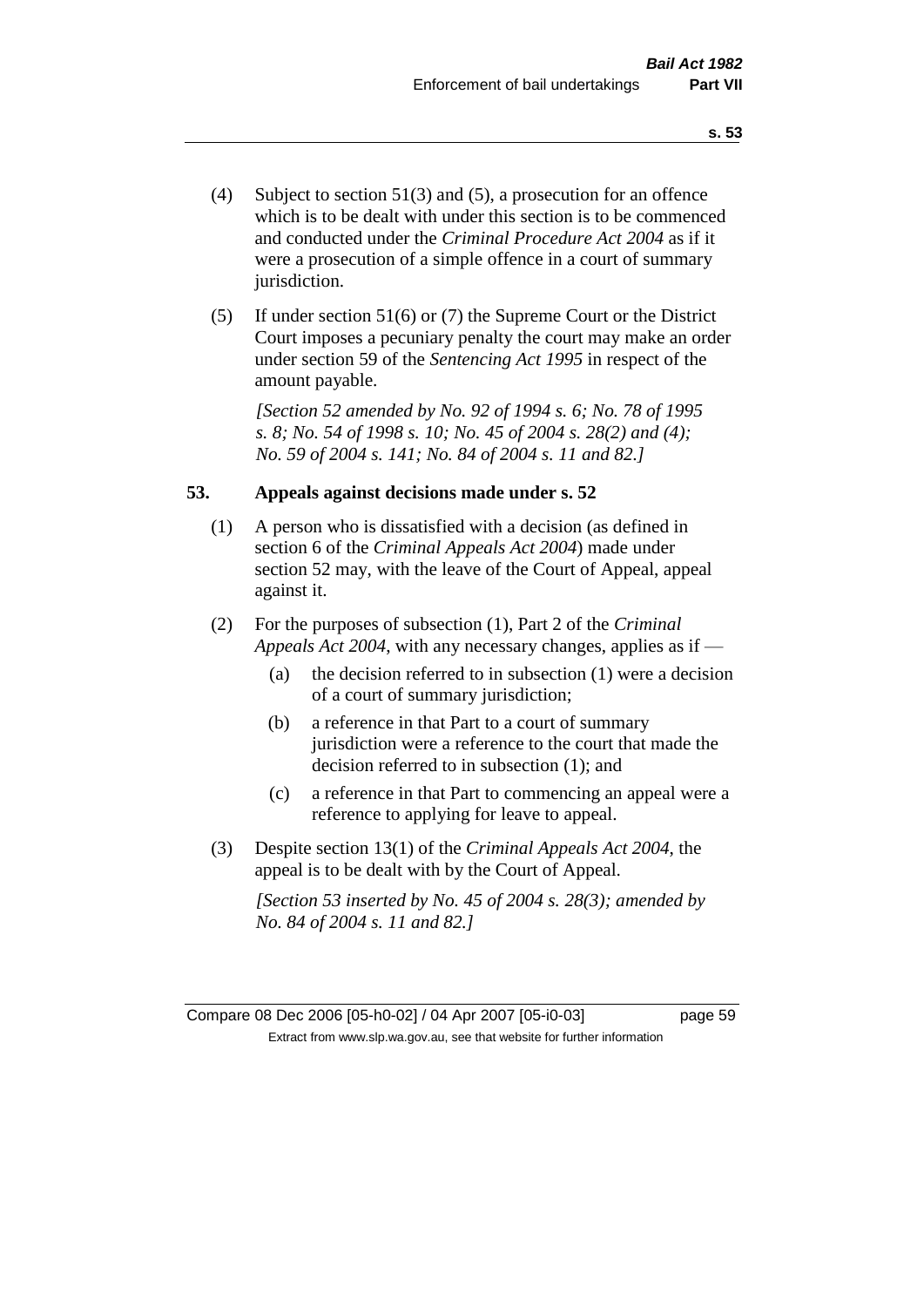# **54. Accused on bail may be taken before a judicial officer for variation or revocation of bail**

- (1) A police officer may cause an accused who has been released on bail to appear before an appropriate judicial officer to show cause why his bail should not be varied or revoked if the police officer —
	- (a) has reasonable grounds to believe, or is notified in writing by a surety for the accused that the surety has reasonable grounds to believe, that the accused —
		- (i) is not likely to comply with any requirement of his bail undertaking mentioned in section  $28(2)(a)$  or (b);
		- (ii) is, or has been, or is likely to be in breach of any condition of his bail undertaking mentioned in section  $28(2)(c)$ ; or
		- (iii) is, or has been, in breach of a home detention condition mentioned in section 28(2)(d);
	- (b) has reasonable grounds to believe that
		- (i) any surety for the accused's appearance is no longer suitable under section 39 to be a surety, or is dead;
		- (ii) for any reason any security required under Part D of Schedule 1 is no longer sufficient; or
		- (iii) in a case where the accused has been granted bail for the purposes of an appeal, the accused has discontinued the appeal or has not prosecuted it with all due diligence.
- (2) For the purpose of causing an accused to appear before an appropriate judicial officer as provided in subsection (1) a police officer may —
	- (a) arrest the accused without warrant and bring him before an appropriate judicial officer; or

| page 60 | Compare 08 Dec 2006 [05-h0-02] / 04 Apr 2007 [05-i0-03]                  |
|---------|--------------------------------------------------------------------------|
|         | Extract from www.slp.wa.gov.au, see that website for further information |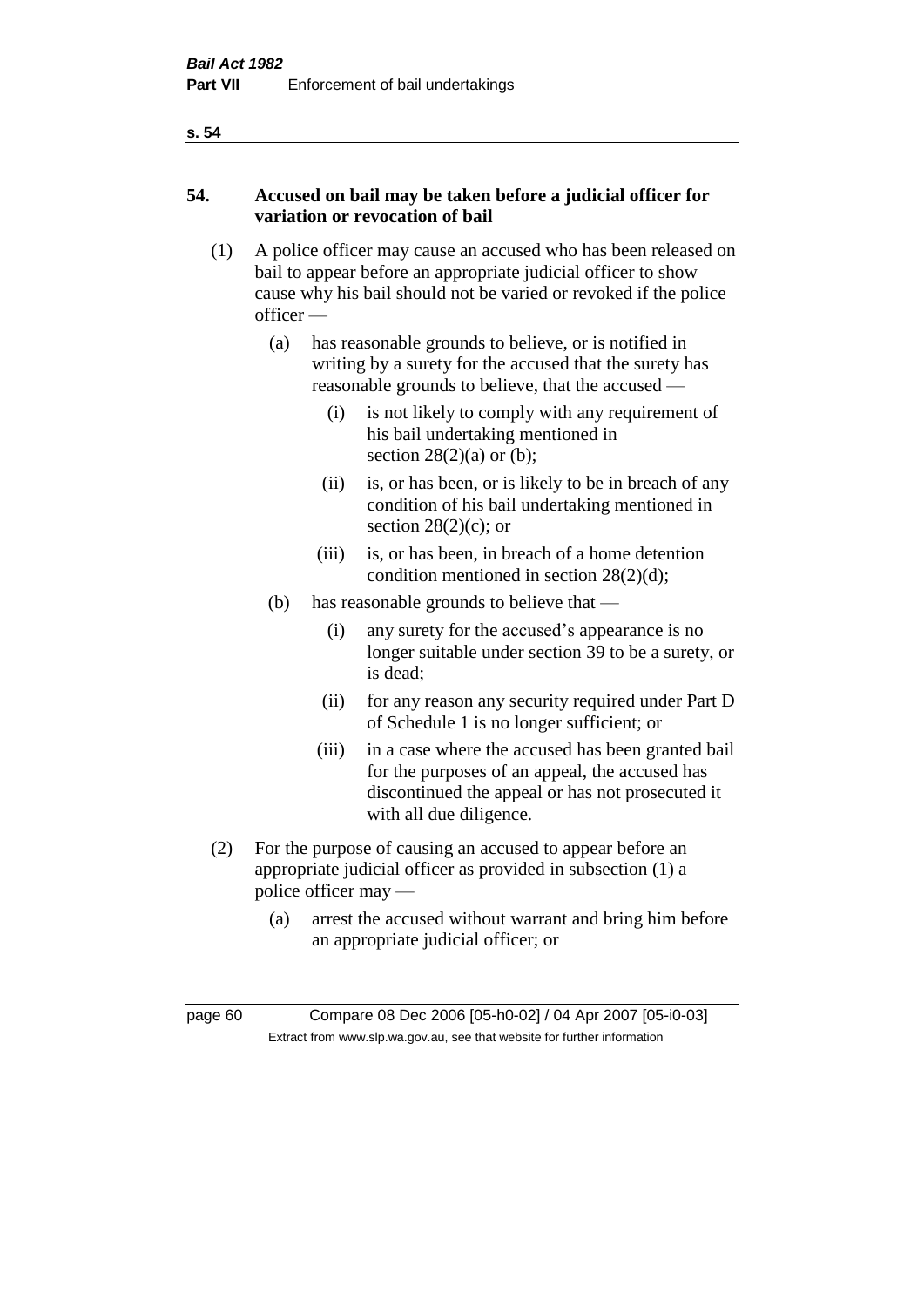- (b) apply to an appropriate judicial officer for a summons or warrant on any ground specified in subsection (1).
- (3) An application under subsection (2)(b) must be made, and proceedings on it are to be conducted —
	- (a) in a court of summary jurisdiction in accordance with regulations made under the *Criminal Procedure Act 2004*;
	- (b) in the Supreme Court or the District Court  $-\text{in}$ accordance with rules of court made under the *Criminal Procedure Act 2004*.
- (4) An accused arrested under this section shall be taken as soon as is practicable before an appropriate judicial officer unless he is arrested less than 24 hours before the time at which he is due to appear in accordance with his bail undertaking, in which case he shall be held in custody and brought before an appropriate judicial officer at that time.
- *[(5) repealed]*

*[Section 54 amended by No. 33 of 1989 s. 18; No. 61 of 1990 s. 12; No. 45 of 1993 s. 12; No. 59 of 2004 s. 141; No. 84 of 2004 s. 9, 11 and 82.]* 

#### **55. Powers of judicial officer to revoke or vary bail**

- (1) If the judicial officer before whom an accused appears under section 54 is satisfied that —
	- (a) the accused is not likely to comply with any requirement of his bail undertaking mentioned in section 28(2)(a) or (b);
	- (b) he is, or has been, or is likely to be, in breach of any condition of his bail undertaking mentioned in section  $28(2)(c)$ ;
	- (ba) he is, or has been, in breach of a home detention condition mentioned in section 28(2)(d); or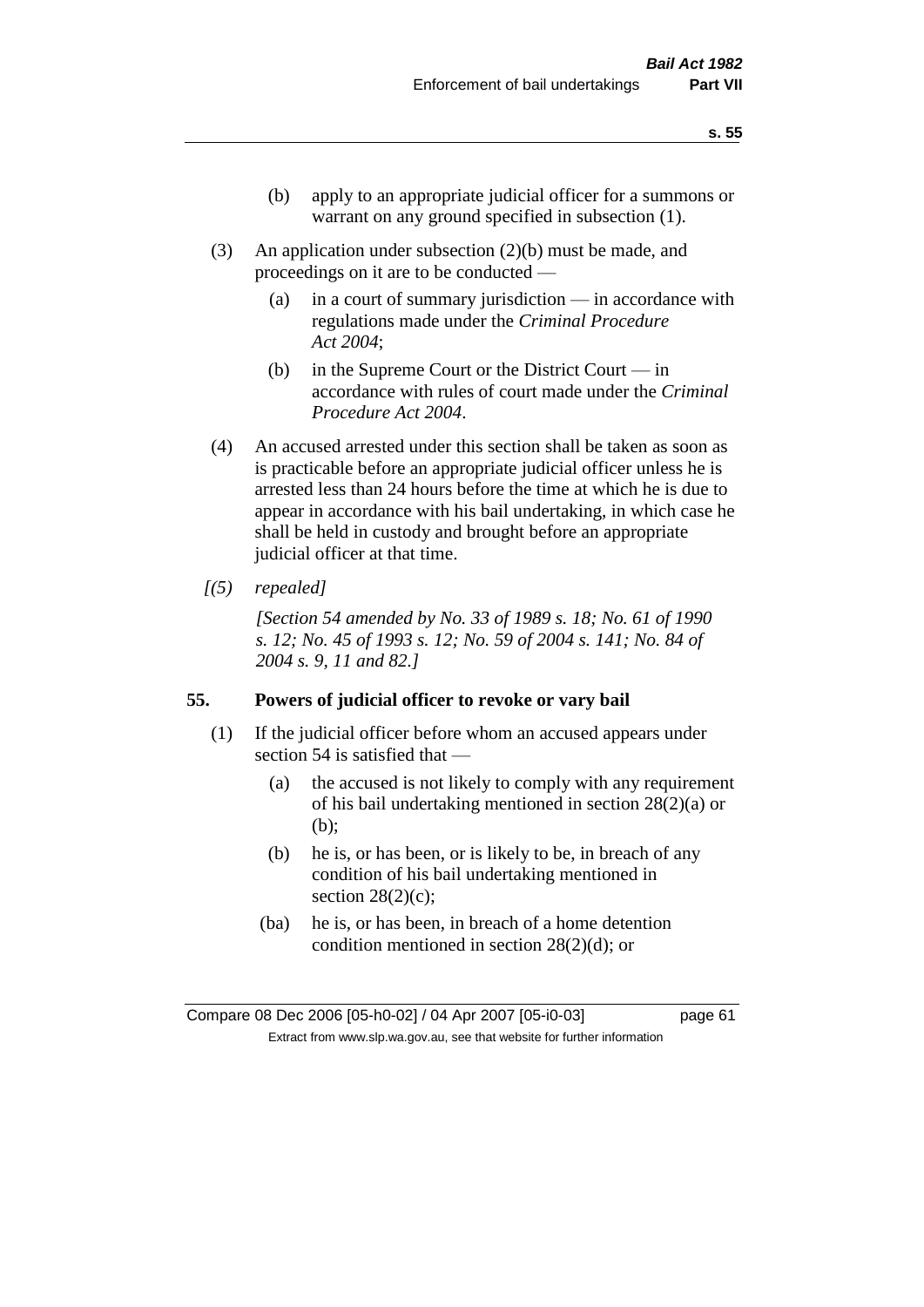(c) any of the grounds set out in section  $54(1)(b)$  has been established,

#### he may —

- (d) revoke the bail and remand the accused in custody to appear at the time and place specified, or deemed by section 31(3) to be specified, in his bail undertaking; or
- (e) revoke the bail and grant fresh bail to the accused in accordance with this Act, other than clause 2 of Part B of Schedule 1.
- (2) If the judicial officer before whom the accused so appears is not satisfied as to any of the matters mentioned in subsection (1)(a), (b), or (c) he shall release the accused on his existing bail undertaking and, with the consent in writing of the surety, on any existing surety undertaking.

*[Section 55 amended by No. 61 of 1990 s. 13; No. 45 of 1993 s. 12; No. 84 of 2004 s. 82.]* 

# **56. Warrant for arrest of absconding accused**

Where at any time after that specified in his bail undertaking for his appearance an accused has failed to comply with the requirements of his bail undertaking mentioned in section  $28(2)(a)$  or (b), the court before which he was required to appear may issue a warrant to arrest the accused and bring him before that court or a court of like jurisdiction.

*[Section 56 amended by No. 15 of 1988 s. 16; No. 84 of 2004 s. 82.]* 

#### **57. Forfeiture of money under bail undertaking**

(1) Where an accused is convicted of an offence against section  $51(1)$ , (2) or (2a), the court by which he is convicted shall, whether or not an application is made therefor by the prosecutor, order that the full amount agreed to be forfeited, in the accused's bail undertaking, be forfeited to the State.

page 62 Compare 08 Dec 2006 [05-h0-02] / 04 Apr 2007 [05-i0-03] Extract from www.slp.wa.gov.au, see that website for further information

#### **s. 56**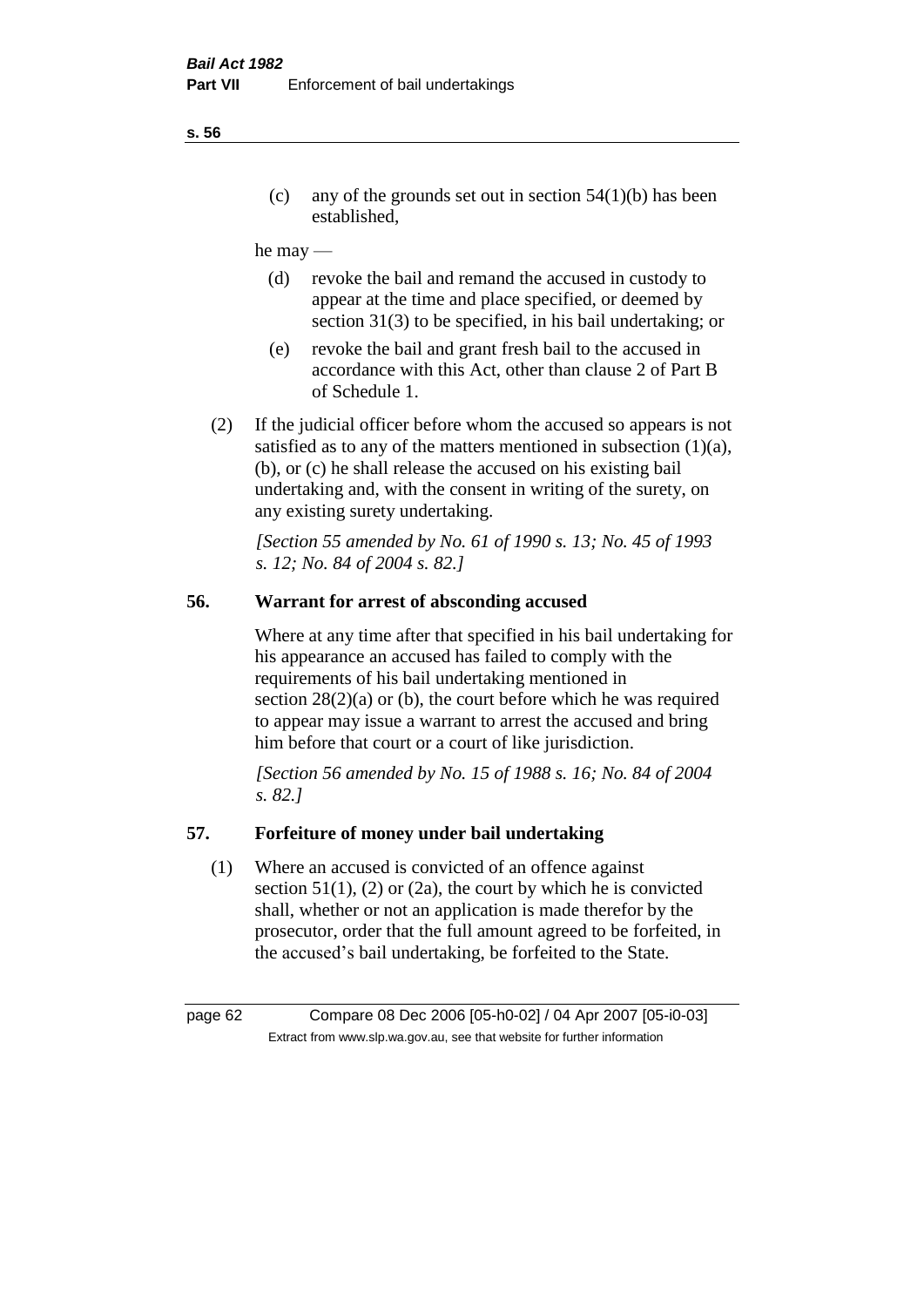- (2) Notwithstanding subsection (1), the court may decline to make an order thereunder or may order forfeiture in part only where the accused shows to the satisfaction of the judicial officer —
	- (a) that, by reason of a change of circumstances since the bail undertaking was entered into, an order for forfeiture, or for forfeiture in full (as the case may be), would cause excessive hardship to the accused or his dependants; and
	- (b) that such hardship would not be relieved by the exercise of one of the powers conferred by section 59.
- (3) Without prejudice to the recovery of such an amount as a civil debt due to the State, any amount to be paid under an order made under this section is to be paid, and its payment may be enforced under Part 5 of the *Fines, Penalties and Infringement Notices Enforcement Act 1994*, unless an order has been made under subsection (4).
- (4) If under this section the Supreme Court or the District Court makes an order requiring the payment of money, the court may make an order under section 59 of the *Sentencing Act 1995* in respect of the amount payable and for that purpose that section, with any necessary changes, applies as if the amount were a fine imposed on the accused.

*[Section 57 amended by No. 74 of 1984 s. 19; No. 92 of 1994 s. 7; No. 78 of 1995 s. 8; No. 54 of 1998 s. 11; No. 65 of 2003 s. 121(3) ; No. 84 of 2004 s. 82.]* 

# **58. Automatic forfeiture on expiration of one year after absconding**

- (1) If after the expiration of one year from the day on which the accused is required to appear in court in accordance with the requirement of his bail undertaking mentioned in section  $28(2)(a)$  he has not —
	- (a) been arrested under section 56; or
	- (b) appeared in court in accordance with the requirement of his bail undertaking mentioned in section 28(2)(b)(ii); or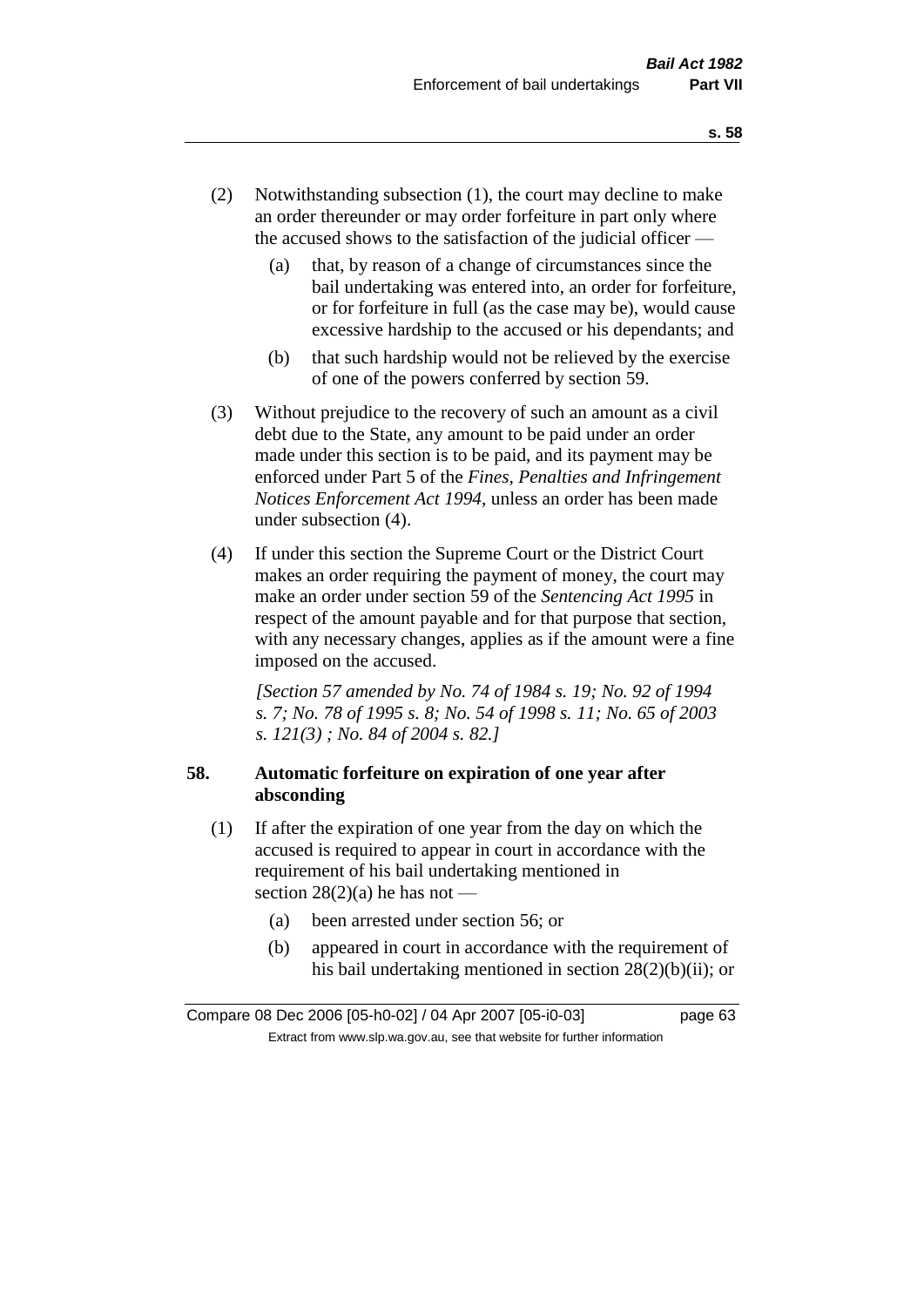(c) otherwise surrendered himself or been taken into custody to be dealt with on the charge or charges for which the bail undertaking was entered into,

the full amount specified in the bail undertaking shall, on the expiration of the said period, be forfeited to the State by virtue of this section without any order of the court or other formality.

(2) Upon the occurrence of a forfeiture under subsection (1) any security given by the accused may be resorted to by the State as if an order of forfeiture had been made under section 57(1).

*[Section 58 amended by No. 65 of 2003 s. 121(3); No. 84 of 2004 s. 82.]*

page 64 Compare 08 Dec 2006 [05-h0-02] / 04 Apr 2007 [05-i0-03] Extract from www.slp.wa.gov.au, see that website for further information

**s. 58**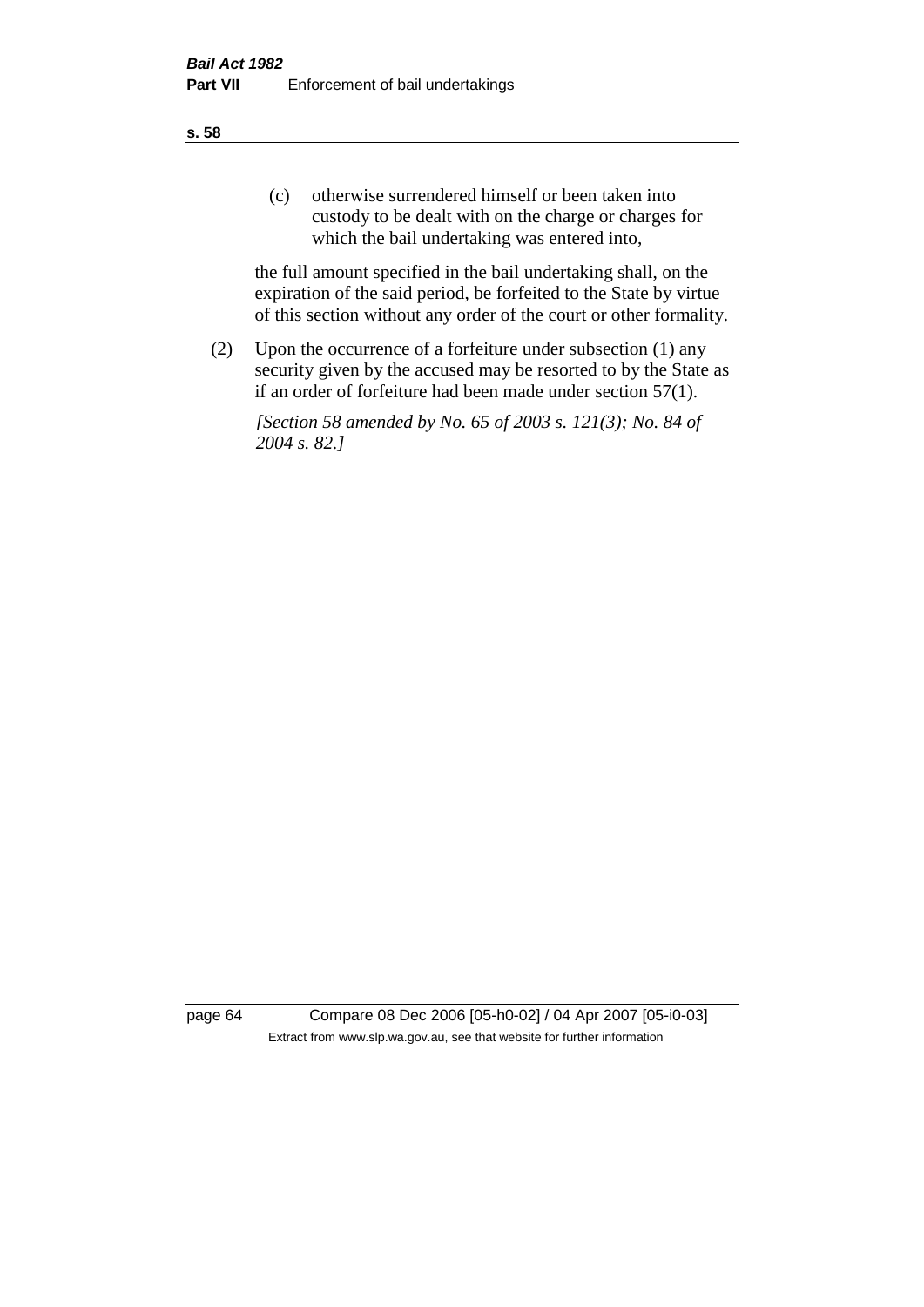# **Part VIII — Miscellaneous**

## **59. Further power of judicial officer in relation to enforcement of undertakings**

A court or an appropriate judicial officer who makes an order for forfeiture under section 49 or 57 may, when doing so, or at any time thereafter, further order —

- (a) that payment of any sum be made by specified instalments or be postponed to a specified date;
- (b) that any security given be applied in or towards payment of the sum forfeited; or
- (c) that the accused or the surety, as the case may be, do all such things and execute all such documents as may be necessary, or as may be specified in the order, for the purpose of vesting any security in the State or enabling the State to realize the same or to resort thereto to recover the sum forfeited,

and the court or an appropriate judicial officer may at any time vary or revoke an order made under paragraph (a), (b), or (c).

*[Section 59 amended by No. 65 of 2003 s. 121(3); No. 84 of 2004 s. 82.]*

#### **60. Accused and surety to notify any change of address**

Where —

- (a) an accused who has been released on bail; or
- (b) a surety,

changes his place of residence, employment, or business from that appearing on his bail undertaking or surety undertaking he shall forthwith, in writing, notify details of the change to the registrar of the court before which, at the time when the change occurs, the accused is required to appear, and if without reasonable cause he fails to do so he commits an offence.

Penalty: \$1 000.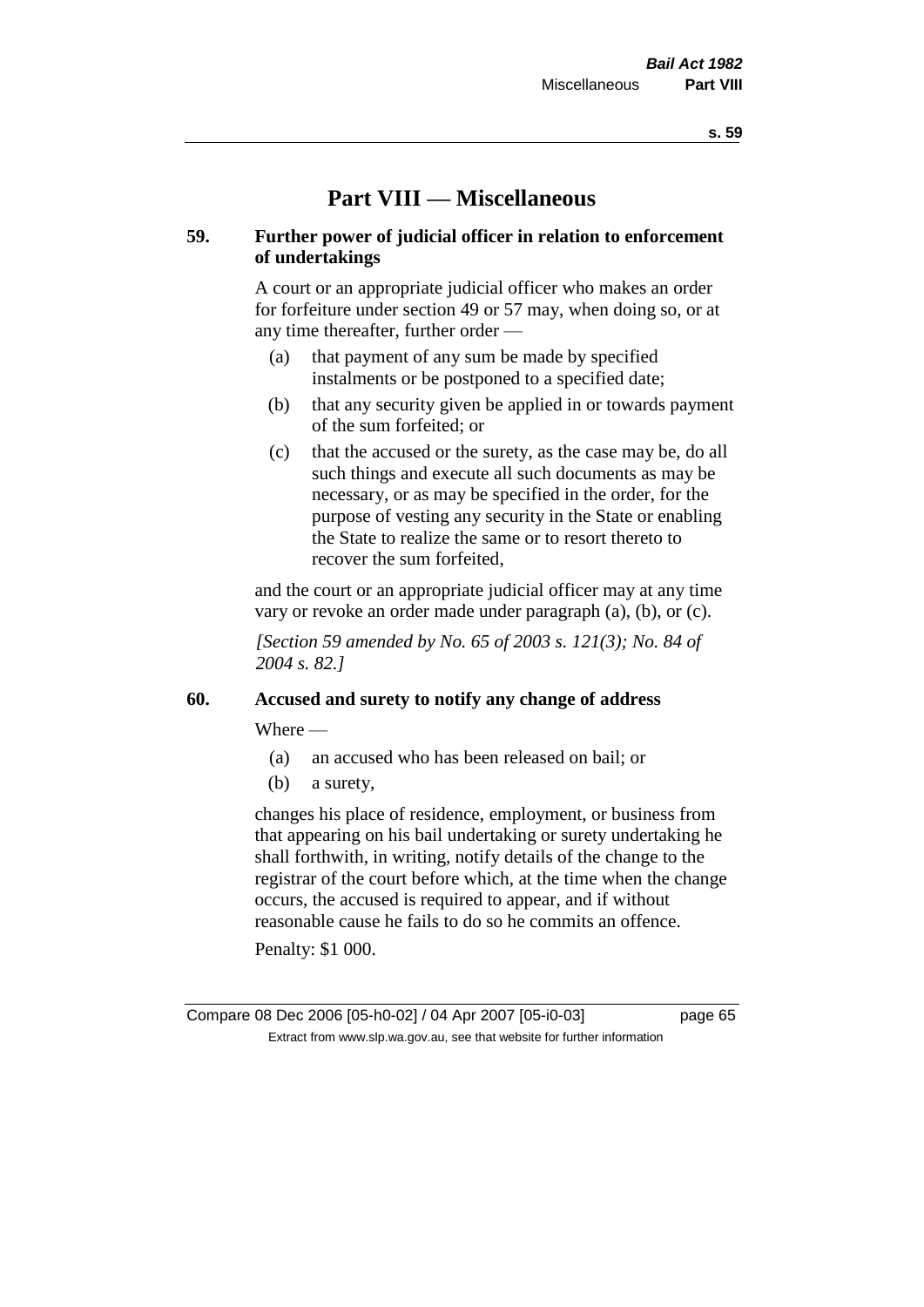*[Section 60 amended by No. 50 of 2003 s. 37(5); No. 59 of 2004 s. 141; No. 84 of 2004 s. 82.]*

# **61. Offence of failing to bring arrested person before court or person able to grant bail**

- (1) A person to whom this section applies commits an offence if, having arrested another for an offence, he wilfully and without reasonable excuse fails to take that other person, or cause him to be taken, as soon as is practicable —
	- (a) before an authorised officer or judicial officer empowered by this Act to grant bail for that offence; or
	- (b) before a court.

Penalty: \$1 000 or imprisonment for 12 months or both.

- (2) This section applies to a person who
	- (a) is not empowered by this Act to grant bail for the offence or by reason of section 16; or
	- (b) being so empowered, elects to act under section 6(2a).

*[Section 61 amended by No. 15 of 1988 s. 17.]* 

## **62. Offence to give false information for bail purposes**

A person who for the purpose of obtaining —

- (a) a grant of bail for himself or a variation of the terms and conditions thereof; or
- (b) approval of himself as a surety,

makes any statement which he knows is false in a material particular, or recklessly makes any statement which is false in a material particular, commits an offence.

Penalty: \$1 000 or imprisonment for 12 months or both.

#### **63. Protection of persons carrying out this Act**

A person shall not be liable in civil proceedings on account of anything done, or omitted to be done, by him in good faith in

page 66 Compare 08 Dec 2006 [05-h0-02] / 04 Apr 2007 [05-i0-03] Extract from www.slp.wa.gov.au, see that website for further information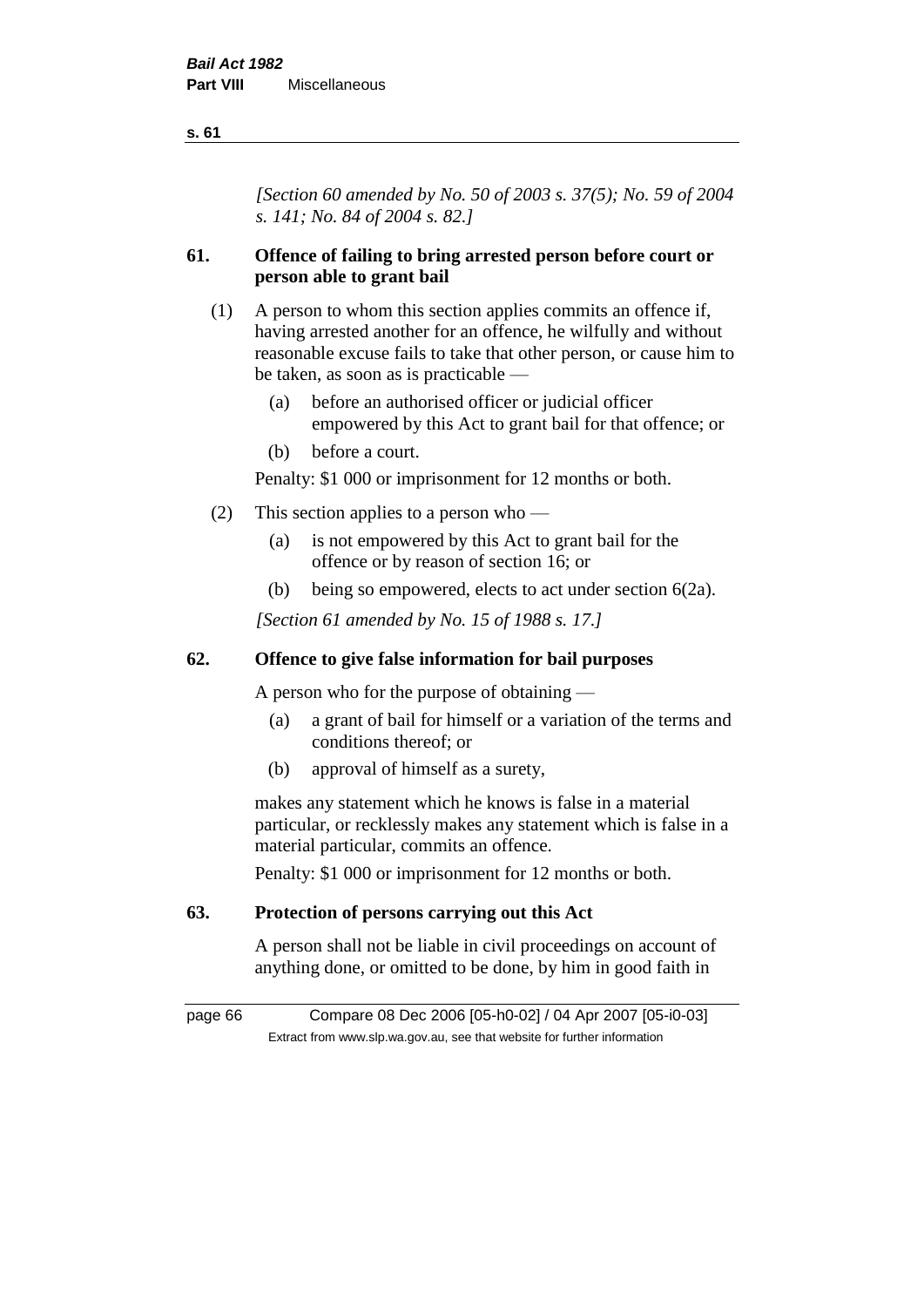the course of carrying out any provision of this Act, or purporting to be so done or omitted; but the liability (if any) of any other person (including the State or the Commonwealth) as his employer is not affected by this section and shall be determined as if it had not been passed.

*[Section 63 amended by No. 65 of 2003 s. 121(4).]*

#### **64. Evidence of non-appearance, etc., by an accused**

Where it is required for the purposes of this Act to prove —

- (a) that an accused did not appear before a particular court, at a particular place, on a particular day, at a particular time or during a particular period; or
- (b) the day, time or period when or during which an accused did appear before a particular court at a particular place,

a certificate as to any such matter, purporting to be signed by a judicial officer or registrar of the court before which the accused was required to appear, shall be evidence of the matter so certified.

*[Section 64 amended by No. 59 of 2004 s. 141; No. 84 of 2004 s. 82.]* 

## **65. Bail undertakings by minors**

A bail undertaking entered into by a person who is under the age of 18 years shall bind him as if he were of full age.

#### **66. Abolition of other powers to grant bail**

- (1) Any power or duty that, at the commencement of this Act, exists apart from statute to grant bail to an accused awaiting an appearance in court for an offence, is abolished.
- (2) Subsection (1) has effect notwithstanding anything in section 16 of the *Supreme Court Act 1935*.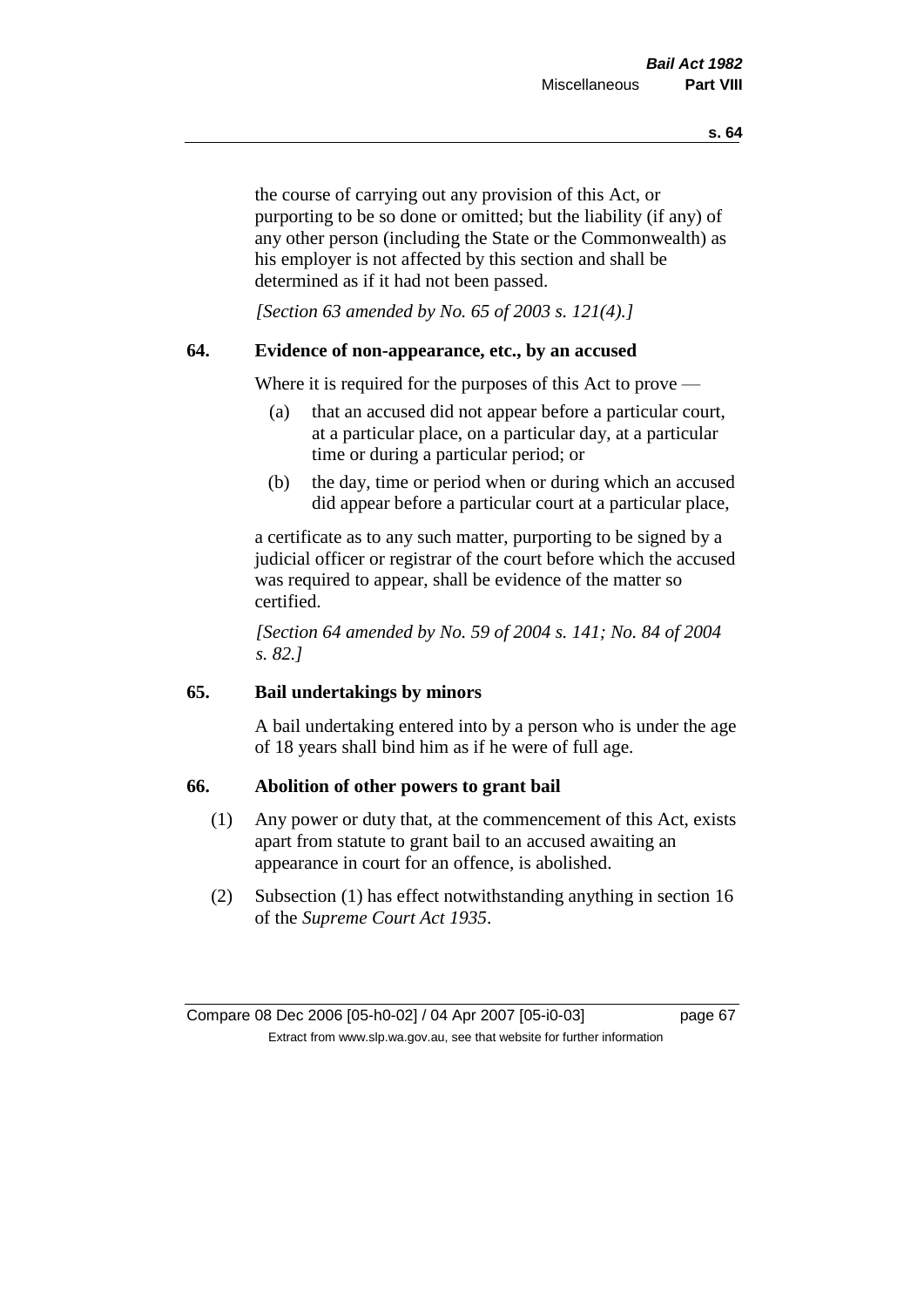#### **s. 66A**

(3) In subsection (1) **"statute"** means an Act of the Parliament of Western Australia, other than the *Supreme Court Act 1935*.

*[Section 66 amended by No. 84 of 2004 s. 82.]*

# **66A. Delegation by registrar**

- (1) The registrar of a court may, either generally or as otherwise provided by the instrument of delegation, by instrument signed by him, delegate to an officer of that court any function conferred on him by or under this Act other than —
	- (a) this power of delegation; or
	- (b) any function that a judicial officer has required him to perform personally.
- (2) The superintendent of a detention centre under the *Young Offenders Act 1994* may, either generally or as otherwise provided by the instrument of delegation, by instrument signed by him, delegate to an officer of the department of which the CEO (Justice) is the chief executive officerPublic Sector agency principally assisting the Minister administering that Act in its administration any function conferred on him by or under this Act, other than this power of delegation.

*[Section 66A inserted by No. 15 of 1988 s. 18; amended by No. 49 of 1988 s. 89; No. 31 of 1993 s. 8; No. 59 of 2004 s. 141; No. 65 of 2006 s. 52.]* 

# **67. Regulations**

- (1) The Governor may make regulations, not inconsistent with this Act, prescribing such things as are required or permitted by this Act to be prescribed or as it is necessary or expedient to prescribe for the purposes thereof.
- (2) Without limiting the generality of subsection (1) regulations  $may -$ 
	- (a) make provision for or with respect to the making of applications —

page 68 Compare 08 Dec 2006 [05-h0-02] / 04 Apr 2007 [05-i0-03] Extract from www.slp.wa.gov.au, see that website for further information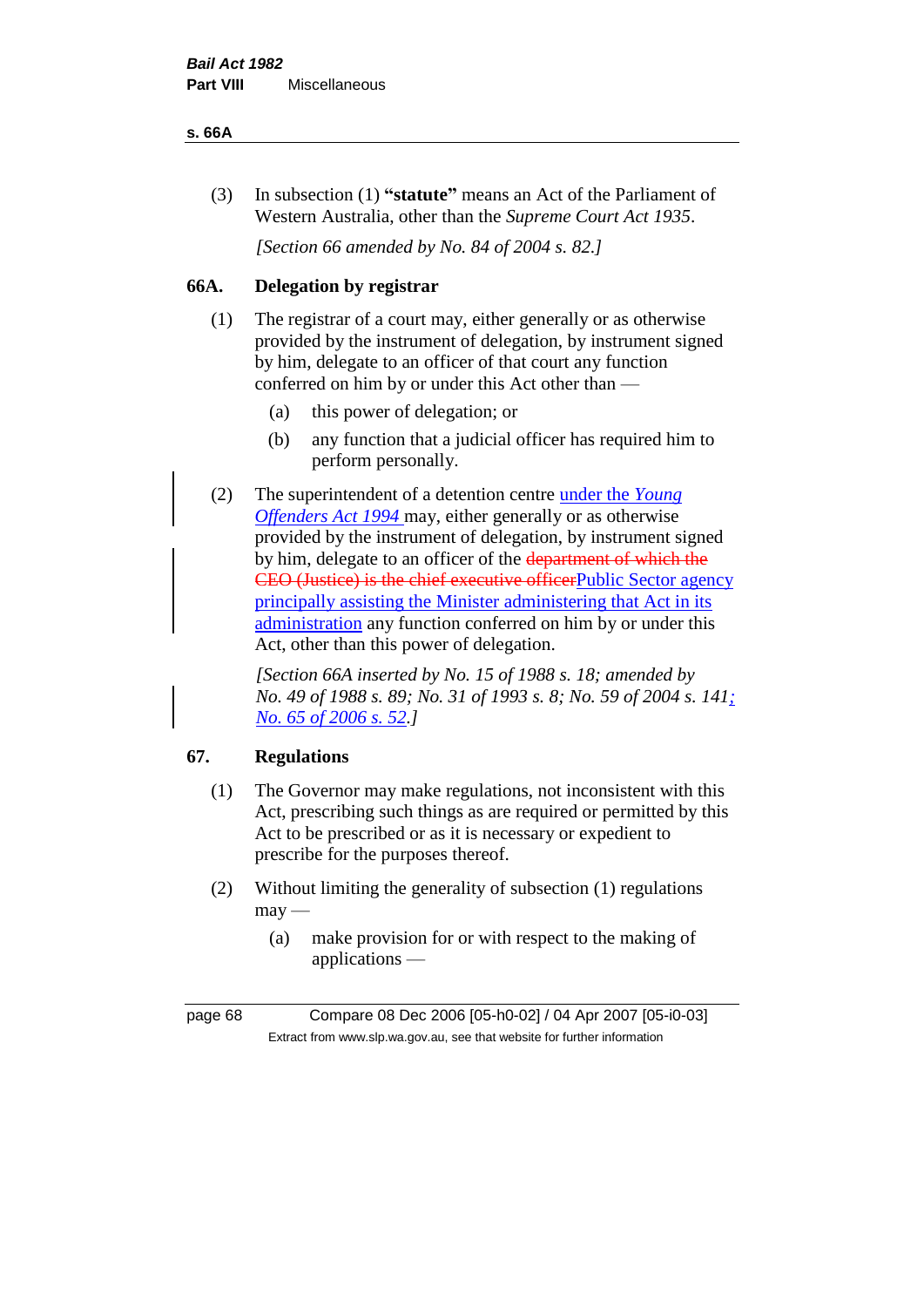- (i) for or in relation to bail;
- (ii) for the approval of sureties;
- (iii) for the approval of security to be given by accused persons and sureties;
- (iv) for the cancellation of a surety undertaking,

and for the manner in which such applications are to be made and the procedure to be followed on such applications;

- (b) for the purposes of clause 5 of Part A of Schedule 1, prescribe the officer or officers who may grant bail for any prescribed appearance or class of appearance in court by a defendant who is in custody;
- (c) make provision for, or with respect to the management, control, supervision and good order of premises established for the accommodation of persons to whom bail has been granted.
- (3) Regulations made under this section may provide that a contravention or failure to comply with a regulation constitutes an offence and may provide for penalties not exceeding a fine of \$500 for offences against the regulations.

*[Section 67 amended by No. 45 of 1993 s. 12; No. 84 of 2004 s. 83(3).]* 

*[68. Omitted under the Reprints Act 1984 s. 7(4)(g).]*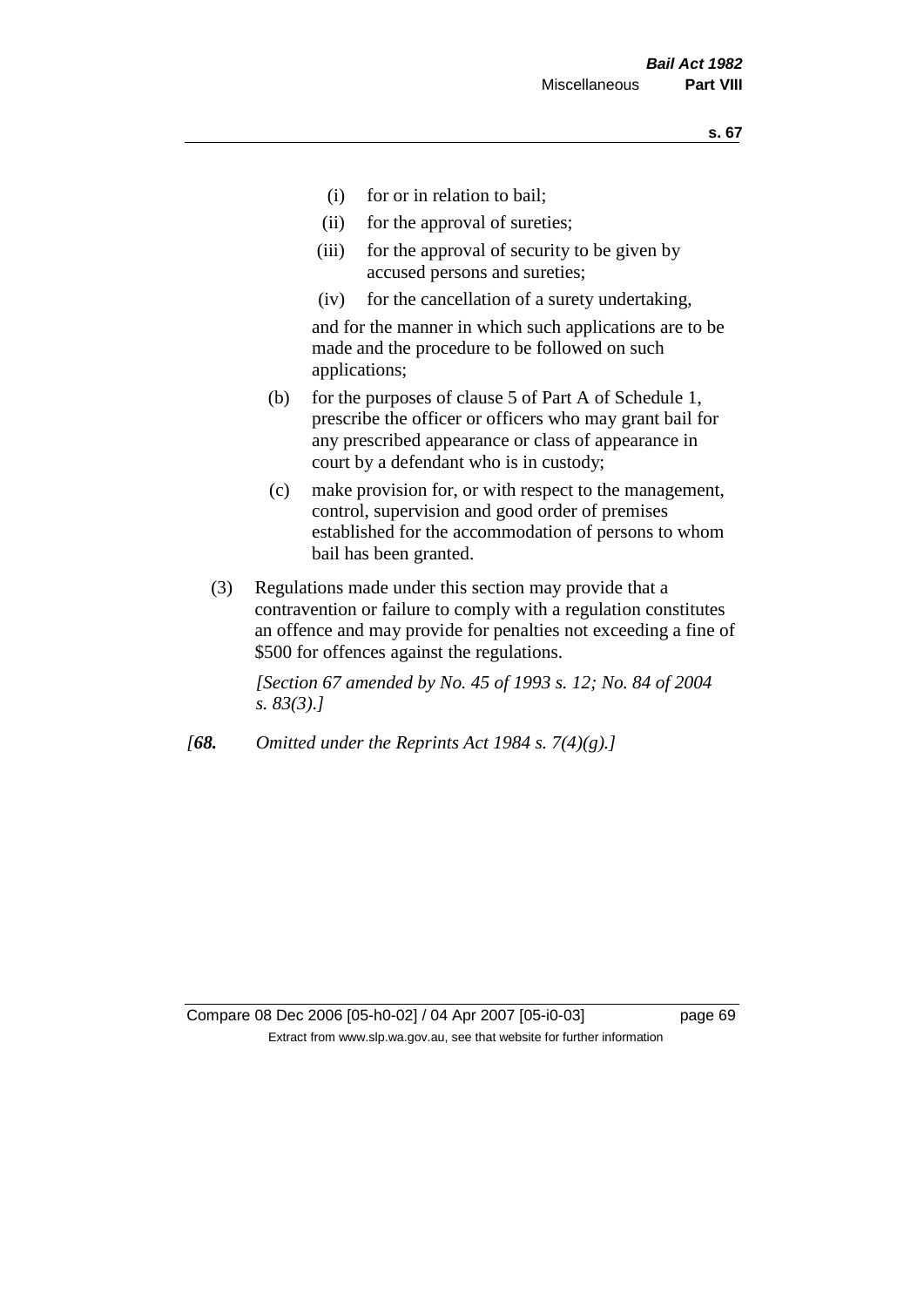#### **Schedule 1**

# **Schedule 1**

*[Heading amended by No. 45 of 1993 s. 10(1).]*

[Sections 13 and 17]

# **Part A — Jurisdiction to grant bail**

| <b>First Column</b>           | <b>Second Column</b> |
|-------------------------------|----------------------|
| Appearances in court referred | By whom bail may be  |
| to in section 13              | granted              |

#### **1. Initial appearance**

| (1) | The initial appearance in a<br>court of summary<br>jurisdiction or the Children's<br>Court by an accused in, or in<br>connection with,<br>proceedings for an offence. | In any case $-$<br>a justice; or<br>(a)<br>an authorised police<br>(b)<br>officer; and<br>in addition, in the case of a child,<br>an authorised community |
|-----|-----------------------------------------------------------------------------------------------------------------------------------------------------------------------|-----------------------------------------------------------------------------------------------------------------------------------------------------------|
| (2) | The initial appearance in the<br>District Court or the<br>Supreme Court, not being<br>the initial appearance to<br>which clause 3 applies.                            | services officer.<br>A judge of the District Court or a<br>judge of the Supreme Court, as<br>the case requires.                                           |

*[Clause 1 amended by No. 15 of 1988 s. 19; No. 49 of 1988 s. 90(a)(i); No. 59 of 2004 s. 141; No. 84 of 2004 s. 10(1) and 82.]*

```
2. Appearance after adjournment
Appearance in any court or before 
a judicial officer by an accused 
after any adjournment of 
proceedings for an offence, not 
being a committal under clause 3.
                                   The judicial officer who orders 
                                   the adjournment.
[Clause 2 amended by No. 84 of 2004 s. 82.]
```
page 70 Compare 08 Dec 2006 [05-h0-02] / 04 Apr 2007 [05-i0-03] Extract from www.slp.wa.gov.au, see that website for further information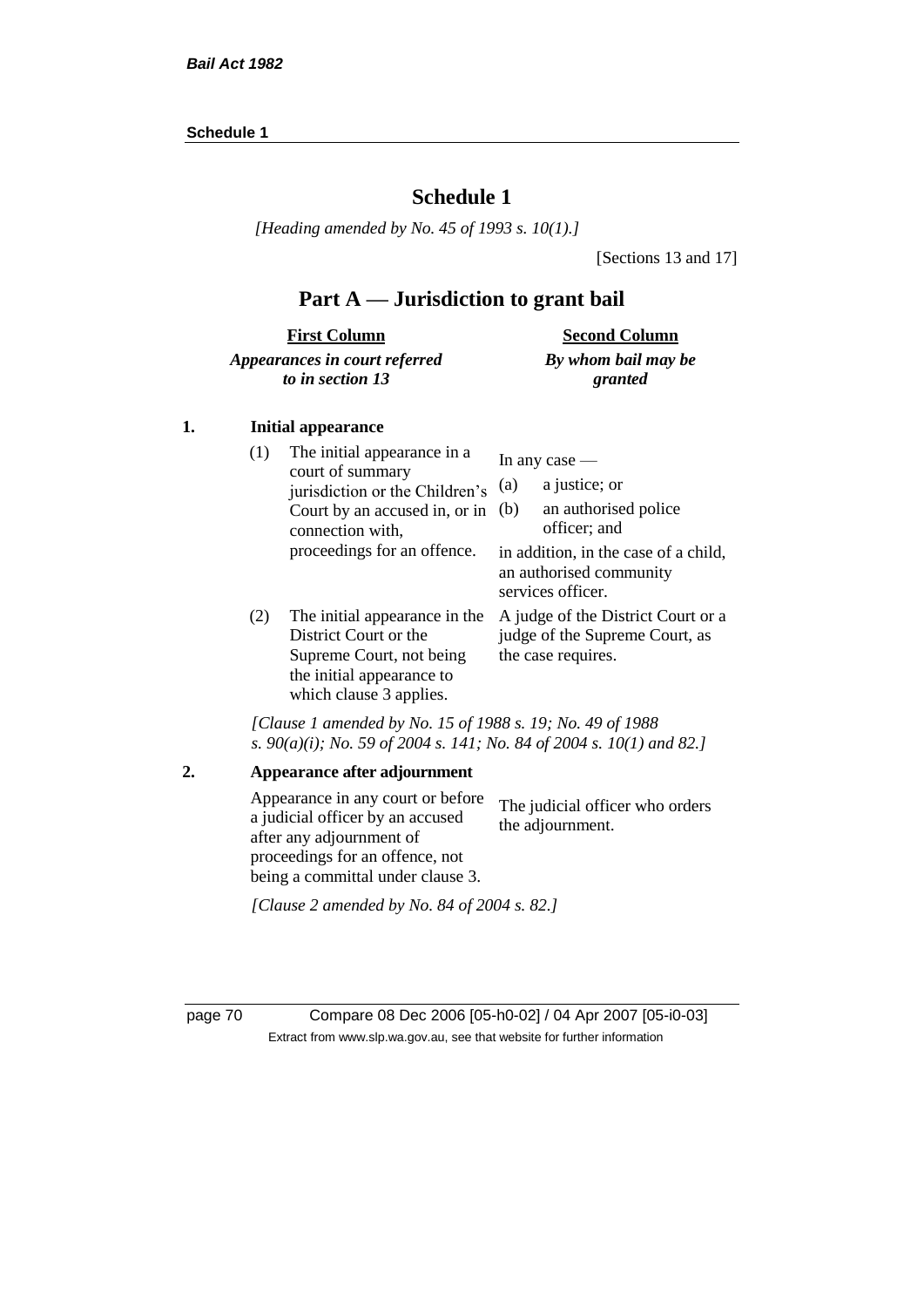| <b>First Column</b>           |
|-------------------------------|
| Appearances in court referred |
| to in section 13              |

**Second Column** *By whom bail may be granted*

## **3. Appearance on committal to Supreme Court or District Court**

The initial appearance by an accused in the Supreme Court or District Court after he has been committed thereto under any Act to be tried or sentenced or otherwise dealt with. The judicial officer who orders the committal.

*[Clause 3 amended by No. 84 of 2004 s. 82.]*

# **4. Appearance in connection with appeal etc.**

| (1) | Appearance in connection<br>with an application or appeal<br>made under the Criminal<br><i>Appeals Act 2004</i> or with                                 | If the appeal is being determined<br>by a single judge of the Supreme<br>Court, a single judge of the<br>Supreme Court; |  |  |
|-----|---------------------------------------------------------------------------------------------------------------------------------------------------------|-------------------------------------------------------------------------------------------------------------------------|--|--|
|     | any order made in<br>determining the application<br>or appeal.                                                                                          | If the appeal is being determined<br>by the Court of Appeal, the Court<br>of Appeal or a single judge of<br>appeal.     |  |  |
| (2) | Appearance in connection<br>with a rehearing of<br>proceedings ordered under<br>section 28 of the Children's<br>Court of Western Australia<br>Act 1988. | The Children's Court.                                                                                                   |  |  |
| (3) | Appearance in connection<br>with the reconsideration of<br>an order under section 40 of<br>the Children's Court of<br>Western Australia Act 1988.       | The Children's Court constituted<br>by the President.                                                                   |  |  |
|     | [Clause 4 inserted by No. 84 of 2004 s. 10(2).]                                                                                                         |                                                                                                                         |  |  |

Compare 08 Dec 2006 [05-h0-02] / 04 Apr 2007 [05-i0-03] page 71 Extract from www.slp.wa.gov.au, see that website for further information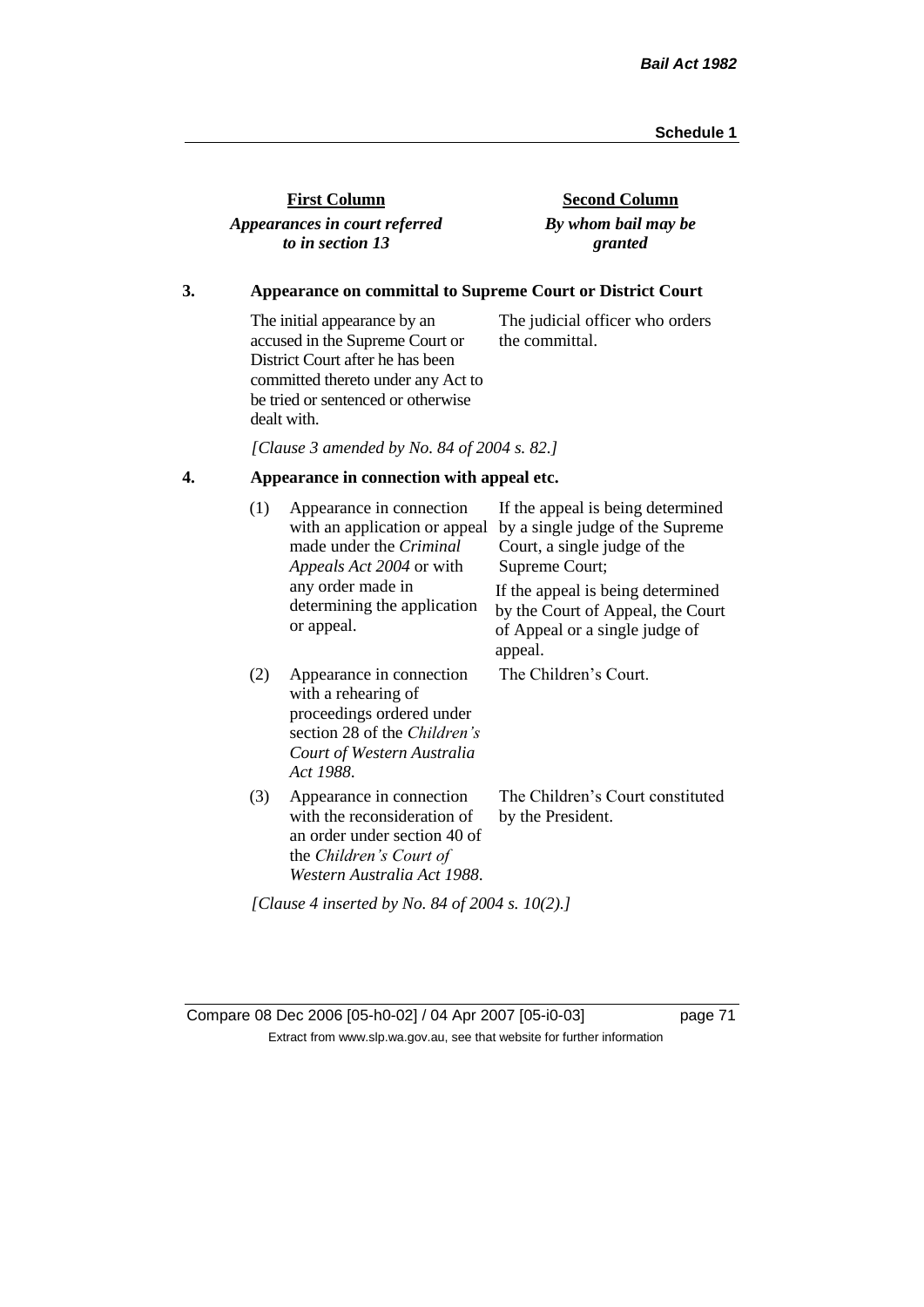| <b>First Column</b>           | <b>Second Column</b> |
|-------------------------------|----------------------|
| Appearances in court referred | By whom bail may be  |
| to in section 13              | granted              |

#### **5. Appearance prescribed by regulation**

Appearance in a court for any other purpose or following any prescribed by such regulations. other occurrence prescribed by regulations under this Act. The judicial or other officer

#### **6. Appearances not otherwise provided for**

Any appearance in a court not otherwise provided for in this Part or by regulations under this Act. The judicial officer who, or court which, orders the appearance.

#### **7. Interpretation in this Part**

In this Part, unless the contrary intention appears —

**"proceedings for an offence"** in clause 2 (but not in clause 1) includes any of the following proceedings relating to that offence —

- (a) appeal proceedings;
- (b) proceedings on a writ of *habeas corpus*; and
- (c) proceedings on the re-appearance of an offender under section 50 of the *Sentencing Act 1995*.

*[Clause 7 inserted by No. 84 of 2004 s. 10(3).]*

# **Part B — Cessation of power to grant bail**

### **1. Upon decision by Judge, power of other officers ceases**

After a Judge of the Supreme Court has granted or refused bail for an appearance by an accused the power to grant bail for that appearance ceases to be vested in any judicial officer whose jurisdiction is inferior to that of such Judge or in any authorised officer.

*[Clause 1 amended by No. 84 of 2004 s. 82.]*

page 72 Compare 08 Dec 2006 [05-h0-02] / 04 Apr 2007 [05-i0-03] Extract from www.slp.wa.gov.au, see that website for further information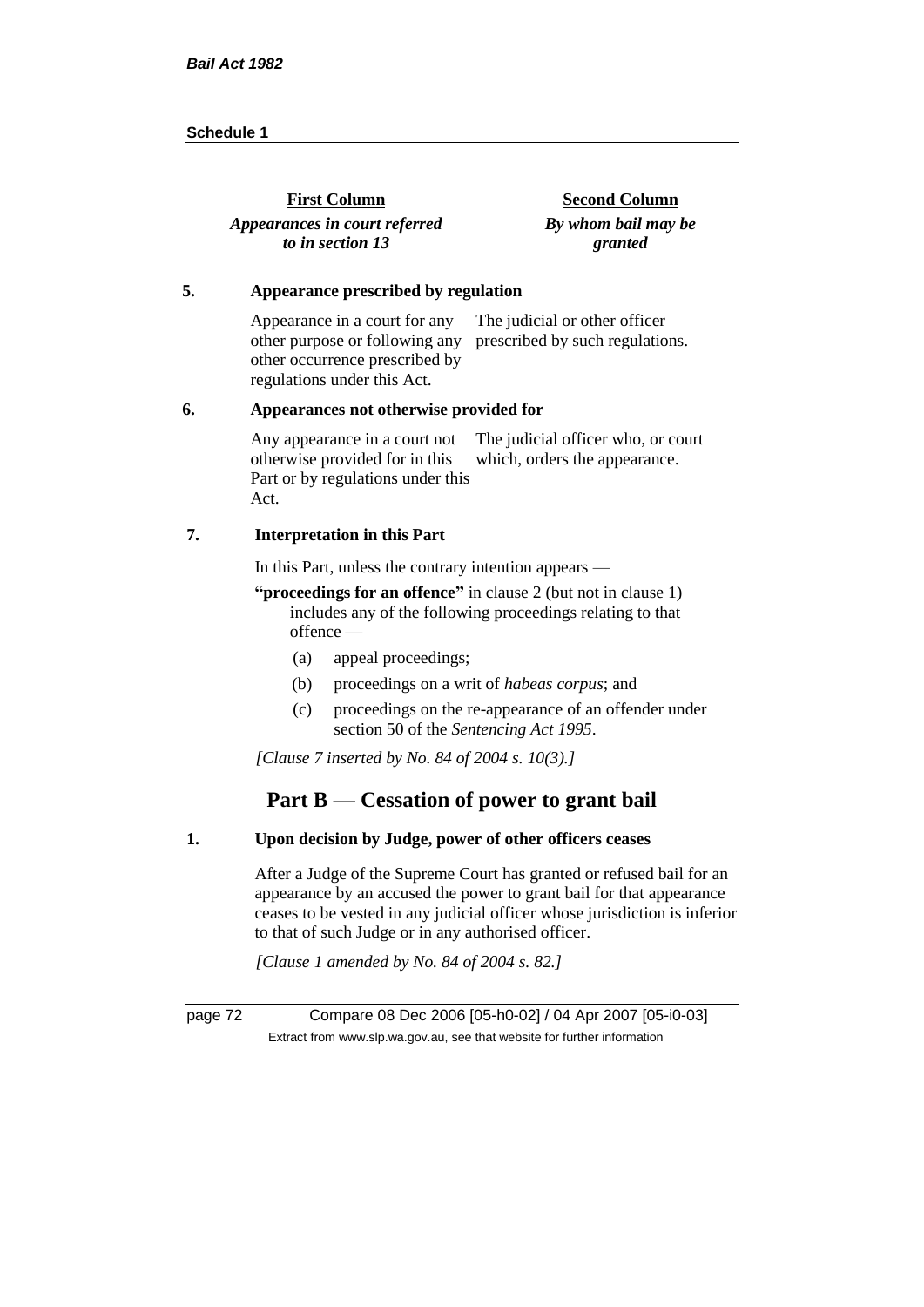## **2. Upon decision by judicial officer, his power and that of his peers ceases**

Except where clause 4 applies, the power to grant bail for an appearance by an accused ceases to be vested in any judicial officer (including a Judge of the Supreme Court) after he, or another judicial officer whose jurisdiction is co-extensive with his, has granted or refused bail for that appearance.

*[Clause 2 amended by No. 84 of 2004 s. 82.]*

## **3. Upon refusal by justice power of authorised officer or justice ceases**

After a justice has refused bail for an initial appearance by an accused, the power to grant bail for that appearance ceases to be vested in an authorised officer or another justice, but an authorised officer or a justice may grant bail for an initial appearance notwithstanding that one or more other authorised officers have previously refused bail for that appearance.

*[Clause 3 amended by No. 34 of 1988 s. 90(b); No. 59 of 2004 s. 141; No. 84 of 2004 s. 82.]*

### **4. Judicial officer's powers where accused proves new facts or changed circumstances**

Notwithstanding clause 2, where an accused has been refused bail for an appearance or has been granted bail therefor on terms or conditions with which he is unable or unwilling to comply, the judicial officer who granted or refused bail or another judicial officer whose jurisdiction is co-extensive with his has power to grant bail for that appearance or to vary the terms or conditions of bail previously granted therefor if the accused makes application and satisfies him  $that -$ 

- (a) new facts have been discovered, new circumstances have arisen or the circumstances have changed since bail was previously granted or refused for that appearance;
- (b) he failed to adequately present his case for bail on the previous occasion when it was considered; or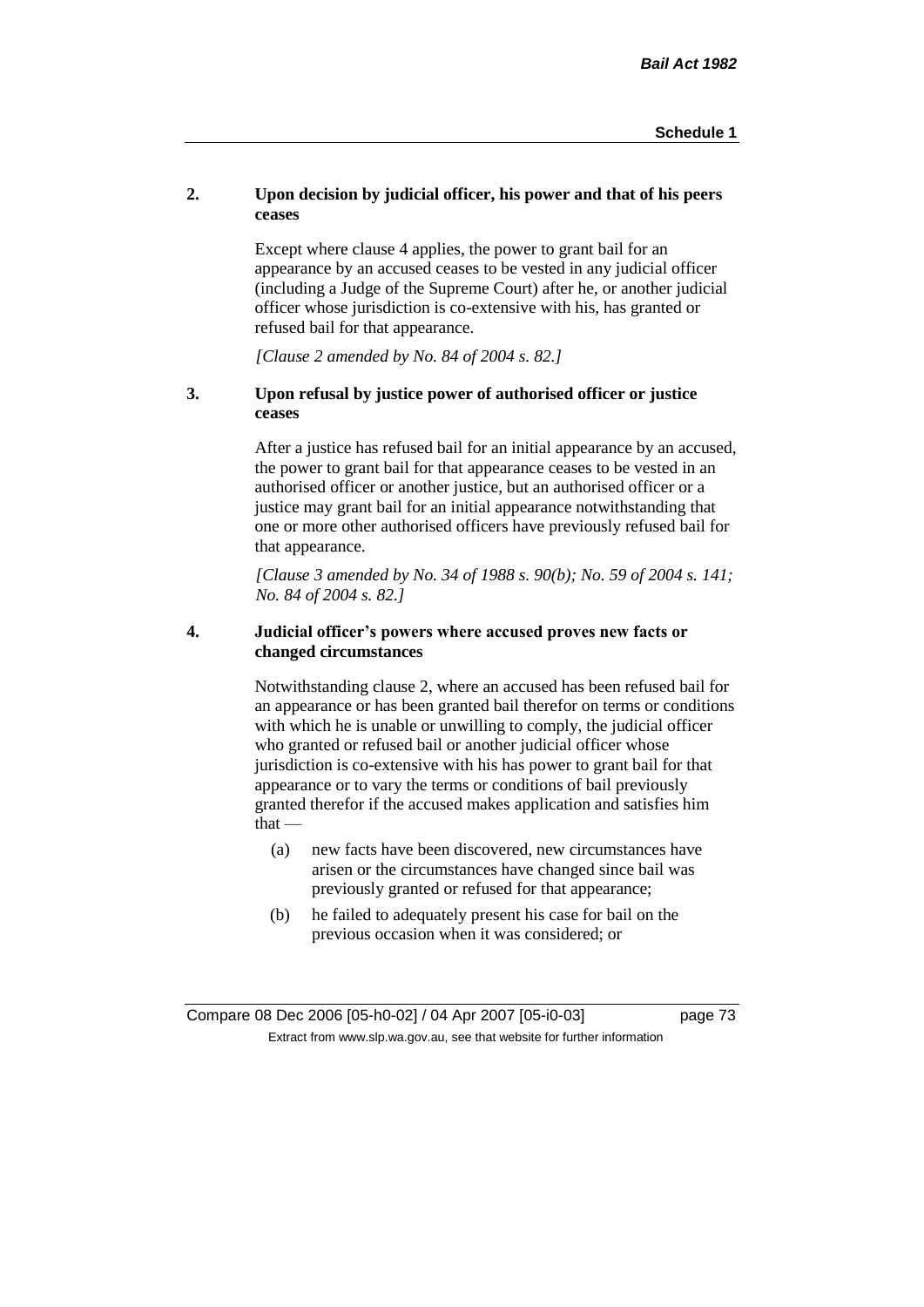(c) where bail was granted subject to a home detention condition, he has, since the previous occasion when his case for bail was considered, complied with the home detention condition for a period of one month or more.

*[Clause 4 amended by No. 61 of 1990 s. 14; No. 84 of 2004 s. 82.]*

# **Part C — Manner in which jurisdiction to be exercised**

Principles governing grant or refusal of bail

### **1. Bail before conviction to be at discretion of bail authority, except for a child**

Subject to clause 3A, the grant or refusal of bail to an accused, other than a child, who is in custody awaiting an appearance in court before conviction for an offence shall be at the discretion of the judicial officer or authorised officer in whom jurisdiction is vested, and that discretion shall be exercised having regard to the following questions as well as to any others which he considers relevant —

- (a) whether, if the accused is not kept in custody, he may
	- (i) fail to appear in court in accordance with his bail undertaking;
	- (ii) commit an offence;
	- (iii) endanger the safety, welfare, or property of any person; or
	- (iv) interfere with witnesses or otherwise obstruct the course of justice, whether in relation to himself or any other person;
- (b) whether the accused needs to be held in custody for his own protection;
- (c) whether the prosecutor has put forward grounds for opposing the grant of bail;
- (d) whether, as regards the period when the accused is on trial, there are grounds for believing that, if he is not kept in custody, the proper conduct of the trial may be prejudiced;

page 74 Compare 08 Dec 2006 [05-h0-02] / 04 Apr 2007 [05-i0-03] Extract from www.slp.wa.gov.au, see that website for further information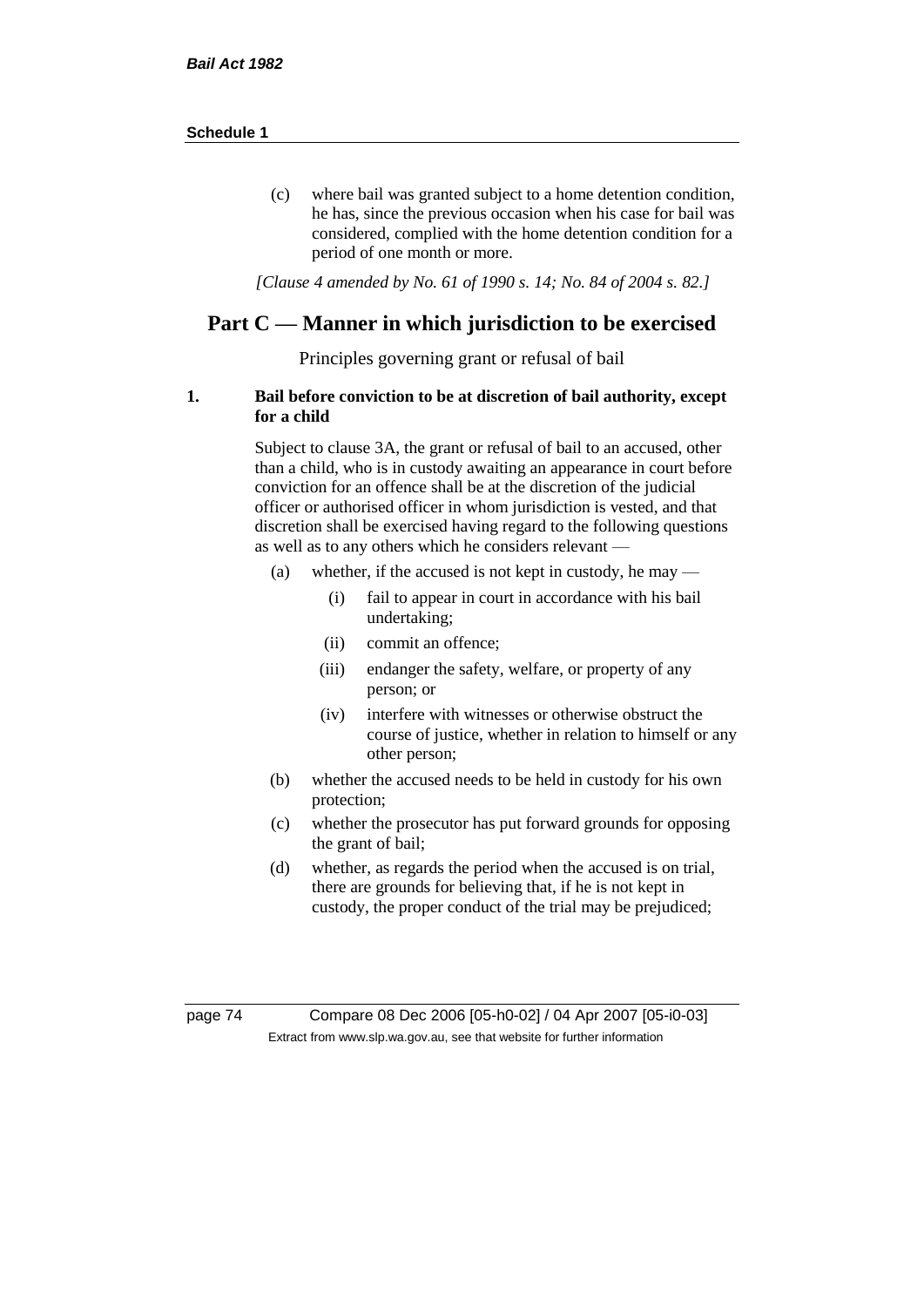- (e) whether there is any condition which could reasonably be imposed under Part D which would —
	- (i) sufficiently remove the possibility referred to in paragraphs (a) and (d);
	- (ii) obviate the need referred to in paragraph (b); or
	- (iii) remove the grounds for opposition referred to in paragraph (c);
- (f) where the accused is charged with an offence that is alleged to have been committed in respect of a child, whether a condition should be imposed under Part D requiring the accused to reside at a place other than the place where the child resides;
- (g) whether the alleged circumstances of the offence or offences amount to wrongdoing of such a serious nature as to make a grant of bail inappropriate.

*[Clause 1 amended by No. 14 of 1992 s. 11; No. 45 of 1993 s. 10(2)(a); No. 54 of 1998 s. 8(a) and (b); No. 84 of 2004 s. 82.]*

## **2. Child to have qualified right to bail**

 $(1)$  In this clause —

**"responsible person"** means a parent, relative, employer or other person who, in the opinion of the judicial officer or authorised officer, is in a position to both influence the conduct of the child and provide the child with support and direction.

- (2) Subject to subclause (3), a child accused who is in custody awaiting an appearance in court before conviction for an offence has a right to be granted bail unless —
	- (a) in the opinion of the judicial officer or authorised officer in whom jurisdiction is vested —
		- (i) one or more of the questions set out in clause  $1(a)$ , (b), (d) and (g) must be answered in the affirmative; and
		- (ii) there is no condition which he could reasonably impose under Part D which would satisfy the relevant provision of clause 1(e);
		- or

Compare 08 Dec 2006 [05-h0-02] / 04 Apr 2007 [05-i0-03] page 75 Extract from www.slp.wa.gov.au, see that website for further information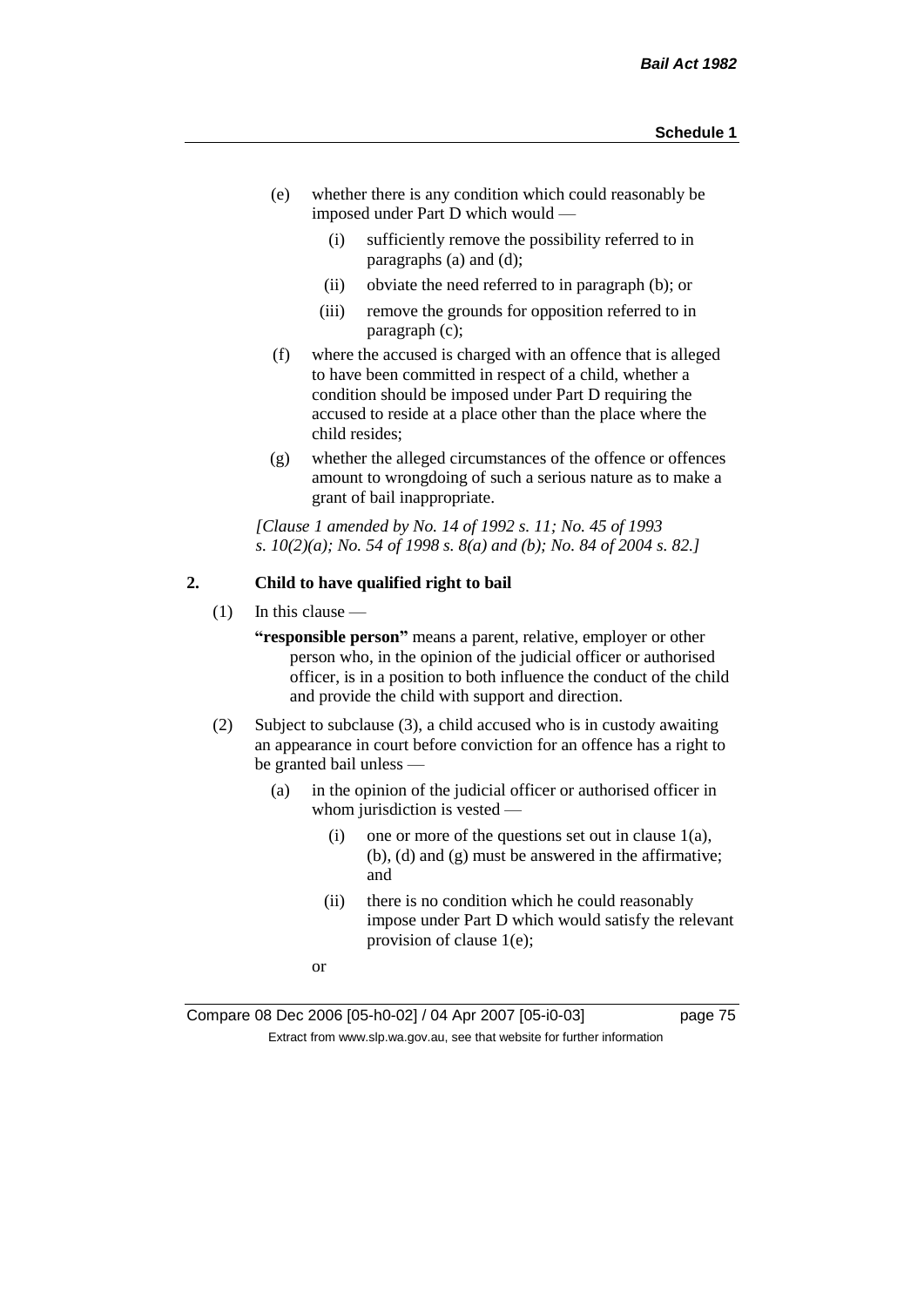(b) there is no responsible person willing to enter into an undertaking of the kind described in subclause (3)(c),

and if the child is refused bail he shall be dealt with in accordance with section 19(2) of the *Young Offenders Act 1994*.

- (3) The right of a child accused under subclause (2) is subject to
	- (a) clause 3A; and
	- *[(b) deleted]*

 $\overline{a}$ 

- (c) there being imposed as a condition on the grant of bail a requirement that before the release of the child on bail a responsible person undertakes in writing in the prescribed form to ensure that the child complies with any requirement of his bail undertaking mentioned in section 28(2)(a), (b), (c) and (d).
- (4) Subclauses (2)(b) and (3)(c) do not apply to a child accused if it appears to the judicial officer or authorised officer that the accused —
	- (a) is over the age of 17 years; and
	- (b) has sufficient maturity to live independently without the guidance or control of a parent or guardian.
- (5) For the purposes of this clause, the provisions of sections 46, 47, 48, 54, 55(2), 60 and  $67(2)(a)(iv)$  apply with all necessary changes as  $if -$ 
	- (a) references in those provisions to a surety and a surety undertaking were references to a responsible person and to an undertaking referred to in subclause (3)(c) respectively; and
	- (b) section  $54(1)(b)(i)$  read as follows
		- (i) a person who has entered into an undertaking referred to in clause 2(3)(c) of Part C of Schedule 1 should no longer be regarded as a responsible person for the purposes of that clause, or is dead;

".

page 76 Compare 08 Dec 2006 [05-h0-02] / 04 Apr 2007 [05-i0-03] Extract from www.slp.wa.gov.au, see that website for further information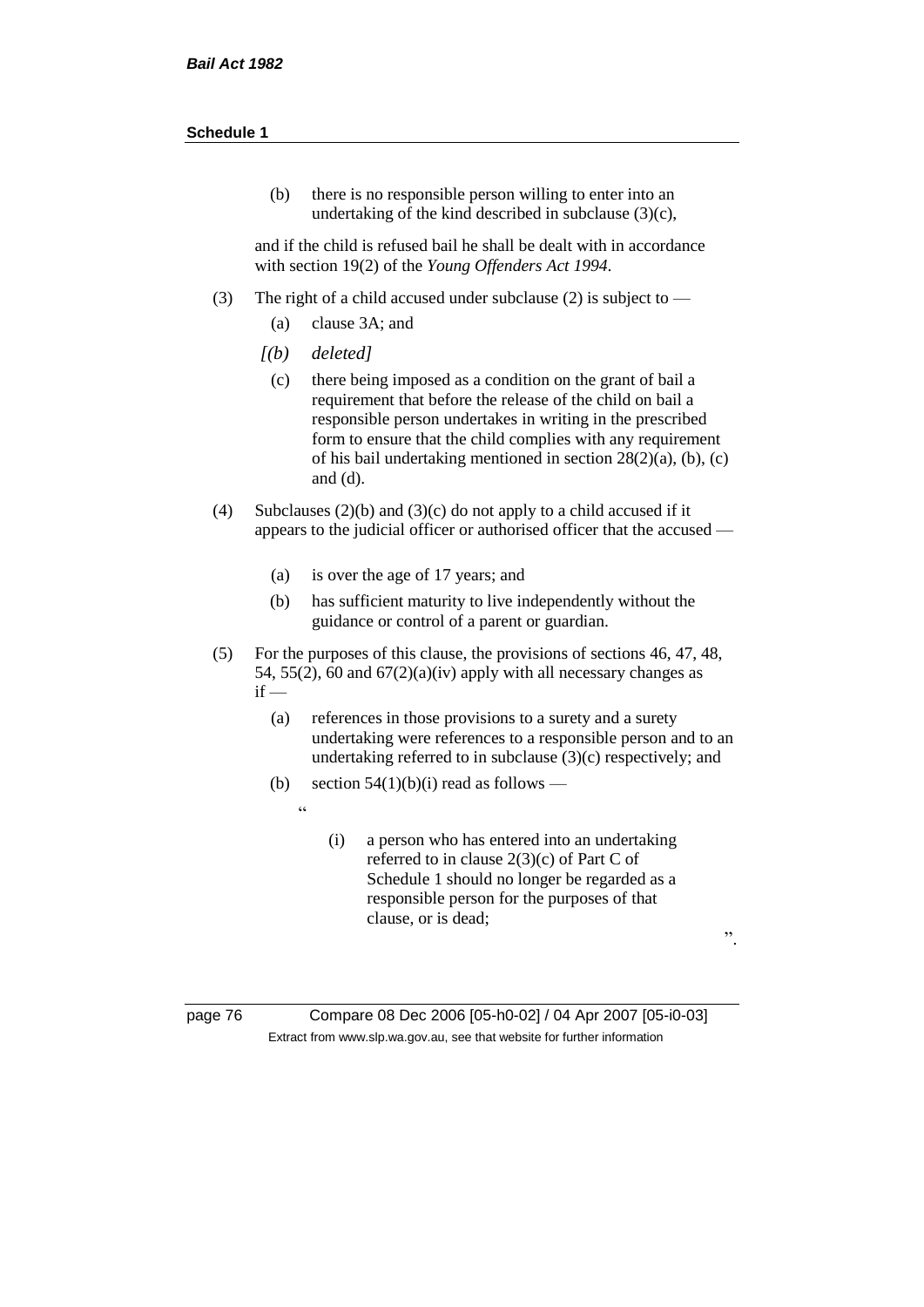(6) Where a child accused is released on bail his right to be at liberty is subject to the exercise of the powers in section 17A.

*[Clause 2 inserted by No. 45 of 1993 s. 10(2)(b); amended by No. 57 of 1997 s. 21(3)(a); No. 54 of 1998 s. 8(c); No. 34 of 2004 s. 251; No. 84 of 2004 s. 82.]*

#### **3. Matters relevant to consideration of clause 1(a)**

In considering whether an accused may do any of the things mentioned in clause 1(a), the judicial officer or authorised officer shall have regard to the following matters, as well as to any others which he considers relevant —

- (a) the nature and seriousness of the offence or offences (including any other offence or offences for which he is awaiting trial) and the probable method of dealing with the accused for it or them, if he is convicted;
- (b) the character, previous convictions, antecedents, associations, home environment, background, place of residence, and financial position of the accused;
- (c) the history of any previous grants of bail to him; and
- (d) the strength of the evidence against him.

*[Clause 3 amended by No. 84 of 2004 s. 82.]*

### **3A. Bail where serious offence committed while accused on bail for another serious offence**

- (1) Notwithstanding clause 1 or 2 or any other provision of this Act, where —
	- (a) an accused is in custody awaiting an appearance in court before conviction for a serious offence; and
	- (b) the serious offence is alleged to have been committed while the accused was —
		- (i) on bail for; or
		- (ii) at liberty under an early release order made in respect of,

another serious offence,

Compare 08 Dec 2006 [05-h0-02] / 04 Apr 2007 [05-i0-03] page 77 Extract from www.slp.wa.gov.au, see that website for further information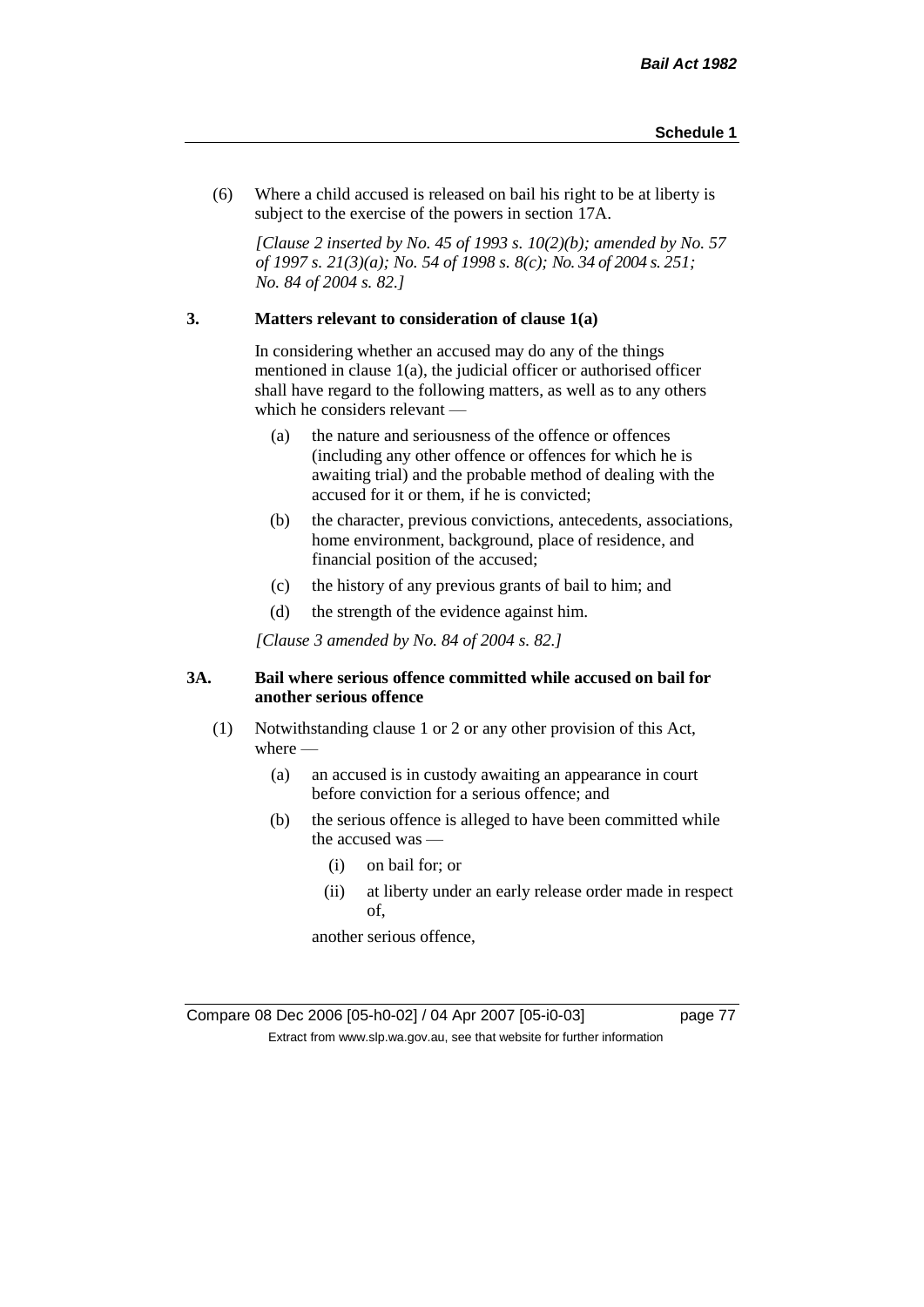the judicial officer or (if section 16A does not apply) the authorised officer in whom jurisdiction is vested shall refuse to grant bail for the serious offence referred to in paragraph (a) unless the judicial officer or authorised officer —

- (c) is satisfied that there are exceptional reasons why the accused should not be kept in custody and, if clause 3B applies, is so satisfied only after complying with that clause; and
- (d) is also satisfied that bail may properly be granted having regard to the provisions of clauses 1 and 3 or, in the case of a child accused, clauses 2 and 3.
- (2) Notwithstanding section 7(1), where an accused is refused bail under subclause (1) for an appearance for a serious offence his case for bail need not be considered again under that subsection for an appearance for that offence unless he satisfies the judicial officer who may order his detention that —
	- (a) new facts have been discovered, new circumstances have arisen or the circumstances have changed since bail was refused; or
	- (b) he failed to adequately present his case for bail on the occasion of that refusal.
- (3) Where a child accused is refused bail under subclause (1) he shall be dealt with in accordance with section 19(2) of the *Young Offenders Act 1994*.

*[Clause 3A inserted by No. 45 of 1993 s. 10(2)(c); amended by No. 57 of 1997 s. 21(3)(b); No. 54 of 1998 s. 7 and 13(1); No.84 of 2004 s. 82.]*

## **3B. Determination of exceptional reasons under clause 3A(1)**

- (1) This clause applies where it appears to the judicial officer or (if section 16A does not apply) the authorised officer that all or any of the acts alleged to constitute a serious offence referred to in clause 3A(1)(b) would, if proved in the appropriate proceedings, amount to a breach by the accused of a protective condition or order.
- (2) The judicial officer or authorised officer shall, before making a decision that there are exceptional reasons for the purposes of

page 78 Compare 08 Dec 2006 [05-h0-02] / 04 Apr 2007 [05-i0-03] Extract from www.slp.wa.gov.au, see that website for further information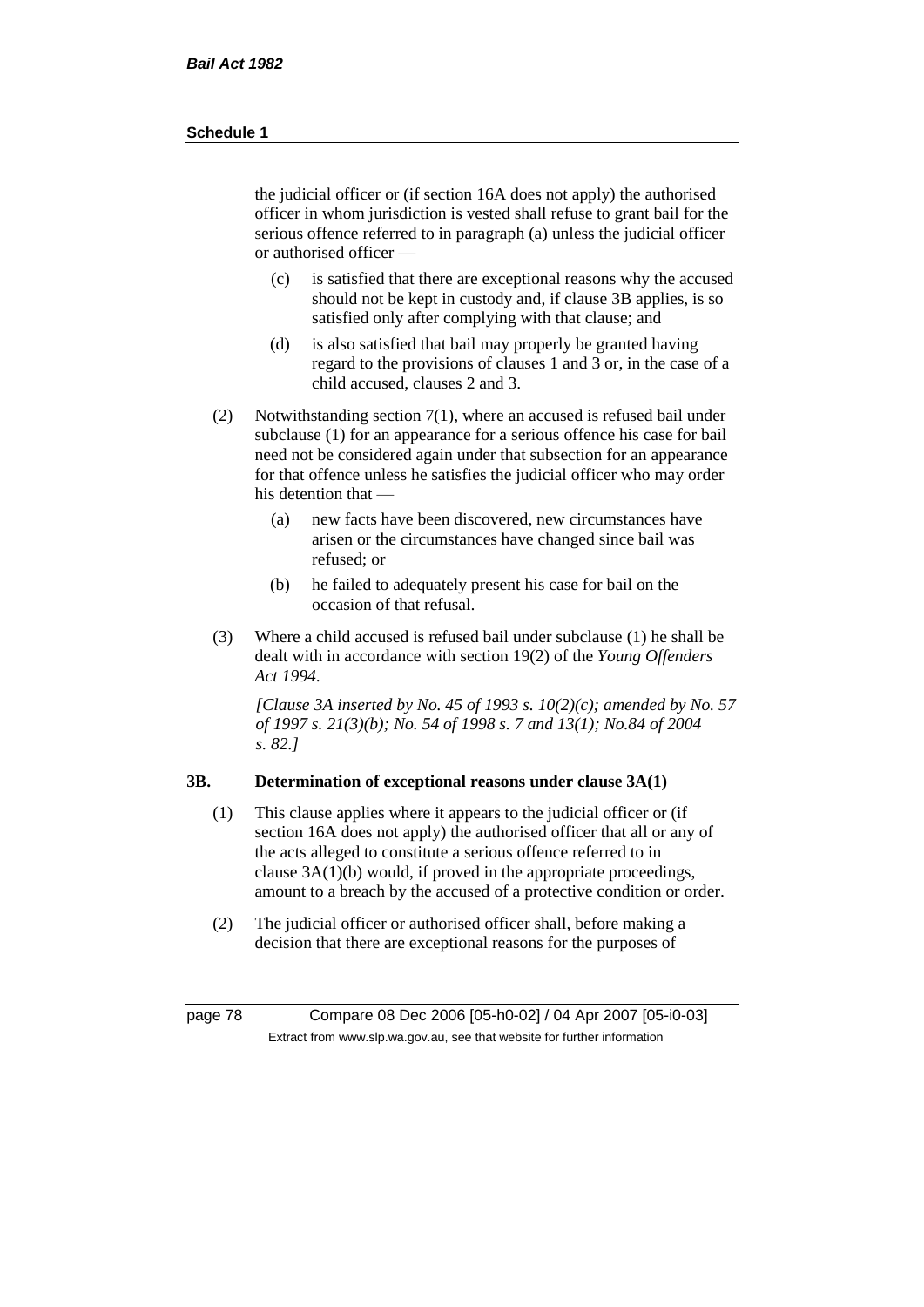clause 3A(1)(c), make enquiry, or cause enquiry to be made, whether there has already been —

- (a) any breach by the accused of the protective condition or order that has been proved in proceedings;
- (b) any alleged breach by the accused of the protective condition or order that has not been so proved, including an allegation that has not been the subject of a prosecution or any other communication to any relevant official; or
- (c) any alleged breach by the accused of any other protective condition or order that has been the subject of a prosecution.
- (3) On becoming aware of any such alleged breach, the judicial officer or authorised officer shall give each person for whose protection a protective condition or order referred to in subclause (2) was imposed or made (a **"relevant person"**) a reasonable opportunity to give evidence by affidavit on matters relating to that protective condition or order.
- (4) The judicial officer or authorised officer shall in making any decision for the purposes of clause  $3A(1)(c)$  —
	- (a) give due weight to  $-$ 
		- (i) any evidence given under subclause (3);
		- (ii) any adverse effect that a grant of bail to the accused would have on a relevant person; and
		- (iii) any difficulty that a relevant person might have in proving any future breach of a protective condition or order;
	- (b) consider whether it would be appropriate to refuse bail and make a hospital order under section 5 of the *Criminal Law (Mentally Impaired Accused) Act 1996*;
	- (c) in the case of a condition imposed for a purpose mentioned in clause 2(2)(c) or (d) of Part D, treat any alleged breach of the condition as a serious matter even if the conduct alleged to amount to the breach in itself appears to be trivial; and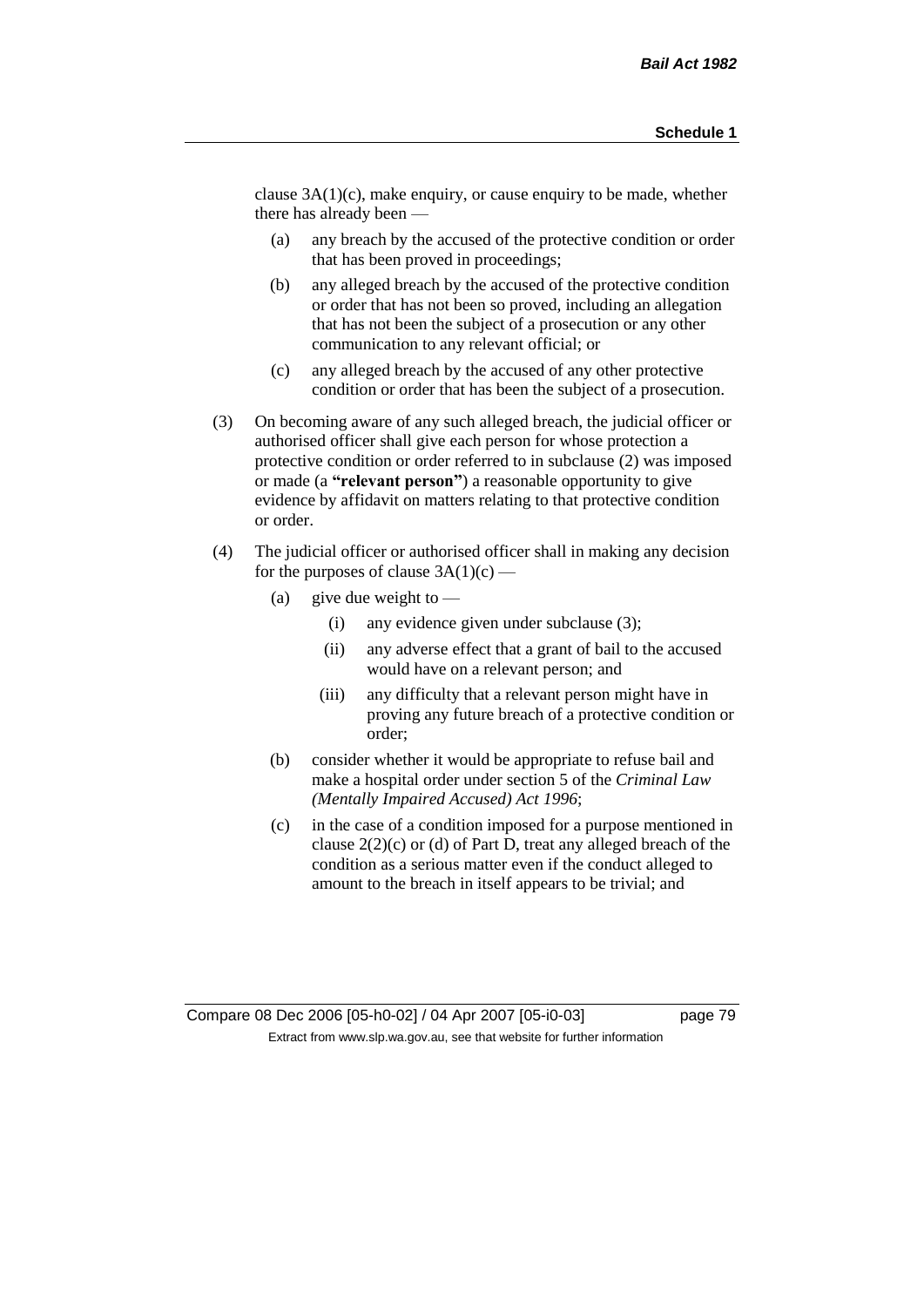- (d) consider whether any alleged breach of a protective condition or order that has occurred shows that the purpose of the condition or order has not been achieved and that the accused should be kept in custody.
- (5) The provisions of this clause do not limit the matters that the judicial officer or authorised officer may take into account for the purposes of clause  $3A(1)(c)$ .
- $(6)$  In this clause —

#### **"protective condition or order"** means —

- (a) a condition imposed for a purpose mentioned in clause  $2(2)(c)$  or (d) of Part D;
- (b) a violence restraining order or a police order under the *Restraining Orders Act 1997*; or
- (c) a Part VII order under the *Justices Act 1902*
	- (i) that under section 86 of the *Restraining Orders Act 1997* is taken to be a misconduct restraining order under that Act; and
	- (ii) that shows on the face of the order that the causing or threatening of personal injury by the accused was a ground for the making of the order.

*[Clause 3B inserted by No. 54 of 1998 s. 13(2); amended by No. 38 of 2004 s. 60; No. 59 of 2004 s. 141; No. 84 of 2004 s. 11 and 82.]*

## **4. When bail to be granted after conviction**

In deciding whether or not to grant bail to an accused who is in custody waiting to be sentenced or otherwise dealt with for an offence of which he has been convicted or awaiting the disposal of appeal proceedings, the judicial officer shall, subject to clauses 5 and 6, consider whether -

- (a) in the case of an accused waiting to be sentenced, there is a strong likelihood that he will impose a non-custodial sentence; or
- (b) in either case, there are exceptional reasons why the accused should not be kept in custody,

page 80 Compare 08 Dec 2006 [05-h0-02] / 04 Apr 2007 [05-i0-03] Extract from www.slp.wa.gov.au, see that website for further information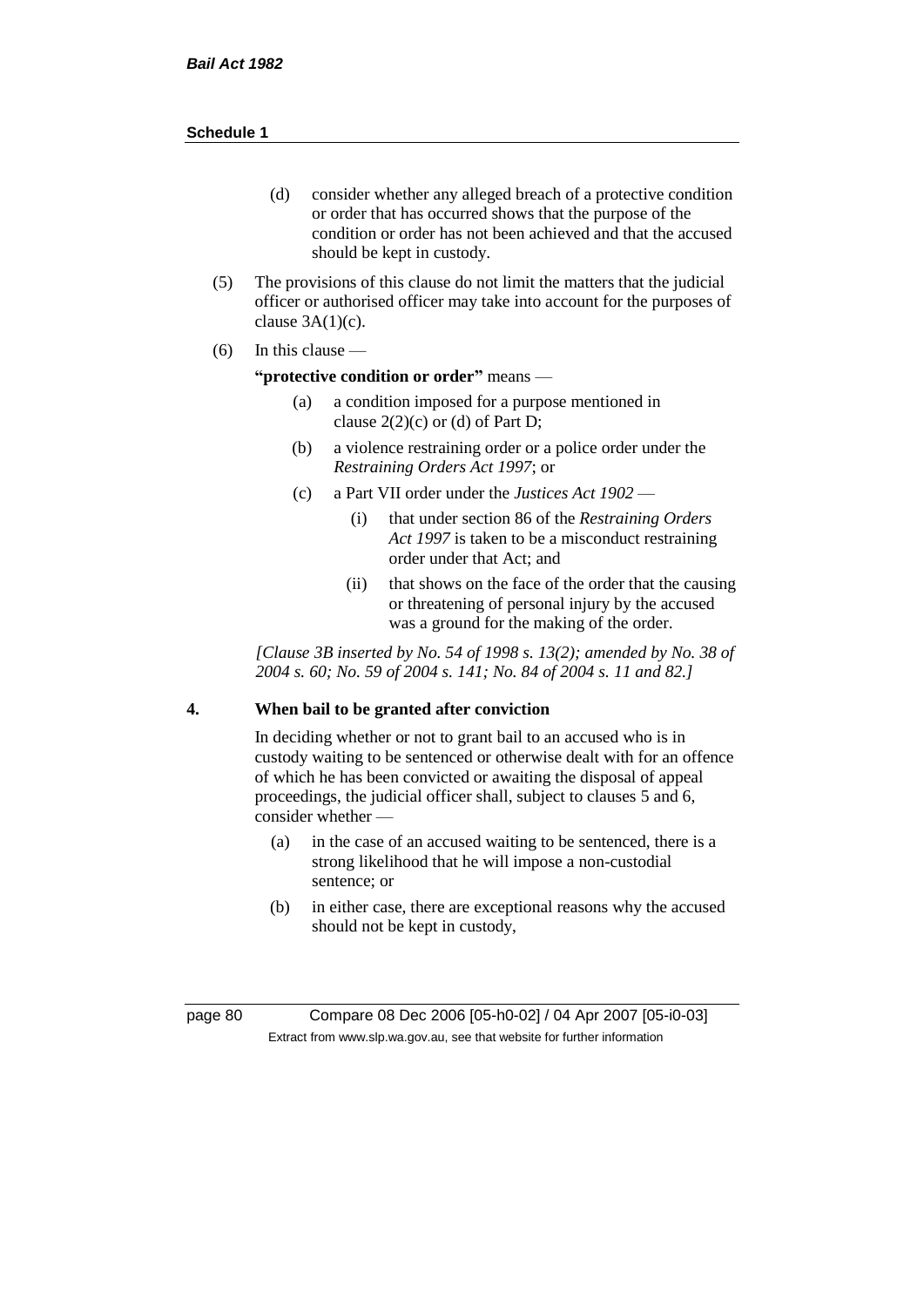and shall only grant bail to him if he is satisfied that —

- (c) in the case of an accused waiting to be sentenced, at least one of those reasons exists and, in the case of an appellant, the reason mentioned in paragraph (b) exists; and
- (d) he may properly do so having regard to the provisions of clauses 1 and 3 or, in the case of a child, clauses 2 and 3.

*[Clause 4 amended by No. 84 of 2004 s. 82.]*

#### **5. Exception for bail for an appeal under the** *Criminal Appeals Act 2004* **Part 2**

Clause 4 does not apply to the bail of a person who is awaiting the disposal of appeal proceedings under Part 2 of the *Criminal Appeals Act 2004*; such a person shall be deemed for the purposes of this Part to be awaiting an appearance in court before conviction for an offence.

*[Clause 5 inserted by No. 33 of 1989 s. 18; amended by No. 59 of 2004 s. 141; No. 84 of 2004 s. 11 and 82.]*

## **6. Bail of people on community orders, etc.**

For the purpose of determining whether clause 4 applies, a person in custody —

- (a) under section 50, 79, 84E, 128, 129 or 132 of the *Sentencing Act 1995* in connection with a possible breach of a conditional release order, a sentence of suspended imprisonment or conditional suspended imprisonment or a community order imposed under that Act; or
- (b) under section 43 of the *Young Offenders Act 1994* in respect of an alleged breach of a youth community based order, an intensive youth supervision order or a conditional release order made under that Act,

is to be taken as not having been convicted of the offence for which the sentence was imposed.

*[Clause 6 inserted by No. 78 of 1995 s. 8; amended by No. 27 of 2004 s. 13(3).]*

Compare 08 Dec 2006 [05-h0-02] / 04 Apr 2007 [05-i0-03] page 81 Extract from www.slp.wa.gov.au, see that website for further information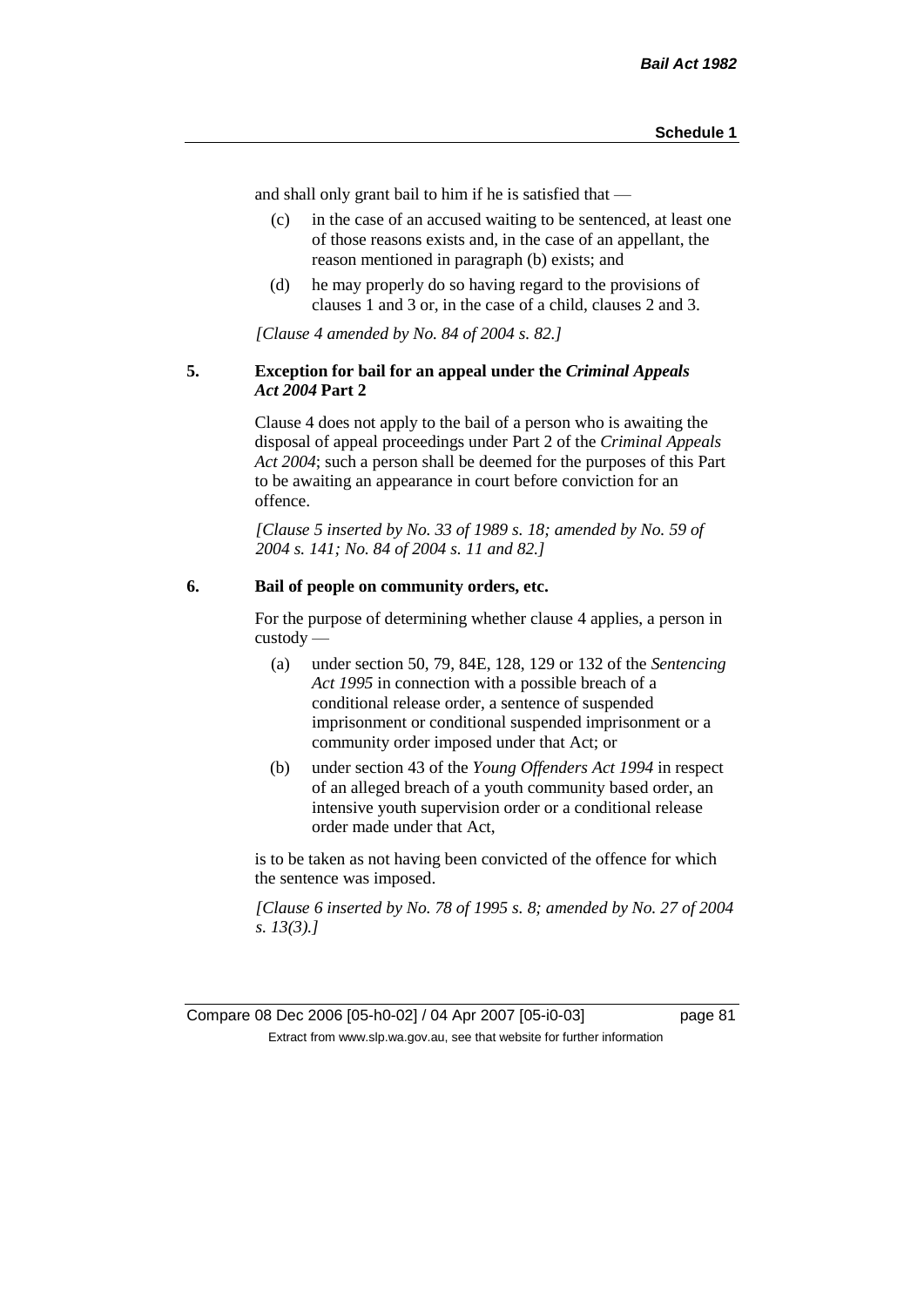Limitation on period of bail

## **7. Bail for initial appearance to be for not more than 7 days**

In fixing the terms of bail of an accused for his initial appearance in court for an offence, a justice or an authorised officer shall require him to make the appearance within the period of 7 days commencing on and including the day on which the accused was arrested for the offence.

*[Clause 7 amended by No. 84 of 2004 s. 82.]*

## **8. Bail on adjournment in court of summary jurisdiction to be for not more than 30 days except by consent**

In fixing the terms of bail of an accused for an appearance in court after an adjournment of proceedings for an offence, a judicial officer sitting as a court of summary jurisdiction shall require him to make the appearance within the period of 30 days commencing on and including the day on which the proceedings are adjourned, unless the accused consents to appear on a later day.

*[Clause 8 amended by No. 49 of 1988 s. 90(c); No. 59 of 2004 s. 141; No. 84 of 2004 s. 82.]*

## **9. Provision as to calculation of time**

The periods specified in clauses 7 and 8 shall be calculated to include any Sunday or public holiday.

# **Part D — Conditions which may be imposed on a grant of bail**

## **1. Conditions as to forfeiture and giving security may be imposed on the accused and sureties**

- (1) A judicial officer or authorised officer, on a grant of bail, may impose conditions under this clause if he considers that it is desirable to do so to ensure the performance of the accused's bail undertaking.
- (2) If a judicial officer or authorised officer considers that it is desirable as mentioned in subclause (1), he may in addition to releasing the

page 82 Compare 08 Dec 2006 [05-h0-02] / 04 Apr 2007 [05-i0-03] Extract from www.slp.wa.gov.au, see that website for further information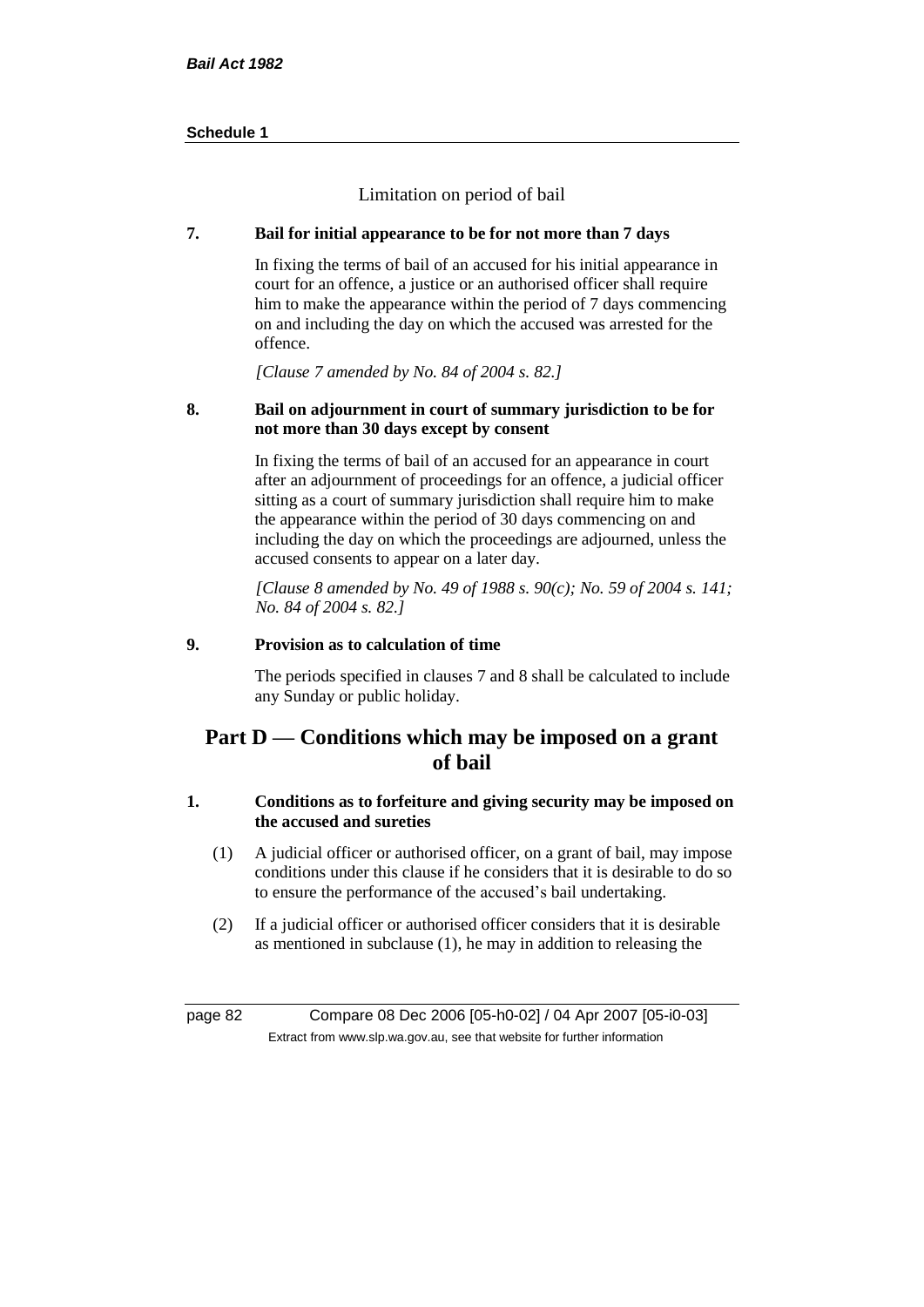accused on his bail undertaking impose any one or more of the following conditions —

- (a) that the accused in his bail undertaking agree to forfeit a specified amount of money if he fails to comply with any requirement of his bail undertaking mentioned in section  $28(2)(a)$  or  $(b)(ii)$ ;
- (b) that a surety or a specified number of sureties enter into a surety undertaking or surety undertakings whereby he or they agree to forfeit a specified amount or specified amounts of money if the accused fails to comply with any requirement of his bail undertaking mentioned in section  $28(2)(a)$  or (b)(ii);
- (c) that any of them the accused and the surety or sureties give security of a specified value, including the deposit of a specified amount of cash, for the performance of their respective obligations;
- (d) that any of them the accused and the surety or sureties deposit with a specified officer any specified passbook or document relating to the title to, or ownership of, any account or other asset offered as security for the performance of their respective obligations; or
- (e) that any of them the accused and the surety or sureties, at his or their own expense or otherwise, enter into such mortgage, charge, assignment or other transaction, or take such other step, as may be required, including completion of the necessary documents, to render any security effective and enforceable by the State.
- (3) The nature and sufficiency of any security, and the documentation therefor, required under subclause (2) shall be determined by the judicial officer or authorised officer who imposed the condition or, if no determination is so made —
	- (a) by the person before whom the bail undertaking is entered into, where the security is to be given by the accused; and
	- (b) where the security is to be given by a surety, by any person authorised under section 36 to approve the surety or before whom the surety undertaking is entered into.
- (4) When a bail undertaking ceases to have effect as provided in section 34(a) to (d), or upon an accused being acquitted of a charge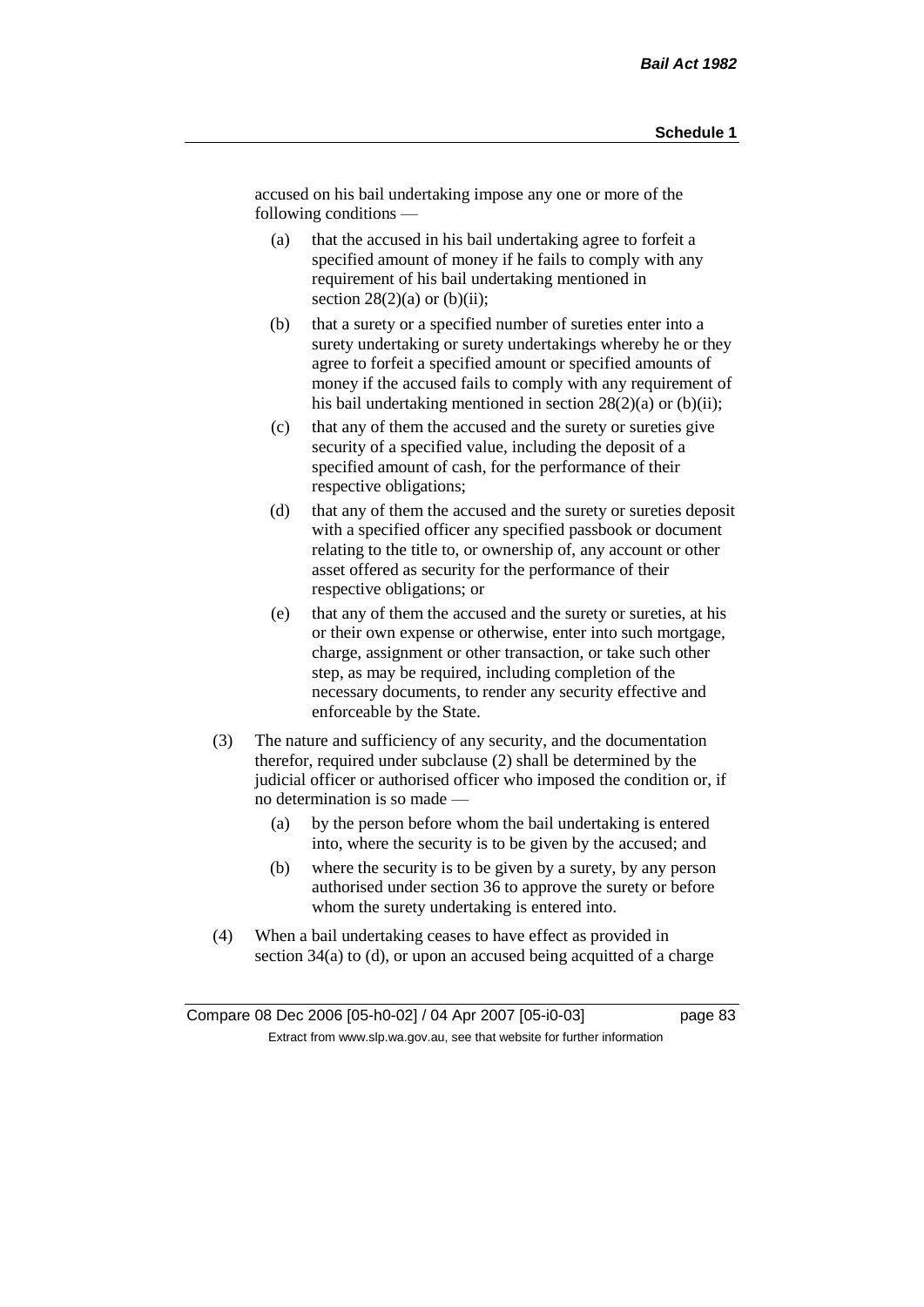under section  $51(1)$  or (2) or discharged from further proceedings therefor, each of them the accused, or where section 34(b) applies his personal representative, and any surety is entitled to have returned to him any security given under subclause (2).

(5) When a surety undertaking ceases to have effect as provided in section 47(a) to (f), a surety is entitled to have returned to him any security given under subclause (2).

*[Clause 1 amended by No. 65 of 2003 s. 121(3); No. 84 of 2004 s. 82.]*

#### **2. Other conditions which may be imposed**

- (1) A judicial officer or authorised officer, on a grant of bail, may impose conditions —
	- (a) to be complied with before the accused is released on bail or while the accused is on bail;
	- (b) as to the accused's conduct while on bail; or
	- (c) as to where the accused shall reside while on bail,

if he considers that it is desirable for any purpose mentioned in subclause (2), (2b), (3) or (4).

- (1a) Without limiting subclause (1), a judicial officer or authorised officer shall, on a grant of bail to a child accused, consider whether it is desirable for any purpose mentioned in subclause (2) to impose a condition as to —
	- (a) any period in each day during which the child is to remain at a particular place;
	- (b) any person with whom the child is not to associate or communicate;
	- (c) any place that the child is not to frequent;
	- (d) the attendance by the child at a school or other educational institution; or
	- (e) any other matter,

and the judicial officer or authorised officer may impose any such condition.

page 84 Compare 08 Dec 2006 [05-h0-02] / 04 Apr 2007 [05-i0-03] Extract from www.slp.wa.gov.au, see that website for further information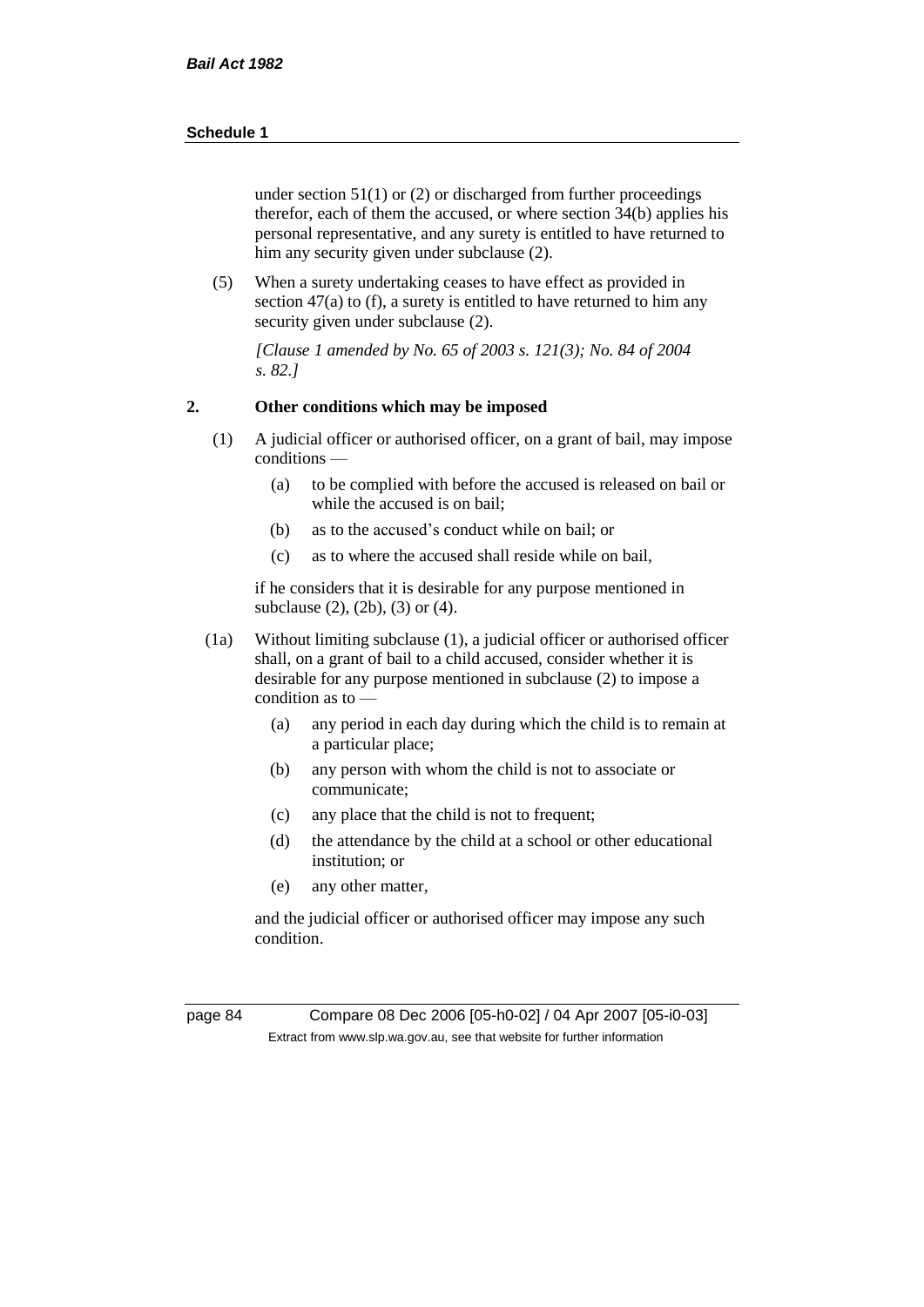- (2) Any condition may be imposed under subclause (1) or (1a) to ensure that an accused —
	- (a) appears in court in accordance with his bail undertaking;
	- (b) does not while on bail commit an offence;
	- (c) does not endanger the safety, welfare or property of any person;
	- (d) does not interfere with witnesses or otherwise obstruct the course of justice, whether in relation to himself or any other person; or
	- (e) as regards the period when the accused is on trial, does not prejudice the proper conduct of the trial.
- (2a) Before imposing a condition on a grant of bail for a purpose mentioned in subclause (2)(c) or (d) a judicial officer or authorised officer is to consider whether that purpose would be better served, or could be better assisted, by a restraining order made under the *Restraining Orders Act 1997* and whether, in the case of a judicial officer, to exercise the power in section 63 of that Act or, in the case of an authorised officer, to make a telephone application under that Act.
- (2b) Where a judicial officer is of the opinion that the accused should while on bail -
	- (a) be counselled for a behavioural problem; or
	- (b) attend a course or programme that may assist with such a problem,

the judicial officer may under subclause (1) impose a condition for that purpose that requires the accused to —

- (c) attend a prescribed person to be counselled; or
- (d) attend a prescribed course or programme,

that is specified by the judicial officer in the condition.

(3) Where a judicial officer who grants bail to an accused is of the opinion that the accused's physical condition ought to be examined the officer may, under subclause (1), impose any condition which the officer considers desirable for the purpose of ensuring that the accused is examined by a medical practitioner.

Compare 08 Dec 2006 [05-h0-02] / 04 Apr 2007 [05-i0-03] page 85 Extract from www.slp.wa.gov.au, see that website for further information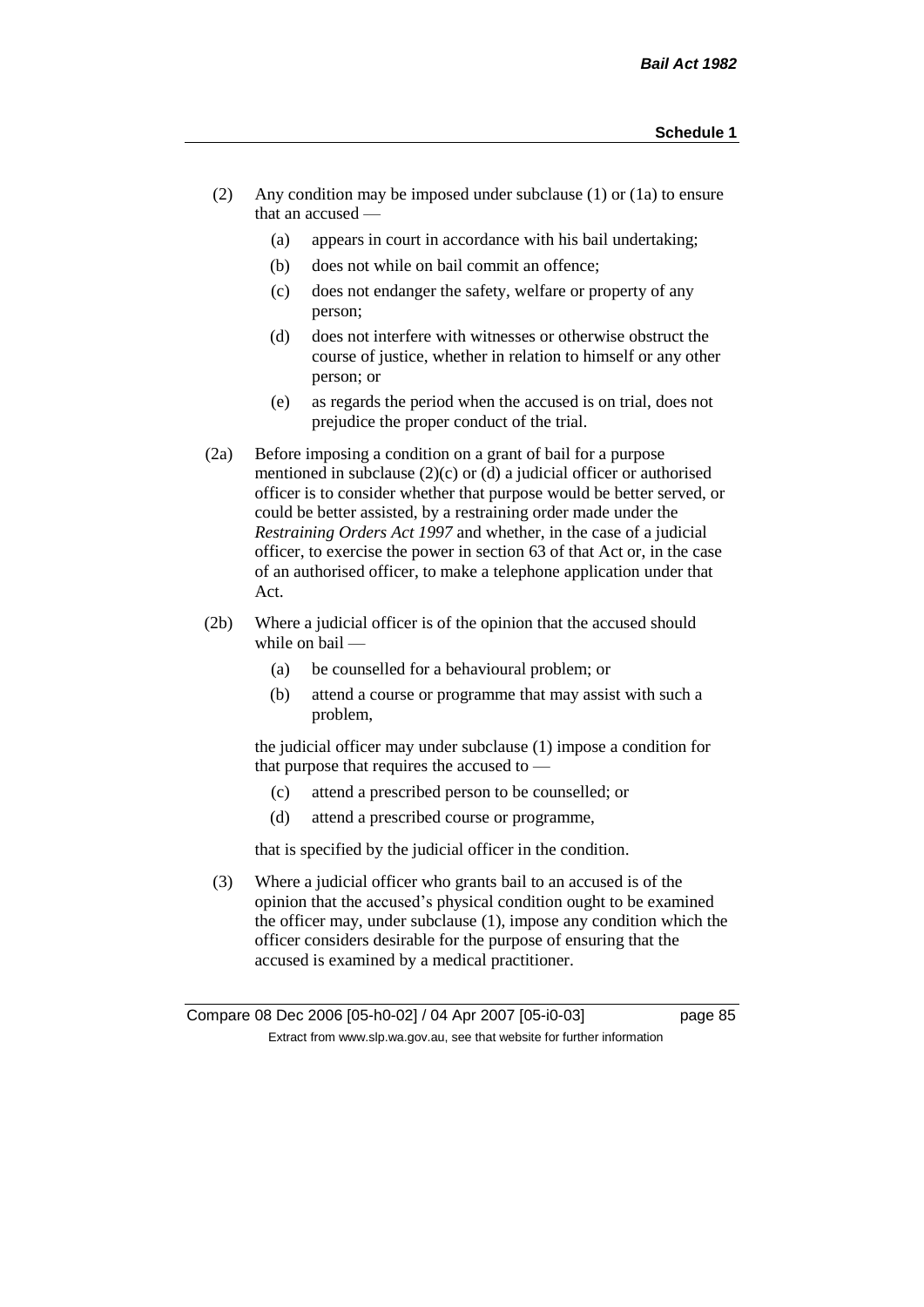- (3a) Where a judicial officer who grants bail to an accused is of the opinion that the accused's mental condition ought to be examined the officer may, under subclause (1), impose any condition which the officer considers desirable for the purpose of ensuring that the accused's mental condition is examined including a condition —
	- (a) that the accused be examined by a medical practitioner or an authorised mental health practitioner (as defined in the *Mental Health Act 1996*) for the purpose of deciding whether to make a referral under section 29 of that Act;
	- (b) that the accused be admitted to an authorised hospital (as defined in the *Mental Health Act 1996*);
	- (c) that the accused be examined by a psychiatrist.
- (4) Where a judicial officer is of the opinion that an accused is suffering from alcohol or drug abuse and is in need of care or treatment either on that account, or to enable him to be prepared for his trial, the judicial officer may, under subclause (1), impose any condition which he considers desirable for the purpose of ensuring that the accused receives such care or treatment, including that he lives in, or from time to time attends at, a specified institution or place in order to receive such care or treatment.
- (5) Where a judicial officer imposes a condition for a purpose mentioned in subclause (2b), (3), (3a) or (4), the judicial officer shall cause to be sent to the person who is to counsel or examine the accused, or the place at which the accused is to attend, a statement of the reasons for imposing the condition.
- (6) Where a condition is imposed under this clause that an accused shall reside in premises established for the accommodation of persons to whom bail has been granted, that condition shall be deemed to include a further condition that the accused shall comply with such rules as are for the time being laid down for the maintenance of the good order of those premises, whether such rules are made under section 67 or by the authority responsible for the good order of the premises.
- (7) In this clause —

**"medical practitioner"** means a medical practitioner within the meaning of the *Medical Act 1894*; and

page 86 Compare 08 Dec 2006 [05-h0-02] / 04 Apr 2007 [05-i0-03] Extract from www.slp.wa.gov.au, see that website for further information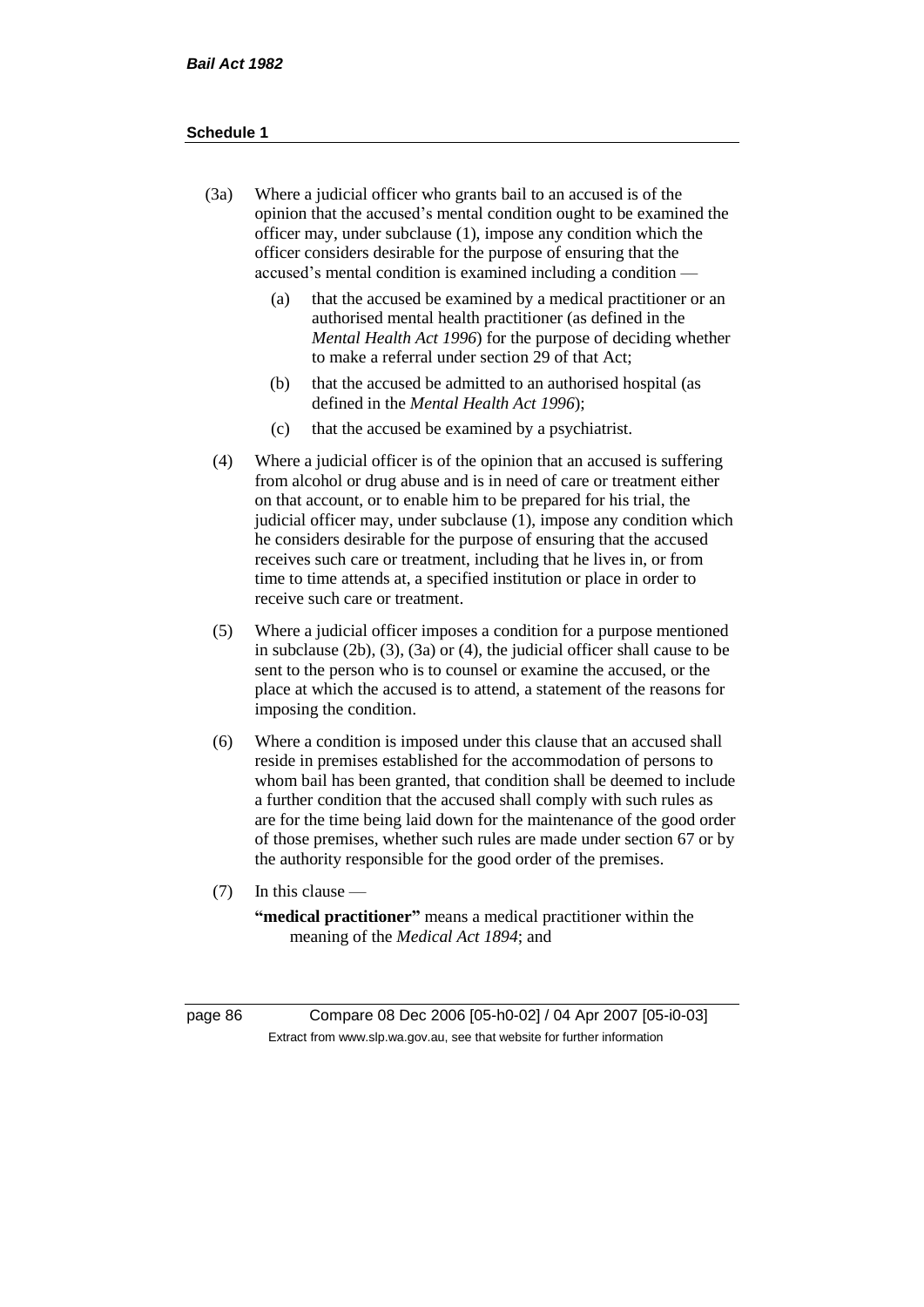**"psychiatrist"** has the same meaning as it has in the *Mental Health Act 1996*.

*[Clause 2 amended by No. 45 of 1993 s. 10(3); No. 69 of 1996 s. 3; No. 54 of 1998 s. 12; No. 84 of 2004 s. 82.]*

#### **3. Home detention condition may be imposed**

- (1) A judicial officer may, subject to this clause, impose a home detention condition as a condition on a grant of bail.
- (2) A home detention condition shall not be imposed unless the accused is over the age of 17 years and the judicial officer is satisfied —
	- (a) after considering a report from a community corrections officer about the accused and his circumstances, that the accused is suitable to be subject to a home detention condition;
	- (b) that the place where it is proposed the accused will remain while subject to the home detention condition is a suitable place; and
	- (c) that unless a home detention condition is imposed, the accused will not be released on bail.
- (3) A home detention condition is a condition that while the accused is on bail the accused shall —
	- (a) remain at and not leave the place specified in the bail record form and in the bail undertaking (or in a notice under section 50E) until the time specified, or deemed by section 31(3) to be specified, in the bail undertaking except —
		- (i) to work in gainful employment approved by a community corrections officer;
		- (ii) with the approval of a community corrections officer, to seek gainful employment;
		- (iii) to obtain urgent medical or dental treatment for the accused;
		- (iv) for the purpose of averting or minimizing a serious risk of death or injury to the accused or to another person;

Compare 08 Dec 2006 [05-h0-02] / 04 Apr 2007 [05-i0-03] page 87 Extract from www.slp.wa.gov.au, see that website for further information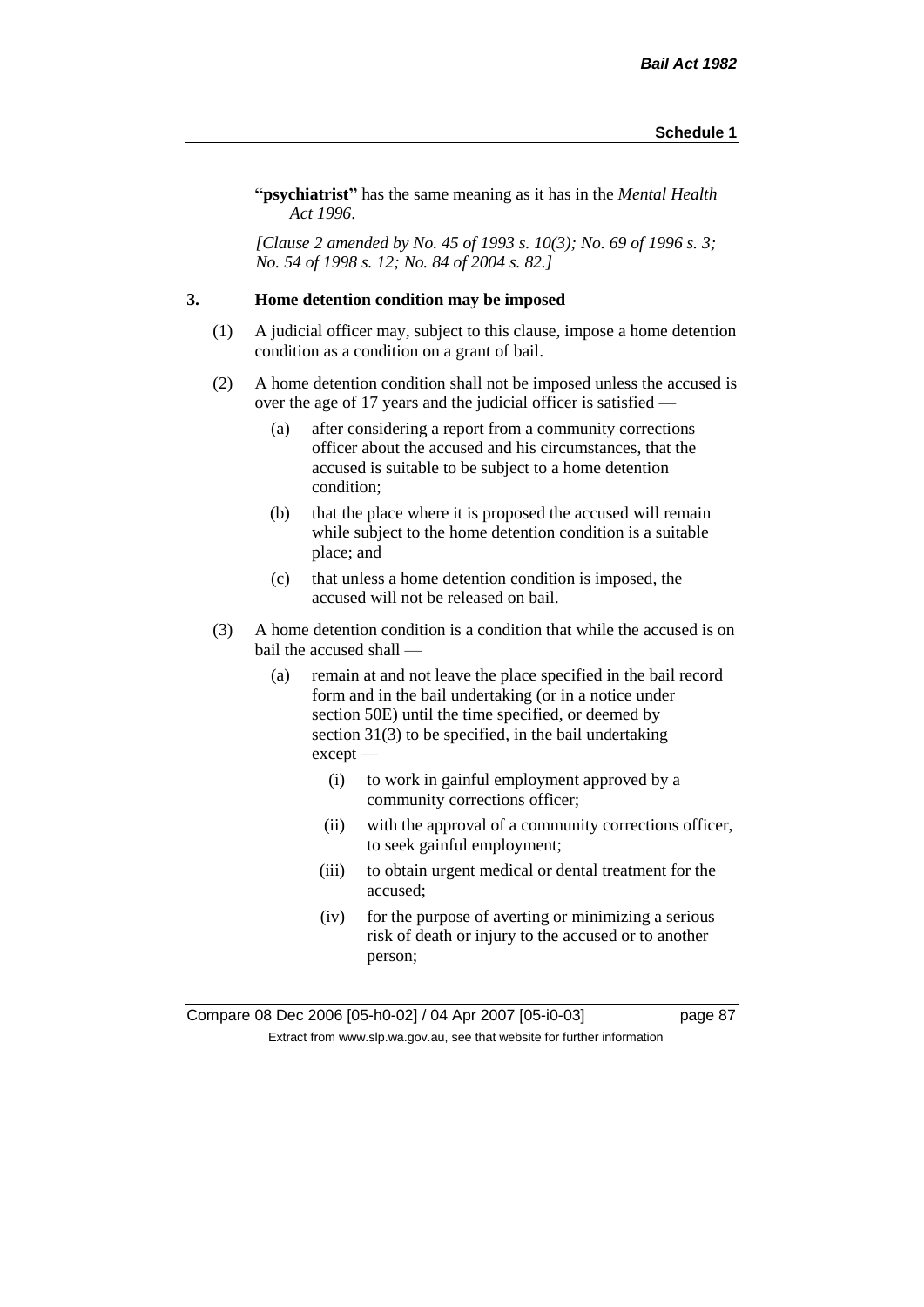| (v) | to obey an order issued under a written law (such as a |
|-----|--------------------------------------------------------|
|     | summons) requiring the accused's presence              |
|     | elsewhere:                                             |

- (vi) for a purpose approved of by a community corrections officer; or
- (vii) on the direction of a community corrections officer;
- (b) not leave the State;
- (c) comply with every reasonable direction of a community corrections officer;
- (d) comply with such of the conditions specified in the list provided under section 24A(4) as may be specified in a notice given under section 50E(b); and
- (e) when requested to do so, produce a copy of his bail undertaking and any notice by the CEO (Justice corrections) under section 50E for inspection by a community corrections officer or a member of the Police Force.

*[Clause 3 inserted by No. 61 of 1990 s. 15; amended by No. 31 of 1993 s. 9; No. 84 of 2004 s. 8282; No. 65 of 2006 s. 53.]*

page 88 Compare 08 Dec 2006 [05-h0-02] / 04 Apr 2007 [05-i0-03] Extract from www.slp.wa.gov.au, see that website for further information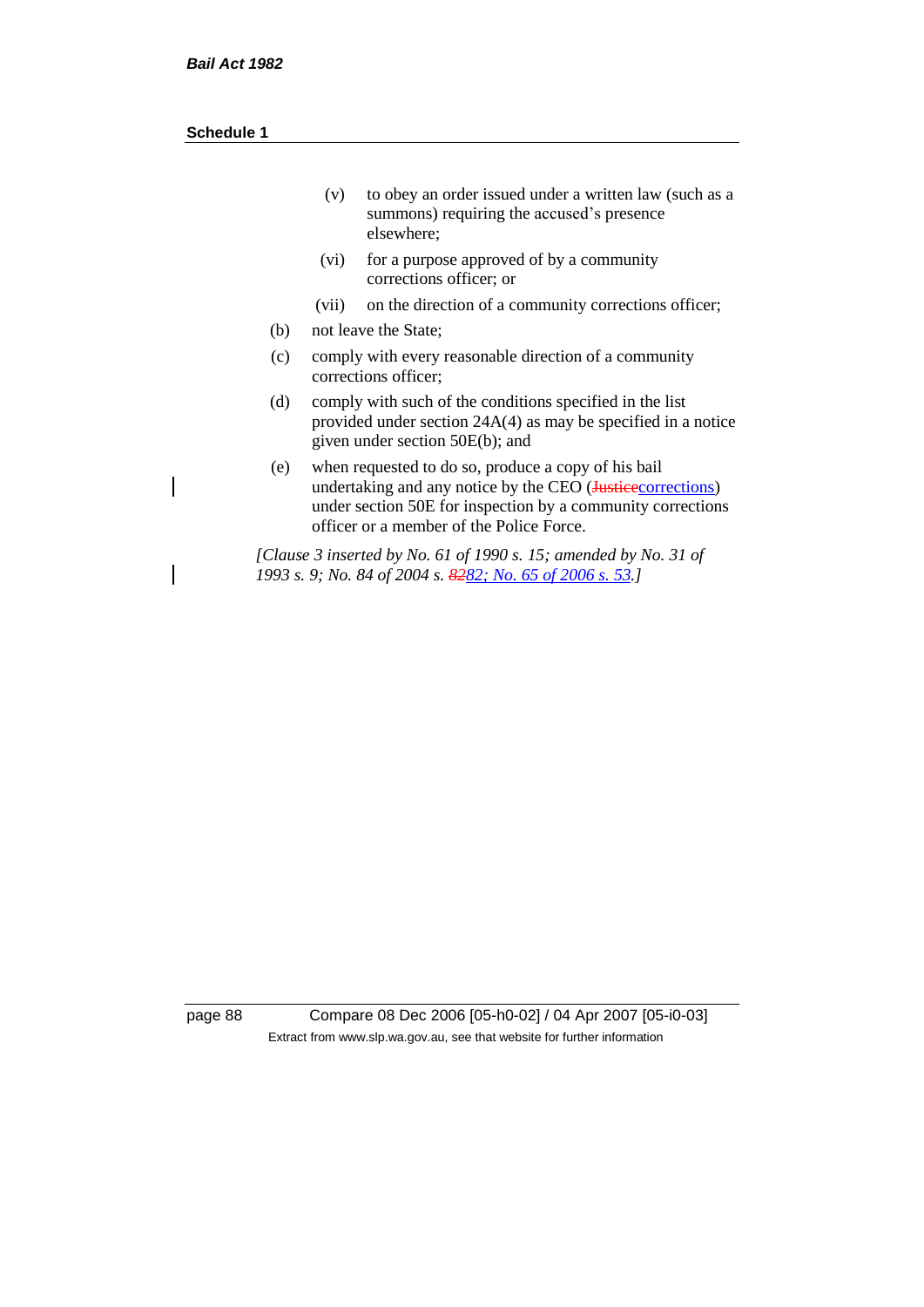# **Schedule 2**

*[Heading inserted by No. 45 of 1993 s. 11.]*

[Section 3(1)]

Compare 08 Dec 2006 [05-h0-02] / 04 Apr 2007 [05-i0-03] page 89 Extract from www.slp.wa.gov.au, see that website for further information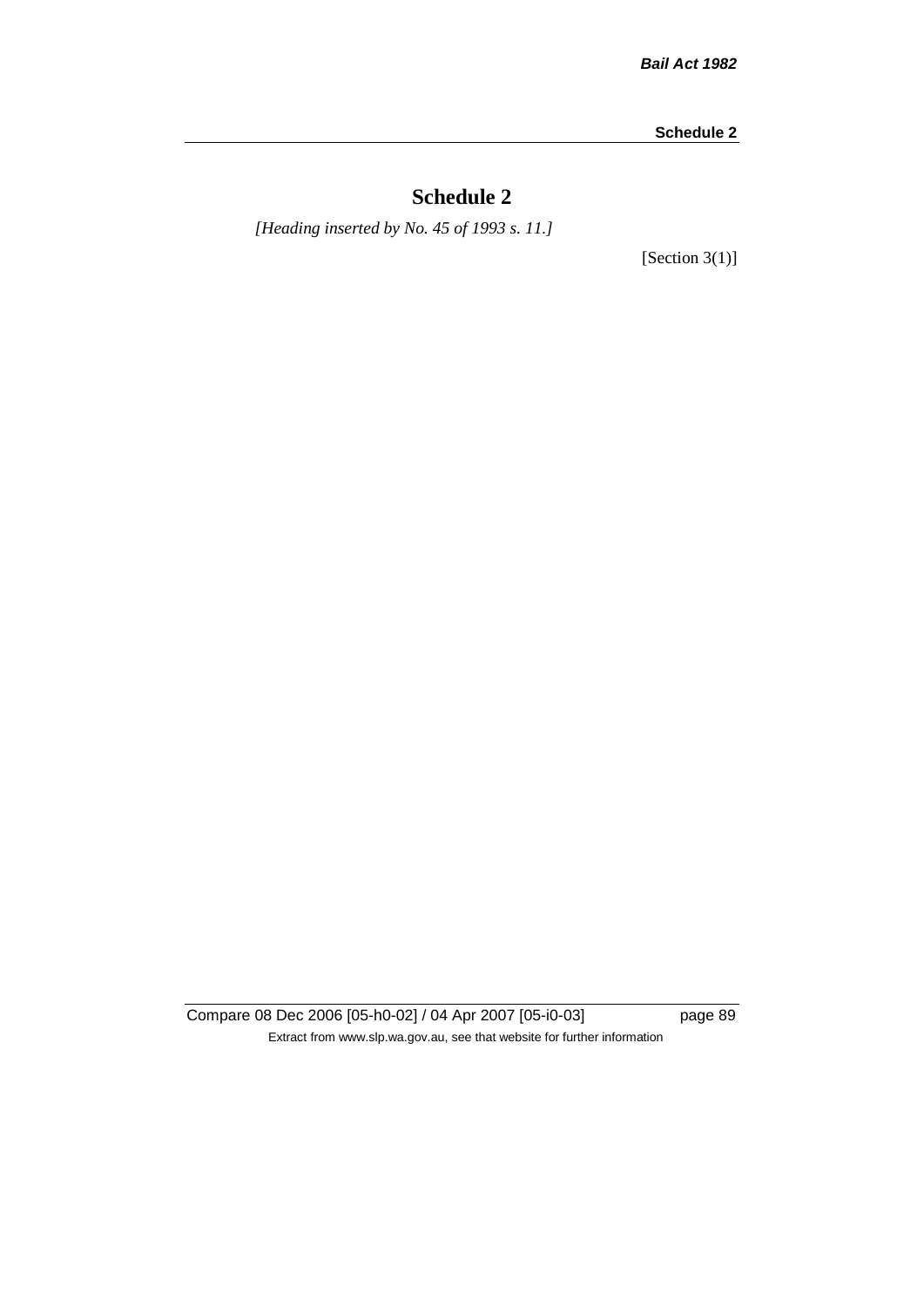|    | DULIOUD ULLUIU               |                                                                                  |  |  |  |
|----|------------------------------|----------------------------------------------------------------------------------|--|--|--|
|    | <b>Enactment</b>             | <b>Description of offence</b>                                                    |  |  |  |
| 1. | <b>The Criminal Code</b>     |                                                                                  |  |  |  |
|    | s. 278 (as read with s. 282) | Wilful murder                                                                    |  |  |  |
|    | s. 279 (as read with s. 282) | Murder                                                                           |  |  |  |
|    | s. 280 (as read with s. 287) | Manslaughter                                                                     |  |  |  |
|    | s. 292                       | Disabling in order to commit<br>indictable offence                               |  |  |  |
|    | s. 294                       | Acts intended to cause grievous<br>bodily harm or to resist or prevent<br>arrest |  |  |  |
|    | s. 297                       | Grievous bodily harm                                                             |  |  |  |
|    | s. 301                       | Wounding and similar acts                                                        |  |  |  |
|    | s. $304(2)$                  | Acts or omissions, with intent to<br>harm, causing bodily harm or<br>danger      |  |  |  |
|    | s. 317                       | Assault occasioning bodily harm                                                  |  |  |  |
|    | s. $317A(a)$                 | Assault with intent to commit or<br>facilitate a crime                           |  |  |  |
|    | s. $317A(b)$                 | Assault with intent to do grievous<br>bodily harm                                |  |  |  |
|    | s. 318                       | Serious assaults                                                                 |  |  |  |
|    | s. 323                       | Indecent assault                                                                 |  |  |  |
|    | s. 324                       | Aggravated indecent assault                                                      |  |  |  |
|    | s. 325                       | Sexual penetration without consent                                               |  |  |  |
|    | s. 326                       | Aggravated sexual penetration<br>without consent                                 |  |  |  |
|    | s. 331B                      | Sexual servitude                                                                 |  |  |  |
|    | s. 331C                      | Conducting business involving<br>sexual servitude                                |  |  |  |

# **Serious offences**

page 90 Compare 08 Dec 2006 [05-h0-02] / 04 Apr 2007 [05-i0-03] Extract from www.slp.wa.gov.au, see that website for further information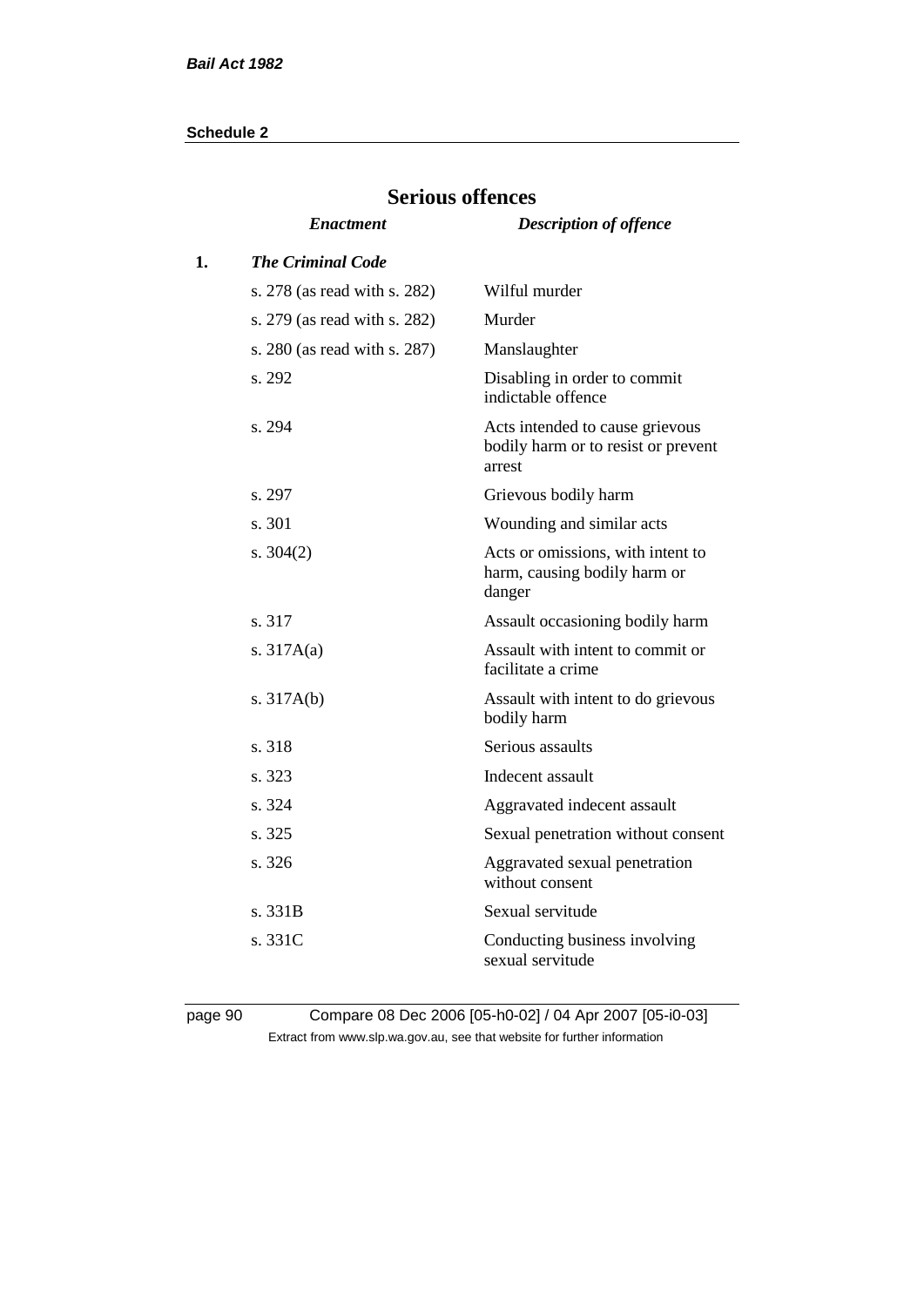|     | <b>Enactment</b>                   | <b>Description of offence</b>                                                                                                                      |
|-----|------------------------------------|----------------------------------------------------------------------------------------------------------------------------------------------------|
|     | s. 331D                            | Deceptive recruiting for<br>commercial sexual services                                                                                             |
|     | s. 332                             | Kidnapping                                                                                                                                         |
|     | s. 333                             | Deprivation of liberty                                                                                                                             |
|     | s. 338E                            | Stalking                                                                                                                                           |
|     | s. 378                             | Stealing a motor vehicle                                                                                                                           |
|     | s. 392                             | Robbery                                                                                                                                            |
|     | s. 393                             | Assault with intent to rob                                                                                                                         |
|     | s. 401                             | <b>Burglary</b>                                                                                                                                    |
|     | s. 444                             | Criminal damage, if the property is<br>destroyed or damaged by fire                                                                                |
| 2.  | <b>Bush Fires Act 1954</b>         |                                                                                                                                                    |
|     | s. 32                              | Wilfully lighting a fire or causing a<br>fire to be lit under such<br>circumstances as to be likely to<br>injure or damage a person or<br>property |
| 2a. | <b>Misuse of Drugs Act 1981</b>    |                                                                                                                                                    |
|     | s. $6(1)$                          | Offences concerned with<br>prohibited drugs generally                                                                                              |
|     | s. $7(1)$                          | Offences concerned with<br>prohibited plants generally                                                                                             |
|     | s. $33(1)(a)$                      | Attempting to commit an offence<br>under section $6(1)$ or $7(1)$                                                                                  |
|     | s. $33(2)(a)$                      | Conspiracy to commit an offence<br>under s. $6(1)$ or $7(1)$                                                                                       |
| 2b. | <b>Restraining Orders Act 1997</b> |                                                                                                                                                    |
|     | s. $61(1)$                         | Breach of a violence restraining<br>order                                                                                                          |

Compare 08 Dec 2006 [05-h0-02] / 04 Apr 2007 [05-i0-03] page 91 Extract from www.slp.wa.gov.au, see that website for further information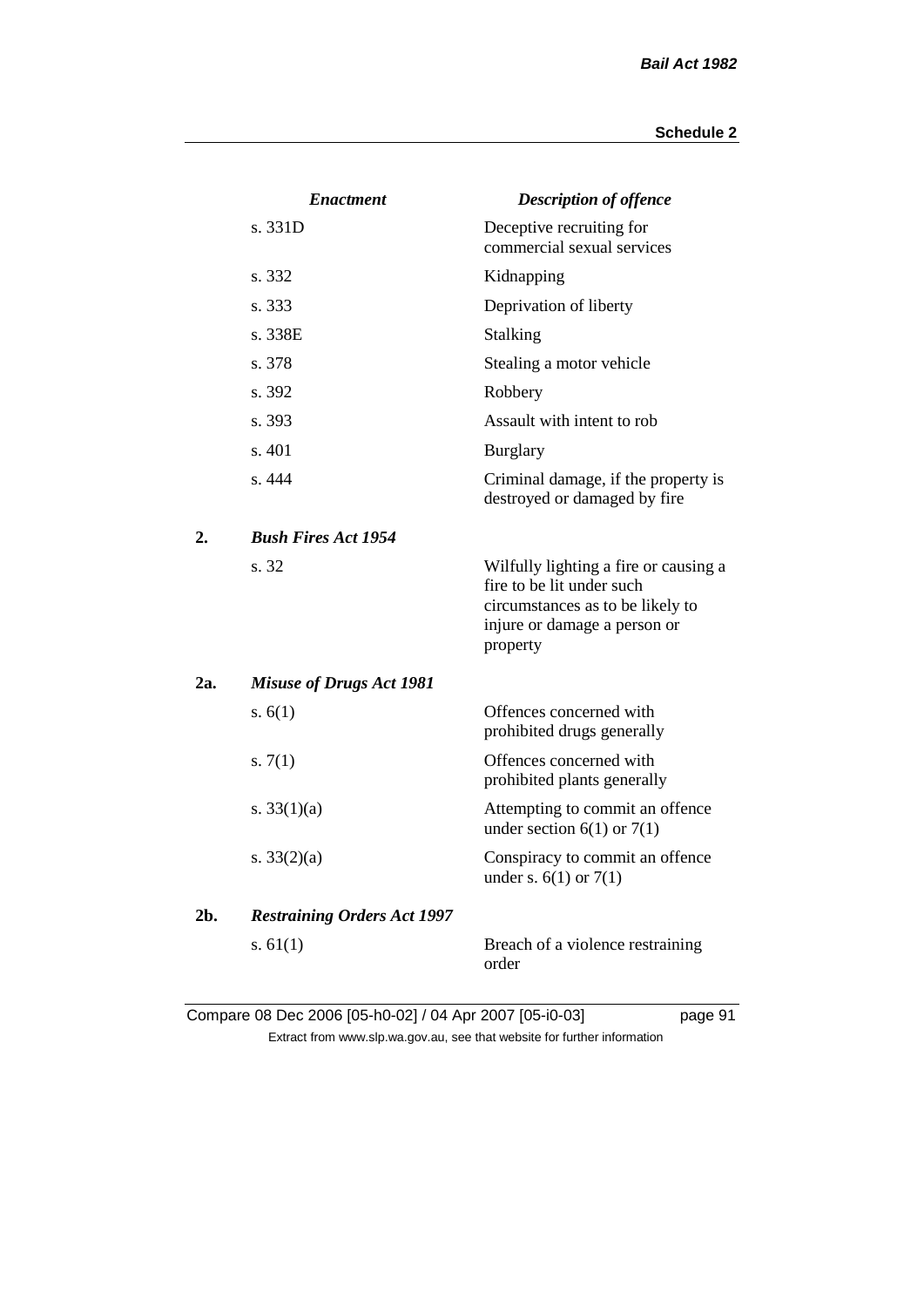| <b>Enactment</b>      |                                                                                                                                                                                                                                                                 | <b>Description of offence</b>                                                                                                                                  |
|-----------------------|-----------------------------------------------------------------------------------------------------------------------------------------------------------------------------------------------------------------------------------------------------------------|----------------------------------------------------------------------------------------------------------------------------------------------------------------|
| s. $61(2a)$           |                                                                                                                                                                                                                                                                 | Breach of a police order                                                                                                                                       |
| s. $86(2)$            |                                                                                                                                                                                                                                                                 | Breach of a Part VII order under<br>the <i>Justices</i> Act $1902$ —                                                                                           |
|                       | (a)                                                                                                                                                                                                                                                             | that under section 86 of the<br><b>Restraining Orders Act 1997</b><br>is taken to be a misconduct<br>restraining order under that<br>Act; and                  |
|                       | (b)                                                                                                                                                                                                                                                             | that shows on the face of the<br>order that the causing or<br>threatening of personal<br>injury by the accused was a<br>ground for the making of the<br>order. |
| Road Traffic Act 1974 |                                                                                                                                                                                                                                                                 |                                                                                                                                                                |
| s. 59<br>injury, etc. |                                                                                                                                                                                                                                                                 | Dangerous driving causing death,                                                                                                                               |
| s. 59A                | harm                                                                                                                                                                                                                                                            | Dangerous driving causing bodily                                                                                                                               |
|                       | [Schedule 2 inserted by No. 45 of 1993 s. 11; amended by No. 82 of<br>1994 s. 13; No. 38 of 1998 s. 4(2); No. 54 of 1998 s. 15; No. 23 of<br>2001 s. 10(1); No. 4 of 2004 s. 24 and 26; No. 38 of 2004 s. 61;<br>No. 62 of 2004 s. 9(1); No. 84 of 2004 s. 82.] |                                                                                                                                                                |

page 92 Compare 08 Dec 2006 [05-h0-02] / 04 Apr 2007 [05-i0-03] Extract from www.slp.wa.gov.au, see that website for further information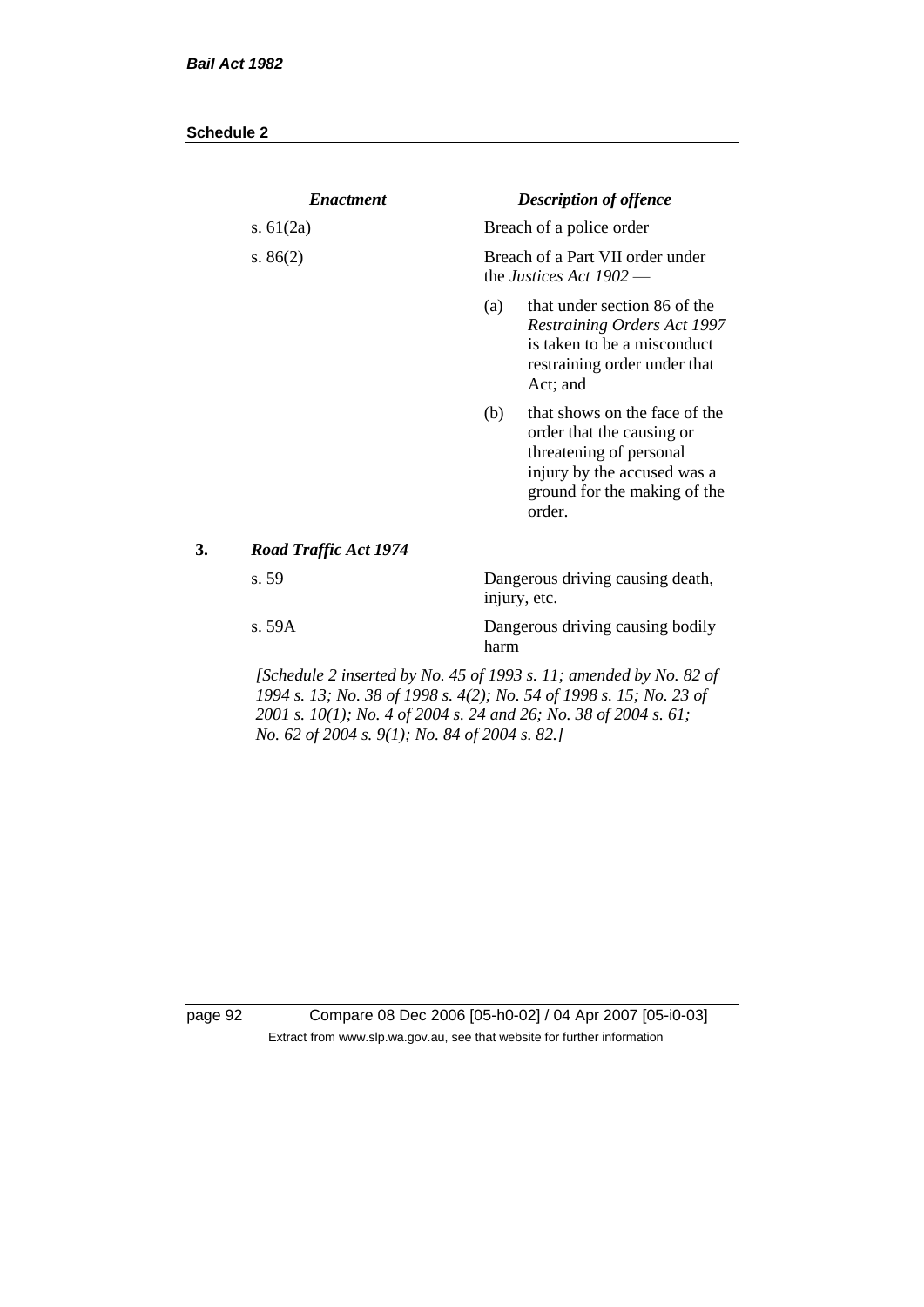## **Notes**

<sup>1</sup> This is a compilation of the *Bail Act 1982* and includes the amendments made by the other written laws referred to in the following table  $1a$ . The table also contains information about any reprint.

## **Compilation table**

| <b>Short title</b>                                                          | <b>Number</b><br>and year | Assent     | <b>Commencement</b>                                                        |
|-----------------------------------------------------------------------------|---------------------------|------------|----------------------------------------------------------------------------|
| Bail Act 1982                                                               | 86 of 1982                |            | 18 Nov 1982 6 Feb 1989 (see s. 2 and<br><i>Gazette</i> 27 Jan 1989 p. 263) |
| Acts Amendment<br>(Abolition of Capital)<br>Punishment) Act 1984<br>Pt. III | 52 of 1984                | 5 Sep 1984 | 3 Oct 1984                                                                 |
| <b>Bail Amendment</b><br>Act 1984 <sup>2</sup>                              | 74 of 1984                |            | 29 Nov 1984 6 Feb 1989 (see s. 2 and<br><i>Gazette</i> 27 Jan 1989 p. 263) |
| <b>Bail Amendment</b><br>Act 1988                                           | 15 of 1988                | 6 Sep 1988 | 6 Feb 1989 (see s. 2 and<br><i>Gazette</i> 27 Jan 1989 p. 263)             |
|                                                                             |                           |            |                                                                            |

**Reprint of the** *Bail Act 1982* **under the Reprints Act 1984 and s. 21 of the Bail Amendment Act 1988** <sup>3</sup> (includes amendments listed above)

| Criminal Law<br>Amendment Act 1988<br>Pt.4                                        | 70 of 1988 | 15 Dec 1988 | 6 Feb 1989 (see s. 2(2)(b) and<br>Gazette 27 Jan 1989 p. 263)     |
|-----------------------------------------------------------------------------------|------------|-------------|-------------------------------------------------------------------|
| <b>Acts Amendment</b><br>(Children's Court)<br>Act 1988 Pt. 13                    | 49 of 1988 | 22 Dec 1988 | 1 Dec 1989 (see s. 2 and<br><i>Gazette</i> 24 Nov 1989 p. 4327)   |
| Justices Amendment<br>Act 1989 s. 18                                              | 33 of 1989 | 22 Dec 1989 | 1 Jun 1991 (see s. 2 and<br><i>Gazette</i> 17 May 1991 p. 2455)   |
| <b>Community Corrections</b><br><b>Legislation Amendment</b><br>Act 1990 Pt. 2    | 61 of 1990 | 17 Dec 1990 | 3 Apr 1991 (see s. 2 and<br><i>Gazette</i> 22 Mar 1991 p. 1209)   |
| Child Welfare<br>Amendment Act (No. 2)<br>1990 s. 15                              | 83 of 1990 | 22 Dec 1990 | 1 Aug 1991 (see s. 2 and<br><i>Gazette</i> 1 Aug 1991 p. 3983)    |
| Children's Court of<br>Western Australia<br>Amendment Act<br>$(No. 2)$ 1991 s. 21 | 15 of 1991 | 21 Jun 1991 | 9 Aug 1991 (see s. 2(2) and<br><i>Gazette</i> 9 Aug 1991 p. 4101) |

**Reprint of the** *Bail Act 1982* **as at 17 Oct 1991** (includes amendments listed above)

Compare 08 Dec 2006 [05-h0-02] / 04 Apr 2007 [05-i0-03] page 93 Extract from www.slp.wa.gov.au, see that website for further information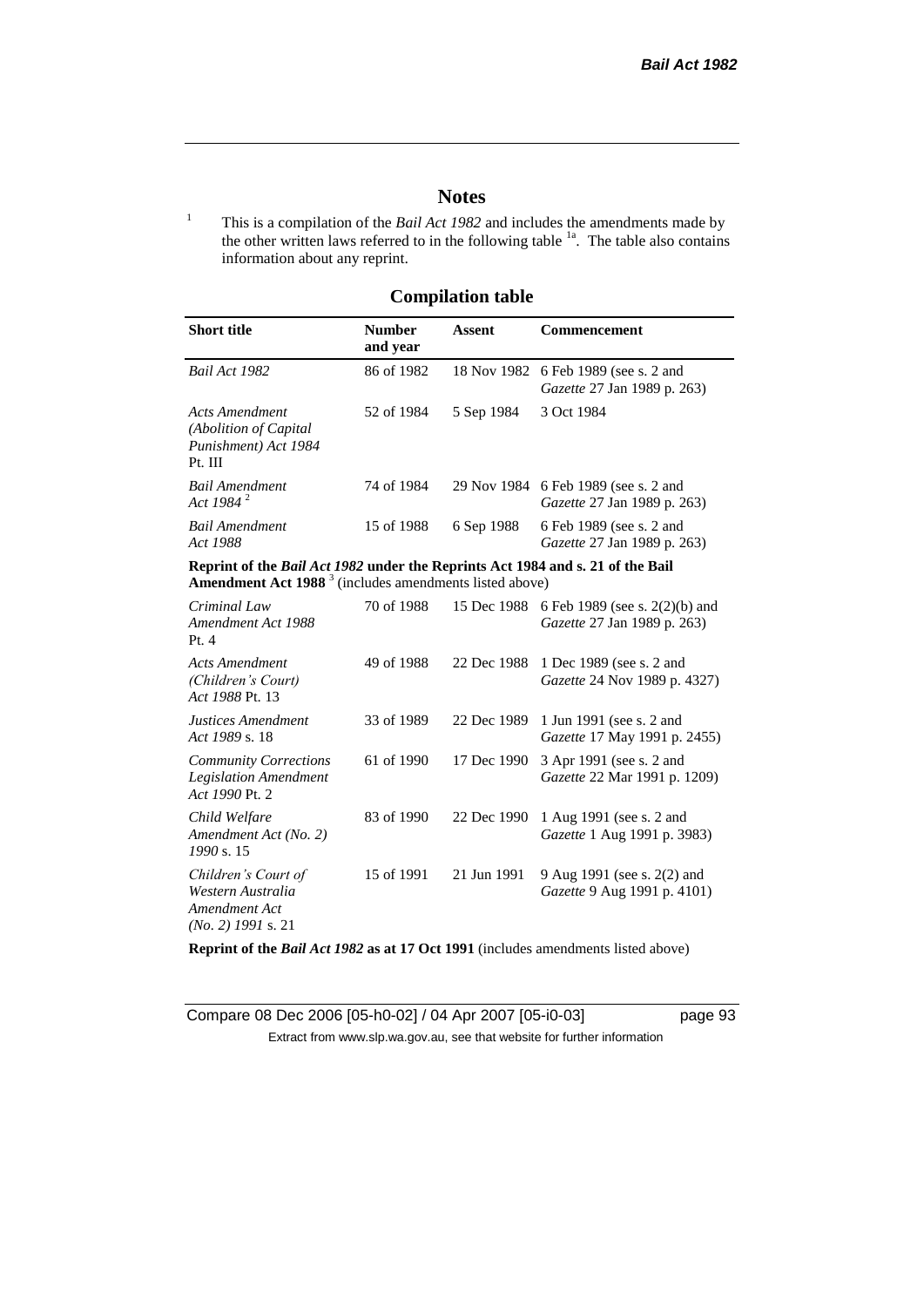| <b>Short title</b>                                                                                                                                                                                                                                                             | <b>Number</b> | <b>Assent</b> | Commencement                                                                                                                                                            |  |
|--------------------------------------------------------------------------------------------------------------------------------------------------------------------------------------------------------------------------------------------------------------------------------|---------------|---------------|-------------------------------------------------------------------------------------------------------------------------------------------------------------------------|--|
|                                                                                                                                                                                                                                                                                | and year      |               |                                                                                                                                                                         |  |
| <b>Acts Amendment (Sexual</b><br>Offences) Act 1992 Pt. 3                                                                                                                                                                                                                      | 14 of 1992    | 17 Jun 1992   | 1 Aug 1992 (see s. 2 and<br>Gazette 28 Jul 1992 p. 3671)                                                                                                                |  |
| <b>Acts Amendment</b><br>(Ministry of Justice)<br>Act 1993 Pt. 3 <sup>4</sup>                                                                                                                                                                                                  | 31 of 1993    | 15 Dec 1993   | 1 Jul 1993 (see s. 2)                                                                                                                                                   |  |
| Criminal Procedure<br>Amendment Act 1993<br>Pt. $2^5$                                                                                                                                                                                                                          | 45 of 1993    | 20 Dec 1993   | Act other than s. 7-9 and<br>$10(2)(b)$ : 17 Jan 1994 (see<br>s. $2(1)$ ;<br>s. 7-9 and 10(2)(b): 4 Mar 1994<br>(see s. $2(2)$ and <i>Gazette</i><br>4 Mar 1994 p. 915) |  |
| Criminal Law<br>Amendment Act 1994<br>s. $13(1)$ and $(2)$                                                                                                                                                                                                                     | 82 of 1994    | 23 Dec 1994   | 20 Jan 1995 (see s. 2(2))                                                                                                                                               |  |
| Acts Amendment (Fines,<br>Penalties and<br><b>Infringement Notices</b> )<br>Act 1994 Pt. 3                                                                                                                                                                                     | 92 of 1994    | 23 Dec 1994   | 1 Jan 1995 (see s. 2(1) and<br>Gazette 30 Dec 1994 p. 7211)                                                                                                             |  |
| Sentencing<br>(Consequential<br>Provisions) Act 1995<br>Pt. 5                                                                                                                                                                                                                  | 78 of 1995    | 16 Jan 1996   | 4 Nov 1996 (see s. 2 and<br>Gazette 25 Oct 1996 p. 5632)                                                                                                                |  |
| Coroners Act 1996 s. 61                                                                                                                                                                                                                                                        | 2 of 1996     |               | 24 May 1996 7 Apr 1997 (see s. 2 and<br>Gazette 18 Mar 1997 p. 1529)                                                                                                    |  |
| <b>Mental Health</b><br>(Consequential<br>Provisions) Act 1996<br>Pt. 2                                                                                                                                                                                                        | 69 of 1996    |               | 13 Nov 1996 13 Nov 1997 (see s. 2)                                                                                                                                      |  |
| <b>Reprint of the Bail Act 1982 as at 13 Mar 1997</b> (includes amendments listed above<br>except those in the Coroners Act 1996 and the Mental Health (Consequential Provisions)<br>Act 1996) (corrections to reprint in Gazette 25 Jul 1997 p. 3909 and 14 Nov 1997 p. 6426) |               |               |                                                                                                                                                                         |  |

| Statutes (Repeals and<br>Minor Amendments)<br><i>Act 1997 s.</i> 21 |                                    | 57 of 1997 15 Dec 1997 15 Dec 1997 (see s. 2(1)) |
|---------------------------------------------------------------------|------------------------------------|--------------------------------------------------|
| Criminal Law<br>Amendment Act (No. 1)<br>$1998$ s. 4(2)             | 38 of 1998 25 Sep 1998 23 Oct 1998 |                                                  |

page 94 Compare 08 Dec 2006 [05-h0-02] / 04 Apr 2007 [05-i0-03] Extract from www.slp.wa.gov.au, see that website for further information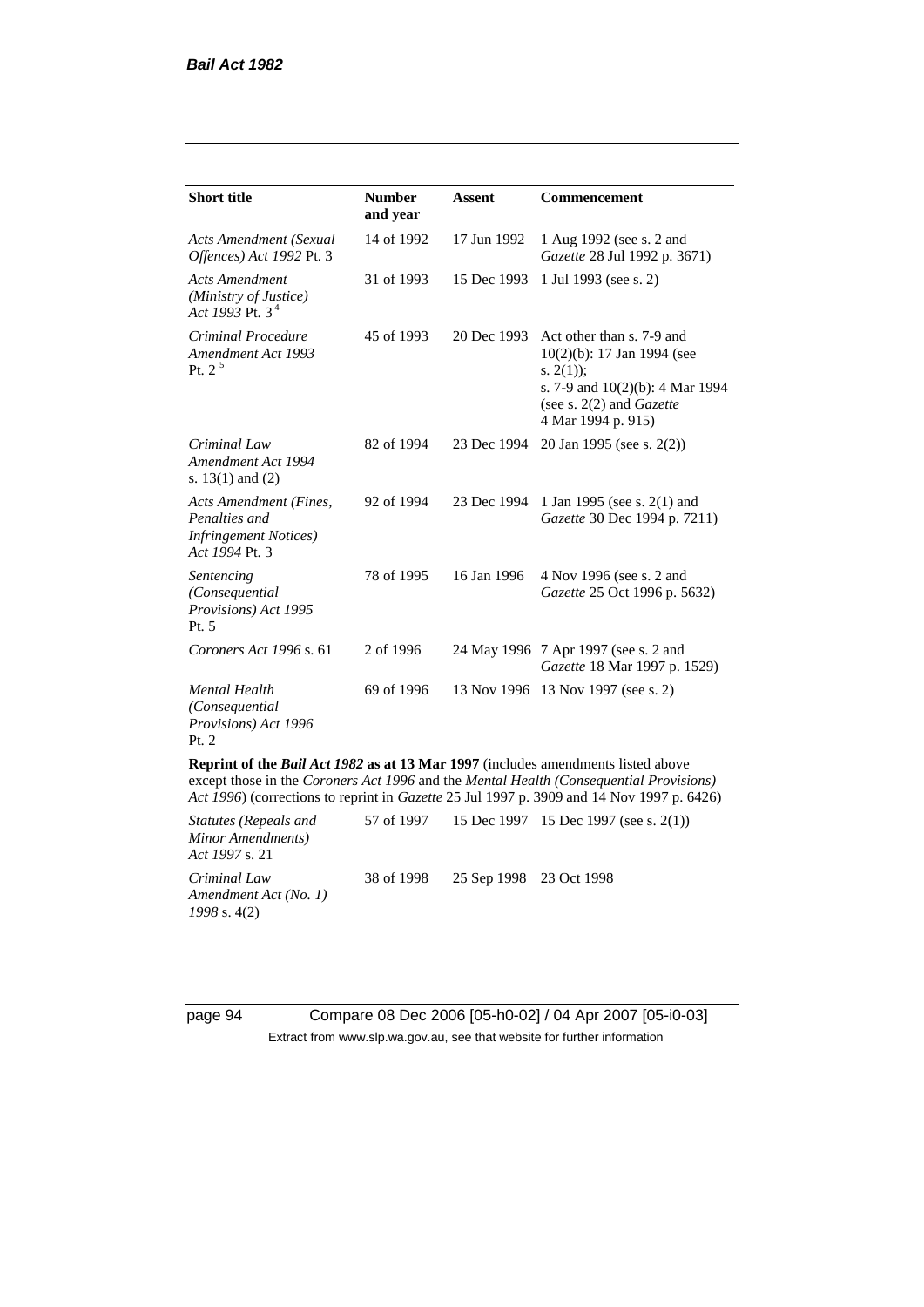| <b>Short title</b>                                                                                | <b>Number</b><br>and year | Assent                  | Commencement                                                                                                                                                                                                                                                                                                       |  |  |
|---------------------------------------------------------------------------------------------------|---------------------------|-------------------------|--------------------------------------------------------------------------------------------------------------------------------------------------------------------------------------------------------------------------------------------------------------------------------------------------------------------|--|--|
| <b>Bail Amendment</b><br>Act 1998 <sup>6</sup>                                                    | 54 of 1998                | 11 Jan 1999             | Pt. 4 and 7: 15 May 1999<br>(see s. 2 and Gazette<br>11 May 1999 p. 1905);<br>Pt. 2, 3 and 5 (other than s. 12):<br>8 Mar 2000 (see s. 2 and<br>Gazette 7 Mar 2000 p. 1039);<br>s. 12: 1 Sep 2000 (see s. 2 and<br>Gazette 29 Aug 2000 p. 4985);<br>Pt. 6: 4 Dec 2000 (see s. 2 and<br>Gazette 4 Dec 2000 p. 6799) |  |  |
| Reprint of the Bail Act 1982 as at 27 Aug 1999 (includes amendments listed above)                 |                           |                         |                                                                                                                                                                                                                                                                                                                    |  |  |
| Court Security and<br><b>Custodial Services</b><br>(Consequential<br>Provisions) Act 1999<br>Pt.3 | 47 of 1999                | 8 Dec 1999              | 18 Dec 1999 (see s. 2 and<br>Gazette 17 Dec 1999 p. 6175-6)                                                                                                                                                                                                                                                        |  |  |
| Criminal Law Amendment<br>Act 2001 s. 10(1)                                                       | 23 of 2001                | 26 Nov 2001 24 Dec 2001 |                                                                                                                                                                                                                                                                                                                    |  |  |
| Criminal Investigation<br>(Identifying People)<br>Act 2002 s. 96                                  | 6 of 2002                 | 4 Jun 2002              | 20 Nov 2002 (see s. 2 and<br><i>Gazette</i> 19 Nov 2002 p. 5505)                                                                                                                                                                                                                                                   |  |  |
| Criminal Law (Procedure)<br>Amendment Act 2002 Pt. 4<br>Div. 1                                    | 27 of 2002                | 25 Sep 2002             | 27 Sep 2002 (see s. 2 and<br>Gazette 27 Sep 2002 p. 4875)                                                                                                                                                                                                                                                          |  |  |
| <b>Sentencing Legislation</b><br>Amendment and Repeal<br>Act 2003 s. 29(3) and 37                 | 50 of 2003                | 9 Jul 2003              | s. 29(3): 31 Aug 2003 (see s. 2)<br>and Gazette 29 Aug 2003<br>p. 3833);<br>s. 37: 15 May 2004 (see s. 2 and<br>Gazette 14 May 2004 p. 1445)                                                                                                                                                                       |  |  |
| Acts Amendment and<br>Repeal (Courts and Legal<br>Practice) Act 2003 s. 88,<br>97, 121            | 65 of 2003                | 4 Dec 2003              | 1 Jan 2004 (see s. 2 and <i>Gazette</i><br>30 Dec 2003 p. 5722)                                                                                                                                                                                                                                                    |  |  |
| Statutes (Repeals and<br>Minor Amendments)<br>Act 2003 s. 29                                      | 74 of 2003                | 15 Dec 2003             | 15 Dec 2003 (see s. 2)                                                                                                                                                                                                                                                                                             |  |  |
| Criminal Code Amendment<br>Act 2004 s. 24, 26 and 58                                              | 4 of 2004                 | 23 Apr 2004             | 21 May 2004 (see s. 2)                                                                                                                                                                                                                                                                                             |  |  |
| Sentencing Legislation<br>Amendment Act 2004 s. 13                                                | 27 of 2004                | 14 Oct 2004             | 31 May 2006 (see s. 2 and<br>Gazette 30 May 2006 p. 1965)                                                                                                                                                                                                                                                          |  |  |

Compare 08 Dec 2006 [05-h0-02] / 04 Apr 2007 [05-i0-03] page 95 Extract from www.slp.wa.gov.au, see that website for further information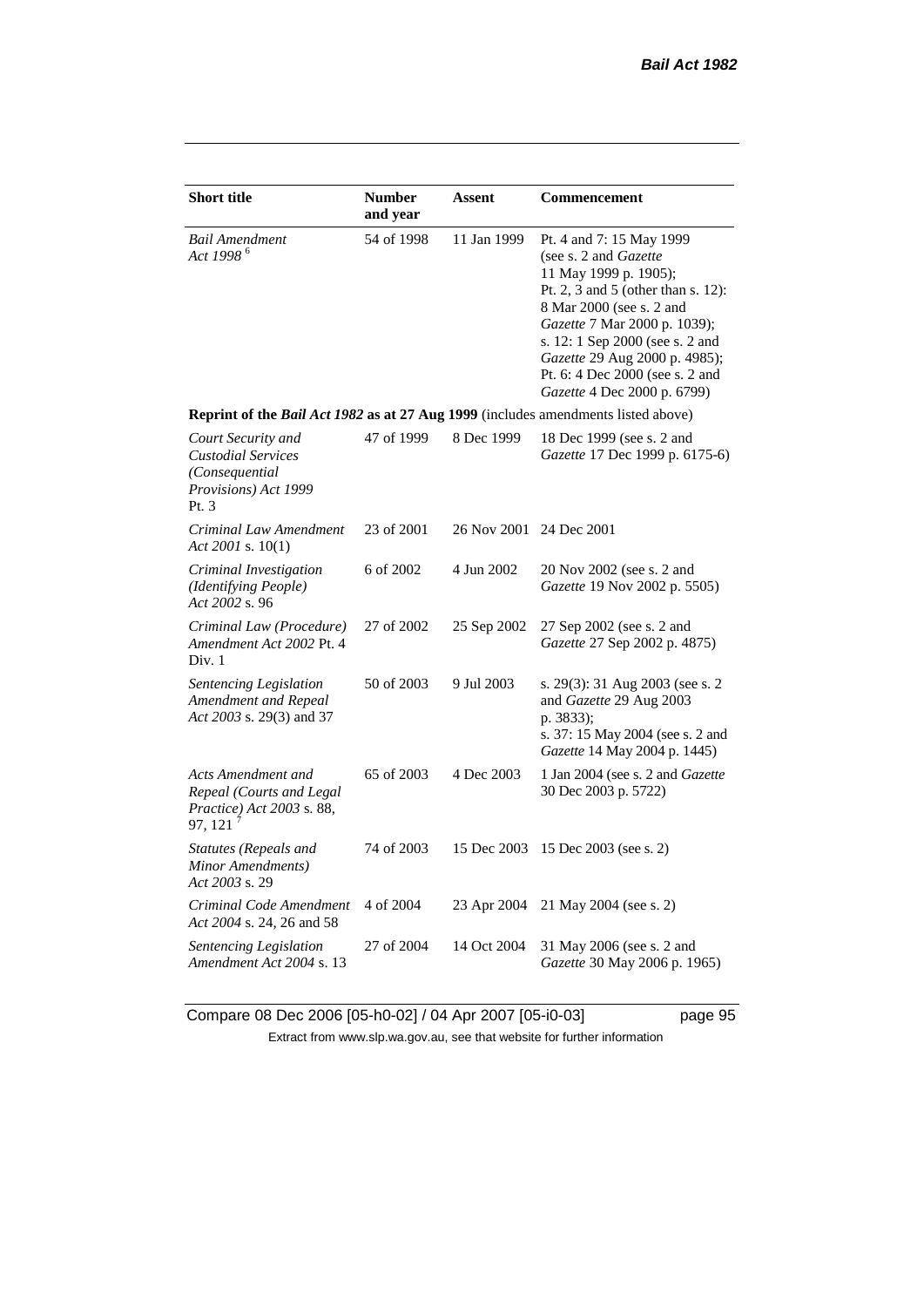| <b>Short title</b>                                                                                           | <b>Number</b><br>and year | <b>Assent</b> | <b>Commencement</b>                                                                                                                                                                                                                                            |
|--------------------------------------------------------------------------------------------------------------|---------------------------|---------------|----------------------------------------------------------------------------------------------------------------------------------------------------------------------------------------------------------------------------------------------------------------|
| <b>Acts Amendment (Family</b><br>and Domestic Violence)<br>Act 2004 Pt. 3                                    | 38 of 2004                | 9 Nov 2004    | 1 Dec 2004 (see s. 2 and<br><i>Gazette</i> 26 Nov 2004 p. 5309)                                                                                                                                                                                                |
| Children and Community<br><i>Services Act 2004 s. 251</i>                                                    | 34 of 2004                | 20 Oct 2004   | 1 Mar 2006 (see s. 2 and<br>Gazette 14 Feb 2006 p. 695)                                                                                                                                                                                                        |
| Acts Amendment (Court of<br>Appeal) Act 2004 s. 28                                                           | 45 of 2004                | 9 Nov 2004    | s. $28(1)$ , (2) and (4) (other than<br>the amendment to s. $7A(1)$ :<br>1 Feb 2005 (see. s. 2 and<br><i>Gazette</i> 14 Jan 2005 p. 163)<br>s. $28(3)$ and $(4)$ (the<br>amendment to s. $7A(1)$ : 2 May<br>2005 (see. s. 2 and Gazette<br>14 Jan 2005 p. 163) |
| Courts Legislation<br>Amendment and Repeal<br>Act 2004 s. 141 <sup>10</sup>                                  | 59 of 2004                | 23 Nov 2004   | 1 May 2005 (see s. 2 and<br><i>Gazette</i> 31 Dec 2004 p. 7128)                                                                                                                                                                                                |
| Misuse of Drugs<br>Amendment Act 2004<br>s. $9(1)$                                                           | 62 of 2004                | 24 Nov 2004   | 1 Jan 2005 (see s. 2 and <i>Gazette</i><br>10 Dec 2004 p. 5965)                                                                                                                                                                                                |
| Criminal Procedure and<br>Appeals (Consequential and<br>Other Provisions) Act 2004<br>Pt. 3 and s. 82 and 83 | 84 of 2004                | 16 Dec 2004   | 2 May 2005 (see s. 2 and<br>Gazette 31 Dec 2004 p. 7129<br>(correction in Gazette 7 Jan<br>$2005$ p. 53))                                                                                                                                                      |
|                                                                                                              |                           |               | <b>Reprint 5: The Bail Act 1982 as at 1 Apr 2005</b> (includes amendments listed above except<br>those in the Contensing Legislation Amendment Act 2004 s 12 the Acts Amendment (Court                                                                         |

those in the *Sentencing Legislation Amendment Act 2004* s. 13, the *Acts Amendment (Court of Appeal) Act 2004* s. 28(3) and (4) (the amendment to s. 7A(1)), the *Children and Community Services Act 2004*, the *Courts Legislation Amendment and Repeal Act 2004* and the *Criminal Procedure and Appeals (Consequential and Other Provisions) Act 2004*)

*Planning and Development (Consequential and Transitional Provisions) Act 2005* s. 15 12 Dec 2005 9 Apr 2006 (see s. 2 and *Gazette* 21 Mar 2006 p. 1078) *Prisons and Sentencing Legislation Amendment Act 2006* Pt. 5 65 of 2006 8 Dec 2006 4 Apr 2007 (see s. 2 and *Gazette* 3 Apr 2007 p. 1491)

<sup>1a</sup> On the date as at which this compilation was prepared, provisions referred to in the following table had not come into operation and were therefore not included in this compilation. For the text of the provisions see the endnotes referred to in the table.

page 96 Compare 08 Dec 2006 [05-h0-02] / 04 Apr 2007 [05-i0-03] Extract from www.slp.wa.gov.au, see that website for further information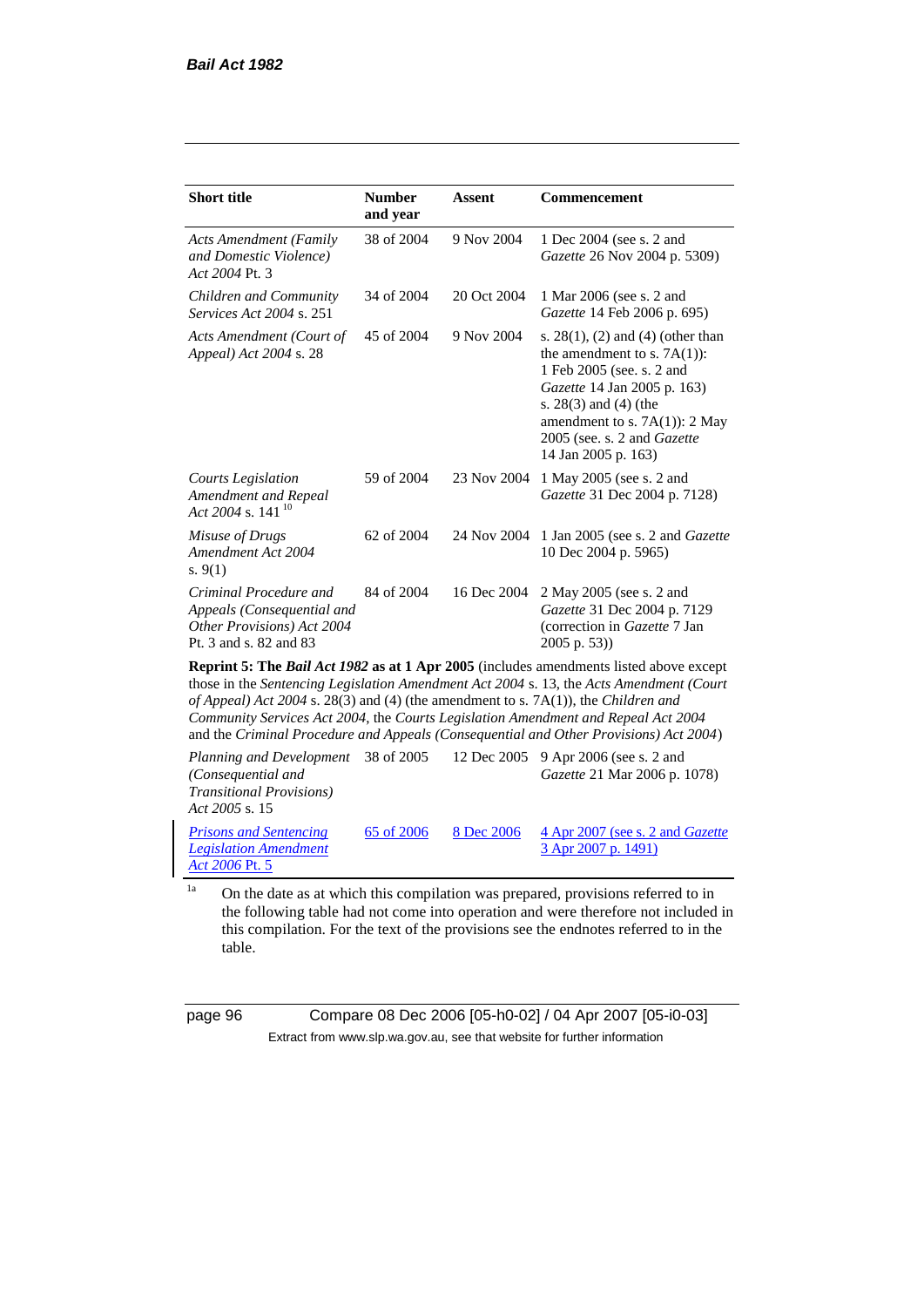| <b>Short title</b>                                                                       | Number<br>and year | Assent      | Commencement                                                                             |
|------------------------------------------------------------------------------------------|--------------------|-------------|------------------------------------------------------------------------------------------|
| <b>Machinery of Government</b><br>(Miscellaneous<br>Amendments) Act 2006<br>Pt. 3 Div. 1 | 28 of 2006         | 26 Jun 2006 | To be proclaimed (see s. 2)                                                              |
| Criminal Investigation<br><i>(Consequential Provisions)</i><br>Act 2006 Pt. $2^8$        | 59 of 2006         |             | 16 Nov 2006 To be proclaimed (see s. 2)                                                  |
| <u>Prisons and Sentencine</u><br><b>Legislation Amendment</b><br>$Aof 2006$ Dt           |                    | Dec 2006    | To be proclaimed (see s. 2)                                                              |
| 2<br>Act 1988 s. 20.                                                                     |                    |             | The Bail Amendment Act 1984 s. 10 and 11 were repealed by the Bail Amendment             |
| 3                                                                                        |                    |             | The <i>Bail Act 1982</i> was not in operation at the time when the reprint was compiled. |

| Provisions that have not come into operation |  |  |
|----------------------------------------------|--|--|
|----------------------------------------------|--|--|

<sup>4</sup> The *Acts Amendment (Ministry of Justice) Act 1993* Pt. 19 is a transitional provision that is of no further effect.

<sup>5</sup> The *Criminal Procedure Amendment Act 1993* s. 13 reads as follows:

 $\epsilon$ 

 $\epsilon$ 

#### **13. Transitional**

- (1) The amendments to the principal Act effected by a provision of this Part apply in relation to —
	- (a) a child arrested for any offence; and
	- (b) a person, other than a child, arrested for a serious offence,

on or after the day on which that provision comes into operation.

(2) In subsection (1) **"child"** and **"serious offence"** have the same meanings as in the principal Act.

<sup>6</sup> The *Bail Amendment Act 1998* s. 6(2) reads as follows:

(2) Section 16A inserted by subsection (1) applies to persons arrested for an offence referred to in subsection  $(2)(a)$  or  $(3)$  of that section on or after the day on which this section comes into operation.

".

".

Compare 08 Dec 2006 [05-h0-02] / 04 Apr 2007 [05-i0-03] page 97 Extract from www.slp.wa.gov.au, see that website for further information

<sup>&</sup>lt;sup>3</sup> The *Bail Act 1982* was not in operation at the time when the reprint was compiled, but the reprinting was authorised by s. 21 of the *Bail Amendment Act 1988*.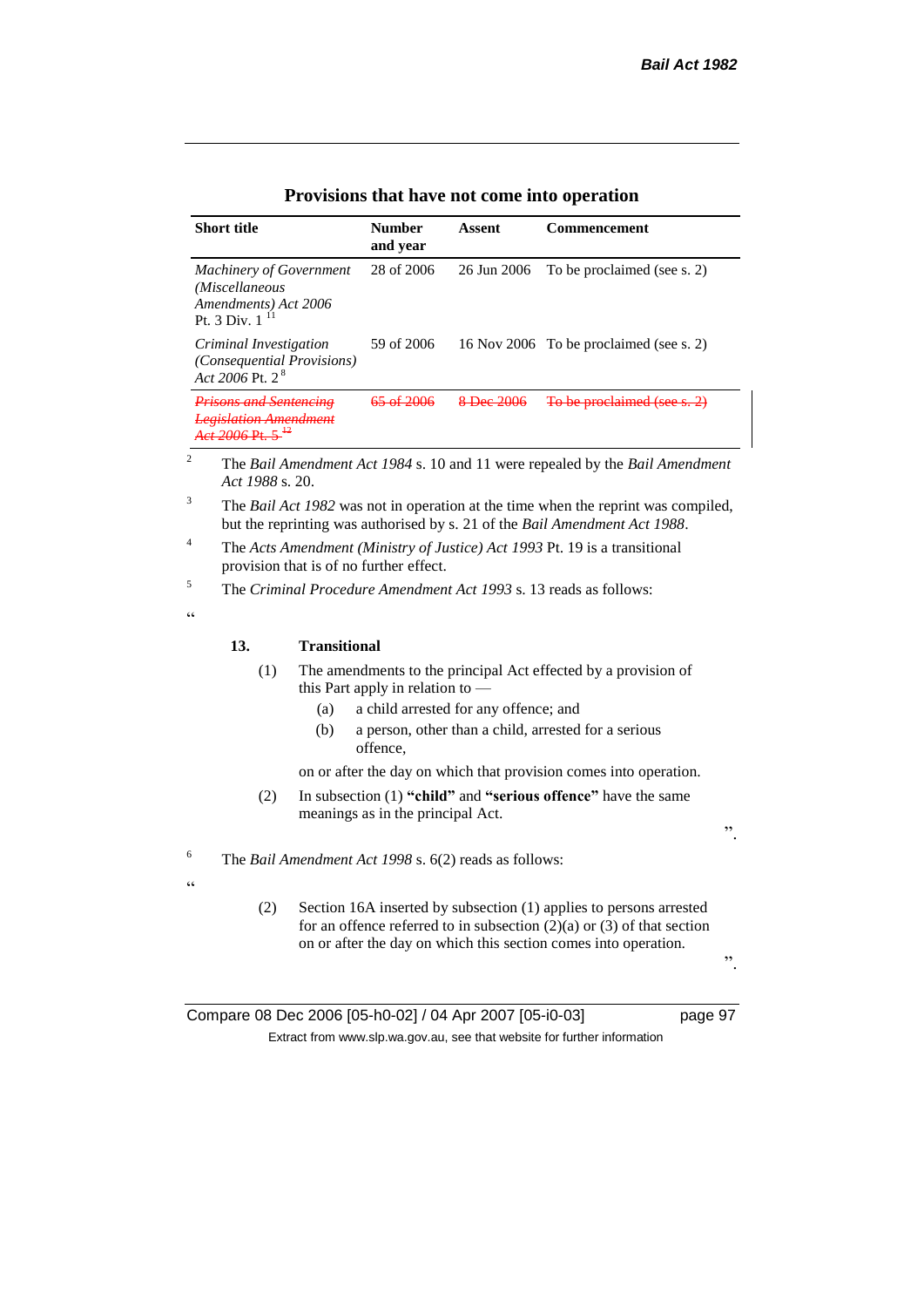<sup>7</sup> The *Acts Amendment and Repeal (Courts and Legal Practice) Act 2003* s. 97 reads as follows:

#### $\epsilon$

## **97. References to Crown Solicitor**

If in a written law or other document or instrument there is a reference to the Crown Solicitor that reference may, where the context so requires, be read as if it had been amended to be a reference to the State Solicitor.

".

<sup>8</sup> On the date as at which this compilation was prepared, the *Criminal Investigation (Consequential Provisions) Act 2006* Pt. 2 had not come into operation. It reads as follows:

#### $\epsilon$

# **Part 2 —** *Bail Act 1982* **amended**

- **3. The Act amended by this Part**
	- The amendments in this Part are to the *Bail Act 1982*.

#### **4. Section 6 replaced and consequential amendments**

(1) Section 6 is repealed and the following section is inserted instead —

<u>،</u>

#### **6. Duty on arresting officer and others to consider bail**

- (1) This section applies to a police officer or other person (the **"arrester"**) who —
	- (a) charges a person who is under arrest (the **"accused"**) with an offence; and
	- (b) does not release the accused unconditionally under section 142 of the *Criminal Investigation Act 2006*,

or who arrests a person under a warrant.

- (2) This section is subject to
	- (a) the exercise of the power conferred by section 9; and
	- (b) sections 10, 12 and 16 and clause 3A of Part C of Schedule 1.
- (3) The duties in this section shall be performed whether or not an application for bail is made by or on behalf of the accused.

page 98 Compare 08 Dec 2006 [05-h0-02] / 04 Apr 2007 [05-i0-03] Extract from www.slp.wa.gov.au, see that website for further information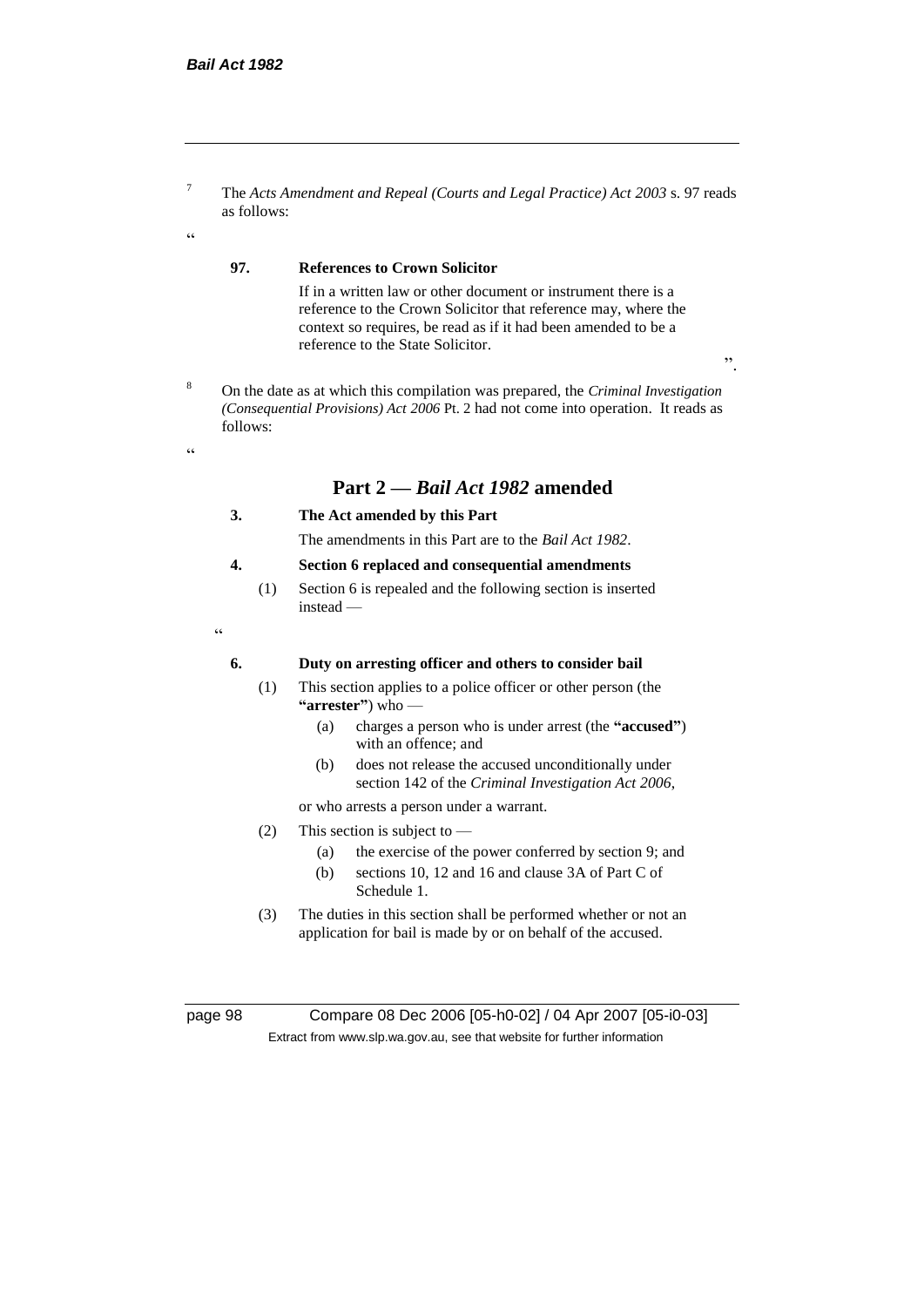- (4) As soon as is practicable after the accused is charged, or arrested under a warrant, as the case may be, the arrester shall either —
	- (a) bring the accused or cause the accused to be brought before a court; or
	- (b) perform the other duties of the arrester under this section.
- (5) If the arrester has power to grant the accused bail, the arrester shall consider the accused's case for bail.
- (6) If the arrester does not have power to grant the accused bail, the arrester shall, unless subsection (8), (9) or (10) applies, bring or cause the accused to be brought before an authorised police officer or a justice or, in the case of a child, any authorised officer or a justice, who shall consider the accused's case for bail as soon as is practicable.
- (7) Even if the arrester has power to grant the accused bail, the arrester may, instead of complying with subsection (5), comply with subsection (6) as if the arrester did not.
- (8) If under section 15 only a Judge of the Supreme Court or a Judge of the Children's Court has power to grant the accused bail, the arrester shall bring the accused or cause the accused to be brought before a Judge of the Supreme Court or a Judge of the Children's Court, as the case requires, who shall consider the accused's case for bail as soon as is practicable.
- (9) If under section 16 only a justice has power to grant the accused bail, the arrester shall bring the accused or cause the accused to be brought before a justice, who shall consider the accused's case for bail as soon as is practicable.
- (10) If section 16A applies, the arrester shall bring the accused or cause the accused to be brought before a court or Judge referred to in section 16A(1), who shall consider the accused's case for bail as soon as is practicable.
	- ".
	- (2) Section  $7(3)(a)$  is amended by deleting "section  $6(3)$ " and inserting instead —

" section  $6(8)$  or  $(9)$  ".

(3) Section 16(1) is amended by deleting "section 6(2)(b)." and inserting instead —

section  $6(9)$ .

(4) Section  $61(2)(b)$  is amended by deleting "section  $6(2a)$ ." and inserting instead —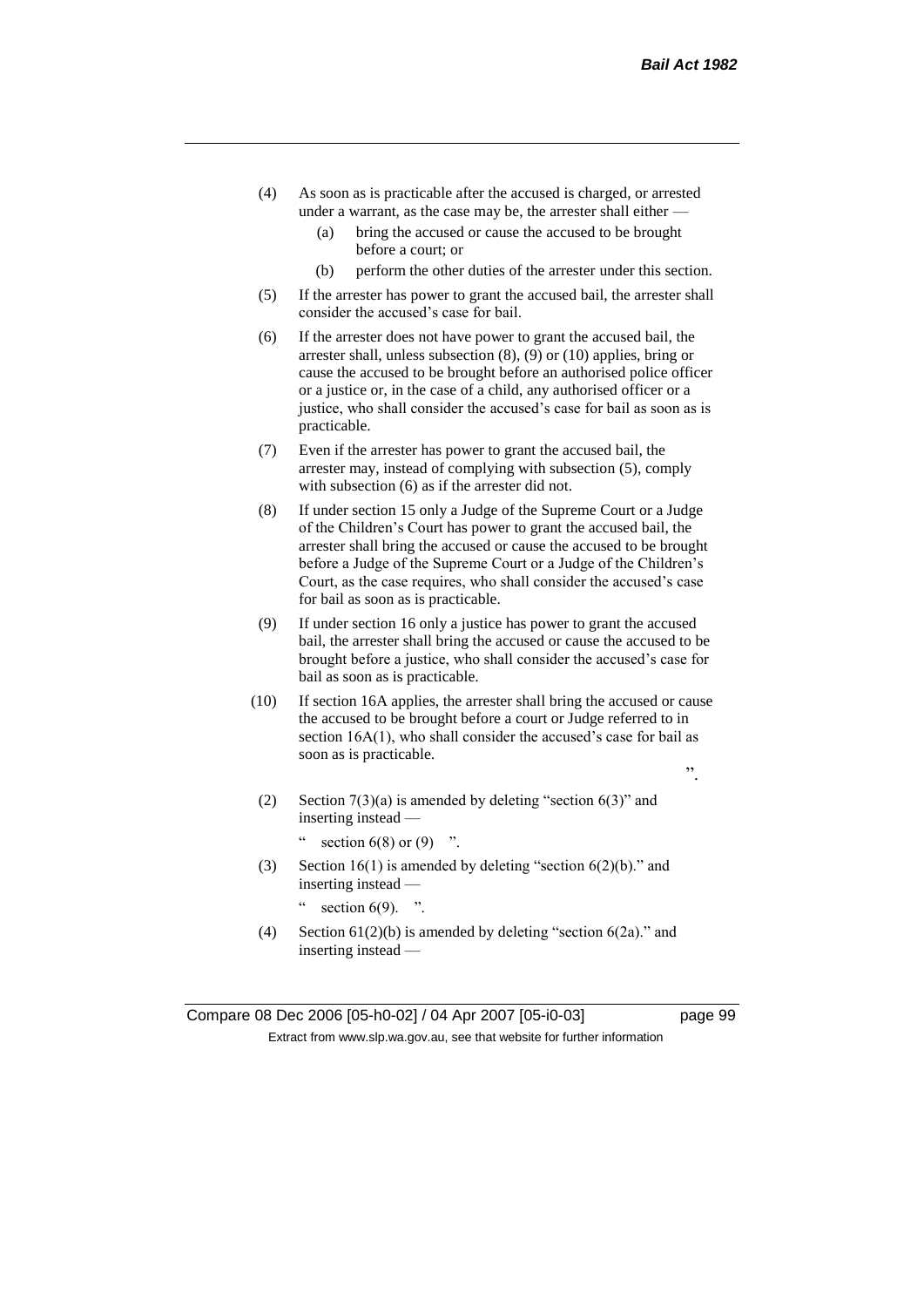section  $6(7)$ . ".

#### **5. Section 6A inserted**

After section 6 the following section is inserted —

 $\epsilon$ 

#### **6A. Whether custody justified to be considered in certain cases**

(1) In this section —

- **"accused"** means an accused who is under arrest, other than pursuant to a warrant;
- **"released"** means released from custody without being required to enter into, or without having entered into, a bail undertaking;
- **"serious offence"** means an indictable offence the penalty specified by a written law for which is or includes imprisonment for 5 years or more or life;
- **"summary court"** means the Magistrates Court or the Children's Court.
- (2) An authorised officer or justice who is considering an accused's case for bail for an initial appearance in a summary court on a charge of an indictable offence that is not a serious offence may order that the accused be served with a summons under the *Criminal Procedure Act 2004*, and released, in respect of the charge unless satisfied —
	- (a) that there are reasonable grounds to suspect the accused would not obey the summons if served with it; or
	- (b) that not releasing the accused is justified under subsection (4) or for any other reason.
- (3) An authorised officer or justice who is considering an accused's case for bail for an initial appearance in a summary court on a charge of a simple offence must order that the accused be served with a court hearing notice under the *Criminal Procedure Act* 2004, and released, in respect of the charge unless satisfied -
	- (a) that the presence of the accused when the charge is dealt with is likely to be necessary for any reason or for sentencing purposes; or
	- (b) that not releasing the accused is justified under subsection (4) or for any other reason.
- (4) Not releasing an accused is justified if there are reasonable grounds to suspect that if the accused were released —
	- (a) the accused
		- (i) would commit an offence;

page 100 Compare 08 Dec 2006 [05-h0-02] / 04 Apr 2007 [05-i0-03] Extract from www.slp.wa.gov.au, see that website for further information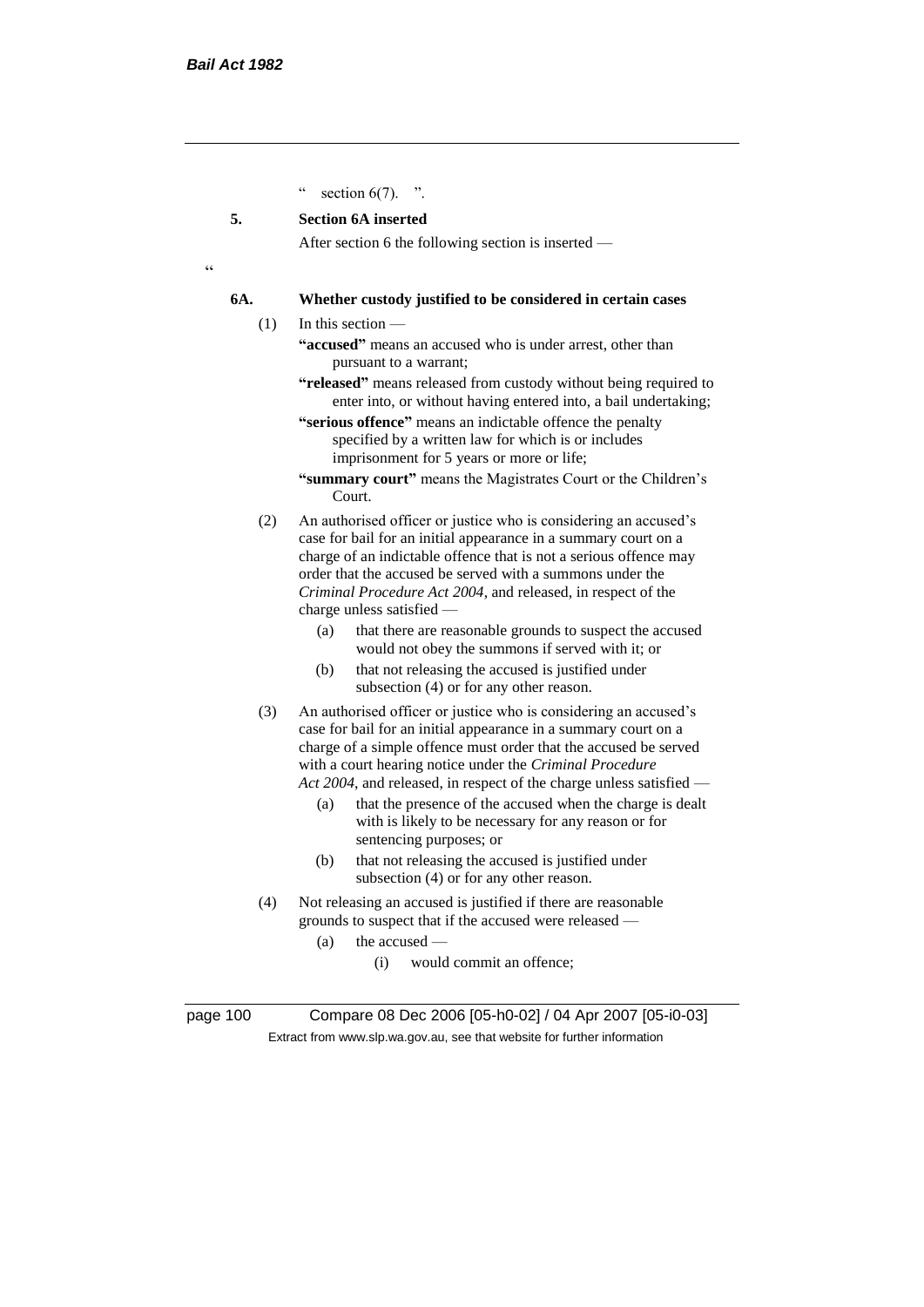".

- (ii) would continue or repeat an offence with which he or she is charged;
- (iii) would endanger another person's safety or property; or
- (iv) would interfere with witnesses or otherwise obstruct the course of justice, whether in relation to the accused or any other person;
- or
- (b) the accused's safety would be endangered.
- (5) This section does not affect the operation of section 28 or 30 of the *Criminal Procedure Act 2004*.

**6. Section 12 amended**

Section 12 is amended as follows:

- (a) by inserting after "requires"
	- " or permits ";
- (b) by deleting "section 236 of *The Criminal Code*, section 50AA of the *Police Act 1892*" and inserting instead —
	- " Part 12 of the *Criminal Investigation Act 2006* ".

#### **7. Sections 18 and 19 repealed and consequential amendment to section 27**

- (1) Sections 18 and 19 are repealed.
- (2) Section 27(1) is amended by deleting ", an authorised police officer who dispenses with bail under section 18,".

".

- 9 Footnote no longer applicable.
- <sup>10</sup> The amendment in the *Courts Legislation Amendment and Repeal Act 2004* s. 141 (amending Sch. 1 Pt. A cl. 4) is not included because the clause it sought to amend had been amended by the *Acts Amendment (Court of Appeal) Act 2004* s. 28(4) before the amendment purported to come into operation.
- <sup>11</sup> On the date as at which this compilation was prepared, the *Machinery of Government (Miscellaneous Amendments) Act 2006* Pt. 3 Div. 1 had not come into operation. It reads as follows:

Compare 08 Dec 2006 [05-h0-02] / 04 Apr 2007 [05-i0-03] page 101 Extract from www.slp.wa.gov.au, see that website for further information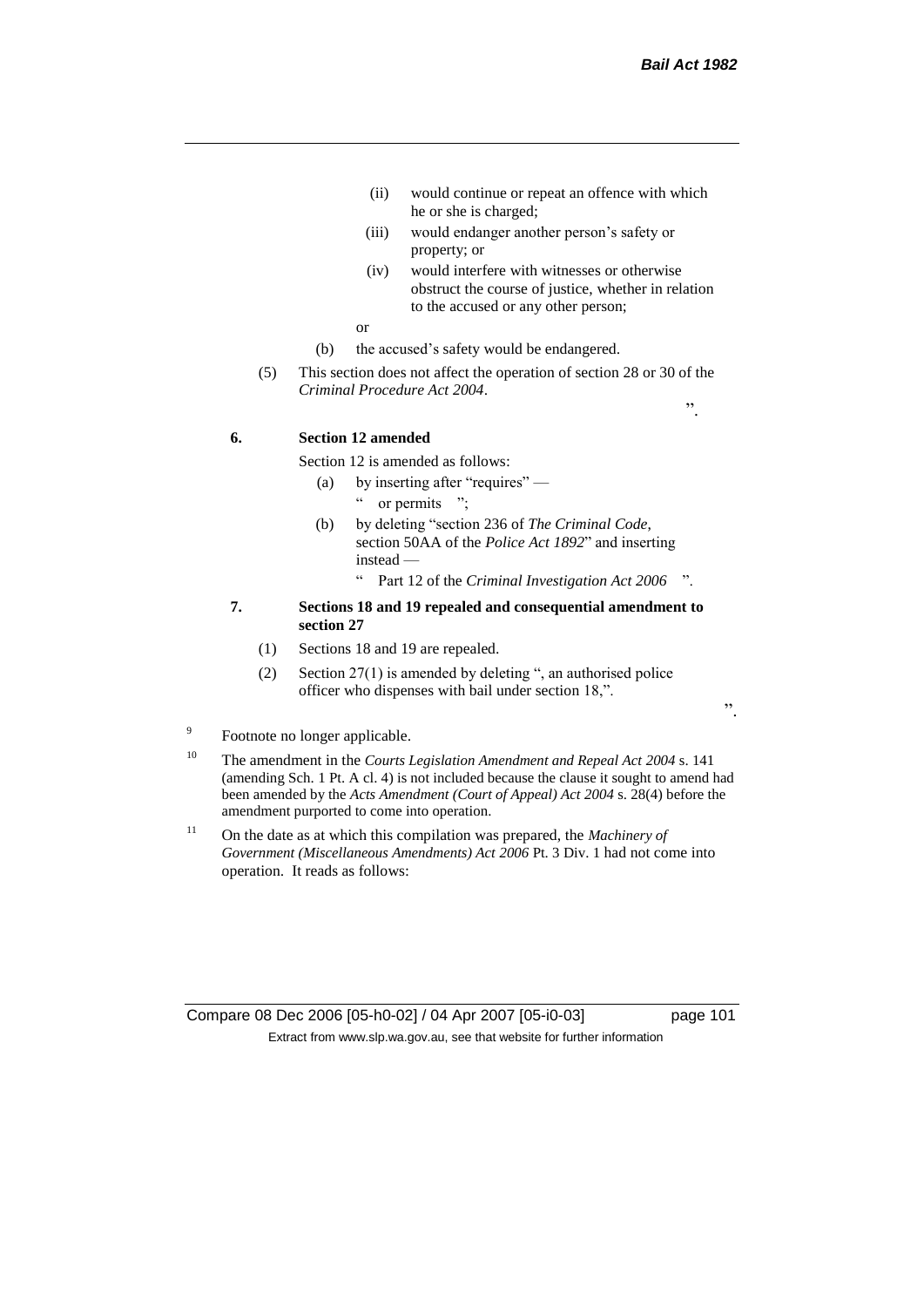"

## **Part 3 — Attorney General, and Justice**

#### **Division 1 —** *Bail Act 1982*

#### **30. The Act amended**

The amendments in this Division are to the *Bail Act 1982*.

#### **31. Section 3 amended**

- (1) Section 3(1) is amended as follows:
	- (a) by inserting the following definitions in the appropriate alphabetical positions —
- $\epsilon$

**"CEO"** means the chief executive officer of the Department; **"Department"** means the department of the Public Service

principally assisting in the administration of this Act;

- (b) in the definition of "authorised community services officer" in paragraph (a) by deleting "(Justice)" in both places where it occurs;
- (c) by deleting the definition of "CEO (Justice)".
- (2) Section 3(5) is amended by deleting "department of which he is the chief executive officer" and inserting instead —

" Department ".

#### **32. Section 66A amended**

Section 66A(2) is amended by deleting "department of which the CEO (Justice) is the chief executive officer" and inserting instead —

" Department ".

#### **33. Various references to CEO (Justice) changed to CEO**

Each provision listed in the Table to this section is amended by deleting "CEO (Justice)" in each place where it occurs and inserting instead —

| CEO | יי |
|-----|----|
|     |    |

## **Table** s. 3(5) s. 50E s.  $24A(4)$  s.  $50F(1), (3), (4)$  and (5) s. 27A s. 50H s. 50A s. 50J

page 102 Compare 08 Dec 2006 [05-h0-02] / 04 Apr 2007 [05-i0-03] Extract from www.slp.wa.gov.au, see that website for further information

";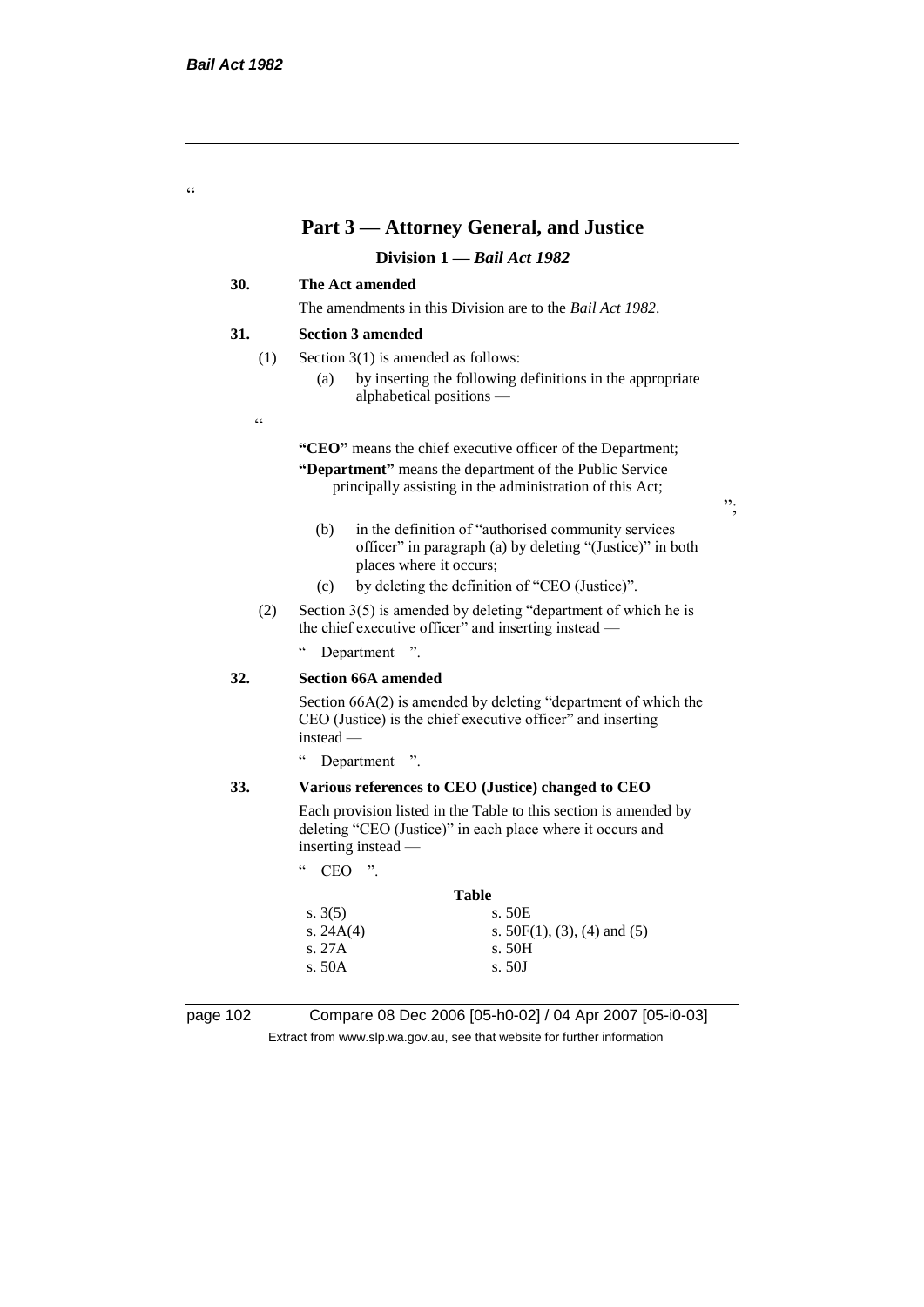|                  | s. $50C(4)(a)$ and (b)<br>s. $50L(1)$                                                                                                                              |
|------------------|--------------------------------------------------------------------------------------------------------------------------------------------------------------------|
|                  | s. $50D(1)(a)$<br>Sch. 1 Part D cl. 3(3)(e)                                                                                                                        |
|                  | The headings to sections 27A, 50A, 50E, 50F and 50J will be altered by<br>Note:<br>deleting "(Justice)".<br>,,                                                     |
| follows:         | On the date as at which this compilation was prepared, the Prisons and Sentencing<br>Legislation Amendment Act 2006 Pt. 5 had not come into operation. It reads as |
|                  | Part 5 Bail Act 1982 amended                                                                                                                                       |
| <del>50. -</del> | <b>The Act amended in this Part</b>                                                                                                                                |
|                  | The amendments in this Part are to the <i>Bail Act 1982</i> .                                                                                                      |
| $51-$            | Section 3 amended                                                                                                                                                  |
|                  | Section $3(1)$ is amended as follows:                                                                                                                              |
|                  | (a) by deleting the definition of "CEO (Justice)";                                                                                                                 |
|                  | (b) by inserting in the appropriate alphabetical position-                                                                                                         |
| $rac{c}{c}$      |                                                                                                                                                                    |
|                  | Public Sector agency principally assisting the Minister                                                                                                            |
|                  | administering Part 8 of the Sentence Administration Act 2003<br>in its administration:                                                                             |
|                  | in paragraph (a) of the definition of "authorised<br><del>(e)</del>                                                                                                |
|                  | community services officer" by deleting "CEO (Justice)"                                                                                                            |
|                  | in each place where it occurs and inserting instead                                                                                                                |
|                  | " CEO (corrections) ".                                                                                                                                             |
| <u>52. </u>      | <b>Section 66A amended</b>                                                                                                                                         |
|                  | Section $66A(2)$ is amended as follows:                                                                                                                            |
|                  | (a) by inserting after "detention centre"                                                                                                                          |
|                  | " under the Young Offenders Act 1994 ";                                                                                                                            |
|                  | (b) by deleting "department of which the CEO (Justice) is                                                                                                          |
|                  | the chief executive officer" and inserting instead                                                                                                                 |
|                  | $\leq$                                                                                                                                                             |
|                  | <b>Public Sector agency principally assisting the Minister</b><br>administering that Act in its administration                                                     |

 $\underline{\underline{\epsilon}\underline{\epsilon}}$ 

Compare 08 Dec 2006 [05-h0-02] / 04 Apr 2007 [05-i0-03] page 103 Extract from www.slp.wa.gov.au, see that website for further information